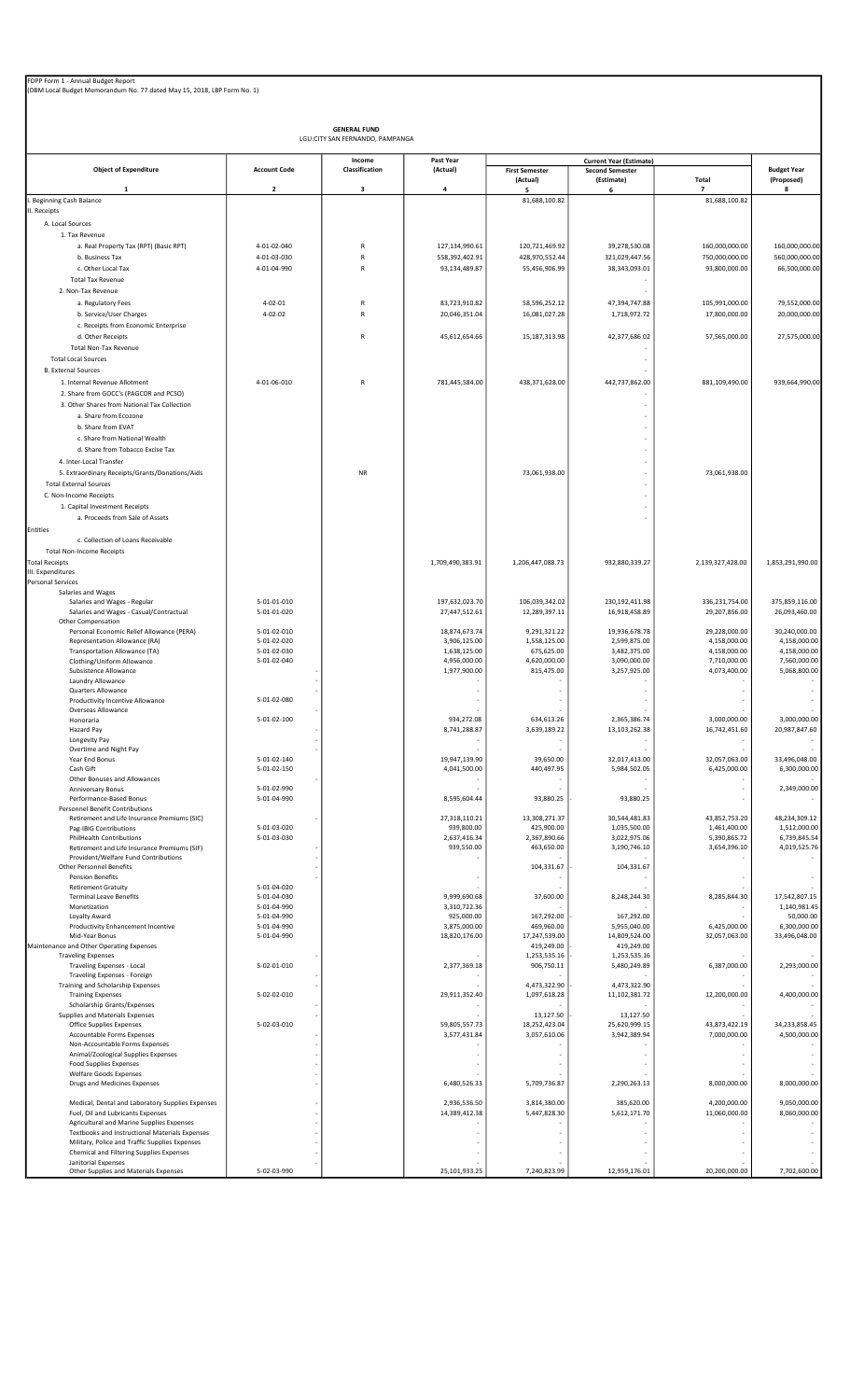|                                                                                                    |                            | <b>GENERAL FUND</b><br>LGU:CITY SAN FERNANDO, PAMPANGA |                               |                                   |                                                                        |                               |                                  |
|----------------------------------------------------------------------------------------------------|----------------------------|--------------------------------------------------------|-------------------------------|-----------------------------------|------------------------------------------------------------------------|-------------------------------|----------------------------------|
| <b>Object of Expenditure</b>                                                                       | <b>Account Code</b>        | Income<br>Classification                               | Past Year<br>(Actual)         | <b>First Semester</b><br>(Actual) | <b>Current Year (Estimate)</b><br><b>Second Semester</b><br>(Estimate) | Total                         | <b>Budget Year</b><br>(Proposed) |
| 1<br><b>Utility Expenses</b>                                                                       | 2                          | 3                                                      | 4                             | 5<br>1,176,369.91                 | 6<br>1,176,369.91                                                      | $\overline{\phantom{a}}$      | 8                                |
| <b>Water Expenses</b><br><b>Electricity Expenses</b>                                               | 5-02-04-010<br>5-02-04-020 |                                                        | 3,791,660.69<br>40,929,013.08 | 1,224,038.48<br>16,301,862.96     | 1,445,961.52<br>8,848,137.04                                           | 2,670,000.00<br>25,150,000.00 | 2,550,000.00<br>25,150,000.00    |
| <b>Communication Expenses</b><br>Postage and Courier Services                                      | 5-02-05-010                |                                                        | 1,692.70                      |                                   | 114,000.00                                                             | 114,000.00                    | 54,500.00                        |
| <b>Telephone Expenses</b>                                                                          | 5-02-05-020                |                                                        | 2,469,177.37                  | 940,454.70                        | 3,271,545.30                                                           | 4,212,000.00                  | 6,610,800.00                     |
| <b>Internet Subscription Expenses</b><br>Cable, Satellite, Telegraph and Radio Expenses            | 5-02-05-030                |                                                        | 2,742,598.37                  | 615,890.55                        | 1,774,109.45                                                           | 2,390,000.00                  | 6,830,000.00                     |
| Awards/Rewards and Prizes                                                                          |                            |                                                        |                               |                                   |                                                                        |                               |                                  |
| Awards/Rewards Expenses<br>Prizes                                                                  | 5-02-06-010                |                                                        | 3,121,000.00                  |                                   | 1,500,000.00                                                           | 1,500,000.00                  |                                  |
| Survey, Research, Exploration and Development<br>Expenses                                          |                            |                                                        |                               |                                   |                                                                        |                               |                                  |
| <b>Survey Expenses</b>                                                                             |                            |                                                        | $\overline{\phantom{a}}$      |                                   |                                                                        |                               |                                  |
| Research, Exploration and Development Expenses                                                     |                            |                                                        |                               |                                   | ٠                                                                      |                               |                                  |
| Demolition/Relocation and Desilting/Dredging Expenses                                              |                            |                                                        |                               |                                   |                                                                        |                               |                                  |
| Demolition and Relocation Expenses                                                                 |                            |                                                        |                               |                                   |                                                                        |                               |                                  |
| Desilting and Dredging Expenses                                                                    |                            |                                                        | 13,956,710.56                 | 14,000,000.00                     |                                                                        | 14,000,000.00                 | 8,000,000.00                     |
| Generation, Transmission and Distribution Expenses                                                 |                            |                                                        |                               |                                   |                                                                        |                               |                                  |
| Generation, Transmission and Distribution Expenses                                                 |                            |                                                        |                               |                                   |                                                                        |                               |                                  |
| Confidential, Intelligence and Extraordinary Expenses                                              |                            |                                                        |                               |                                   |                                                                        |                               |                                  |
| <b>Confidential Expenses</b>                                                                       | 5-02-10-010                |                                                        | 7,000,000.00                  | 5,000,000.00                      | 5,000,000.00                                                           | 10,000,000.00                 | 8,000,000.00                     |
| Intelligence Expenses<br><b>Extraordinary and Miscellaneous Expenses</b>                           | 5-02-10-020<br>5-02-10-030 |                                                        | 1,837,804.50                  | 925,000.00                        | 1,507,222.85                                                           | 2,432,222.85                  | 2,542,699.81                     |
| Professional Services                                                                              |                            |                                                        |                               |                                   |                                                                        |                               |                                  |
| Legal Services<br><b>Auditing Services</b>                                                         | 5-02-11-020                |                                                        | 734,856.82                    | 122,411.62                        | 277,588.38                                                             | 400,000.00                    | 400,000.00                       |
| <b>Consultancy Services</b>                                                                        | 5-02-11-030                |                                                        | 2,995,000.00<br>3,096,135.57  | 1,565,000.00<br>2,225,309.02      | 5,235,000.00<br>4,074,690.98                                           | 6,800,000.00<br>6,300,000.00  | 3,300,000.00<br>14,200,000.00    |
| Other Services - Operational Expenses<br>Other Professional Services                               | 5-02-11-990                |                                                        | 149,330.40                    | 24,660.00                         | 375,340.00                                                             | 400,000.00                    | 360,000.00                       |
| <b>General Services</b><br><b>Other General Services</b>                                           | 5-02-12-990                |                                                        | 140,848,618.47                | 30,006.25<br>56, 362, 747. 28     | 30,006.25<br>155,049,484.32                                            | 211,412,231.60                | 197,449,855.20                   |
| <b>Environment/Sanitary Services</b>                                                               |                            |                                                        | 9,999,990.00                  |                                   |                                                                        |                               |                                  |
| Janitorial Services<br><b>Security Services</b>                                                    |                            |                                                        | 2,635,470.68<br>11,551,644.36 | 3,535,924.08<br>16,418,353.74     | 2,584,075.92<br>5,781,646.26                                           | 6,120,000.00<br>22,200,000.00 | 6,120,000.00<br>25,600,000.00    |
| Repairs and Maintenance                                                                            |                            |                                                        |                               |                                   |                                                                        |                               |                                  |
| Repairs and Maintenance - Investment Property<br>Repairs and Maintenance - Land Improvements       |                            |                                                        |                               |                                   |                                                                        |                               |                                  |
| Repairs and Maintenance - Infrastructure Assets<br>Repairs and Maintenance - Infrastructure Assets |                            |                                                        |                               |                                   |                                                                        |                               |                                  |
| (Road Networks)                                                                                    |                            |                                                        | 4,981,388.87                  | 8,366,839.64                      | 1,633,160.36                                                           | 10,000,000.00                 | 5,000,000.00                     |
| Repairs and Maintenance - Infrastructure Assets<br>(Flood Control System)                          |                            |                                                        |                               |                                   |                                                                        |                               |                                  |
| Repairs and Maintenance - Infrastructure Assets                                                    |                            |                                                        |                               |                                   |                                                                        |                               |                                  |
| (Sewer Systems)<br>Repairs and Maintenance - Infrastructure Assets                                 |                            |                                                        |                               |                                   |                                                                        |                               |                                  |
| (Water Supply systems)                                                                             |                            |                                                        |                               |                                   |                                                                        |                               |                                  |
| Repairs and Maintenance - Infrastructure Assets<br>(Power Supply Systems)                          | 5-02-13-030-04             |                                                        | 2,042,625.00                  | 543,980.00                        | 4,456,020.00                                                           | 5,000,000.00                  | 1,000,000.00                     |
| Repairs and Maintenance - Infrastructure Assets<br>(Communication Networks)                        |                            |                                                        |                               |                                   |                                                                        |                               |                                  |
| Repairs and Maintenance - Infrastructure Assets                                                    |                            |                                                        |                               |                                   |                                                                        |                               |                                  |
| (Seaport Systems)<br>Repairs and Maintenance - Infrastructure Assets                               |                            |                                                        |                               |                                   |                                                                        |                               |                                  |
| (Airport Systems)                                                                                  |                            |                                                        |                               |                                   |                                                                        |                               |                                  |
| Repairs and Maintenance - Infrastructure Assets<br>(Parks, Plazas, Monuments)                      |                            |                                                        |                               |                                   |                                                                        |                               |                                  |
| Repairs and Maintenance - Infrastructure Assets<br>(Other Infrastructure Assets)                   |                            |                                                        | 9,661,700.66                  | 1,794,766.00                      | 8,205,234.00                                                           | 10,000,000.00                 | 3,000,000.00                     |
| Repairs and Maintenance - Buildings and Other                                                      |                            |                                                        |                               |                                   |                                                                        |                               |                                  |
| Structures<br>Repairs and Maintenance - Machinery and                                              |                            |                                                        | 6,838,149.89                  | 4,364,487.00                      | 5,935,513.00                                                           | 10,300,000.00                 | 6,000,000.00                     |
| Equipment                                                                                          |                            |                                                        |                               |                                   |                                                                        |                               |                                  |
| Repairs and Maintenance - Machinery and<br>Equipment (Machinery)                                   |                            |                                                        |                               |                                   |                                                                        |                               |                                  |
| Repairs and Maintenance - Machinery and<br>Equipment (Office Equipment)                            |                            |                                                        | 2,072,488.56                  | 1,663,300.44                      | 486,699.56                                                             | 2,150,000.00                  | 3,100,000.00                     |
| Repairs and Maintenance - Machinery and                                                            |                            |                                                        |                               |                                   |                                                                        |                               |                                  |
| Equipment (ICT Equipment)<br>Repairs and Maintenance - Machinery and                               |                            |                                                        |                               |                                   |                                                                        |                               |                                  |
| Equipment (Agricultural and Forestry Equipment)                                                    |                            |                                                        |                               |                                   |                                                                        |                               |                                  |
| Repairs and Maintenance - Machinery and                                                            |                            |                                                        |                               |                                   |                                                                        |                               |                                  |
| Equipment (Marine and Fishery Equipment)                                                           |                            |                                                        |                               |                                   |                                                                        |                               |                                  |
| Repairs and Maintenance - Machinery and<br>Equipment (Airport Equipment)                           |                            |                                                        |                               |                                   |                                                                        |                               |                                  |
| Repairs and Maintenance - Machinery and<br>Equipment (Communication Equipment)                     |                            |                                                        |                               |                                   |                                                                        |                               |                                  |
| Repairs and Maintenance - Machinery and                                                            |                            |                                                        |                               |                                   |                                                                        |                               |                                  |
| Equipment (Construction and Heavy Equipment)                                                       |                            |                                                        |                               |                                   |                                                                        |                               |                                  |
| Repairs and Maintenance - Machinery and                                                            |                            |                                                        |                               |                                   |                                                                        |                               |                                  |
| Equipment (Disaster Response and Rescue<br>Equipment)                                              |                            |                                                        |                               |                                   |                                                                        |                               |                                  |
| Repairs and Maintenance - Machinery and                                                            |                            |                                                        |                               |                                   |                                                                        |                               |                                  |
| Equipment (Military, Police and Security<br>Equipment)                                             |                            |                                                        |                               |                                   |                                                                        |                               |                                  |
| Repairs and Maintenance - Machinery and                                                            |                            |                                                        |                               |                                   |                                                                        |                               |                                  |
| Equipment (Medical Equipment)<br>Repairs and Maintenance - Machinery and                           |                            |                                                        |                               |                                   |                                                                        |                               |                                  |
| <b>Equipment (Printing Equipment)</b><br>Repairs and Maintenance - Machinery and                   |                            |                                                        |                               |                                   |                                                                        |                               |                                  |
| Equipment (Sports Equipment)                                                                       |                            |                                                        |                               |                                   |                                                                        |                               |                                  |
| Repairs and Maintenance - Machinery and<br>Equipment (Technical and Scientific Equipment)          |                            |                                                        |                               |                                   |                                                                        |                               |                                  |

- - - - - -

Repairs and Maintenance - Machinery and structure and the structure of the structure of the structure of the structure of the structure of the structure of the structure of the structure of the structure of the structure o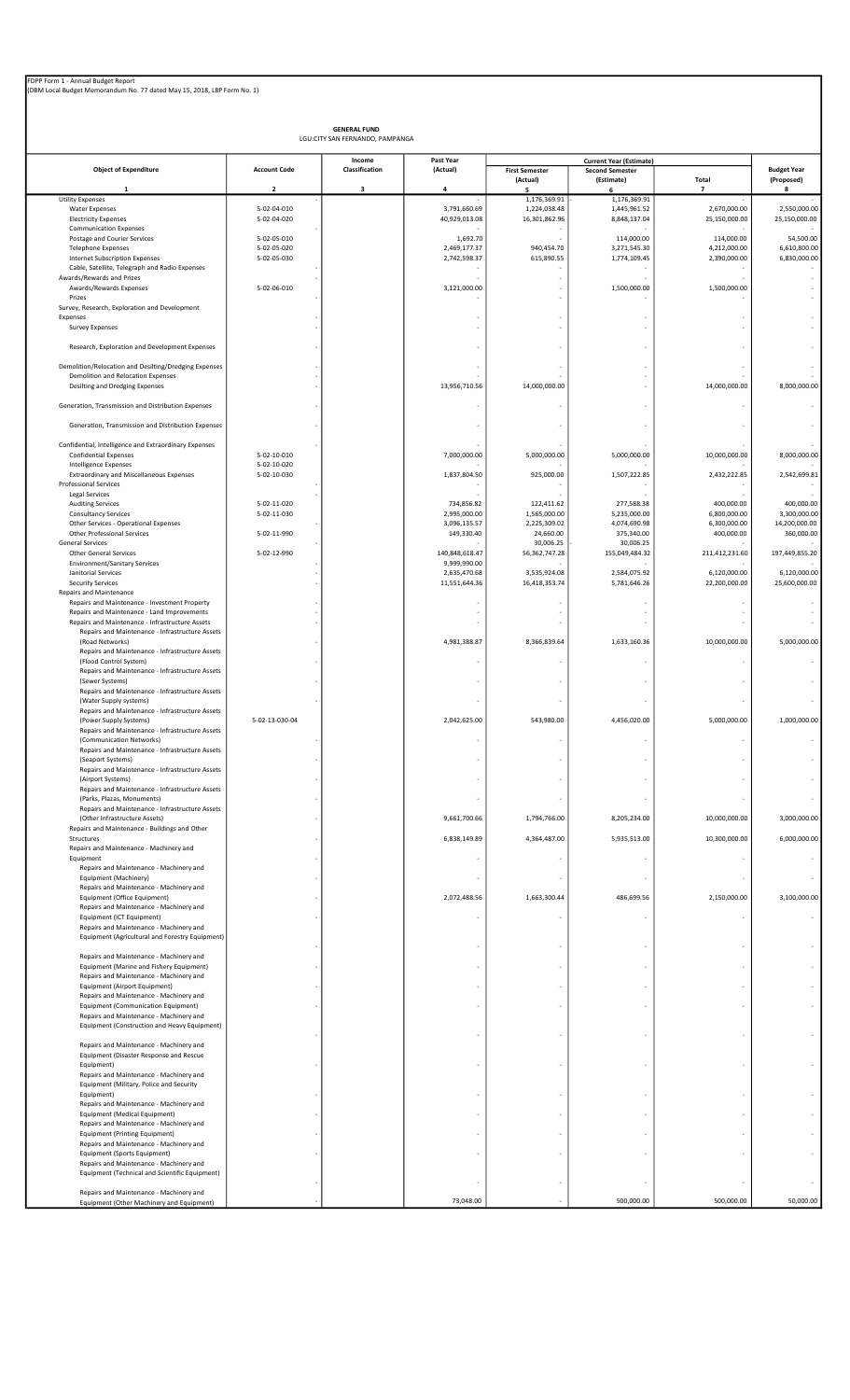| FDPP Form 1 - Annual Budget Report<br>(DBM Local Budget Memorandum No. 77 dated May 15, 2018, LBP Form No. 1) |                                    |                                                        |                                |                                   |                                      |                               |                                  |
|---------------------------------------------------------------------------------------------------------------|------------------------------------|--------------------------------------------------------|--------------------------------|-----------------------------------|--------------------------------------|-------------------------------|----------------------------------|
|                                                                                                               |                                    |                                                        |                                |                                   |                                      |                               |                                  |
|                                                                                                               |                                    | <b>GENERAL FUND</b><br>LGU:CITY SAN FERNANDO, PAMPANGA |                                |                                   |                                      |                               |                                  |
|                                                                                                               |                                    | Income                                                 | Past Year                      |                                   | <b>Current Year (Estimate)</b>       |                               |                                  |
| <b>Object of Expenditure</b>                                                                                  | <b>Account Code</b>                | Classification                                         | (Actual)                       | <b>First Semester</b><br>(Actual) | <b>Second Semester</b><br>(Estimate) | Total                         | <b>Budget Year</b><br>(Proposed) |
| -1<br>Repairs and Maintenance - Transportation                                                                | $\overline{2}$                     | 3                                                      | 4                              | 5                                 | 6                                    | $\overline{ }$                | 8                                |
| Equipment<br>Repairs and Maintenance - Furniture and Fixtures                                                 |                                    |                                                        | 15,421,798.60                  | 6,145,940.00                      | 7,904,060.00                         | 14,050,000.00                 | 8,050,000.00                     |
| Repairs and Maintenance - Leased Assets                                                                       |                                    |                                                        |                                |                                   | 300,000.00                           | 300,000.00                    | 200,000.00                       |
| Repairs and Maintenance - Leased Assets<br>Improvements                                                       |                                    |                                                        |                                |                                   |                                      |                               |                                  |
| Taxes, Insurance Premiums and Other Fees<br>Taxes, Duties and Licenses                                        |                                    |                                                        | 409,753.86                     | 264,104.74                        | 1,235,895.26                         | 1,500,000.00                  | 1,000,000.00                     |
| <b>Fidelity Bond Premiums</b><br><b>Insurance Expenses</b>                                                    | 5-02-16-020<br>5-02-16-030         |                                                        | 561,225.00<br>4,625,876.86     | 350,925.00<br>3,808,970.61        | 399,075.00<br>1,701,029.39           | 750,000.00<br>5,510,000.00    | 700,000.00<br>5,010,000.00       |
| Other Maintenance and Operating Expenses<br><b>Advertising Expenses</b>                                       | 5-02-99-010                        |                                                        | 24,833,629.79                  | 8,499,440.00                      | 10,000,560.00                        | 18,500,000.00                 | 20,500,000.00                    |
| Printing and Publication Expenses<br><b>Representation Expenses</b>                                           | 5-02-99-030                        |                                                        | 6,324,820.00<br>22,747,712.10  | 5,440,254.96                      | 3,050,000.00<br>8,451,745.04         | 3,050,000.00<br>13,892,000.00 | 6,500,000.00<br>9,709,600.00     |
| <b>Transportation and Delivery Expenses</b><br><b>Rent Expenses</b>                                           | 5-02-99-050                        |                                                        | 4,233,090.00                   | 2,735,800.00                      | 364,200.00                           | 3,100,000.00                  | 3,000,000.00                     |
| Membership Dues and Contributions to                                                                          |                                    |                                                        |                                |                                   |                                      |                               |                                  |
| Organizations<br><b>Subscription Expenses</b>                                                                 | 5-02-99-060<br>5-02-99-070         |                                                        | 408,700.00<br>329,920.36       | 25,000.00<br>10,900,621.11        | 675,000.00<br>10,510,621.11          | 700,000.00<br>390,000.00      | 600,000.00<br>800,000.00         |
| Donations<br>Sustainable Livelihood Program                                                                   | 5-02-99-080                        |                                                        | 18,748,246.50<br>2,999,000.00  | 35,691,242.94                     | 25,691,242.94<br>5,000,000.00        | 10,000,000.00<br>5,000,000.00 | 10,000,000.00<br>5,000,000.00    |
| E-AICS -Expanded Assistance to Individual In Crisis<br>Situation2                                             |                                    |                                                        | 44,770,557.04                  |                                   | 22,300,000.00                        | 22,300,000.00                 | 25,000,000.00                    |
| Other Maintenance and Operating Expenses<br>Peace and Order Program Fund                                      | 5-02-99-990<br>5-02-99-990-3       |                                                        | 10,436,216.90<br>4,369,776.29  | 3,666,277.06                      | 7,741,722.94                         | 11,408,000.00                 | 5,156,876.23                     |
|                                                                                                               |                                    |                                                        |                                |                                   |                                      |                               |                                  |
| Capital Outlays<br>Property, Plant and Equipment                                                              | $1 - 07$                           |                                                        | 58,573,887.45                  | 9,005,142.00                      | 45,094,858.00                        | 54,100,000.00                 | 30,000,000.00                    |
| Land<br>Land Improvements                                                                                     | 1-07-01-010                        |                                                        | 9,979,218.95                   | 14,999,730.00                     | 15,000,270.00                        | 30,000,000.00                 | 12,000,000.00                    |
| Infrastructure Assets<br>Road Networks                                                                        |                                    |                                                        | 4,615,745.15                   |                                   | 10,000,000.00                        | 10,000,000.00                 | 7,000,000.00                     |
| Flood Control Systems<br>Sewer Systems                                                                        |                                    |                                                        | 7,942,650.64                   | 9,071,476.07                      | 928,523.93                           | 10,000,000.00                 | 15,000,000.00                    |
| Water Supply Systems<br>Power Supply Systems                                                                  |                                    |                                                        | 1,190,793.96                   | 1,198,840.00<br>20,000,000.00     | 1,160.00                             | 1,200,000.00<br>20,000,000.00 | 784,975.35                       |
| <b>Communication Networks</b>                                                                                 |                                    |                                                        |                                |                                   |                                      |                               |                                  |
| Seaport Systems<br>Parks, Plazas and Monuments                                                                |                                    |                                                        |                                |                                   | 500,000.00                           | 500,000.00                    | 500,000.00                       |
| Other Infrastructure Assets<br><b>Buildings and Other Structures</b>                                          |                                    |                                                        | 38,980,246.84                  | 41,219,131.78                     | 6,719,131.78                         | 34,500,000.00                 | 20,000,000.00                    |
| Disaster Response and Rescue Equipment<br>Machinery                                                           |                                    |                                                        |                                |                                   |                                      |                               |                                  |
| Medical Equipment<br>Information and Communication Technology                                                 |                                    |                                                        |                                | ä,                                | 350,000.00                           | 350,000.00                    |                                  |
| Equipment<br>Sports Equipment                                                                                 | 1-07-05-030<br>1-07-05-130         |                                                        | 92,480.00<br>170,887.00        | 63,450.00<br>158,400.00           | 1,936,550.00<br>341,600.00           | 2,000,000.00<br>500,000.00    | 2,000,000.00                     |
| <b>Technical and Scientific Equipment</b>                                                                     | 1-07-05-140                        |                                                        | 947,097.00                     | 112,000.00                        | 888,000.00                           | 1,000,000.00                  |                                  |
| Other Machinery and Equipment<br><b>Transportation Equipment</b>                                              | 1-07-05-990                        |                                                        |                                |                                   |                                      |                               |                                  |
| Motor Vehicles<br>Trains                                                                                      | 1-07-06-010                        |                                                        |                                |                                   |                                      |                               |                                  |
| Aircrafts and Aircrafts Ground Equipment<br>Watercrafts                                                       |                                    |                                                        |                                |                                   |                                      |                               |                                  |
| Other Transportation Equipment<br>Furniture, Fixtures and Books                                               |                                    |                                                        |                                |                                   |                                      |                               |                                  |
| Furniture and Fixtures<br><b>Books</b>                                                                        | 1-07-07-010<br>1-07-07-020         |                                                        | 430,557.80<br>489,587.00       | 168,927.80                        | 631,072.20<br>1,500,000.00           | 800,000.00<br>1,500,000.00    | 500,000.00                       |
| Other Property, Plant and Equipment                                                                           |                                    |                                                        |                                | ×,                                |                                      |                               |                                  |
| Work/Zoo Animals<br><b>Financial Expenses</b>                                                                 |                                    |                                                        |                                | ÷                                 |                                      |                               |                                  |
| Loans Payable - Domestic<br><b>Interest Expenses</b>                                                          | 2-01-02-040<br>5-03-01-020         |                                                        |                                | ä,                                |                                      |                               |                                  |
| <b>Bank Charges</b><br>Capital Outlays                                                                        | 5-03-01-040                        |                                                        |                                | ×,                                | 20,000.00                            | 20,000.00                     | 20,000.00                        |
| <b>Special Purpose Appropriations</b><br>20% Dev't Projects                                                   | 5-02-99-990-23                     |                                                        | 156,531,014.83                 | 119,641,629.52                    | 62,206,504.43                        | 181,848,133.95                | 187,932,998.00                   |
| 5% Calamity Fund Reserve for Unforeseen Events<br>Aid to Barangay                                             | 5-02-99-990-8<br>5-02-99-990-24    |                                                        | 59,931,133.11<br>315,000.00    | 165,569,173.75<br>350,000.00      | 53,570.98                            | 165,622,744.73<br>350,000.00  | 92,664,599.50<br>350,000.00      |
| Aid to Constitutional Bodies/NGAs/GOCC                                                                        | 5-02-99-990-25                     |                                                        | 5,193,217.62                   | 2,162,458.73                      | 4,337,541.27                         | 6,500,000.00                  | 5,000,000.00                     |
| Anti Illegal Drugs Program (OMEGA)<br>Support to Katarungang Pambarangay Program                              | 5-02-99-990-11<br>5-02-99-990-290  |                                                        | 3,463,276.00<br>307,501.15     | 2,151,470.00                      | 1,848,530.00<br>200,000.00           | 4,000,000.00<br>200,000.00    | 3,700,000.00<br>300,000.00       |
| Barangay Sanitation Brigade Program<br><b>Community Assistance Projects</b>                                   | 5-02-99-990-13<br>5-02-99-990-26   |                                                        | 8,020,000.00<br>24,947,500.00  | 4,218,246.00<br>8,900,000.00      | 1,781,754.00<br>1,100,000.00         | 6,000,000.00<br>10,000,000.00 | 6,000,000.00<br>5,000,000.00     |
| Sectoral Development and Training Programs<br>Cooperative Development Program                                 | 5-02-99-990-291<br>5-02-99-990-4   |                                                        | 29,979,252.50<br>305,567.00    | 1,478,541.75<br>43,500.00         | 5,521,458.25<br>206,500.00           | 7,000,000.00<br>250,000.00    | 5,000,000.00<br>300,000.00       |
| Fernandino Access Card<br>Financial Assistance to Barangay Pulung Bulo                                        | 5-02-99-990-29<br>5-02-99-990-30   |                                                        | 14,936,000.00<br>2,500,000.00  | 4,900,000.00<br>1,250,000.00      | 5,100,000.00<br>1,250,000.00         | 10,000,000.00<br>2,500,000.00 | 4,000,000.00<br>2,500,000.00     |
| GAD Advocacy Program                                                                                          | 5-02-99-990-9                      |                                                        | 3,492,569.75                   | 982,835.25                        | 1,017,164.75                         | 2,000,000.00                  | 1,000,000.00                     |
| Interaksyon sa Bagong Fernandino (Kapihan, Talakayan<br>sa Barangay)                                          | 5-02-99-990-31                     |                                                        | 4,012,522.00                   |                                   | 4,000,000.00                         | 4,000,000.00                  | 2,000,000.00                     |
| <b>OSCA Services</b><br>Padyak, Takbo, Lakad para sa Kalusugan at Kalikasan                                   | 5-02-99-990-1                      |                                                        | 7,474,344.50                   | 1,925,930.50                      | 1,074,069.50                         | 3,000,000.00                  | 2,500,000.00                     |
| People's Law Enforcement Board                                                                                | 5-02-99-990-36<br>5-02-99-990-14   |                                                        | 683,850.00<br>175,500.00       | 674,000.00<br>51,000.00           | 199,000.00                           | 674,000.00<br>250,000.00      | 2,000,000.00<br>250,000.00       |
| Peace and Order Fund<br>Senior Citizens Welfare Program, Self and Social                                      | 5-02-99-990-3                      |                                                        | 4,369,776.29                   | 941,615.00                        | 24,058,385.00                        | 25,000,000.00                 | 19,000,000.00                    |
| <b>Enhancement Services</b><br>Scholarship Program                                                            | 5-02-99-990-292<br>5-02-99-990-38  |                                                        | 47,370,648.00<br>15,000,000.00 | 5,000,000.00<br>ä,                | 10,000,000.00                        | 5,000,000.00<br>10,000,000.00 | 10,000,000.00<br>10,000,000.00   |
| Subsidy for Junior HS Students -Tulong sa Pagsulong sa                                                        | 5-02-99-990-39                     |                                                        | 10,000,000.00                  | ä,                                |                                      |                               | 8,000,000.00                     |
| Pagaaral<br>Subsidy for Senior HS Students - Tulong sa Pagsulong sa                                           |                                    |                                                        |                                |                                   |                                      |                               |                                  |
| Pagaaral<br>Youth oriented Sponsored/Subsidized Program                                                       | 5-02-99-990-293<br>5-02-99-990-42  |                                                        | 10,000,000.00<br>5,977,497.50  | 29,000.00                         | 1,971,000.00                         | 2,000,000.00                  | 8,000,000.00<br>1,000,000.00     |
| Mass Transport Program<br>Community Transformation Program(Northville 14:                                     | 5-02-99-990-295                    |                                                        | 4,875,680.00                   |                                   | 2,500,000.00                         | 2,500,000.00                  | 2,500,000.00                     |
| Bagong Buhay, Bagong Pagasa Program)<br>Subsidy to Birthing Stations                                          | 5-02-99-990-296<br>5-02-99-990-429 |                                                        | 3,000,000.00                   | ł,                                | 2,000,000.00<br>9,359,741.22         | 2,000,000.00<br>9,359,741.22  | 1,400,000.00<br>20,000,000.00    |
| Inventory and Titling of Real Properties, Buildings, Public<br>Infrastructures & Other Structures of the City |                                    |                                                        |                                |                                   |                                      |                               |                                  |
| Government                                                                                                    | 5-02-99-990-329                    |                                                        |                                | 85,000.00                         | 215,000.00                           | 300,000.00                    | 460,625.88                       |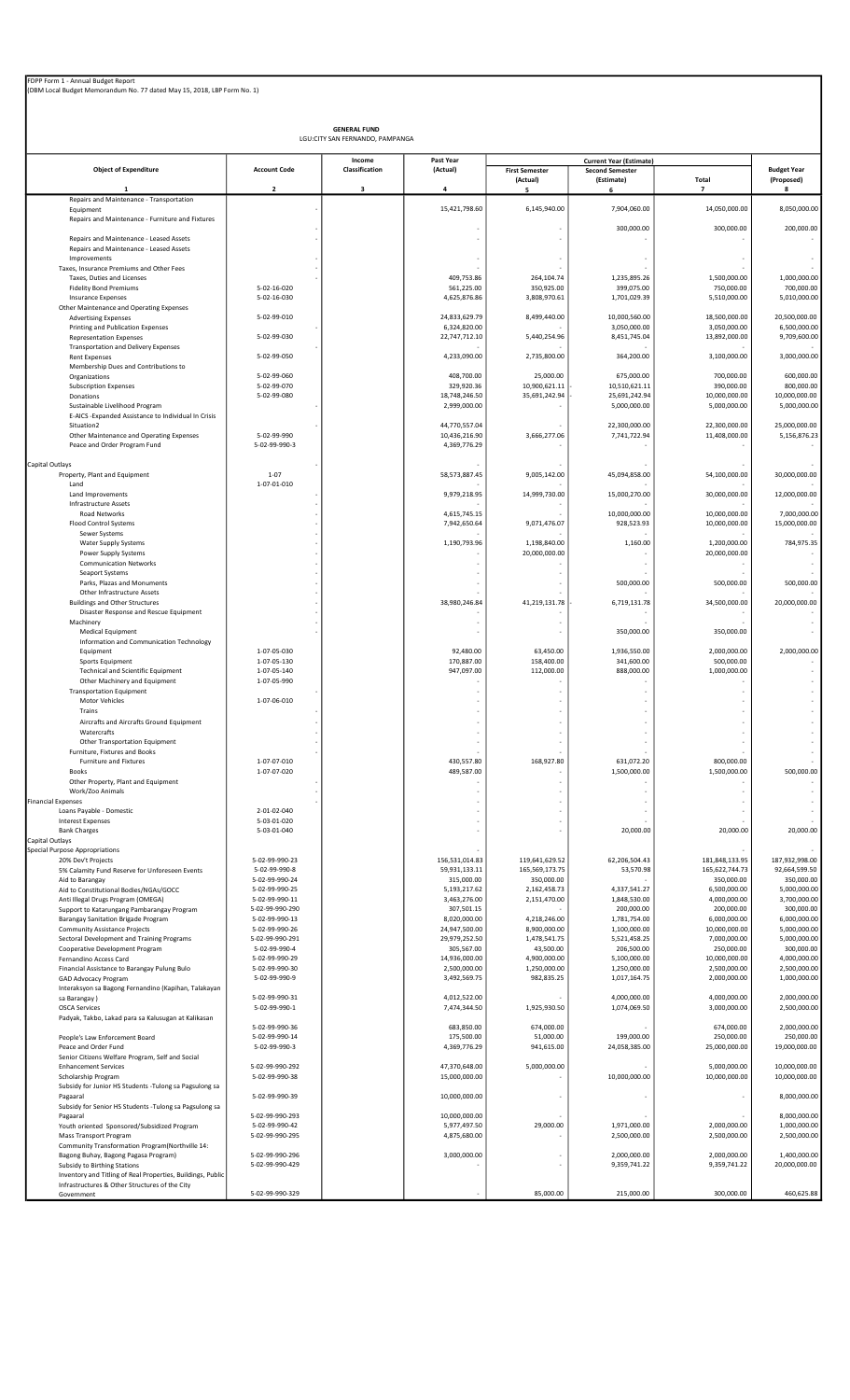| FDPP Form 1 - Annual Budget Report                                      |
|-------------------------------------------------------------------------|
| (DBM Local Budget Memorandum No. 77 dated May 15, 2018, LBP Form No. 1) |

|                                                                                                              |                                    | <b>GENERAL FUND</b><br>LGU:CITY SAN FERNANDO, PAMPANGA |                         |                                   |                                                                        |                            |                                  |
|--------------------------------------------------------------------------------------------------------------|------------------------------------|--------------------------------------------------------|-------------------------|-----------------------------------|------------------------------------------------------------------------|----------------------------|----------------------------------|
| <b>Object of Expenditure</b>                                                                                 | <b>Account Code</b>                | Income<br>Classification                               | Past Year<br>(Actual)   | <b>First Semester</b><br>(Actual) | <b>Current Year (Estimate)</b><br><b>Second Semester</b><br>(Estimate) | Total                      | <b>Budget Year</b><br>(Proposed) |
|                                                                                                              | $\overline{\mathbf{2}}$            | $\overline{\mathbf{3}}$                                | 4                       | 5                                 | 6                                                                      | 7                          | 8                                |
| Assistance to Association of Barangay Captains (ABC) /<br>Association of Barangay Kagawads (ABK)/ Barangay   |                                    |                                                        |                         |                                   |                                                                        |                            |                                  |
| Secretaries and Treasurers Association (BSTA)                                                                |                                    |                                                        |                         |                                   |                                                                        |                            |                                  |
| Cascading of LGU plans and programs to the different                                                         | 5-02-99-990-331                    |                                                        | 1,058,778.80            | 228,650.00                        | 1,771,350.00                                                           | 2,000,000.00               | 1,000,000.00                     |
| villages and Homeowners Association of the City                                                              |                                    |                                                        |                         |                                   |                                                                        |                            |                                  |
|                                                                                                              | 5-02-99-990-334                    |                                                        | 1.595.000.00            |                                   | 2,400,000.00                                                           | 2.400.000.00               | 1,400,000.00                     |
| Serbisyung Aregladu<br>Accreditation of CCSF Programs                                                        | 5-02-99-990-335<br>5-02-99-990-338 |                                                        | 2,190,054.50            |                                   | 2,400,000.00<br>800,000.00                                             | 2,400,000.00<br>800,000.00 | 1,400,000.00<br>400,000.00       |
| Alumni Activities                                                                                            | 5-02-99-990-308                    |                                                        |                         |                                   | 100,000.00                                                             | 100,000.00                 | 100,000.00                       |
| <b>B.A Student Development Programs</b>                                                                      | 5-02-99-990-351                    |                                                        | 45,347.00               |                                   | 100,000.00                                                             | 100,000.00                 | 80,000.00                        |
| BSAIS Students Development Program                                                                           | 5-02-99-990-354<br>5-02-99-990-47  |                                                        | 60,920.00               |                                   | 100,000.00<br>200,000.00                                               | 100,000.00<br>200,000.00   | 80,000.00<br>200,000.00          |
| Community Outreach Program<br>Continuous Development of Virtual Presence (CCSFP                              |                                    |                                                        |                         |                                   |                                                                        |                            |                                  |
| Website)                                                                                                     | 5-02-99-990-355                    |                                                        | 2,500.00                | 2,500.00                          | 97,500.00                                                              | 100,000.00                 | 200,000.00                       |
| Development of Performing Arts groups and                                                                    |                                    |                                                        |                         |                                   |                                                                        |                            |                                  |
| participation to competitions and events<br>Development of Sports Team and participation to                  | 5-02-99-990-346                    |                                                        | 181,810.00              | 360,000.00                        | 440,000.00                                                             | 800,000.00                 | 360,000.00                       |
| competitions                                                                                                 | 5-02-99-990-357                    |                                                        | 360,000.00              | 765,000.00                        | 1,235,000.00                                                           | 2,000,000.00               | 360,000.00                       |
| <b>Education Student Development Programs</b>                                                                | 5-02-99-990-353                    |                                                        | 243,089.00              | 46,665.00                         | 353,335.00                                                             | 400,000.00                 | 150,000.00                       |
| <b>Emergency Response Program</b>                                                                            | 5-02-99-990-344                    |                                                        | 119,846.00              |                                   | 300,000.00                                                             | 300,000.00                 | 100,000.00                       |
| Gender and Development Program<br>General Education courses Student Development                              | 5-02-99-990-341                    |                                                        | 47,128.00               |                                   | 50,000.00                                                              | 50,000.00                  | 50,000.00                        |
| Programs                                                                                                     | 5-02-99-990-340                    |                                                        | 112,292.00              |                                   | 200,000.00                                                             | 200,000.00                 | 50.000.00                        |
| General Orientation and Distribution of Student                                                              |                                    |                                                        |                         |                                   |                                                                        |                            |                                  |
| Manuals<br>Health and Wellness Program                                                                       | 5-02-99-990-52<br>5-02-99-990-343  |                                                        | 19,460.00<br>51,516.00  | 112,300.00                        | 90,000.00<br>187,700.00                                                | 90,000.00<br>300,000.00    | 50,000.00<br>300,000.00          |
| Implementation of Flexible Learning                                                                          | 5-02-99-990-435                    |                                                        |                         |                                   |                                                                        |                            | 500,000.00                       |
| IT Student Development Programs                                                                              | 5-02-99-990-352                    |                                                        | 135,975.50              |                                   | 100,000.00                                                             | 100,000.00                 | 100,000.00                       |
| Provision for School Uniform<br>Research Program                                                             | 5-02-99-990-321<br>5-02-99-990-342 |                                                        | 894,400.00<br>71,352.00 | 25,000.00                         | 1,000,000.00<br>275,000.00                                             | 1,000,000.00<br>300,000.00 | 1,500,000.00<br>50,000.00        |
| <b>Student Affairs Development Programs</b>                                                                  | 5-02-99-990-361                    |                                                        |                         |                                   | 400,000.00                                                             | 400,000.00                 | 30,000.00                        |
| <b>Strategic Planning and Assessment</b>                                                                     | 5-02-99-990-350                    |                                                        | 95,900.00               | 35,880.00                         | 164,120.00                                                             | 200,000.00                 | 50,000.00                        |
| Special Program for Employment of Students (SPES-                                                            |                                    |                                                        |                         |                                   |                                                                        |                            |                                  |
| 60%(LGU)/40% DOLE)                                                                                           | 5-02-99-990-80                     |                                                        | 5,230,098.00            | 417,160.50                        | 3,532,839.50                                                           | 3,950,000.00               | 1,531,679.00                     |
| Conduct of meetings/dialogue and consultations with                                                          |                                    |                                                        |                         |                                   |                                                                        |                            |                                  |
| different community associations, election of HOA                                                            |                                    |                                                        |                         |                                   |                                                                        |                            |                                  |
| Officers and other related activities in preparations for                                                    |                                    |                                                        |                         |                                   |                                                                        |                            |                                  |
| the implementation of Socialized Housing Programs<br>Inventory of Lands/Census and Tagging                   | 5-02-99-990-84                     |                                                        | 149,200.00              | 42,120.00                         | 257,880.00                                                             | 300,000.00                 | 50,000.00                        |
| Operations/Occupancy Verification                                                                            | 5-02-99-990-299                    |                                                        |                         |                                   |                                                                        | $\overline{\phantom{a}}$   | 50,000.00                        |
| Emergency Employment Program (Linis-Lingap                                                                   |                                    |                                                        |                         |                                   |                                                                        |                            |                                  |
| Kabiayayan/TUPAD/ Barangay PESO Coordinators)                                                                | 5-02-99-990-85<br>5-02-99-990-87   |                                                        | 645,300.00              |                                   | 1,200,000.00                                                           | 1,200,000.00               | 1,000,000.00                     |
| Job Fair and Local Recruitment Activity<br>Starter Kit Project Livelihood Formation, Enhancement             |                                    |                                                        | 247,707.00              | 361,785.00                        | 38,215.00                                                              | 400,000.00                 | 200,000.00                       |
| and Restoration                                                                                              | 5-02-99-990-88                     |                                                        | 398,875.00              |                                   | 400,000.00                                                             | 400,000.00                 | 500,000.00                       |
| OWWA desk (OFW Re-integration Programs-Adjustment                                                            |                                    |                                                        |                         |                                   |                                                                        |                            |                                  |
| Measures-UNLAD KABUHAYAN)<br><b>Skills Training Program</b>                                                  | 5-02-99-990-89<br>5-02-99-990-16   |                                                        | 1,007,444.00            | 243,230.00                        | 250,000.00<br>1,406,770.00                                             | 250,000.00<br>1,650,000.00 | 1.000.000.00<br>1,000,000.00     |
| Barangay Outreach                                                                                            | 5-02-99-990-90                     |                                                        | 104,600.00              | 68,286.00                         | 231,714.00                                                             | 300,000.00                 | 210,000.00                       |
| Disposal of residual waste at the Sanitary Landfill -                                                        |                                    |                                                        |                         |                                   |                                                                        |                            |                                  |
| <b>Tipping Fee</b>                                                                                           | 5-02-99-990-94                     |                                                        | 54,999,000.00           | 24.999.660.00                     | 15,000,340.00                                                          | 40,000,000.00              | 30,000,000.00                    |
| <b>Environmental Program Celebrations</b><br>Information, Education and Comunication (IEC)                   | 5-02-99-990-95                     |                                                        | 582,224.00              | 176,775.00                        | 23,225.00                                                              | 200,000.00                 | 500,000.00                       |
| Campaign Materials and equipment                                                                             | 5-02-99-990-96                     |                                                        | 185,750.00              |                                   |                                                                        |                            | 100,000.00                       |
| <b>Pollution Control Operations</b>                                                                          | 5-02-99-990-97                     |                                                        | 298,120.00              | 5,070.00                          | 44,930.00                                                              | 50,000.00                  | 100,000.00                       |
| Search for Model Barangays on Ecological Solid Waste<br>Management (Awarding)                                | 5-02-99-990-99                     |                                                        | 379,575.00              | 12,300.00                         | 87,700.00                                                              | 100.000.00                 | 200.000.00                       |
| Treatment and disposal of hazardous waste to                                                                 |                                    |                                                        |                         |                                   |                                                                        |                            |                                  |
| accredited treament centers                                                                                  | 5-02-99-990-246                    |                                                        |                         |                                   | 1,000,000.00                                                           | 1,000,000.00               | 1,000,000.00                     |
|                                                                                                              |                                    |                                                        |                         |                                   |                                                                        |                            |                                  |
| Improvement of the City Composting Center - purchase<br>of materials, equipment and Operating Expenses       | 5-02-99-990-363                    |                                                        | 997,500.00              | $\sim$                            | 500.000.00                                                             | 500.000.00                 | 1,500,000.00                     |
| Solid Waste Management Assistance Program for                                                                |                                    |                                                        |                         |                                   |                                                                        |                            |                                  |
| Barangays and subdivisions                                                                                   | 5-02-99-990-                       |                                                        |                         |                                   |                                                                        |                            | 750,000.00                       |
| Solid Waste Management Implemention and Collection                                                           |                                    |                                                        |                         |                                   |                                                                        |                            |                                  |
| System (monthly assessment meeting and monitoring,<br>provision of PPE, purchase of small scale collection   |                                    |                                                        |                         |                                   |                                                                        |                            |                                  |
| equipment)                                                                                                   | 5-02-99-990-365                    |                                                        | 377,000.00              |                                   | 500,000.00                                                             | 500.000.00                 | 300,000.00                       |
|                                                                                                              |                                    |                                                        |                         |                                   |                                                                        |                            |                                  |
| Monitoring of barangays, subdivisions and schools on<br>MRF operations and open dumpsites (enforcement)      | 5-02-99-990-366                    |                                                        | 461,079.00              |                                   | 250,000.00                                                             | 250,000.00                 | 300,000.00                       |
| Search for Sustainable and Eco-friendly Schools                                                              | 5-02-99-990-369                    |                                                        | 140,305.00              |                                   |                                                                        |                            | 100,000.00                       |
| Search for Sustainable and Eco-Friendly Business                                                             |                                    |                                                        |                         |                                   |                                                                        |                            |                                  |
| Establishments                                                                                               | 5-02-99-990-371                    |                                                        |                         |                                   |                                                                        |                            | 200,000.00                       |
| Comprehensive Septage and Sewage Management<br>Program                                                       | 5-02-99-990-373                    |                                                        |                         |                                   | 150,000.00                                                             | 150,000.00                 | 100,000.00                       |
| Civil Registration Reaching Out Program - 8th CSFP                                                           |                                    |                                                        |                         |                                   |                                                                        |                            |                                  |
| Convention of Partners in Civil Registration                                                                 | 5-02-99-990-101                    |                                                        | 284,900.00              |                                   | 150,000.00                                                             | 150,000.00                 | 100,000.00                       |
| Civil Registration Reaching Out Program - Awareness<br>campaign on the importance of civil registration with |                                    |                                                        |                         |                                   |                                                                        |                            |                                  |
| mobile Civil Registration                                                                                    | 5-02-99-990-102                    |                                                        | 96,620.00               |                                   | 350,000.00                                                             | 350,000.00                 | 100,000.00                       |
| <b>PRAISE Awarding</b>                                                                                       | 5-02-99-990-379                    |                                                        | 1,051,370.00            |                                   | 3,910,000.00                                                           | 3,910,000.00               | 3,910,000.00                     |
| Values Enrichment Course<br>Medical Assistance through Health Card                                           | 5-02-99-990-381<br>5-02-99-990-382 |                                                        | 5,281,649.00            | 4,803,000.00                      | 744,000.00<br>945,000.00                                               | 5,547,000.00<br>945,000.00 | 4,800,000.00<br>945,000.00       |
| Health and Wellness Program (CHRMO)                                                                          | 5-02-99-990-107                    |                                                        | 3,614,850.50            | 767,294.00                        | 1,732,706.00                                                           | 2,500,000.00               | 500,000.00                       |
| Scholarship Program (City Employees)                                                                         | 5-02-99-990-247                    |                                                        | 93,600.00               |                                   | 623,000.00                                                             | 623,000.00                 | 500,000.00                       |
| Performing Arts Guild and Sports Club                                                                        | 5-02-99-990-374                    |                                                        | 1,075,888.00            | 204,650.00                        | 1,395,350.00                                                           | 1,600,000.00               | 100,000.00                       |
| Preparation of Schedule of Market Values and Conduct                                                         |                                    |                                                        |                         |                                   |                                                                        |                            |                                  |
| of General Revision of Real Property Assessments                                                             | 5-02-99-990-108                    |                                                        |                         | 3,541,610.00                      | 108,390.00                                                             | 3,650,000.00               | 180,000.00                       |
| Prevention and Control of Communicable Diseases -                                                            |                                    |                                                        |                         |                                   |                                                                        |                            |                                  |
| Rabies                                                                                                       | 5-02-99-990-275<br>5-02-99-990-274 |                                                        | 1,438,395.00            | 999,250.00                        | 750.00<br>113,972.50                                                   | 1,000,000.00<br>200,000.00 | 1,500,000.00<br>100,000.00       |
| National Tuberculosis Program<br>Prevention and Control of Communicable Diseases -                           |                                    |                                                        | 75,580.00               | 86,027.50                         |                                                                        |                            |                                  |
| STI/HIV/AIDS                                                                                                 | 5-02-99-990-135                    |                                                        | 129,719.50              | 43,605.00                         | 306,395.00                                                             | 350,000.00                 | 100,000.00                       |
| Diabetes Prevention and Control Program                                                                      | 5-02-99-990-120                    |                                                        | 1,478,325.00            |                                   | 1,500,000.00                                                           | 1,500,000.00               | 1,500,000.00                     |
| Cardiovascular Prevention And Control Program<br>Renal Disease Prevention and Control Program                | 5-02-99-990-118                    |                                                        | 496,666.00              |                                   | 500,000.00                                                             | 500,000.00                 | 500,000.00                       |
| (REDCOP)                                                                                                     | 5-02-99-990-134                    |                                                        | 166,816.30              |                                   | 200,000.00                                                             | 200,000.00                 | 200,000.00                       |
| Smoking Cessation and Tobacco Control Program                                                                |                                    |                                                        |                         |                                   |                                                                        |                            |                                  |
| (SCTCP)<br>Mental Health Program                                                                             | 5-02-99-990-140<br>5-02-99-990-127 |                                                        | 283.400.00              | 52,562.00                         | 200,000.00<br>97,438.00                                                | 200.000.00<br>150,000.00   | 60,000.00<br>150,000.00          |
| Cancer Prevention And Control Program                                                                        | 5-02-99-990-276                    |                                                        | 382,216.00              | 61,725.00                         | 138,275.00                                                             | 200,000.00                 | 150,000.00                       |
|                                                                                                              |                                    |                                                        |                         |                                   |                                                                        |                            |                                  |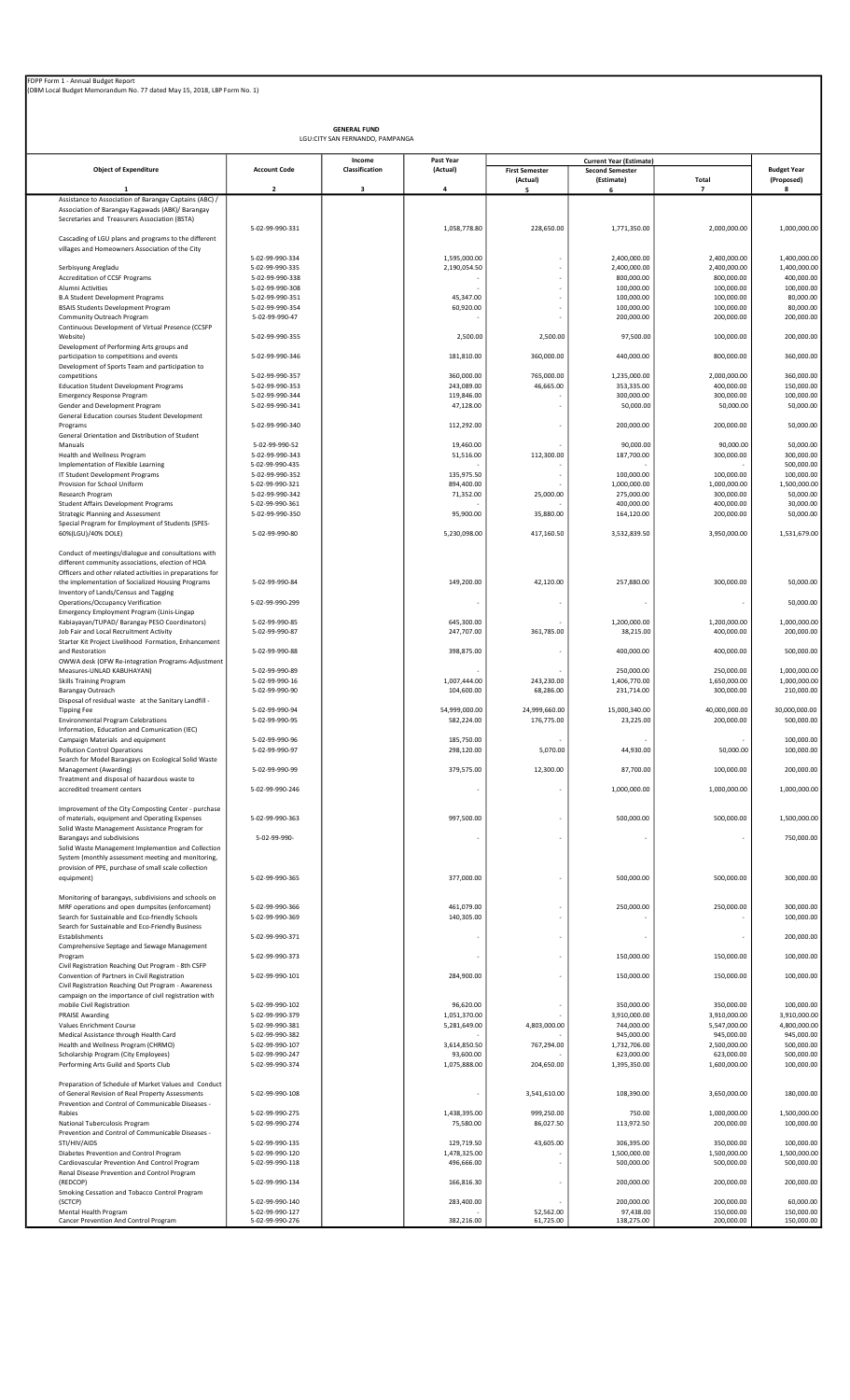|                                                                                           |                                    | <b>GENERAL FUND</b><br>LGU:CITY SAN FERNANDO, PAMPANGA |                            |                                   |                                      |                                |                                  |
|-------------------------------------------------------------------------------------------|------------------------------------|--------------------------------------------------------|----------------------------|-----------------------------------|--------------------------------------|--------------------------------|----------------------------------|
|                                                                                           |                                    | Income                                                 | Past Year                  |                                   | <b>Current Year (Estimate)</b>       |                                |                                  |
| <b>Object of Expenditure</b>                                                              | <b>Account Code</b>                | Classification                                         | (Actual)                   | <b>First Semester</b><br>(Actual) | <b>Second Semester</b><br>(Estimate) | <b>Total</b>                   | <b>Budget Year</b><br>(Proposed) |
| -1<br>Women's Health Care Program                                                         | $\overline{2}$<br>5-02-99-990-278  | $\overline{\mathbf{3}}$                                | $\Delta$<br>736,773.50     | 59,187.00                         | 6<br>940,813.00                      | $\overline{ }$<br>1,000,000.00 | 8<br>1,000,000.00                |
| Child Healthcare Program                                                                  | 5-02-99-990-383                    |                                                        | 910,950.00                 | 672,761.26                        | 527,238.74                           | 1,200,000.00                   | 1,000,000.00                     |
| Dental Health Programs<br><b>Nutrition Program</b>                                        | 5-02-99-990-281<br>5-02-99-990-15  |                                                        | 197,500.00<br>5,123,512.56 | 524,365.43                        | 235,000.00<br>4,475,634.57           | 235,000.00<br>5,000,000.00     | 300,000.00<br>5,000,000.00       |
| Philhealth Services                                                                       | 5-02-99-990-283                    |                                                        | 15,199,200.00              | 15,199,200.00                     | 800.00                               | 15,200,000.00                  | 15,200,000.00                    |
| Volunteer Health Programs (Barangay Health Workers                                        |                                    |                                                        |                            |                                   |                                      |                                |                                  |
| Program)<br>Voluntary Blood Donation Services                                             | 5-02-99-990-113<br>5-02-99-990-142 |                                                        | 380,298.00<br>73,750.00    | 442,896.00<br>43,610.00           | 1,057,104.00<br>56,390.00            | 1,500,000.00<br>100,000.00     | 2,000,000.00<br>100,000.00       |
| Health Care Services for People with Special Needs                                        | 5-02-99-990-285                    |                                                        | 498,790.00                 |                                   | 500,000.00                           | 500,000.00                     | 2,000,000.00                     |
| Environmental Health and Sanitation Division Services                                     | 5-02-99-990-121                    |                                                        | 2,259,495.70               | 1,514,838.35                      | 1,785,161.65                         | 3,300,000.00                   | 3,300,000.00                     |
| Health Emergency Management Staff                                                         | 5-02-99-990-124                    |                                                        | 1,099,177.00               | 93,300.00                         | 1,406,700.00                         | 1,500,000.00                   | 1,000,000.00                     |
| Health Care Division Programs/Support Services                                            |                                    |                                                        |                            |                                   |                                      |                                |                                  |
| (Barangay Outreach Program Drugs (Medical Missions)                                       | 5-02-99-990-286                    |                                                        | 33,750.00                  |                                   |                                      |                                | 100,000.00                       |
| Reproductive Health Care Programs/Family Planning<br>Services                             | 5-02-99-990-287                    |                                                        | 335,378.00                 | 212,876.00                        | 787,124.00                           | 1,000,000.00                   | 1,000,000.00                     |
|                                                                                           |                                    |                                                        |                            |                                   |                                      |                                |                                  |
| Pandemic Emerging/Re-emerging Infectious Diseases<br>City Health Education and Promotions | 5-02-99-990-451<br>5-02-99-990-453 |                                                        |                            |                                   |                                      |                                | 10,000,000.00<br>250,000.00      |
| Updating of the Socio Economic Profile                                                    | 5-02-99-990-154                    |                                                        | 2,055,460.00               |                                   | 200.000.00                           | 200,000.00                     | 200,000.00                       |
| Local Development Council Meeting, Deliberation and                                       |                                    |                                                        |                            |                                   |                                      |                                |                                  |
| Consultation<br>PGS Implementation                                                        | 5-02-99-990-423<br>5-02-99-990-150 |                                                        | 672,220.00                 | 135,520.00                        | 60,000.00<br>1,364,480.00            | 60,000.00<br>1,500,000.00      | 60,000.00<br>500,000.00          |
| Consultation, Presentation and Drafting of the Annual                                     |                                    |                                                        |                            |                                   |                                      |                                |                                  |
| <b>Investment Plan</b>                                                                    | 5-02-99-990-145                    |                                                        | 38,419.00                  | 29,722.50                         | 277.50                               | 30,000.00                      | 50,000.00                        |
| Executive-Legislative Monitoring and Implementation<br>Program                            | 5-02-99-990-146                    |                                                        | 1,255,293.50               |                                   |                                      |                                | 950,000.00                       |
| <b>Strategy Reviews</b>                                                                   | 5-02-99-990-153                    |                                                        | 130,000.00                 |                                   |                                      |                                | 150,000.00                       |
| Updating of Sectoral Plans<br>Barangay PGS Program                                        | 5-02-99-990-424<br>5-02-99-990-152 |                                                        |                            |                                   | 250,000.00<br>1,000,000.00           | 250,000.00<br>1,000,000.00     | 650,000.00<br>1,500,000.00       |
| Web-based Application System Infrastructure                                               | 5-02-99-990-250                    |                                                        | 253,500.00                 |                                   | 600,000.00                           | 600,000.00                     | 850,000.00                       |
| <b>Biometrics Time Keeping System</b>                                                     | 5-02-99-990-144                    |                                                        |                            | 150,000.00                        |                                      | 150,000.00                     | 200,000.00                       |
| Firewall Renewal<br>PROGRESS Software Renewal AND additional license                      | 5-02-99-990-425                    |                                                        | ٠                          | 266,000.00                        | 1,334,000.00                         | 1,600,000.00                   | 800,000.00                       |
|                                                                                           | 5-02-99-990-151                    |                                                        | 597,542.40                 |                                   | 700,000.00                           | 700,000.00                     | 800,000.00                       |
| Animal Treatment                                                                          | 5-02-99-990-158                    |                                                        | 99,418.00                  |                                   | 100,000.00                           | 100,000.00                     | 50,000.00                        |
| Animal vaccination and Immunization<br><b>Askal Operation</b>                             | 5-02-99-990-159<br>5-02-99-990-160 |                                                        | 489,312.00<br>986,664.28   | 700,000.00<br>907,775.00          | 92,225.00                            | 700,000.00<br>1,000,000.00     | 600,000.00<br>630,000.00         |
| City Nursery Operation                                                                    | 5-02-99-990-161                    |                                                        | 495,330.00                 | 529,103.50                        | 70,896.50                            | 600,000.00                     | 600,000.00                       |
| Provision of certified/hy-brid Seed                                                       | 5-02-99-990-163                    |                                                        | 697,015.00                 | 697,500.00                        | 2,500.00                             | 700,000.00                     | 600,000.00                       |
| Implementation of Ordinance on Organic Agriculture                                        | 5-02-99-990-164                    |                                                        | 492,765.00                 | 301,680.00                        | 198,320.00                           | 500,000.00                     | 250,000.00                       |
| Nutrition supplementary garden project                                                    | 5-02-99-990-165                    |                                                        | 195,759.00                 | 64,000.00                         | 136,000.00                           | 200,000.00                     | 100,000.00                       |
| Organic Urban/Backyard Gardening Project                                                  | 5-02-99-990-166                    |                                                        | 558,496.18                 | 340,053.00                        | 259,947.00                           | 600,000.00                     | 250,000.00                       |
| Poultry dressing plant regulation and operation<br>World Rabies Day                       | 5-02-99-990-167<br>5-02-99-990-251 |                                                        | 197,090.00<br>98,445.00    |                                   | 200,000.00<br>100,000.00             | 200,000.00<br>100,000.00       | 75,000.00<br>80,000.00           |
| Integrated Community Food Production                                                      | 5-02-99-990-252                    |                                                        | 486,263.79                 | 697,412.00                        | 302,588.00                           | 1,000,000.00                   | 250,000.00                       |
| Slaughterhouse Operation - Meat inspection certificate                                    |                                    |                                                        |                            |                                   |                                      |                                |                                  |
| and gadget<br>Farmers Day Celebration (Forum on farming                                   | 5-02-99-990-253                    |                                                        | 391.174.00                 | 283.269.00                        | 116,731.00                           | 400.000.00                     | 100,000.00                       |
| techniques/awards for outstanding farmers)                                                | 5-02-99-990-254                    |                                                        | 488,304.00                 | 436,711.00                        | 63,289.00                            | 500,000.00                     | 300,000.00                       |
| Meat Conciousness Week Celebration (Forum on Meat                                         |                                    |                                                        |                            |                                   |                                      |                                |                                  |
| Safety and Recognition of the best GMP implementor)                                       | 5-02-99-990-255                    |                                                        | 194,900.00                 |                                   | 200,000.00                           | 200,000.00                     | 75,000.00                        |
| Pet MO Show Mo                                                                            | 5-02-99-990-256                    |                                                        | 148,760.00                 | 149,910.00                        | 90.00                                | 150,000.00                     | 100,000.00                       |
| Post meat establishment inspection                                                        | 5-02-99-990-377                    |                                                        | 295,882.00                 |                                   | 300,000.00                           | 300,000.00                     | 75,000.00                        |
| <b>Barangay Tourism Programs</b><br><b>Business Roving Academy/Counseling</b>             | 5-02-99-990-410<br>5-02-99-990-198 |                                                        | 189,997.00<br>284,200.00   |                                   | 395,000.00<br>300,000.00             | 395,000.00<br>300,000.00       | 70,000.00<br>500,000.00          |
| City Arts and Culture Programs                                                            | 5-02-99-990-270                    |                                                        | 615,667.00                 | 117,412.00                        | 527,588.00                           | 645,000.00                     | 220,000.00                       |
| CSFP Packaging and Labeling Room<br>Giant Lantern                                         | 5-02-99-990-317<br>5-02-99-990-211 |                                                        | 36,680.00<br>5,186,732.00  |                                   | 200,000.00<br>1,000,000.00           | 200,000.00<br>1,000,000.00     | 200,000.00<br>1,000,000.00       |
| Negosyo Center (Micro Entrepreneur Seeding Program)                                       |                                    |                                                        |                            |                                   |                                      |                                |                                  |
|                                                                                           | 5-02-99-990-206                    |                                                        | 100,000.00                 |                                   | 100,000.00                           | 100,000.00                     | 3,000,000.00                     |
| One Town One Product Project<br>Organization of Festivals and Events                      | 5-02-99-990-209<br>5-02-99-990-210 |                                                        | 992,090.00<br>5,424,887.50 | 147,900.00                        | 1,000,000.00<br>2,852,100.00         | 1,000,000.00<br>3,000,000.00   | 1,000,000.00<br>257,000.00       |
| Organization of Investment Incentive Board/SMED                                           |                                    |                                                        |                            |                                   |                                      |                                |                                  |
| Council                                                                                   | 5-02-99-990-212                    |                                                        | 135,810.00                 |                                   | 200,000.00                           | 200,000.00                     | 500,000.00                       |
| Organization of Local Special Bodies<br>Preserving Heritage for Progress Program          | 5-02-99-990-272<br>5-02-99-990-213 |                                                        | 197,050.00<br>2,487,128.50 | 226,380.00<br>2,099,059.00        | 151,620.00<br>400,941.00             | 378,000.00<br>2,500,000.00     | 267,000.00<br>1,820,000.00       |
| Promotion of Local Products (KABALEN.PH)                                                  | 5-02-99-990-203                    |                                                        | 258,230.00                 | 54,050.00                         | 445,950.00                           | 500,000.00                     | 1,000,000.00                     |
| <b>Tourism Promotions Program</b><br>Lantern Decoration Projects                          | 5-02-99-990-273                    |                                                        | 1,431,000.00               | 817,100.00                        | 682,900.00                           | 1,500,000.00                   | 1,170,000.00                     |
| (Ray of Hope Project)                                                                     | 5-02-99-990-271                    |                                                        |                            |                                   |                                      |                                | 5,000,000.00                     |
| Micro and Small Business Rehabilitation Fund/Project                                      | 5-02-99-990-430                    |                                                        |                            |                                   |                                      |                                | 5,000,000.00                     |
| Clean Environment Program (Implementation of OPLAN                                        |                                    |                                                        |                            |                                   |                                      |                                |                                  |
| LINIS DAAN)<br>Employees Safety & Protection Program (Provision of                        | 5-02-99-990-19                     |                                                        | 9,785,361.18               | 3,914,515.29                      | 3,585,484.71                         | 7,500,000.00                   | 7,500,000.00                     |
| PPE's to UMSD Field Personnel)<br>A. Early Childhood Care and Development (ECCD)          | 5-02-99-990-414                    |                                                        | $\overline{\phantom{a}}$   |                                   | 300,000.00                           | 300,000.00                     | 300,000.00                       |
| CDW Monthly Learning Meetings                                                             | 5-02-99-990-177                    |                                                        | 125,994.00                 | 46,125.00                         | 103,875.00                           | 150,000.00                     | 50,000.00                        |
| Celebration of Day Care Worker Week                                                       | 5-02-99-990-172                    |                                                        | 297,675.00                 |                                   | 300,000.00                           | 300,000.00                     | 100,000.00                       |
| <b>ECCD Campaign and Early Registration</b><br><b>ECCD Handbooks/Manuals</b>              | 5-02-99-990-259<br>5-02-99-990-262 |                                                        | 194,685.00<br>221,760.00   | 499,000.00                        | 500,000.00<br>1,000.00               | 500,000.00<br>500,000.00       | 200,000.00<br>100,000.00         |
| ECCD Health, Nutrition, Services and Advocacy                                             | 5-02-99-990-176                    |                                                        |                            |                                   | 700,000.00                           | 700,000.00                     | 700,000.00                       |
| <b>ECCD Instructional Materials and Supplies</b>                                          | 5-02-99-990-178                    |                                                        | 1,487,053.50               | 240,000.00                        | 2,260,000.00                         | 2,500,000.00                   | 1,000,000.00                     |
| <b>ECCD Moving Up</b><br>B. Local Council for the Protection of Children                  | 5-02-99-990-179                    |                                                        | 795,020.00                 | 2,266,053.90                      | 733,946.10                           | 3,000,000.00                   | 500,000.00                       |
| <b>BCPC Organization and Functionality</b>                                                | 5-02-99-990-184                    |                                                        | 408,402.40                 |                                   | 1,000,000.00                         | 1,000,000.00                   | 1,000,000.00                     |
| Capability Building Seminars and Trainings (LCPC)                                         | 5-02-99-990-388                    |                                                        | 629,573.25                 | ä,                                | 1,000,000.00                         | 1,000,000.00                   | 300,000.00                       |
| Children's Database<br>Children's Month Celebration                                       | 5-02-99-990-426<br>5-02-99-990-173 |                                                        | 905,740.53                 |                                   | 2,000,000.00<br>1,000,000.00         | 2,000,000.00<br>1,000,000.00   | 300,000.00<br>1,000,000.00       |
|                                                                                           |                                    |                                                        |                            |                                   |                                      |                                |                                  |
| Comprehensive Local Juvenile Intervention Program                                         | 5-02-99-990-392                    |                                                        | 195,226.00                 |                                   | 500,000.00                           | 500,000.00                     | 1,500,000.00                     |
| Comprehensive Program for Children in Street Situation                                    | 5-02-99-990-431                    |                                                        |                            |                                   |                                      |                                | 500,000.00                       |
| Council and Committee Meetings (LCPC)                                                     | 5-02-99-990-186                    |                                                        | 270,626.50                 | 49,800.00                         | 450,200.00                           | 500,000.00                     | 400,000.00                       |
| LDPC/LPAC Monitoring and Evaluation                                                       | 5-02-99-990-396                    |                                                        | 175,000.00                 |                                   | 340,000.00                           | 340,000.00                     | 100,000.00                       |
| Parent Education and Family Development Sessions                                          | 5-02-99-990-187                    |                                                        | 1,857,760.00               |                                   | 2,000,000.00                         | 2,000,000.00                   | 2,000,000.00                     |
| Child Participation Program                                                               | 5-02-99-990-427                    |                                                        |                            | 10,000.00                         | 490,000.00                           | 500,000.00                     | 1,000,000.00                     |
| Early Detection, Prevention, Intervention and Referral                                    | 5-02-99-990-393                    |                                                        | 79,100.00                  |                                   | 1,000,000.00                         | 1,000,000.00                   | 800,000.00                       |
|                                                                                           |                                    |                                                        |                            |                                   |                                      |                                |                                  |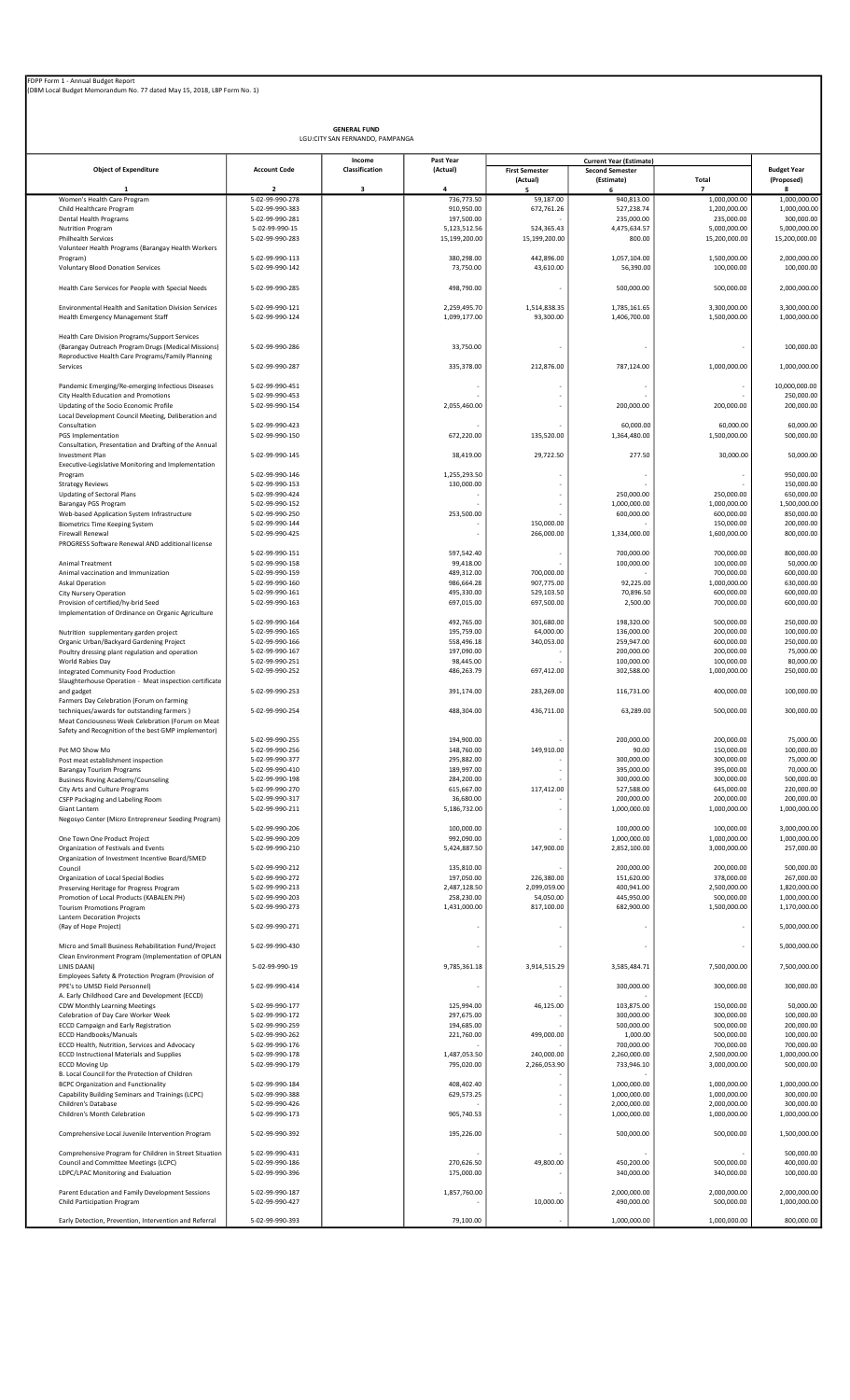|                                                                                                                                                                                                   |                         | <b>GENERAL FUND</b>             |                  |                                        |                                      |                       |                                  |
|---------------------------------------------------------------------------------------------------------------------------------------------------------------------------------------------------|-------------------------|---------------------------------|------------------|----------------------------------------|--------------------------------------|-----------------------|----------------------------------|
|                                                                                                                                                                                                   |                         | LGU:CITY SAN FERNANDO, PAMPANGA |                  |                                        |                                      |                       |                                  |
|                                                                                                                                                                                                   |                         | Income                          | Past Year        |                                        | <b>Current Year (Estimate)</b>       |                       |                                  |
| <b>Object of Expenditure</b>                                                                                                                                                                      | <b>Account Code</b>     | Classification                  | (Actual)         | <b>First Semester</b><br>(Actual)      | <b>Second Semester</b><br>(Estimate) | Total                 | <b>Budget Year</b><br>(Proposed) |
|                                                                                                                                                                                                   | $\overline{2}$          | 3                               | 4                | 5                                      | 6                                    | $\overline{7}$        | 8                                |
| Life Skills and Home Program for Children and Youth                                                                                                                                               |                         |                                 |                  |                                        |                                      |                       |                                  |
| with Disabilities                                                                                                                                                                                 | 5-02-99-990-398         |                                 | 72,600.00        | 23,400.00                              | 676,600.00                           | 700,000.00            | 500,000.00                       |
| C. Programs and Advocacies for Special Groups                                                                                                                                                     |                         |                                 |                  |                                        |                                      |                       |                                  |
| Anti-Mendicancy Program                                                                                                                                                                           | 5-02-99-990-169         |                                 | 441,685.30       | 14,025.00                              | 535,975.00                           | 550,000.00            | 200,000.00                       |
| GAD Livelihood Training and Assistance Program                                                                                                                                                    | 5-02-99-990-9           |                                 | 3,337,822.00     |                                        | 4,000,000.00                         | 4,000,000.00          | 4,000,000.00                     |
| PWD Advocacy in Partnership with CSO                                                                                                                                                              | 5-02-99-990-18          |                                 | 196,000.00       | 39,500.00                              | 160,500.00                           | 200,000.00            | 100,000.00                       |
| PWD and Solo Parent Registration                                                                                                                                                                  | 5-02-99-990-401         |                                 | 148,950.00       |                                        | 150,000.00                           | 150,000.00            | 150,000.00                       |
| <b>PWDA Services</b>                                                                                                                                                                              | 5-02-99-990-336         |                                 | 4,810,475.00     | 438,300.00                             | 2,061,700.00                         | 2,500,000.00          | 1,000,000.00                     |
| <b>Restorative Devices</b>                                                                                                                                                                        | 5-02-99-990-190         |                                 | 498,665.00       |                                        | 500,000.00                           | 500,000.00            | 500,000.00                       |
| Serbisyong PWD                                                                                                                                                                                    | 5-02-99-990-405         |                                 | 2,098,750.00     | 3,000,000.00                           |                                      | 3,000,000.00          | 4,500,000.00                     |
| D.Community Development and Empowerment                                                                                                                                                           |                         |                                 |                  |                                        |                                      |                       |                                  |
| Sectoral Meetings and Assemblies                                                                                                                                                                  | 5-02-99-990-403         |                                 | 888,730.39       | 145,200.00                             | 854,800.00                           | 1,000,000.00          | 1,000,000.00                     |
| Kababaynan para king kaunlaran Brgy. Women and                                                                                                                                                    |                         |                                 |                  |                                        |                                      |                       |                                  |
| Development                                                                                                                                                                                       | 5-02-99-990-9           |                                 | 5,965,568.00     | 50,000.00                              | 1,450,000.00                         | 1,500,000.00          | 1,000,000.00                     |
| E. Localized DSWD Programs                                                                                                                                                                        |                         |                                 |                  | $\sim$                                 |                                      |                       |                                  |
| Cash/Food for Work                                                                                                                                                                                | 5-02-99-990-389         |                                 | 5,685,000.00     |                                        | 6,000,000.00                         | 6,000,000.00          | 3,000,000.00                     |
| Local Pantawid                                                                                                                                                                                    | 5-02-99-990-21          |                                 | 7,079,400.00     | 4,500,000.00                           | 500,000.00                           | 5,000,000.00          | 9,500,000.00                     |
| <b>Local Social Pension</b>                                                                                                                                                                       | 5-02-99-990-181         |                                 | 6,000,000.00     | 6,000,000.00                           | 4,000,000.00                         | 10,000,000.00         | 10,000,000.00                    |
| <b>Local Unconditional Cash Transfer</b>                                                                                                                                                          | 5-02-99-990-421         |                                 |                  | ٠                                      | 5,000,000.00                         | 5,000,000.00          | 6,000,000.00                     |
| F. Social Protection Facilities                                                                                                                                                                   |                         |                                 |                  |                                        |                                      |                       |                                  |
| Women and Children Protection Center (WCPC)                                                                                                                                                       | 5-02-99-990-195         |                                 |                  | 147,000.00                             | 353,000.00                           | 500,000.00            | 300,000.00                       |
| G. Planning and Administrative Services                                                                                                                                                           |                         |                                 |                  |                                        |                                      |                       |                                  |
| LGU Intervention to Pantawid Pamilya                                                                                                                                                              | 5-02-99-990-21          |                                 |                  | 18,400.00                              | 681,600.00                           | 700,000.00            | 500,000.00                       |
| Development and institutionalization of                                                                                                                                                           |                         |                                 |                  |                                        |                                      |                       |                                  |
| Communications and Monitoring Systems                                                                                                                                                             | 5-02-99-990-419         |                                 | 1,464,030.00     | ٠                                      | 1,000,000.00                         | 1,000,000.00          | 3,000,000.00                     |
| Public Order and Safety Awareness Program and IEC                                                                                                                                                 | 5-02-99-990-417         |                                 | 1,836,672.05     | 637,510.00                             | 662,490.00                           | 1,300,000.00          | 1,000,000.00                     |
| Public Order Policing Equipment Programs                                                                                                                                                          | 5-02-99-990-418         |                                 | 2,000,000.00     | 319,500.00                             | 3,180,500.00                         | 3,500,000.00          | 1,575,254.19                     |
| Task Force KKK Program                                                                                                                                                                            | 5-02-99-990-319         |                                 | 8,093,202.00     |                                        | 10,000,000.00                        | 10,000,000.00         | 10,000,000.00                    |
| Traffic and Public Order Management Programs                                                                                                                                                      | 5-02-99-990-40          |                                 | 2,194,163.50     | 2,598,000.00                           | 402,000.00                           | 3,000,000.00          | 5,000,000.00                     |
| IEC/ICB on Disaster Quick Response Program and                                                                                                                                                    |                         |                                 |                  |                                        |                                      |                       |                                  |
| Rapid Evaluation and Safety Assessment of                                                                                                                                                         |                         |                                 |                  |                                        |                                      |                       |                                  |
| Structures in the City of San Fernando, Pampanga                                                                                                                                                  |                         |                                 |                  |                                        |                                      |                       |                                  |
|                                                                                                                                                                                                   | 5-02-99-990-432         |                                 |                  |                                        |                                      |                       | 200,000.00                       |
| Annual Forum for Construction Partners in the Building                                                                                                                                            |                         |                                 |                  |                                        |                                      |                       |                                  |
| Industry                                                                                                                                                                                          | 5-02-99-990-433         |                                 |                  |                                        |                                      |                       | 150,000.00                       |
| Records Management System                                                                                                                                                                         | 5-02-99-990-434         |                                 |                  |                                        |                                      |                       | 300,000.00                       |
| <b>Total Expenditures</b>                                                                                                                                                                         |                         |                                 | 1,708,249,072.04 | 948,829,457.41                         | 1,059,632,886.05                     | 2,008,462,343.46      | 1,853,273,710.23                 |
|                                                                                                                                                                                                   |                         |                                 | 1,241,311.87     | 339,305,732.14                         | 212,553,185.36                       |                       |                                  |
| IV. Ending Balance                                                                                                                                                                                |                         |                                 |                  |                                        |                                      | 212,553,185.36        | 18,279.77                        |
| We hereby certify that the information presented above are true and correct. We further certify that the foregoing estimated receipts are reasonably projected as collectible for the Budget Year |                         |                                 |                  |                                        |                                      |                       |                                  |
| MARY ANN P. BAUTISTA                                                                                                                                                                              | RIZZEL Y. MANGILIT      |                                 |                  | NICOLLE S. TIMOTEO                     |                                      | MARIA GISEL P. RIVERA |                                  |
| Local Treasurer                                                                                                                                                                                   | OIC-Local Budget Office |                                 |                  | OIC -Local Planning Development Office |                                      | Local Accountant      |                                  |
|                                                                                                                                                                                                   |                         |                                 |                  |                                        |                                      |                       |                                  |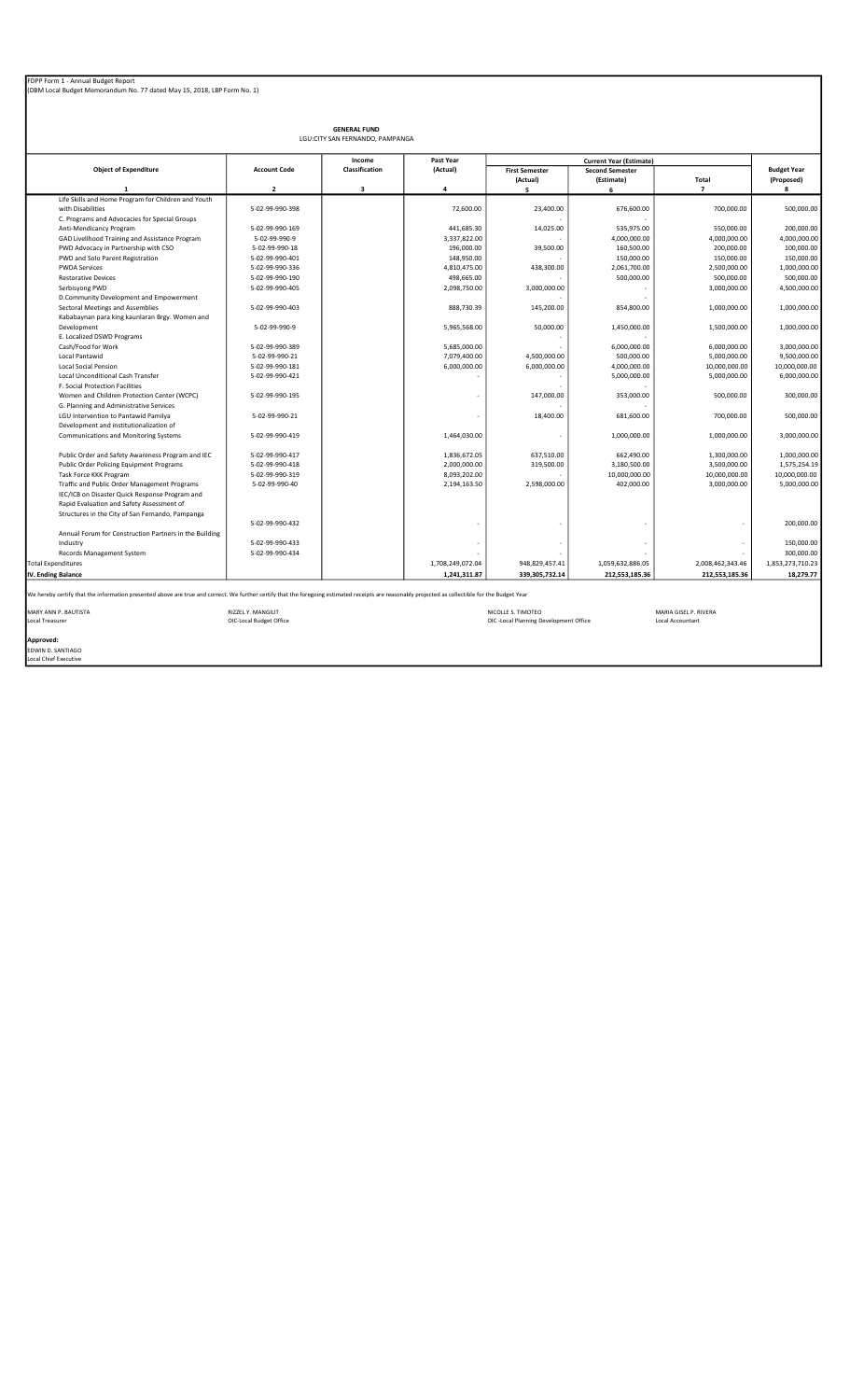(DBM Local Budget Memorandum No. 77 dated May 15, 2018, LBP Form No. 2)

PROGRAMMED APPROPRIATION AND OBLIGATION LGU: CITY OF SAN FERNANDO, PAMPANGA

OFFICE: CITY BUDGET

| Past Year<br>(Actual)<br>3<br>3,106,296.72<br>73,276.86<br>182,612.28<br>73,125.00<br>54,000.00<br>216,214.00<br>34,000.00<br>110,754.00<br>382,915.86<br>9,150.00<br>33,736.06<br>9,200.00 | <b>First Semester</b><br>(Actual)<br>4<br>1,132,026.14<br>71,181.82<br>30,000.00<br>36,000.00<br>135,793.39<br>3,600.00<br>15,950.28 | <b>Second Semester</b><br>(Estimate)<br>5<br>3,293,811.86<br>180,818.18<br>60,000.00<br>90,000.00<br>30,000.00<br>380,588.00<br>55,000.00<br>395,307.17 | <b>Total</b><br>6<br>4,425,838.00<br>252,000.00<br>90,000.00<br>90,000.00<br>66,000.00<br>380,588.00<br>55,000.00 | <b>Budget Year</b><br>(Proposed)<br>$\overline{7}$<br>4,430,988.00<br>240,000.00<br>90,000.00<br>90,000.00<br>60,000.00<br>369,249.00<br>50,000.00                            |
|---------------------------------------------------------------------------------------------------------------------------------------------------------------------------------------------|--------------------------------------------------------------------------------------------------------------------------------------|---------------------------------------------------------------------------------------------------------------------------------------------------------|-------------------------------------------------------------------------------------------------------------------|-------------------------------------------------------------------------------------------------------------------------------------------------------------------------------|
|                                                                                                                                                                                             |                                                                                                                                      |                                                                                                                                                         |                                                                                                                   |                                                                                                                                                                               |
|                                                                                                                                                                                             |                                                                                                                                      |                                                                                                                                                         |                                                                                                                   |                                                                                                                                                                               |
|                                                                                                                                                                                             |                                                                                                                                      |                                                                                                                                                         |                                                                                                                   |                                                                                                                                                                               |
|                                                                                                                                                                                             |                                                                                                                                      |                                                                                                                                                         |                                                                                                                   |                                                                                                                                                                               |
|                                                                                                                                                                                             |                                                                                                                                      |                                                                                                                                                         |                                                                                                                   |                                                                                                                                                                               |
|                                                                                                                                                                                             |                                                                                                                                      |                                                                                                                                                         |                                                                                                                   |                                                                                                                                                                               |
|                                                                                                                                                                                             |                                                                                                                                      |                                                                                                                                                         |                                                                                                                   |                                                                                                                                                                               |
|                                                                                                                                                                                             |                                                                                                                                      |                                                                                                                                                         |                                                                                                                   |                                                                                                                                                                               |
|                                                                                                                                                                                             |                                                                                                                                      |                                                                                                                                                         |                                                                                                                   |                                                                                                                                                                               |
|                                                                                                                                                                                             |                                                                                                                                      |                                                                                                                                                         |                                                                                                                   |                                                                                                                                                                               |
|                                                                                                                                                                                             |                                                                                                                                      |                                                                                                                                                         |                                                                                                                   |                                                                                                                                                                               |
|                                                                                                                                                                                             |                                                                                                                                      |                                                                                                                                                         |                                                                                                                   |                                                                                                                                                                               |
|                                                                                                                                                                                             |                                                                                                                                      |                                                                                                                                                         |                                                                                                                   |                                                                                                                                                                               |
|                                                                                                                                                                                             |                                                                                                                                      |                                                                                                                                                         |                                                                                                                   |                                                                                                                                                                               |
|                                                                                                                                                                                             |                                                                                                                                      |                                                                                                                                                         |                                                                                                                   |                                                                                                                                                                               |
|                                                                                                                                                                                             |                                                                                                                                      |                                                                                                                                                         |                                                                                                                   |                                                                                                                                                                               |
|                                                                                                                                                                                             |                                                                                                                                      |                                                                                                                                                         |                                                                                                                   |                                                                                                                                                                               |
|                                                                                                                                                                                             |                                                                                                                                      |                                                                                                                                                         |                                                                                                                   |                                                                                                                                                                               |
|                                                                                                                                                                                             |                                                                                                                                      |                                                                                                                                                         | 531,100.56                                                                                                        | 531,718.56                                                                                                                                                                    |
|                                                                                                                                                                                             |                                                                                                                                      | 9,000.00                                                                                                                                                | 12,600.00                                                                                                         | 12,000.00                                                                                                                                                                     |
|                                                                                                                                                                                             |                                                                                                                                      | 43,107.36                                                                                                                                               | 59,057.64                                                                                                         | 71,357.58                                                                                                                                                                     |
|                                                                                                                                                                                             | 3,600.00                                                                                                                             | 40,658.38                                                                                                                                               | 44,258.38                                                                                                         | 44,309.88                                                                                                                                                                     |
|                                                                                                                                                                                             |                                                                                                                                      |                                                                                                                                                         |                                                                                                                   |                                                                                                                                                                               |
|                                                                                                                                                                                             |                                                                                                                                      | 358,342.48                                                                                                                                              | 358,342.48                                                                                                        |                                                                                                                                                                               |
| 20,572.50                                                                                                                                                                                   |                                                                                                                                      |                                                                                                                                                         |                                                                                                                   |                                                                                                                                                                               |
| 15,000.00                                                                                                                                                                                   |                                                                                                                                      |                                                                                                                                                         |                                                                                                                   |                                                                                                                                                                               |
| 30,000.00                                                                                                                                                                                   |                                                                                                                                      | 55,000.00                                                                                                                                               | 55,000.00                                                                                                         | 50,000.00                                                                                                                                                                     |
| 337,573.00                                                                                                                                                                                  | 189,837.00                                                                                                                           | 190,751.00                                                                                                                                              | 380,588.00                                                                                                        | 369,249.00                                                                                                                                                                    |
|                                                                                                                                                                                             |                                                                                                                                      |                                                                                                                                                         |                                                                                                                   |                                                                                                                                                                               |
|                                                                                                                                                                                             |                                                                                                                                      |                                                                                                                                                         |                                                                                                                   |                                                                                                                                                                               |
| 15,928.00                                                                                                                                                                                   |                                                                                                                                      | 40,000.00                                                                                                                                               | 40,000.00                                                                                                         |                                                                                                                                                                               |
|                                                                                                                                                                                             |                                                                                                                                      |                                                                                                                                                         |                                                                                                                   |                                                                                                                                                                               |
| 1,661,986.33                                                                                                                                                                                | 364,958.21                                                                                                                           | 601,083.08                                                                                                                                              | 966,041.29                                                                                                        | 770,000.00                                                                                                                                                                    |
| 260,778.80                                                                                                                                                                                  | 8,951.90                                                                                                                             | 91,048.10                                                                                                                                               | 100,000.00                                                                                                        | 20,000.00                                                                                                                                                                     |
|                                                                                                                                                                                             |                                                                                                                                      |                                                                                                                                                         |                                                                                                                   |                                                                                                                                                                               |
| 52,616.82                                                                                                                                                                                   | 20,741.44                                                                                                                            | 49,258.56                                                                                                                                               | 70,000.00                                                                                                         | 70,000.00                                                                                                                                                                     |
|                                                                                                                                                                                             |                                                                                                                                      |                                                                                                                                                         |                                                                                                                   |                                                                                                                                                                               |
|                                                                                                                                                                                             |                                                                                                                                      | 515,543.20                                                                                                                                              | 515,543.20                                                                                                        | 505,513.60                                                                                                                                                                    |
|                                                                                                                                                                                             |                                                                                                                                      |                                                                                                                                                         |                                                                                                                   |                                                                                                                                                                               |
|                                                                                                                                                                                             | 30,335.06                                                                                                                            | 269,664.94                                                                                                                                              | 300,000.00                                                                                                        | 100,000.00                                                                                                                                                                    |
| 14,000.00                                                                                                                                                                                   | 14,400.00                                                                                                                            | 85,600.00                                                                                                                                               | 100,000.00                                                                                                        | 20,000.00                                                                                                                                                                     |
|                                                                                                                                                                                             |                                                                                                                                      |                                                                                                                                                         |                                                                                                                   |                                                                                                                                                                               |
|                                                                                                                                                                                             |                                                                                                                                      |                                                                                                                                                         |                                                                                                                   |                                                                                                                                                                               |
|                                                                                                                                                                                             |                                                                                                                                      |                                                                                                                                                         |                                                                                                                   | 7,894,385.62                                                                                                                                                                  |
|                                                                                                                                                                                             | 6,693,736.23                                                                                                                         | 2,057,375.24                                                                                                                                            | 6,834,582.31                                                                                                      | 8,891,957.55<br>We hereby certify that we have reviewed the contents and hereby attest to the varacity and correctness of the data or information contained in this document. |

Prepared: Reviewed: Approved: Rizzel Y. Mangilit Rizzel Y. Mangilit Edwin D. Santiago (Edwin D. Santiago (Rizzel Y. Mangilit Edwin D. Santiago (Rizzel Y. Mangilit Executive D. Santiago (Rizzel Y. Mangilit Chief Executive D. Santiago (Rical Chief Execut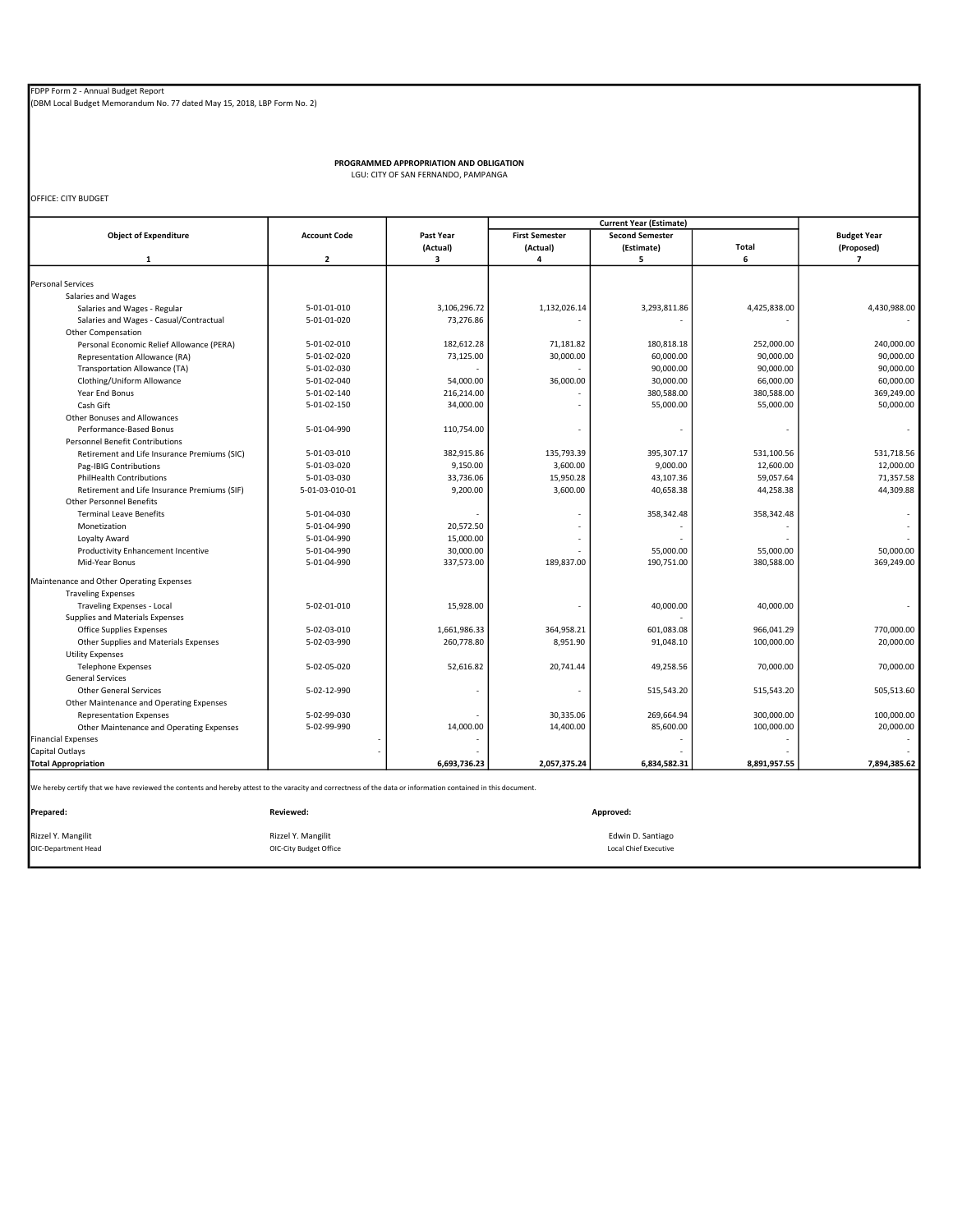PROGRAMMED APPROPRIATION AND OBLIGATION LGU: CITY OF SAN FERNANDO, PAMPANGA

OFFICE: CITY ACCOUNTANT

| <b>Current Year (Estimate)</b>                                                                                                                                |                        |               |                       |                              |               |                          |
|---------------------------------------------------------------------------------------------------------------------------------------------------------------|------------------------|---------------|-----------------------|------------------------------|---------------|--------------------------|
| <b>Object of Expenditure</b>                                                                                                                                  | <b>Account Code</b>    | Past Year     | <b>First Semester</b> | <b>Second Semester</b>       |               | <b>Budget Year</b>       |
|                                                                                                                                                               |                        | (Actual)      | (Actual)              | (Estimate)                   | Total         | (Proposed)               |
| $\mathbf{1}$                                                                                                                                                  | $\mathbf 2$            | 3             | 4                     | 5                            | 6             | $\overline{\phantom{a}}$ |
|                                                                                                                                                               |                        |               |                       |                              |               |                          |
| <b>Personal Services</b>                                                                                                                                      |                        |               |                       |                              |               |                          |
| Salaries and Wages                                                                                                                                            |                        |               |                       |                              |               |                          |
| Salaries and Wages - Regular                                                                                                                                  | 5-01-01-010            | 8,205,714.59  | 4,326,159.50          | 5,989,022.50                 | 10,315,182.00 | 11,040,360.00            |
| Salaries and Wages - Casual/Contractual                                                                                                                       | 5-01-01-020            | 352,999.83    | 109,019.38            | 282,072.62                   | 391,092.00    |                          |
| <b>Other Compensation</b>                                                                                                                                     |                        |               |                       |                              |               |                          |
| Personal Economic Relief Allowance (PERA)                                                                                                                     | 5-01-02-010            | 504,000.00    | 243,000.00            | 429,000.00                   | 672,000.00    | 648,000.00               |
| Representation Allowance (RA)                                                                                                                                 | 5-01-02-020            | 90,000.00     | 37,500.00             | 52,500.00                    | 90,000.00     | 90,000.00                |
| Transportation Allowance (TA)                                                                                                                                 | 5-01-02-030            | 5,625.00      |                       | 90,000.00                    | 90,000.00     | 90,000.00                |
| Clothing/Uniform Allowance                                                                                                                                    | 5-01-02-040            | 126,000.00    | 120,000.00            | 54,000.00                    | 174,000.00    | 162,000.00               |
| Year End Bonus                                                                                                                                                | 5-01-02-140            | 718,433.00    |                       | 913,241.00                   | 913,241.00    | 920,030.00               |
| Cash Gift                                                                                                                                                     | 5-01-02-150            | 105,000.00    |                       | 145,000.00                   | 145,000.00    | 135,000.00               |
| Other Bonuses and Allowances                                                                                                                                  |                        |               |                       |                              |               |                          |
| Performance-Based Bonus                                                                                                                                       | 5-01-04-990            | 311,238.50    |                       |                              |               |                          |
| Personnel Benefit Contributions                                                                                                                               |                        |               |                       |                              |               |                          |
| Retirement and Life Insurance Premiums (SIC)                                                                                                                  |                        |               |                       |                              |               |                          |
|                                                                                                                                                               | 5-01-03-010            | 1,029,597.91  | 532,781.28            | 751,971.60                   | 1,284,752.88  | 1,324,843.20             |
| Pag-IBIG Contributions                                                                                                                                        | 5-01-03-020            | 25,200.00     | 12,150.00             | 21,450.00                    | 33,600.00     | 32,400.00                |
| <b>PhilHealth Contributions</b>                                                                                                                               | 5-01-03-030            | 90,095.50     | 58,687.38             | 91,542.78                    | 150,230.16    | 184,298.31               |
| Retirement and Life Insurance Premiums (SIF)                                                                                                                  |                        |               |                       |                              |               |                          |
|                                                                                                                                                               | 5-01-03-010-01         | 25,200.00     | 12,150.00             | 94,912.74                    | 107,062.74    | 110,403.60               |
| <b>Other Personnel Benefits</b>                                                                                                                               |                        |               |                       |                              |               |                          |
| <b>Terminal Leave Benefits</b>                                                                                                                                | 5-01-04-030            |               |                       |                              |               |                          |
| Monetization                                                                                                                                                  | 5-01-04-990            | 82,185.89     |                       |                              |               |                          |
| Loyalty Award                                                                                                                                                 | 5-01-04-990            | 10,000.00     |                       |                              |               |                          |
| Productivity Enhancement Incentive                                                                                                                            | 5-01-04-990            | 105,000.00    |                       | 145,000.00                   | 145,000.00    | 135,000.00               |
| Mid-Year Bonus                                                                                                                                                | 5-01-04-990            | 718,283.00    | 738,992.00            | 174,249.00                   | 913,241.00    | 920,030.00               |
|                                                                                                                                                               |                        |               |                       |                              |               |                          |
| Maintenance and Other Operating Expenses                                                                                                                      |                        |               |                       |                              |               |                          |
| <b>Traveling Expenses</b>                                                                                                                                     |                        |               |                       |                              |               |                          |
| Traveling Expenses - Local                                                                                                                                    | 5-02-01-010            | 150,943.00    | 1,872.00              | 498,128.00                   | 500,000.00    |                          |
| Supplies and Materials Expenses                                                                                                                               |                        |               |                       |                              |               |                          |
| Office Supplies Expenses                                                                                                                                      | 5-02-03-010            | 2,479,504.16  | 618,808.49            | 1,001,786.88                 | 1,620,595.37  | 1,045,736.16             |
| Other Supplies and Materials Expenses                                                                                                                         | 5-02-03-990            | 48,787.20     | 7,403.50              | 22,596.50                    | 30,000.00     | 30,000.00                |
| <b>Utility Expenses</b>                                                                                                                                       |                        |               |                       |                              |               |                          |
| <b>Telephone Expenses</b>                                                                                                                                     | 5-02-05-020            | 85,906.53     | 48,045.00             | 76,955.00                    | 125,000.00    | 138,000.00               |
| <b>General Services</b>                                                                                                                                       |                        |               |                       |                              |               |                          |
| <b>Other General Services</b>                                                                                                                                 | 5-02-12-990            | 977,926.86    | 520,544.06            | 1,093,042.74                 | 1,613,586.80  | 2,090,811.60             |
| Other Maintenance and Operating Expenses                                                                                                                      |                        |               |                       |                              |               |                          |
| <b>Representation Expenses</b>                                                                                                                                | 5-02-99-030            | 67,283.78     | 87,553.54             | 212,446.46                   | 300,000.00    | 281,600.00               |
| Other Maintenance and Operating Expenses                                                                                                                      |                        | 26,250.00     | 36,540.00             | 23,460.00                    | 60,000.00     | 60,000.00                |
| <b>Financial Expenses</b>                                                                                                                                     |                        |               |                       |                              |               |                          |
| Capital Outlays                                                                                                                                               |                        |               |                       |                              |               |                          |
| <b>Total Appropriation</b>                                                                                                                                    |                        | 16,341,174.75 | 16,341,174.75         | 16,341,174.75                | 19,673,583.95 | 19,438,512.87            |
|                                                                                                                                                               |                        |               |                       |                              |               |                          |
| We hereby certify that we have reviewed the contents and hereby attest to the varacity and correctness of the data or information contained in this document. |                        |               |                       |                              |               |                          |
| Prepared:                                                                                                                                                     | Reviewed:              |               |                       | Approved:                    |               |                          |
| Maria Gisel P. Rivera                                                                                                                                         | Rizzel Y. Mangilit     |               |                       | Edwin D. Santiago            |               |                          |
| Department Head                                                                                                                                               | OIC-City Budget Office |               |                       | <b>Local Chief Executive</b> |               |                          |
|                                                                                                                                                               |                        |               |                       |                              |               |                          |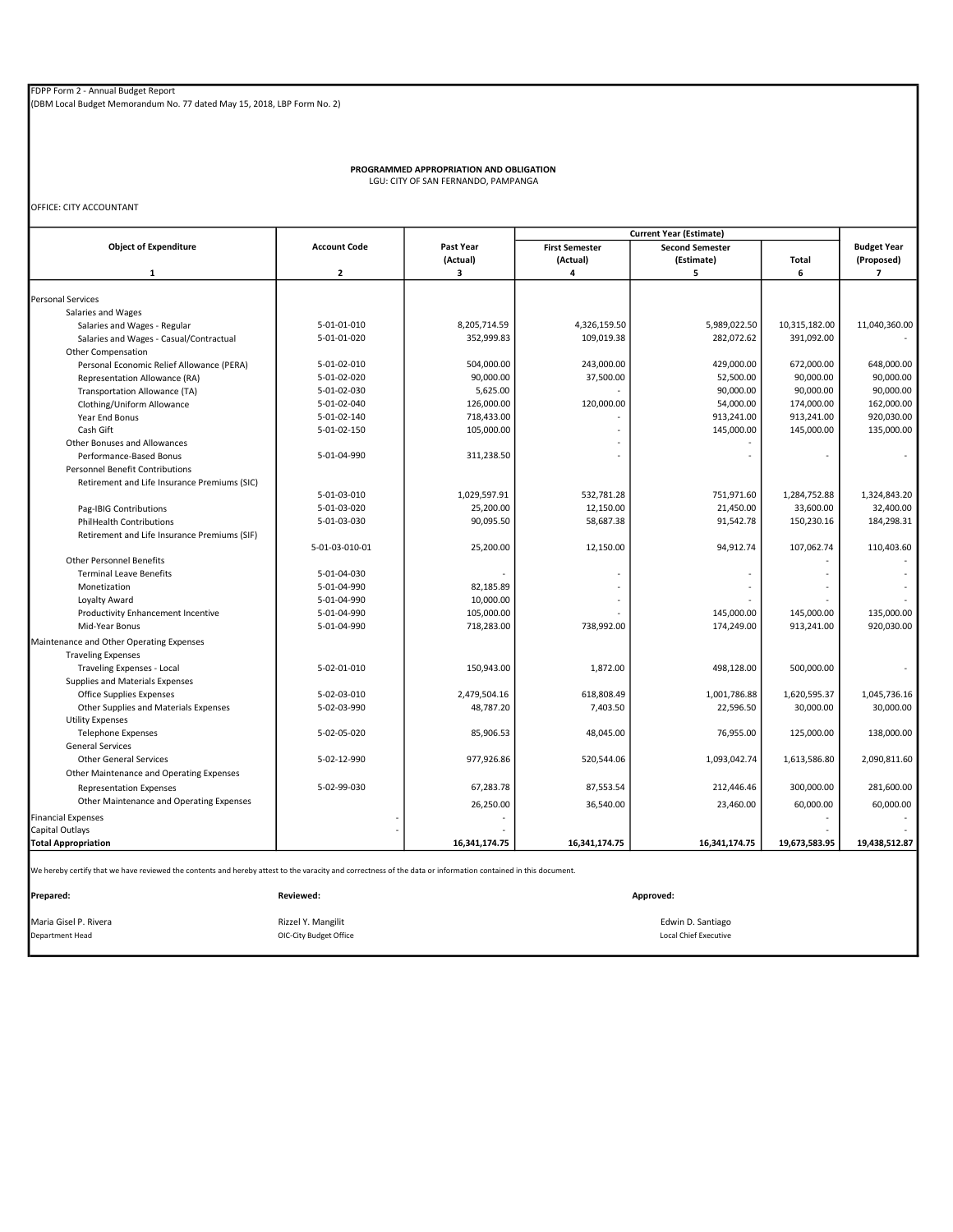PROGRAMMED APPROPRIATION AND OBLIGATION LGU: CITY OF SAN FERNANDO, PAMPANGA

OFFICE: CITY TREASURER

|                                                                                                                                                                            |                     | <b>Current Year (Estimate)</b> |                       |                          |               |                    |
|----------------------------------------------------------------------------------------------------------------------------------------------------------------------------|---------------------|--------------------------------|-----------------------|--------------------------|---------------|--------------------|
| <b>Object of Expenditure</b>                                                                                                                                               | <b>Account Code</b> | Past Year                      | <b>First Semester</b> | <b>Second Semester</b>   |               | <b>Budget Year</b> |
|                                                                                                                                                                            |                     | (Actual)                       | (Actual)              | (Estimate)               | Total         | (Proposed)         |
| $\mathbf{1}$                                                                                                                                                               | $\overline{2}$      | 3                              | 4                     | 5                        | 6             | $\overline{ }$     |
|                                                                                                                                                                            |                     |                                |                       |                          |               |                    |
|                                                                                                                                                                            |                     |                                |                       |                          |               |                    |
| <b>Personal Services</b>                                                                                                                                                   |                     |                                |                       |                          |               |                    |
| Salaries and Wages                                                                                                                                                         |                     |                                |                       |                          |               |                    |
| Salaries and Wages - Regular                                                                                                                                               | 5-01-01-010         | 9,794,763.68                   | 5,250,423.00          | 16,629,007.00            | 21,879,430.00 | 25,879,968.00      |
| Salaries and Wages - Casual/Contractual                                                                                                                                    | 5-01-01-020         | 838,229.63                     | 475,971.49            | 529,280.51               | 1,005,252.00  | 1,048,464.00       |
| Other Compensation                                                                                                                                                         |                     |                                |                       |                          |               |                    |
| Personal Economic Relief Allowance (PERA)                                                                                                                                  | 5-01-02-010         | 955,000.00                     | 486,000.00            | 1,434,000.00             | 1,920,000.00  | 2,184,000.00       |
| Representation Allowance (RA)                                                                                                                                              | 5-01-02-020         | 90,000.00                      | 37,500.00             | 112,500.00               | 150,000.00    | 150,000.00         |
| Transportation Allowance (TA)                                                                                                                                              | 5-01-02-030         |                                |                       | 150,000.00               | 150,000.00    | 150,000.00         |
| Clothing/Uniform Allowance                                                                                                                                                 | 5-01-02-040         | 240,000.00                     | 240,000.00            | 276,000.00               | 516,000.00    | 546,000.00         |
| Year End Bonus                                                                                                                                                             | 5-01-02-140         | 917,887.20                     |                       | 2,053,724.00             | 2,053,724.00  | 2,244,036.00       |
| Cash Gift                                                                                                                                                                  | 5-01-02-150         | 203,000.00                     |                       | 430,000.00               | 430,000.00    | 455,000.00         |
| Other Bonuses and Allowances                                                                                                                                               |                     |                                |                       |                          |               |                    |
| Performance-Based Bonus                                                                                                                                                    | 5-01-04-990         | 475,420.12                     |                       | $\overline{\phantom{a}}$ |               | $\sim$             |
| <b>Personnel Benefit Contributions</b>                                                                                                                                     |                     |                                |                       |                          |               |                    |
| Retirement and Life Insurance Premiums (SIC)                                                                                                                               |                     |                                |                       |                          |               |                    |
|                                                                                                                                                                            | 5-01-03-010         | 1,280,424.43                   | 690,365.88            | 2,055,795.96             | 2,746,161.84  | 3,231,411.84       |
| Pag-IBIG Contributions                                                                                                                                                     | 5-01-03-020         | 47,750.00                      | 24,300.00             | 71,700.00                | 96,000.00     | 109,200.00         |
| <b>PhilHealth Contributions</b>                                                                                                                                            | 5-01-03-030         | 132,929.85                     | 79,835.72             | 275,183.50               | 355,019.22    | 463,392.09         |
| Retirement and Life Insurance Premiums (SIF)                                                                                                                               |                     |                                |                       |                          |               |                    |
|                                                                                                                                                                            | 5-01-03-010-01      | 47,750.00                      | 24,300.00             | 204,546.82               | 228,846.82    | 269,284.32         |
| <b>Other Personnel Benefits</b>                                                                                                                                            |                     |                                |                       |                          |               |                    |
|                                                                                                                                                                            |                     |                                |                       |                          |               |                    |
| <b>Terminal Leave Benefits</b>                                                                                                                                             | 5-01-04-030         | 436,413.36                     |                       |                          |               | 991,592.64         |
| Monetization                                                                                                                                                               | 5-01-04-990         | 269,932.59                     |                       |                          |               |                    |
| Loyalty Award                                                                                                                                                              | 5-01-04-990         | 95,000.00                      |                       |                          |               |                    |
| Productivity Enhancement Incentive                                                                                                                                         | 5-01-04-990         | 200,000.00                     |                       | 430,000.00               | 430,000.00    | 455,000.00         |
| Mid-Year Bonus                                                                                                                                                             | 5-01-04-990         | 924,866.00                     | 948,332.00            | 1,105,392.00             | 2,053,724.00  | 2,244,036.00       |
| Maintenance and Other Operating Expenses                                                                                                                                   |                     |                                |                       |                          |               |                    |
| <b>Traveling Expenses</b>                                                                                                                                                  |                     |                                |                       |                          |               |                    |
| Traveling Expenses - Local                                                                                                                                                 | 5-02-01-010         | 149,660.00                     | 36,854.00             | 263,146.00               | 300,000.00    | 150,000.00         |
| Supplies and Materials Expenses                                                                                                                                            |                     |                                |                       |                          |               |                    |
| Office Supplies Expenses                                                                                                                                                   | 5-02-03-010         | 1,152,763.64                   | 435,179.27            | 624,088.68               | 1,059,267.95  | 1,000,000.00       |
| Accountable Forms Expenses                                                                                                                                                 | 5-02-03-020         | 3,577,431.84                   | 2,593,694.41          | 4,406,305.59             | 7,000,000.00  | 4,500,000.00       |
| Other Supplies and Materials Expenses                                                                                                                                      | 5-02-03-990         | 2,541.00                       | 6,110.00              | 43,890.00                | 50,000.00     | 10,000.00          |
| <b>Utility Expenses</b>                                                                                                                                                    |                     |                                |                       |                          |               |                    |
| <b>Telephone Expenses</b>                                                                                                                                                  | 5-02-05-020         | 114,345.36                     | 54,635.12             | 95,364.88                | 150,000.00    | 150,000.00         |
| <b>General Services</b>                                                                                                                                                    |                     |                                |                       |                          |               |                    |
| <b>Other General Services</b>                                                                                                                                              | 5-02-12-990         | 1,887,708.25                   | 839,895.53            | 2,617,790.47             | 3,457,686.00  | 1,161,562.00       |
| Other Maintenance and Operating Expenses                                                                                                                                   |                     |                                |                       |                          |               |                    |
| <b>Representation Expenses</b>                                                                                                                                             | 5-02-99-030         | 160.039.00                     | 81,956.86             | 118.043.14               | 200.000.00    | 160.000.00         |
| Other Maintenance and Operating Expenses                                                                                                                                   |                     |                                |                       |                          |               |                    |
|                                                                                                                                                                            | 5-02-99-990         | 21,875.00                      | 25,000.00             |                          | 25,000.00     | 250,000.00         |
| <b>Financial Expenses</b>                                                                                                                                                  |                     |                                |                       |                          |               |                    |
| Capital Outlays                                                                                                                                                            |                     |                                |                       |                          |               |                    |
| <b>Total Appropriation</b>                                                                                                                                                 |                     | 24,037,605.95                  | 12,330,353.28         | 33,925,758.55            | 46,281,111.83 | 48,052,946.89      |
| We hereby certify that we have reviewed the contents and hereby attest to the varacity and correctness of the data or information contained in this document.<br>Prepared: | <b>Reviewed:</b>    |                                |                       | Approved:                |               |                    |
|                                                                                                                                                                            |                     |                                |                       |                          |               |                    |

Mary Ann P. Bautista<br>
Department Head
Contained Consulting Consulting Consulting Consulting Consulting Consulting Consulting Consulting Consulting Consulting Consulting Consulting Consulting Consulting Consulting Consultin Rizzel Y. Mangilit<br>OIC-City Budget Office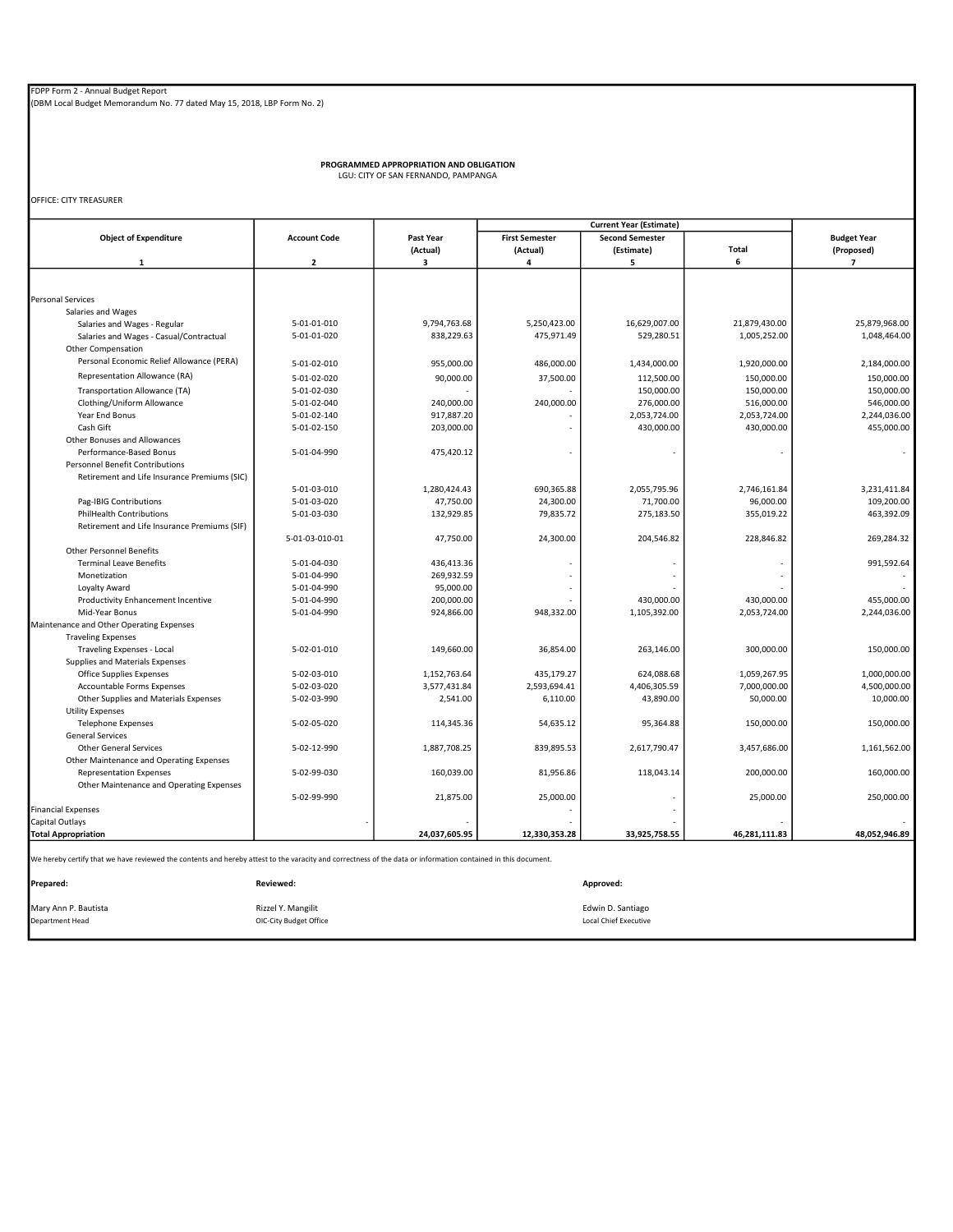PROGRAMMED APPROPRIATION AND OBLIGATION LGU: CITY OF SAN FERNANDO, PAMPANGA

OFFICE: CITY PLANNING AND DEVELOPMENT COORDINATOR

|                                                                                                                                                               |                         |               |                       | <b>Current Year (Estimate)</b> |               |                    |
|---------------------------------------------------------------------------------------------------------------------------------------------------------------|-------------------------|---------------|-----------------------|--------------------------------|---------------|--------------------|
| <b>Object of Expenditure</b>                                                                                                                                  | <b>Account Code</b>     | Past Year     | <b>First Semester</b> | <b>Second Semester</b>         |               | <b>Budget Year</b> |
|                                                                                                                                                               |                         | (Actual)      | (Actual)              | (Estimate)                     | Total         | (Proposed)         |
| $\mathbf{1}$                                                                                                                                                  | $\overline{\mathbf{2}}$ | 3             | 4                     | 5                              | 6             | $\overline{7}$     |
| <b>Personal Services</b>                                                                                                                                      |                         |               |                       |                                |               |                    |
| Salaries and Wages                                                                                                                                            |                         |               |                       |                                |               |                    |
| Salaries and Wages - Regular                                                                                                                                  | 5-01-01-010             | 5,616,841.81  | 2,798,261.77          | 6,886,122.23                   | 9,684,384.00  | 9,889,308.00       |
| Salaries and Wages - Casual/Contractual                                                                                                                       | 5-01-01-020             | 65,576.39     |                       |                                |               |                    |
| Other Compensation                                                                                                                                            |                         |               |                       |                                |               |                    |
| Personal Economic Relief Allowance (PERA)                                                                                                                     |                         |               |                       |                                |               |                    |
|                                                                                                                                                               | 5-01-02-010             | 343,000.00    | 168,454.55            | 331,545.45                     | 500,000.00    | 504,000.00         |
| Representation Allowance (RA)                                                                                                                                 | 5-01-02-020             | 90,000.00     | 16,875.00             | 73,125.00                      | 90.000.00     | 90.000.00          |
| Transportation Allowance (TA)                                                                                                                                 | 5-01-02-030             |               |                       | 90,000.00                      | 90,000.00     | 90,000.00          |
| Clothing/Uniform Allowance                                                                                                                                    | 5-01-02-040             | 84,000.00     | 84,000.00             | 48,000.00                      | 132,000.00    | 126,000.00         |
| Year End Bonus                                                                                                                                                | 5-01-02-140             | 467,581.00    |                       | 865,061.00                     | 865,061.00    | 824,109.00         |
| Cash Gift                                                                                                                                                     | 5-01-02-150             | 70,000.00     |                       | 110,000.00                     | 110,000.00    | 105,000.00         |
| Other Bonuses and Allowances                                                                                                                                  |                         |               |                       |                                |               |                    |
| Performance-Based Bonus                                                                                                                                       | 5-01-04-990             | 248,637.48    |                       |                                |               |                    |
| <b>Personnel Benefit Contributions</b>                                                                                                                        |                         |               |                       |                                |               |                    |
| Retirement and Life Insurance Premiums (SIC)                                                                                                                  |                         |               |                       |                                |               |                    |
|                                                                                                                                                               | 5-01-03-010             | 682,436.12    | 335,791.41            | 826,334.67                     | 1,162,126.08  | 1,186,716.96       |
| Pag-IBIG Contributions                                                                                                                                        | 5-01-03-020             | 17,150.00     | 8,450.00              | 16,550.00                      | 25,000.00     | 25,200.00          |
| <b>PhilHealth Contributions</b>                                                                                                                               | 5-01-03-030             | 67,910.40     | 40,089.59             | 103,047.67                     | 143,137.26    | 166,646.97         |
| Retirement and Life Insurance Premiums (SIF)                                                                                                                  |                         |               |                       |                                |               |                    |
|                                                                                                                                                               | 5-01-03-010-01          | 17,150.00     | 8,450.00              | 88,393.84                      | 96,843.84     | 98,893.08          |
| Provident/Welfare Fund Contributions                                                                                                                          |                         |               |                       |                                |               |                    |
| <b>Other Personnel Benefits</b>                                                                                                                               |                         |               |                       |                                |               |                    |
| <b>Terminal Leave Benefits</b>                                                                                                                                | 5-01-04-030             |               |                       | 379,987.91                     | 379,987.91    |                    |
| Monetization                                                                                                                                                  | 5-01-04-990             | 136,944.38    |                       |                                |               |                    |
| Loyalty Award                                                                                                                                                 | 5-01-04-990             | 30,000.00     |                       |                                |               |                    |
| Productivity Enhancement Incentive                                                                                                                            | 5-01-04-990             | 70,000.00     |                       | 110,000.00                     | 110,000.00    | 105,000.00         |
| Mid-Year Bonus                                                                                                                                                | 5-01-04-990             | 467,581.00    | 419,249.00            | 445,812.00                     | 865,061.00    | 824,109.00         |
| Maintenance and Other Operating Expenses                                                                                                                      |                         |               |                       |                                |               |                    |
| <b>Traveling Expenses</b>                                                                                                                                     |                         |               |                       |                                |               |                    |
| Traveling Expenses - Local                                                                                                                                    | 5-02-01-010             | 17,392.00     | 750.00                | 79,250.00                      | 80,000.00     |                    |
| Supplies and Materials Expenses                                                                                                                               |                         |               |                       |                                |               |                    |
| Office Supplies Expenses                                                                                                                                      | 5-02-03-010             | 3,937,086.50  | 475,971.39            | 751,997.43                     | 1,227,968.82  | 843,200.82         |
| Other Supplies and Materials Expenses                                                                                                                         | 5-02-03-990             | 21,875.00     |                       | 25,000.00                      | 25,000.00     |                    |
| <b>Utility Expenses</b>                                                                                                                                       |                         |               |                       |                                |               |                    |
| <b>Telephone Expenses</b>                                                                                                                                     | 5-02-05-020             | 37,191.71     | 6,226.21              | 48.773.79                      | 55,000.00     | 55,000.00          |
| <b>General Services</b>                                                                                                                                       |                         |               |                       |                                |               |                    |
| <b>Other General Services</b>                                                                                                                                 | 5-02-12-990             | 107,587.13    | 43,785.98             | 567,304.82                     | 611,090.80    |                    |
| Other Maintenance and Operating Expenses                                                                                                                      |                         |               |                       |                                |               |                    |
| <b>Representation Expenses</b>                                                                                                                                | 5-02-99-030             | 147,330.00    | 19,568.00             | 180,432.00                     | 200,000.00    | 50,000.00          |
| Other Maintenance and Operating Expenses                                                                                                                      |                         |               |                       |                                |               |                    |
|                                                                                                                                                               | 5-02-99-990             |               | 25,000.00             | 50,000.00                      | 75,000.00     | 25,000.00          |
| <b>Financial Expenses</b>                                                                                                                                     |                         |               |                       |                                |               |                    |
| Capital Outlays                                                                                                                                               |                         |               |                       |                                |               |                    |
| <b>Total Appropriation</b>                                                                                                                                    |                         | 12,743,270.92 | 4,450,922.90          | 12,076,737.81                  | 16,527,660.71 | 15,008,183.83      |
| We hereby certify that we have reviewed the contents and hereby attest to the varacity and correctness of the data or information contained in this document. |                         |               |                       |                                |               |                    |
|                                                                                                                                                               |                         |               |                       |                                |               |                    |
| Prepared:                                                                                                                                                     | Reviewed:               |               |                       | Approved:                      |               |                    |
|                                                                                                                                                               |                         |               |                       |                                |               |                    |

Nicolle S. Timoteo **Edwin D. Santiago** Rizzel Y. Mangilit **Edwin D. Santiago** Rizzel Y. Mangilit **Edwin D. Santiago** OIC-City Budget Office<br>
OIC-City Budget Office<br>
Corporation of Construction Contract Local Chief Executive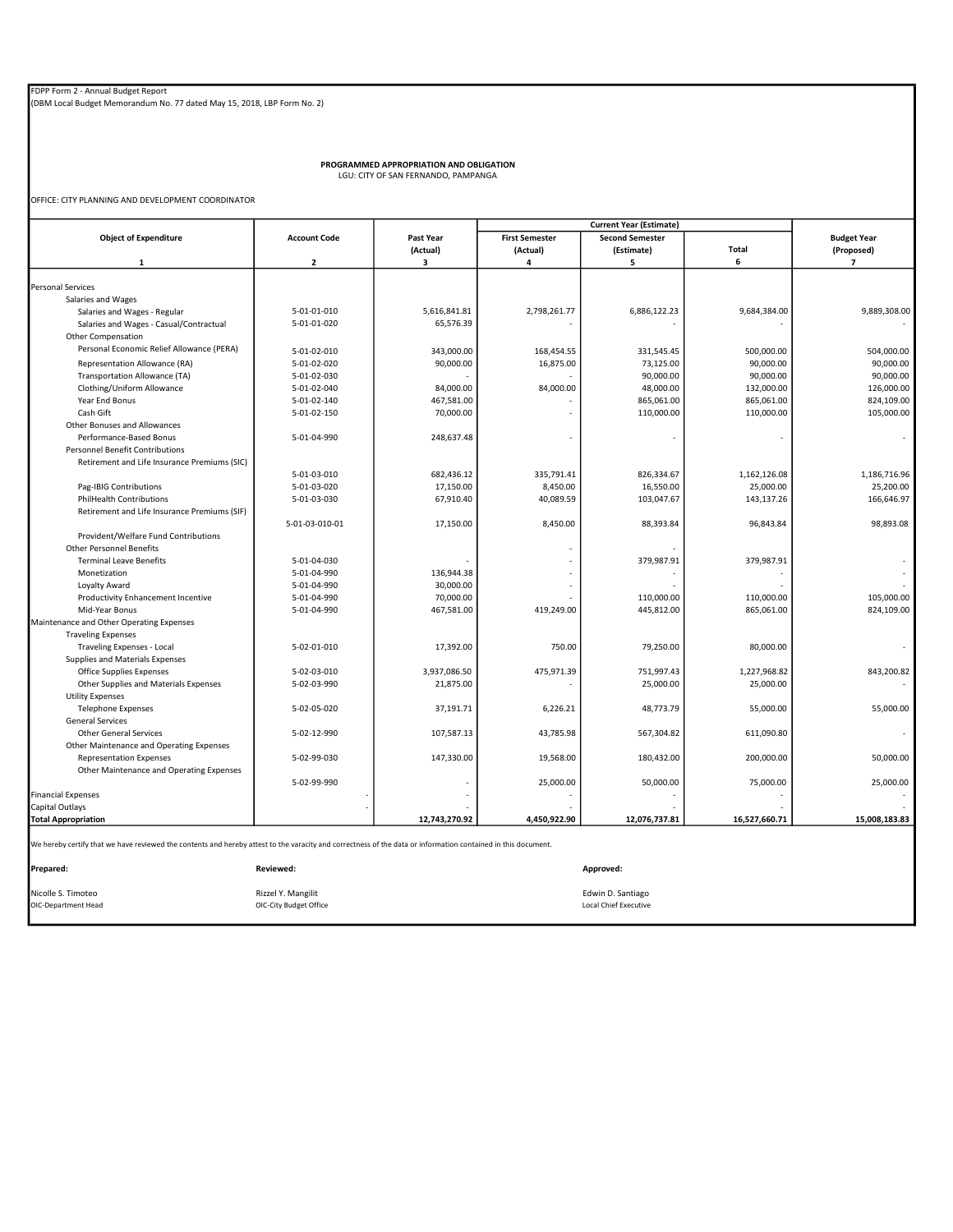PROGRAMMED APPROPRIATION AND OBLIGATION LGU: CITY OF SAN FERNANDO, PAMPANGA

OFFICE: CITY ASSESSOR

|                                                          |                     |              |                       | <b>Current Year (Estimate)</b> |               |                          |
|----------------------------------------------------------|---------------------|--------------|-----------------------|--------------------------------|---------------|--------------------------|
| <b>Object of Expenditure</b>                             | <b>Account Code</b> | Past Year    | <b>First Semester</b> | <b>Second Semester</b>         |               | <b>Budget Year</b>       |
|                                                          |                     | (Actual)     | (Actual)              | (Estimate)                     | Total         | (Proposed)               |
| $\mathbf{1}$                                             | $\overline{2}$      | з            | 4                     | 5                              | 6             | $\overline{\phantom{a}}$ |
| <b>Personal Services</b>                                 |                     |              |                       |                                |               |                          |
|                                                          |                     |              |                       |                                |               |                          |
| Salaries and Wages                                       | 5-01-01-010         | 5,047,605.47 | 2,736,886.50          | 4,970,013.50                   | 7,706,900.00  | 8,429,952.00             |
| Salaries and Wages - Regular                             |                     |              |                       |                                |               |                          |
| Salaries and Wages - Casual/Contractual                  | 5-01-01-020         | 299,116.23   | 78,448.83             | 252,919.17                     | 331,368.00    | 172,800.00               |
| Other Compensation                                       |                     |              |                       |                                |               |                          |
| Personal Economic Relief Allowance (PERA)                | 5-01-02-010         | 366,818.19   | 180,000.00            | 348,000.00                     | 528,000.00    | 528,000.00               |
| Representation Allowance (RA)                            | 5-01-02-020         | 90,000.00    | 30,000.00             | 120,000.00                     | 150,000.00    | 150,000.00               |
| Transportation Allowance (TA)                            | 5-01-02-030         |              |                       | 150,000.00                     | 150,000.00    | 150,000.00               |
| Clothing/Uniform Allowance                               | 5-01-02-040         | 96,000.00    | 90,000.00             | 48,000.00                      | 138,000.00    | 132,000.00               |
| Year End Bonus                                           | 5-01-02-140         | 465,782.00   |                       | 702,372.00                     | 702,372.00    | 716,896.00               |
| Cash Gift                                                | 5-01-02-150         | 80,000.00    |                       | 115,000.00                     | 115,000.00    | 110,000.00               |
| Other Bonuses and Allowances                             |                     |              |                       |                                |               |                          |
| Performance-Based Bonus                                  | 5-01-04-990         | 206,705.03   |                       |                                |               | $\overline{\phantom{a}}$ |
| <b>Personnel Benefit Contributions</b>                   |                     |              |                       |                                |               |                          |
| Retirement and Life Insurance Premiums (SIC)             |                     |              |                       |                                |               |                          |
|                                                          | 5-01-03-010         | 643,758.98   | 338,367.42            | 626,224.74                     | 964,592.16    | 1,032,330.24             |
| Pag-IBIG Contributions                                   | 5-01-03-020         | 18,300.00    | 9,000.00              | 17,400.00                      | 26,400.00     | 26,400.00                |
| <b>PhilHealth Contributions</b>                          | 5-01-03-030         | 63,466.28    | 38,038.70             | 78,966.34                      | 117,005.04    | 142,692.69               |
| Retirement and Life Insurance Premiums (SIF)             |                     |              |                       |                                |               |                          |
|                                                          | 5-01-03-010-01      | 18,300.00    | 9,000.00              | 71,382.68                      | 80,382.68     | 86,027.52                |
| <b>Terminal Leave Benefits</b>                           | 5-01-04-030         |              |                       |                                |               | 228,700.44               |
| Monetization                                             | 5-01-04-990         | 78,586.38    |                       |                                |               |                          |
| Loyalty Award                                            | 5-01-04-990         | 40,000.00    |                       |                                |               |                          |
| Productivity Enhancement Incentive                       | 5-01-04-990         | 80,000.00    |                       | 115,000.00                     | 115,000.00    | 110,000.00               |
| Mid-Year Bonus                                           | 5-01-04-990         | 415,334.00   | 469,960.00            | 232,412.00                     | 702,372.00    | 716,896.00               |
| Maintenance and Other Operating Expenses                 |                     |              |                       |                                |               |                          |
| <b>Traveling Expenses</b>                                |                     |              |                       |                                |               |                          |
| Traveling Expenses - Local                               | 5-02-01-010         | 20,432.86    | 19,331.16             | 80,668.84                      | 100,000.00    | 50,000.00                |
| Office Supplies Expenses                                 | 5-02-03-010         | 578,679.11   | 464,011.15            | 504,525.98                     | 968,537.13    | 563,498.07               |
| Other Supplies and Materials Expenses                    | 5-02-03-990         | 9,874.50     | 12,377.50             | 7,622.50                       | 20,000.00     | 20,000.00                |
| <b>Utility Expenses</b>                                  |                     |              |                       |                                |               |                          |
| <b>Telephone Expenses</b>                                | 5-02-05-020         | 34,411.52    | 12,000.00             | 36,000.00                      | 48,000.00     | 48,000.00                |
|                                                          |                     |              |                       |                                |               |                          |
| <b>General Services</b><br><b>Other General Services</b> | 5-02-12-990         |              |                       |                                |               |                          |
|                                                          |                     | 989,228.75   | 642,350.79            | 1,834,358.01                   | 2,476,708.80  | 4,200,308.80             |
| Other Maintenance and Operating Expenses                 |                     |              |                       |                                |               |                          |
| <b>Representation Expenses</b>                           | 5-02-99-030         | 19,726.00    | 9,873.00              | 10,127.00                      | 20,000.00     | 20,000.00                |
| Other Maintenance and Operating Expenses                 |                     |              |                       |                                |               |                          |
|                                                          | 5-02-99-990         | 17,500.00    | 30,000.00             |                                | 30,000.00     | 30,000.00                |
| <b>Financial Expenses</b>                                |                     |              |                       |                                |               |                          |
| Capital Outlays                                          |                     |              |                       |                                |               |                          |
| <b>Total Appropriation</b>                               |                     | 9,679,625.30 | 5,169,645.05          | 10,320,992.76                  | 15,490,637.81 | 17,664,501.76            |

| Prepared:       | Reviewed:              | Approved:             |
|-----------------|------------------------|-----------------------|
| Luz T. Bautista | Rizzel Y. Mangilit     | Edwin D. Santiago     |
| Department Head | OIC-City Budget Office | Local Chief Executive |
|                 |                        |                       |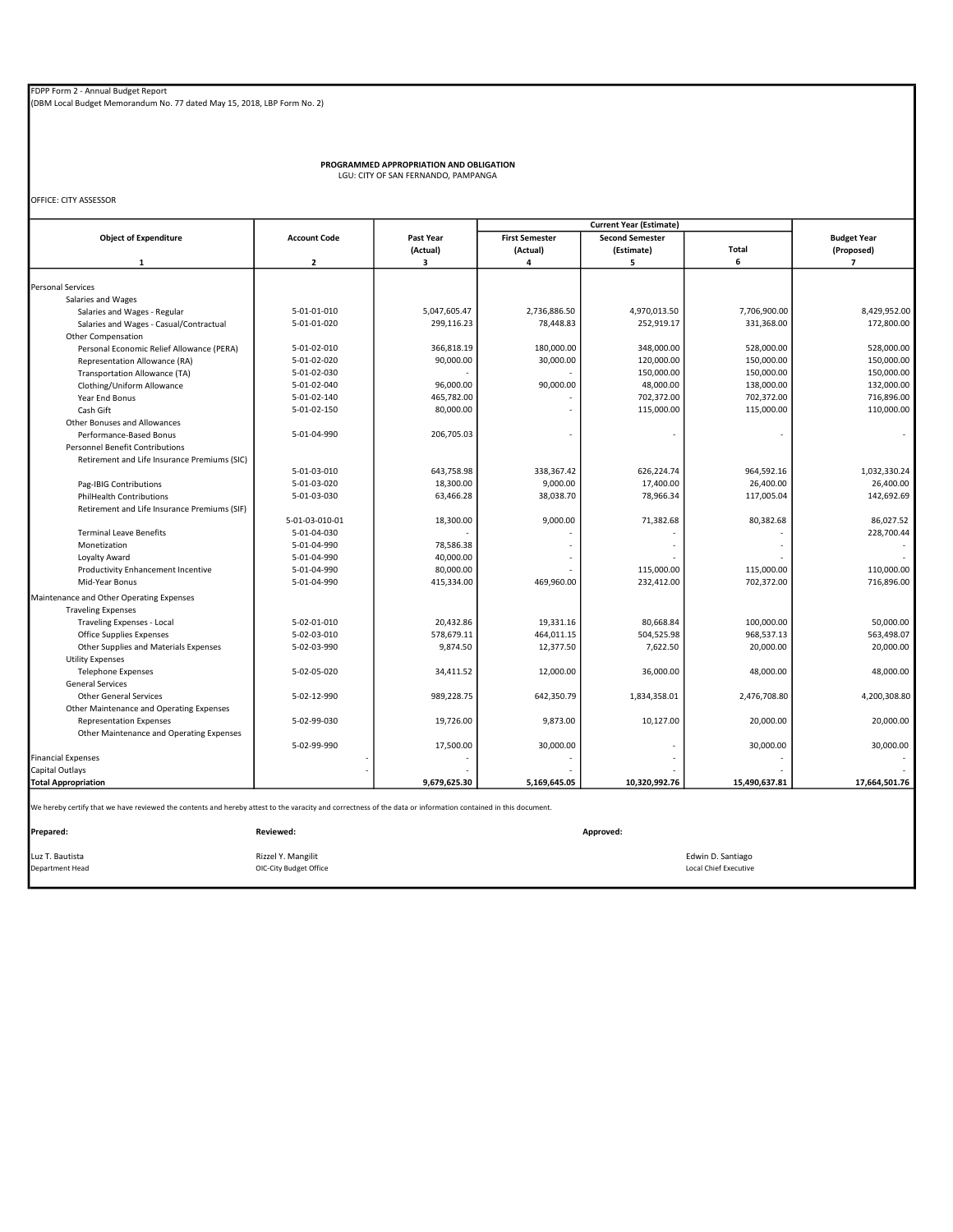PROGRAMMED APPROPRIATION AND OBLIGATION LGU: CITY OF SAN FERNANDO, PAMPANGA

OFFICE: CITY LEGAL

|                                                                                                                                                               |                        |              |                       | <b>Current Year (Estimate)</b> |              |                    |
|---------------------------------------------------------------------------------------------------------------------------------------------------------------|------------------------|--------------|-----------------------|--------------------------------|--------------|--------------------|
| <b>Object of Expenditure</b>                                                                                                                                  | <b>Account Code</b>    | Past Year    | <b>First Semester</b> | <b>Second Semester</b>         |              | <b>Budget Year</b> |
|                                                                                                                                                               |                        | (Actual)     | (Actual)              | (Estimate)                     | <b>Total</b> | (Proposed)         |
| $\mathbf{1}$                                                                                                                                                  | $\overline{2}$         | 3            | 4                     | 5                              | 6            | $\overline{7}$     |
|                                                                                                                                                               |                        |              |                       |                                |              |                    |
| <b>Personal Services</b>                                                                                                                                      |                        |              |                       |                                |              |                    |
| Salaries and Wages                                                                                                                                            |                        |              |                       |                                |              |                    |
| Salaries and Wages - Regular                                                                                                                                  | 5-01-01-010            | 2,996,394.60 | 1,521,934.50          | 2,494,747.50                   | 4,016,682.00 | 4,319,724.00       |
| Salaries and Wages - Casual/Contractual                                                                                                                       | 5-01-01-020            | 149,556.87   | 78,448.83             | 87,235.17                      | 165,684.00   | 172,800.00         |
| Other Compensation                                                                                                                                            |                        |              |                       |                                |              |                    |
| Personal Economic Relief Allowance (PERA)                                                                                                                     | 5-01-02-010            | 155,909.10   | 72,000.00             | 156,000.00                     | 228,000.00   | 240,000.00         |
| Representation Allowance (RA)                                                                                                                                 | 5-01-02-020            | 90,000.00    | 37,500.00             | 52,500.00                      | 90,000.00    | 90,000.00          |
| Transportation Allowance (TA)                                                                                                                                 | 5-01-02-030            |              |                       | 90,000.00                      | 90,000.00    | 90,000.00          |
| Clothing/Uniform Allowance                                                                                                                                    | 5-01-02-040            | 42,000.00    | 30,000.00             | 30,000.00                      | 60,000.00    | 60,000.00          |
| Year End Bonus                                                                                                                                                | 5-01-02-140            | 173,178.10   |                       | 361,265.00                     | 361,265.00   | 374,377.00         |
| Cash Gift                                                                                                                                                     | 5-01-02-150            | 29,500.00    |                       | 50,000.00                      | 50,000.00    | 50,000.00          |
| Other Bonuses and Allowances                                                                                                                                  |                        |              |                       |                                |              |                    |
| Performance-Based Bonus                                                                                                                                       | 5-01-04-990            | 109,110.00   |                       |                                |              | ٠                  |
| <b>Personnel Benefit Contributions</b>                                                                                                                        |                        |              |                       |                                |              |                    |
| Retirement and Life Insurance Premiums (SIC)                                                                                                                  |                        |              |                       |                                |              |                    |
|                                                                                                                                                               | 5-01-03-010            | 238,052.31   | 120,446.46            | 381,437.46                     | 501,883.92   | 539,102.88         |
| Pag-IBIG Contributions                                                                                                                                        | 5-01-03-020            | 6,600.00     | 3,000.00              | 8,400.00                       | 11,400.00    | 12,000.00          |
| <b>PhilHealth Contributions</b>                                                                                                                               | 5-01-03-030            | 21,291.21    | 13,241.69             | 41,352.49                      | 54,594.18    | 69,647.34          |
| Retirement and Life Insurance Premiums (SIF)                                                                                                                  |                        |              |                       |                                |              |                    |
|                                                                                                                                                               | 5-01-03-010-01         | 6,650.00     | 3,000.00              | 38,823.66                      | 41,823.66    | 44,925.24          |
| <b>Other Personnel Benefits</b>                                                                                                                               |                        |              |                       |                                |              |                    |
| Loyalty Award                                                                                                                                                 | 5-01-04-990            | 5,000.00     |                       |                                |              |                    |
|                                                                                                                                                               |                        |              |                       |                                |              |                    |
| Productivity Enhancement Incentive                                                                                                                            | 5-01-04-990            | 25,000.00    |                       | 50,000.00                      | 50,000.00    | 50,000.00          |
| Mid-Year Bonus                                                                                                                                                | 5-01-04-990            | 253,060.00   | 167,292.00            | 193,973.00                     | 361,265.00   | 374,377.00         |
| Maintenance and Other Operating Expenses                                                                                                                      |                        |              |                       |                                |              |                    |
| <b>Traveling Expenses</b>                                                                                                                                     |                        |              |                       |                                |              |                    |
| Traveling Expenses - Local                                                                                                                                    | 5-02-01-010            | 5,232.00     |                       | 7,000.00                       | 7,000.00     | 3.000.00           |
| Supplies and Materials Expenses                                                                                                                               |                        |              |                       |                                |              |                    |
| <b>Office Supplies Expenses</b>                                                                                                                               | 5-02-03-010            | 314,989.68   | 124,599.96            | 200,000.04                     | 324,600.00   | 200,000.00         |
| <b>Utility Expenses</b>                                                                                                                                       |                        |              |                       |                                |              |                    |
| Postage and Courier Services                                                                                                                                  | 5-02-05-010            | 1,404.70     |                       | 7,000.00                       | 7,000.00     | 3,000.00           |
| <b>Telephone Expenses</b>                                                                                                                                     | 5-02-05-020            | 12,000.00    | 14,000.00             | 41,000.00                      | 55,000.00    | 28,000.00          |
| <b>General Services</b>                                                                                                                                       |                        |              |                       |                                |              |                    |
| <b>Other General Services</b>                                                                                                                                 | 5-02-12-990            | 216,096.35   | 134,019.12            | 327,005.68                     | 461,024.80   | 464,624.80         |
| Other Maintenance and Operating Expenses                                                                                                                      |                        |              |                       |                                |              |                    |
| Other Maintenance and Operating Expenses                                                                                                                      |                        |              |                       |                                |              |                    |
|                                                                                                                                                               | 5-02-99-990            | 5,250.00     |                       | 16,000.00                      | 16,000.00    | 16,000.00          |
| <b>Financial Expenses</b>                                                                                                                                     |                        |              |                       |                                |              |                    |
| Capital Outlays                                                                                                                                               |                        |              |                       |                                |              |                    |
| <b>Total Appropriation</b>                                                                                                                                    |                        | 4,856,274.92 | 2,319,482.56          | 4,633,740.00                   | 6,953,222.56 | 7,201,578.26       |
| We hereby certify that we have reviewed the contents and hereby attest to the varacity and correctness of the data or information contained in this document. |                        |              |                       |                                |              |                    |
| Prepared:                                                                                                                                                     | <b>Reviewed:</b>       |              |                       | Approved:                      |              |                    |
|                                                                                                                                                               |                        |              |                       |                                |              |                    |
| Atty. Cornelio Tallada Jr.                                                                                                                                    | Rizzel Y. Mangilit     |              |                       | Edwin D. Santiago              |              |                    |
| OIC-Department Head                                                                                                                                           | OIC-City Budget Office |              |                       | <b>Local Chief Executive</b>   |              |                    |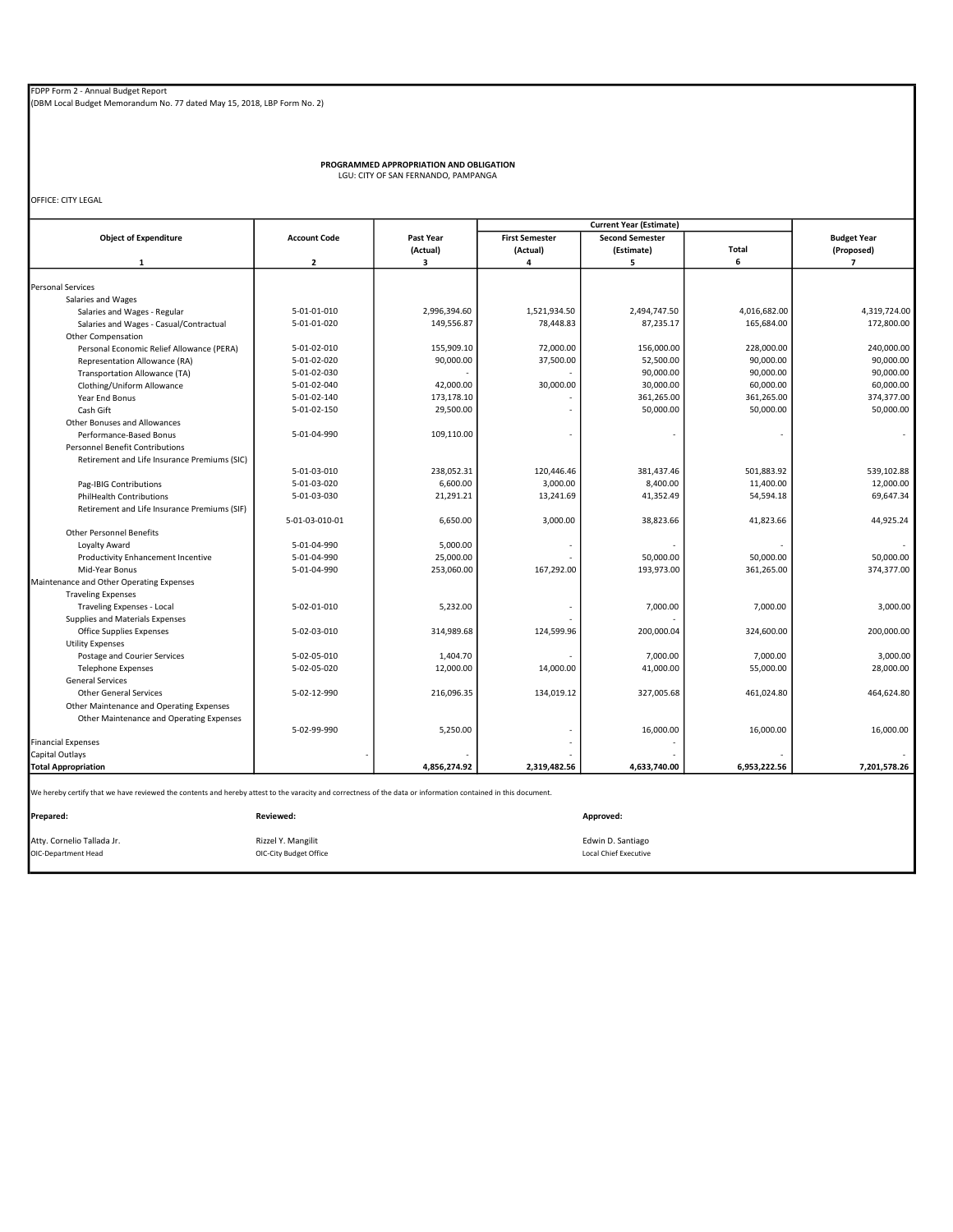PROGRAMMED APPROPRIATION AND OBLIGATION LGU: CITY OF SAN FERNANDO, PAMPANGA

OFFICE: CITY ADMINISTRATOR

|                                                                                                                                                               |                     |               |                       | <b>Current Year (Estimate)</b> |               |                    |
|---------------------------------------------------------------------------------------------------------------------------------------------------------------|---------------------|---------------|-----------------------|--------------------------------|---------------|--------------------|
| <b>Object of Expenditure</b>                                                                                                                                  | <b>Account Code</b> | Past Year     | <b>First Semester</b> | <b>Second Semester</b>         |               | <b>Budget Year</b> |
|                                                                                                                                                               |                     | (Actual)      | (Actual)              | (Estimate)                     | Total         | (Proposed)         |
| $\mathbf{1}$                                                                                                                                                  | $\overline{2}$      | 3             | 4                     | 5                              | 6             | $\overline{7}$     |
|                                                                                                                                                               |                     |               |                       |                                |               |                    |
| <b>Personal Services</b>                                                                                                                                      |                     |               |                       |                                |               |                    |
| Salaries and Wages                                                                                                                                            |                     |               |                       |                                |               |                    |
| Salaries and Wages - Regular                                                                                                                                  | 5-01-01-010         | 14,118,768.79 | 7,174,367.50          | 12,144,590.50                  | 19,318,958.00 | 21,078,168.00      |
| Salaries and Wages - Casual/Contractual                                                                                                                       | 5-01-01-020         | 1,971,872.21  | 549,334.57            | 1,531,069.43                   | 2,080,404.00  | 978,840.00         |
| <b>Other Compensation</b>                                                                                                                                     |                     |               |                       |                                |               |                    |
| Personal Economic Relief Allowance (PERA)                                                                                                                     | 5-01-02-010         | 1,363,681.84  | 616,666.67            | 1,159,333.33                   | 1,776,000.00  | 1,680,000.00       |
| Representation Allowance (RA)                                                                                                                                 | 5-01-02-020         | 90,000.00     | 37,500.00             | 52,500.00                      | 90,000.00     | 90,000.00          |
| Transportation Allowance (TA)                                                                                                                                 | 5-01-02-030         |               |                       | 90,000.00                      | 90,000.00     | 90,000.00          |
| Clothing/Uniform Allowance                                                                                                                                    | 5-01-02-040         | 360,000.00    | 330,000.00            | 132,000.00                     | 462,000.00    | 420,000.00         |
| Year End Bonus                                                                                                                                                | 5-01-02-140         | 1,478,604.60  |                       | 1,855,767.00                   | 1,855,767.00  | 1,838,084.00       |
| Cash Gift                                                                                                                                                     | 5-01-02-150         | 293,000.00    |                       | 385,000.00                     | 385,000.00    | 350,000.00         |
| Other Bonuses and Allowances                                                                                                                                  |                     |               |                       |                                |               |                    |
| Performance-Based Bonus                                                                                                                                       | 5-01-04-990         | 576,356.50    |                       |                                |               |                    |
| <b>Personnel Benefit Contributions</b>                                                                                                                        |                     |               |                       |                                |               |                    |
| Retirement and Life Insurance Premiums (SIC)                                                                                                                  |                     |               |                       |                                |               |                    |
|                                                                                                                                                               | 5-01-03-010         | 1,942,903.86  | 930,187.71            | 1,637,735.73                   | 2,567,923.44  | 2,646,840.96       |
| Pag-IBIG Contributions                                                                                                                                        | 5-01-03-020         | 68,150.00     | 30,850.00             | 57,950.00                      | 88,800.00     | 84,000.00          |
| <b>PhilHealth Contributions</b>                                                                                                                               | 5-01-03-030         | 199,554.98    | 110,344.82            | 210,525.52                     | 320,870.34    | 378,297.15         |
| Retirement and Life Insurance Premiums (SIF)                                                                                                                  |                     |               |                       |                                |               |                    |
|                                                                                                                                                               | 5-01-03-010-01      | 68,100.00     | 30,900.00             | 183,093.62                     | 213,993.62    | 220,570.08         |
| <b>Other Personnel Benefits</b>                                                                                                                               |                     |               |                       |                                |               |                    |
| <b>Terminal Leave Benefits</b>                                                                                                                                | 5-01-04-030         | 43,089.29     |                       |                                |               | 2,726,637.02       |
| Monetization                                                                                                                                                  | 5-01-04-990         | 272,523.40    |                       |                                |               |                    |
| Loyalty Award                                                                                                                                                 | 5-01-04-990         | 85,000.00     |                       |                                |               |                    |
| Productivity Enhancement Incentive                                                                                                                            | 5-01-04-990         | 290,000.00    |                       | 385,000.00                     | 385,000.00    | 350,000.00         |
| Mid-Year Bonus                                                                                                                                                | 5-01-04-990         | 1,351,176.00  | 1,374,779.00          | 480,988.00                     | 1,855,767.00  | 1,838,084.00       |
| Maintenance and Other Operating Expenses                                                                                                                      |                     |               |                       |                                |               |                    |
| <b>Traveling Expenses</b>                                                                                                                                     |                     |               |                       |                                |               |                    |
| Traveling Expenses - Local                                                                                                                                    | 5-02-01-010         | 142,675.50    | 1,640.00              | 1,098,360.00                   | 1,100,000.00  | 15,000.00          |
| Supplies and Materials Expenses                                                                                                                               |                     |               |                       |                                |               |                    |
| Office Supplies Expenses                                                                                                                                      | 5-02-03-010         | 3,038,856.37  | 1,250,334.38          | 2,002,065.00                   | 3,252,399.38  | 2,768,509.72       |
| Other Supplies and Materials Expenses                                                                                                                         | 5-02-03-990         | 1,634,722.04  | 15,700.00             | 574,300.00                     | 590,000.00    |                    |
| <b>Utility Expenses</b>                                                                                                                                       |                     |               |                       |                                |               |                    |
| Postage and Courier Services                                                                                                                                  | 5-02-05-010         | 168.00        |                       | 2,000.00                       | 2,000.00      | 1,500.00           |
| <b>Telephone Expenses</b>                                                                                                                                     | 5-02-05-020         | 136,527.70    | 34,166.28             | 160,833.72                     | 195,000.00    | 195,000.00         |
| <b>General Services</b>                                                                                                                                       |                     |               |                       |                                |               |                    |
| <b>Other General Services</b>                                                                                                                                 | 5-02-12-990         | 3,149,832.02  | 1,161,015.78          | 4,091,773.42                   | 5,252,789.20  | 5,318,309.20       |
| Other Maintenance and Operating Expenses                                                                                                                      |                     |               |                       |                                |               |                    |
| <b>Representation Expenses</b>                                                                                                                                | 5-02-99-030         | 121,768.00    | 55,916.00             | 344,084.00                     | 400,000.00    | 328,000.00         |
| Other Maintenance and Operating Expenses                                                                                                                      |                     |               |                       |                                |               |                    |
|                                                                                                                                                               | 5-02-99-990         | 607,133.00    | 79,520.00             | 220,480.00                     | 300,000.00    | 135,000.00         |
| <b>Financial Expenses</b>                                                                                                                                     |                     |               |                       |                                |               |                    |
| Capital Outlays                                                                                                                                               |                     |               |                       |                                |               |                    |
| <b>Total Appropriation</b>                                                                                                                                    |                     | 33,404,464.10 | 13,783,222.71         | 28,799,449.27                  | 42,582,671.98 | 43,530,840.13      |
| We hereby certify that we have reviewed the contents and hereby attest to the varacity and correctness of the data or information contained in this document. |                     |               |                       |                                |               |                    |
| Prepared:                                                                                                                                                     | <b>Reviewed:</b>    |               |                       | Approved:                      |               |                    |

Atty. Atlee T. Viray **Edwin D. Santiago** Rizzel Y. Mangilit **Edwin D. Santiago** Edwin D. Santiago OIC-Department Head **COUC-City Budget Office COUC-City Budget Office** Local Chief Executive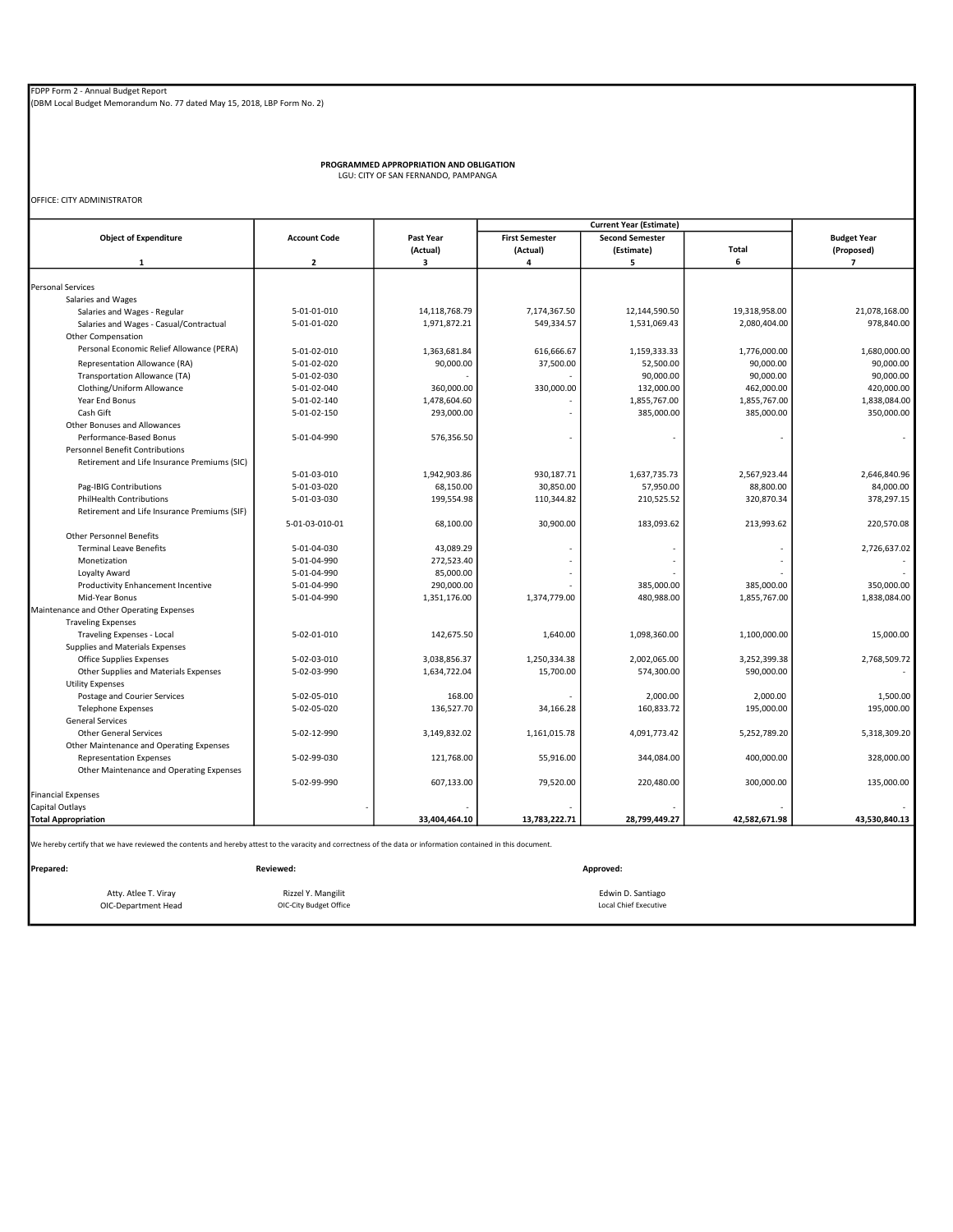PROGRAMMED APPROPRIATION AND OBLIGATION LGU: CITY OF SAN FERNANDO, PAMPANGA

OFFICE: CITY INFORMATION AND COMMUNICATIONS TECHNOLOGY

|                                                                                                                                                               |                        |              |                       | <b>Current Year (Estimate)</b> |               |                    |
|---------------------------------------------------------------------------------------------------------------------------------------------------------------|------------------------|--------------|-----------------------|--------------------------------|---------------|--------------------|
| <b>Object of Expenditure</b>                                                                                                                                  | <b>Account Code</b>    | Past Year    | <b>First Semester</b> | <b>Second Semester</b>         |               | <b>Budget Year</b> |
|                                                                                                                                                               |                        | (Actual)     | (Actual)              | (Estimate)                     | Total         | (Proposed)         |
| $\mathbf{1}$                                                                                                                                                  | $\overline{2}$         | 3            | 4                     | 5                              | 6             | $\overline{ }$     |
|                                                                                                                                                               |                        |              |                       |                                |               |                    |
| <b>Personal Services</b>                                                                                                                                      |                        |              |                       |                                |               |                    |
| Salaries and Wages                                                                                                                                            |                        |              |                       |                                |               |                    |
| Salaries and Wages - Regular                                                                                                                                  | 5-01-01-010            | 2,185,484.94 | 1,359,324.00          | 4,438,258.00                   | 5,797,582.00  | 6,608,736.00       |
| Salaries and Wages - Casual/Contractual                                                                                                                       | 5-01-01-020            | 573,436.39   | 253,656.95            | 284,603.05                     | 538,260.00    | 561,600.00         |
| Other Compensation                                                                                                                                            |                        |              |                       |                                |               |                    |
| Personal Economic Relief Allowance (PERA)                                                                                                                     | 5-01-02-010            | 202,272.73   | 108,000.00            | 292,000.00                     | 400,000.00    | 432,000.00         |
| Representation Allowance (RA)                                                                                                                                 | 5-01-02-020            | 90,000.00    | 35,625.00             | 54,375.00                      | 90,000.00     | 90,000.00          |
| Transportation Allowance (TA)                                                                                                                                 | 5-01-02-030            |              |                       | 90,000.00                      | 90,000.00     | 90,000.00          |
| Clothing/Uniform Allowance                                                                                                                                    | 5-01-02-040            | 54,000.00    | 54,000.00             | 54,000.00                      | 108,000.00    | 108,000.00         |
| Year End Bonus                                                                                                                                                | 5-01-02-140            | 260,264.00   |                       | 574,085.00                     | 574,085.00    | 597,528.00         |
| Cash Gift                                                                                                                                                     | 5-01-02-150            | 45,000.00    |                       | 90,000.00                      | 90,000.00     | 90,000.00          |
| Other Bonuses and Allowances                                                                                                                                  |                        |              |                       |                                |               |                    |
| Performance-Based Bonus                                                                                                                                       | 5-01-04-990            | 93,880.25    |                       |                                |               |                    |
| <b>Personnel Benefit Contributions</b>                                                                                                                        |                        |              |                       |                                |               |                    |
| Retirement and Life Insurance Premiums (SIC)                                                                                                                  |                        |              |                       |                                |               |                    |
|                                                                                                                                                               | 5-01-03-010            | 334,641.44   | 195,414.48            | 564,886.56                     | 760,301.04    | 860,440.32         |
| Pag-IBIG Contributions                                                                                                                                        | 5-01-03-020            | 10,100.00    | 5,400.00              | 14,600.00                      | 20,000.00     | 21,600.00          |
| <b>PhilHealth Contributions</b>                                                                                                                               | 5-01-03-030            | 34,224.65    | 23,233.32             | 70,972.56                      | 94,205.88     | 119,414.82         |
| Retirement and Life Insurance Premiums (SIF)                                                                                                                  |                        |              |                       |                                |               |                    |
|                                                                                                                                                               | 5-01-03-010-01         | 10,100.00    | 5,400.00              | 57,958.42                      | 63,358.42     | 71,703.36          |
| <b>Other Personnel Benefits</b>                                                                                                                               |                        |              |                       |                                |               |                    |
| Monetization                                                                                                                                                  | 5-01-04-990            | 37,266.93    |                       |                                |               |                    |
| Loyalty Award                                                                                                                                                 | 5-01-04-990            | 10,000.00    |                       |                                |               |                    |
| Productivity Enhancement Incentive                                                                                                                            | 5-01-04-990            | 45,000.00    |                       | 90,000.00                      | 90,000.00     | 90,000.00          |
| Mid-Year Bonus                                                                                                                                                | 5-01-04-990            | 239,510.00   | 271,409.00            | 302,676.00                     | 574,085.00    | 597,528.00         |
| Maintenance and Other Operating Expenses                                                                                                                      |                        |              |                       |                                |               |                    |
| <b>Traveling Expenses</b>                                                                                                                                     |                        |              |                       |                                |               |                    |
| Traveling Expenses - Local                                                                                                                                    | 5-02-01-010            |              |                       | 30,000.00                      | 30,000.00     |                    |
| Supplies and Materials Expenses                                                                                                                               |                        |              |                       |                                |               |                    |
| Office Supplies Expenses                                                                                                                                      | 5-02-03-010            | 717,907.14   | 13,485.88             | 309,211.30                     | 322,697.18    | 400,000.00         |
| Other Supplies and Materials Expenses                                                                                                                         | 5-02-03-990            | 937,359.50   |                       | 20,000.00                      | 20,000.00     | 20,000.00          |
| <b>Utility Expenses</b>                                                                                                                                       |                        |              |                       |                                |               |                    |
| <b>Telephone Expenses</b>                                                                                                                                     | 5-02-05-020            | 37,956.03    | 31,280.65             | 1,003,719.35                   | 1,035,000.00  | 3,500,000.00       |
| <b>Internet Subscription Expenses</b>                                                                                                                         | 5-02-05-030            |              | 451,437.22            | 1,048,562.78                   | 1,500,000.00  | 6,000,000.00       |
| <b>General Services</b>                                                                                                                                       |                        |              |                       |                                |               |                    |
| <b>Other General Services</b>                                                                                                                                 | 5-02-12-990            | 279,897.23   | 207,320.92            | 1,434,856.28                   | 1,642,177.20  | 2,262,753.20       |
| Other Maintenance and Operating Expenses                                                                                                                      |                        |              |                       |                                |               |                    |
| <b>Subscription Expenses</b>                                                                                                                                  | 5-02-99-070            |              |                       | ä,                             | ٠             | 700,000.00         |
| Other Maintenance and Operating Expenses                                                                                                                      |                        |              |                       |                                |               |                    |
|                                                                                                                                                               | 5-02-99-990            |              |                       | 50,000.00                      | 50,000.00     | 20,000.00          |
| <b>Financial Expenses</b>                                                                                                                                     |                        |              |                       |                                |               |                    |
| <b>Capital Outlays</b>                                                                                                                                        |                        |              |                       |                                |               |                    |
| <b>Total Appropriation</b>                                                                                                                                    |                        | 6,104,420.98 | 3,014,987.42          | 10,874,764.30                  | 13,889,751.72 | 23,241,303.70      |
| We hereby certify that we have reviewed the contents and hereby attest to the varacity and correctness of the data or information contained in this document. |                        |              |                       |                                |               |                    |
| Prepared:                                                                                                                                                     | Reviewed:              |              |                       | Approved:                      |               |                    |
|                                                                                                                                                               |                        |              |                       |                                |               |                    |
| Marthy V. Zapata                                                                                                                                              | Rizzel Y. Mangilit     |              |                       | Edwin D. Santiago              |               |                    |
| OIC-Department Head                                                                                                                                           | OIC-City Budget Office |              |                       | <b>Local Chief Executive</b>   |               |                    |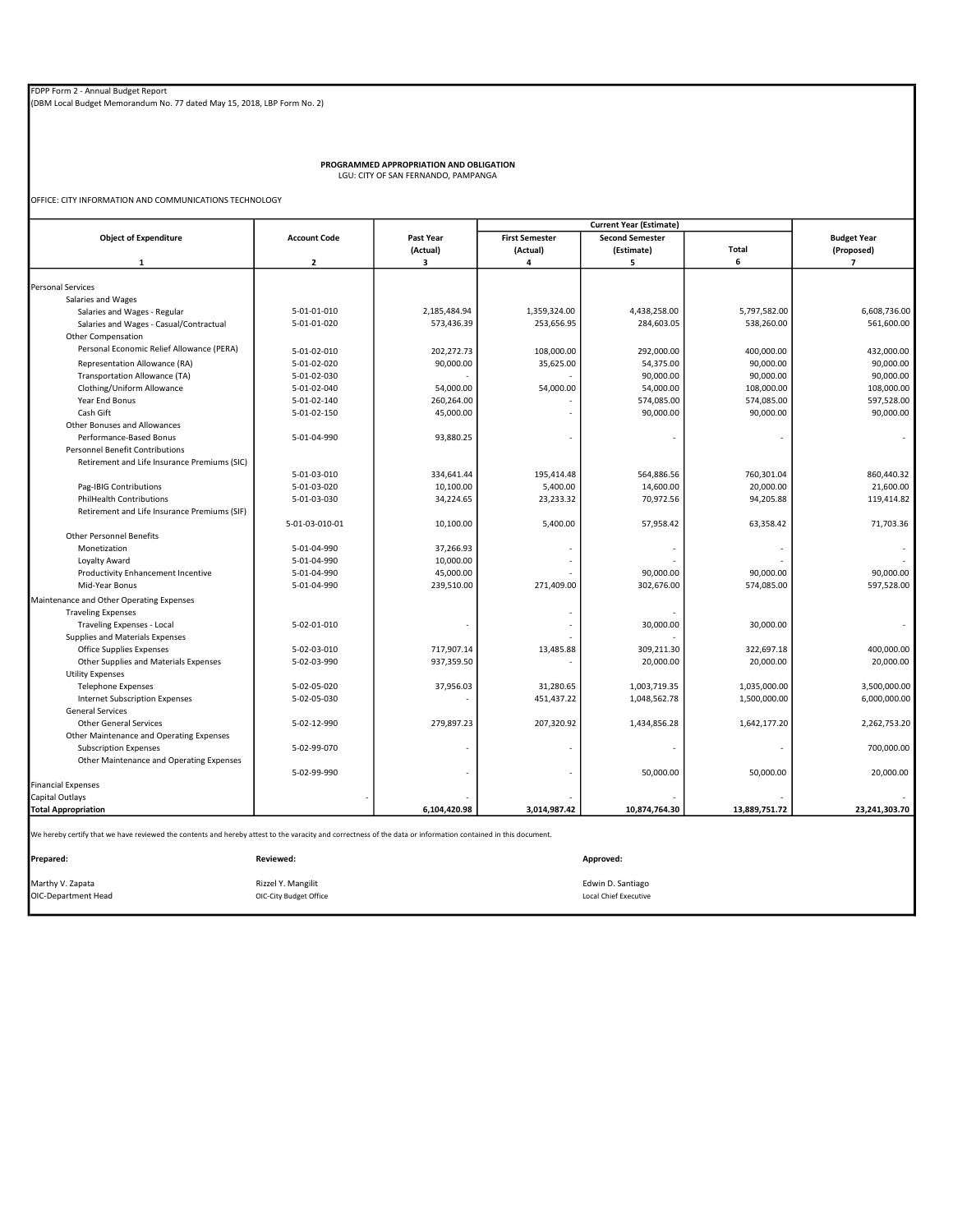PROGRAMMED APPROPRIATION AND OBLIGATION LGU: CITY OF SAN FERNANDO, PAMPANGA

OFFICE: CITY HUMAN RESOURCES MANAGEMENT

|                                                                                                                                                               |                         |               |                       | <b>Current Year (Estimate)</b> |                              |                          |
|---------------------------------------------------------------------------------------------------------------------------------------------------------------|-------------------------|---------------|-----------------------|--------------------------------|------------------------------|--------------------------|
| <b>Object of Expenditure</b>                                                                                                                                  | <b>Account Code</b>     | Past Year     | <b>First Semester</b> | <b>Second Semester</b>         |                              | <b>Budget Year</b>       |
|                                                                                                                                                               |                         | (Actual)      | (Actual)              | (Estimate)                     | Total                        | (Proposed)               |
| $\mathbf{1}$                                                                                                                                                  | $\overline{\mathbf{z}}$ | 3             | 4                     | 5                              | 6                            | $\overline{7}$           |
| <b>Personal Services</b>                                                                                                                                      |                         |               |                       |                                |                              |                          |
| Salaries and Wages                                                                                                                                            |                         |               |                       |                                |                              |                          |
| Salaries and Wages - Regular                                                                                                                                  | 5-01-01-010             | 6,371,782.64  | 3,488,268.00          | 6,106,698.00                   | 9,594,966.00                 | 10,458,912.00            |
|                                                                                                                                                               | 5-01-01-020             | 531,082.93    | 157,950.59            | 175,649.41                     | 333,600.00                   | 347,880.00               |
| Salaries and Wages - Casual/Contractual                                                                                                                       |                         |               |                       |                                |                              |                          |
| Other Compensation                                                                                                                                            |                         |               |                       |                                |                              |                          |
| Personal Economic Relief Allowance (PERA)                                                                                                                     | 5-01-02-010             | 459,000.00    | 228,000.00            | 500,000.00                     | 728,000.00                   | 768,000.00               |
| Representation Allowance (RA)                                                                                                                                 | 5-01-02-020             | 88,125.00     | 37,500.00             | 52,500.00                      | 90,000.00                    | 90,000.00                |
| Transportation Allowance (TA)                                                                                                                                 | 5-01-02-030             |               |                       | 90,000.00                      | 90,000.00                    | 90,000.00                |
| Clothing/Uniform Allowance                                                                                                                                    | 5-01-02-040             | 120,000.00    | 114,000.00            | 78,000.00                      | 192,000.00                   | 192,000.00               |
| Year End Bonus                                                                                                                                                | 5-01-02-140             | 583,881.00    |                       | 857,685.00                     | 857,685.00                   | 900,566.00               |
| Cash Gift                                                                                                                                                     | 5-01-02-150             | 95,000.00     |                       | 160,000.00                     | 160,000.00                   | 160,000.00               |
| Other Bonuses and Allowances                                                                                                                                  |                         |               |                       |                                |                              |                          |
| Performance-Based Bonus                                                                                                                                       | 5-01-04-990             | 244,958.00    |                       |                                |                              | $\overline{\phantom{a}}$ |
| <b>Personnel Benefit Contributions</b>                                                                                                                        |                         |               |                       |                                |                              |                          |
| Retirement and Life Insurance Premiums (SIC)                                                                                                                  |                         |               |                       |                                |                              |                          |
|                                                                                                                                                               | 5-01-03-010             | 832,208.06    | 438,607.62            | 752,820.30                     | 1,191,427.92                 | 1,296,815.04             |
| Pag-IBIG Contributions                                                                                                                                        | 5-01-03-020             | 22,950.00     | 11,400.00             | 25,000.00                      | 36,400.00                    | 38,400.00                |
| PhilHealth Contributions                                                                                                                                      | 5-01-03-030             | 77,199.72     | 48,471.20             | 95,629.42                      | 144,100.62                   | 182,019.60               |
| Retirement and Life Insurance Premiums (SIF)                                                                                                                  |                         |               |                       |                                |                              |                          |
|                                                                                                                                                               | 5-01-03-010-01          | 22,950.00     | 11,400.00             | 87,885.66                      | 99,285.66                    | 108,067.92               |
| <b>Other Personnel Benefits</b>                                                                                                                               |                         |               |                       |                                |                              |                          |
|                                                                                                                                                               |                         |               |                       |                                |                              |                          |
| Monetization                                                                                                                                                  | 5-01-04-990             | 251,382.25    |                       | ÷,                             |                              |                          |
| Loyalty Award                                                                                                                                                 | 5-01-04-990             | 25,000.00     |                       |                                |                              |                          |
| Productivity Enhancement Incentive                                                                                                                            | 5-01-04-990             | 95,000.00     |                       | 160,000.00                     | 160,000.00                   | 160,000.00               |
| Mid-Year Bonus                                                                                                                                                | 5-01-04-990             | 557,220.00    | 609,178.00            | 248,507.00                     | 857,685.00                   | 900,566.00               |
| Maintenance and Other Operating Expenses                                                                                                                      |                         |               |                       |                                |                              |                          |
| <b>Traveling Expenses</b>                                                                                                                                     |                         |               |                       |                                |                              |                          |
| Traveling Expenses - Local                                                                                                                                    | 5-02-01-010             | 98,286.00     | 5,989.00              | 94,011.00                      | 100,000.00                   | 55,000.00                |
| Training and Scholarship Expenses                                                                                                                             |                         |               |                       |                                |                              |                          |
| <b>Training Expenses</b>                                                                                                                                      | 5-02-02-010             | 5,123,122.40  | 324,818.28            | 3,675,181.72                   | 4,000,000.00                 | 3,000,000.00             |
| Supplies and Materials Expenses                                                                                                                               |                         |               |                       |                                |                              |                          |
| Office Supplies Expenses                                                                                                                                      | 5-02-03-010             | 626,050.95    | 428,056.66            | 384,343.50                     | 812,400.16                   | 1,000,000.00             |
| Other Supplies and Materials Expenses                                                                                                                         | 5-02-03-990             | 150.00        |                       | 10,000.00                      | 10,000.00                    | 10,000.00                |
| <b>Utility Expenses</b>                                                                                                                                       |                         |               |                       |                                |                              |                          |
| Postage and Courier Services                                                                                                                                  | 5-02-05-010             |               |                       | 5,000.00                       | 5,000.00                     |                          |
| <b>Telephone Expenses</b>                                                                                                                                     | 5-02-05-020             | 39,386.34     | 24,057.56             | 47,942.44                      | 72,000.00                    | 72,000.00                |
| <b>General Services</b>                                                                                                                                       |                         |               |                       |                                |                              |                          |
| <b>Other General Services</b>                                                                                                                                 | 5-02-12-990             | 904,157.60    | 529,610.85            | 1,857,290.75                   | 2,386,901.60                 | 2,462,559.20             |
| Other Maintenance and Operating Expenses                                                                                                                      |                         |               |                       |                                |                              |                          |
|                                                                                                                                                               | 5-02-99-030             | 91,627.40     | 58,705.00             | 291,295.00                     | 350.000.00                   | 300,000.00               |
| <b>Representation Expenses</b>                                                                                                                                |                         |               |                       |                                |                              |                          |
| Other Maintenance and Operating Expenses                                                                                                                      |                         |               |                       |                                |                              |                          |
|                                                                                                                                                               | 5-02-99-990             | 13,020.00     | 14,880.00             | 10,120.00                      | 25,000.00                    | 15,000.00                |
| <b>Financial Expenses</b>                                                                                                                                     |                         |               |                       |                                |                              |                          |
| Capital Outlays                                                                                                                                               |                         |               |                       |                                |                              |                          |
| <b>Total Appropriation</b>                                                                                                                                    |                         | 17,273,540.29 | 6,530,892.76          | 15,765,559.20                  | 22,296,451.96                | 22,607,785.76            |
| We hereby certify that we have reviewed the contents and hereby attest to the varacity and correctness of the data or information contained in this document. |                         |               |                       |                                |                              |                          |
| Prepared:                                                                                                                                                     | Reviewed:               |               |                       | Approved:                      |                              |                          |
|                                                                                                                                                               |                         |               |                       |                                |                              |                          |
| Rachelle S. Yusi                                                                                                                                              | Rizzel Y. Mangilit      |               |                       |                                | Edwin D. Santiago            |                          |
| <b>Department Head</b>                                                                                                                                        | OIC-City Budget Office  |               |                       |                                | <b>Local Chief Executive</b> |                          |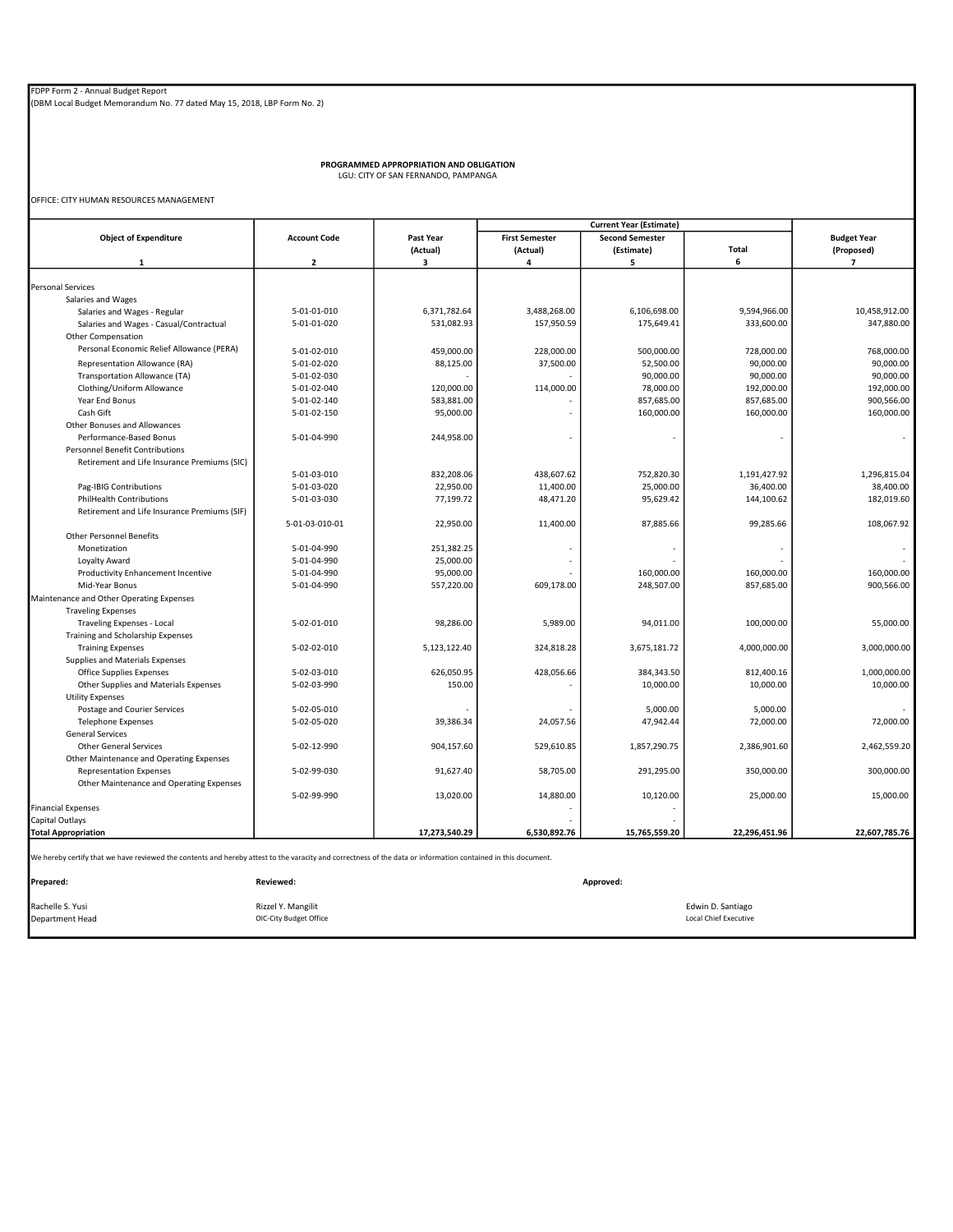PROGRAMMED APPROPRIATION AND OBLIGATION LGU: CITY OF SAN FERNANDO, PAMPANGA

OFFICE: CITY PUBLIC ORDER AND SAFETY COORDINATING OFFICE

|                                                                                                                                                                            |                         |               |                       | <b>Current Year (Estimate)</b> |               |                          |
|----------------------------------------------------------------------------------------------------------------------------------------------------------------------------|-------------------------|---------------|-----------------------|--------------------------------|---------------|--------------------------|
| <b>Object of Expenditure</b>                                                                                                                                               | <b>Account Code</b>     | Past Year     | <b>First Semester</b> | <b>Second Semester</b>         |               | <b>Budget Year</b>       |
|                                                                                                                                                                            |                         | (Actual)      | (Actual)              | (Estimate)                     | <b>Total</b>  | (Proposed)               |
| $\mathbf{1}$                                                                                                                                                               | $\overline{\mathbf{2}}$ | 3             | 4                     | 5                              | 6             | $\overline{7}$           |
|                                                                                                                                                                            |                         |               |                       |                                |               |                          |
| <b>Personal Services</b>                                                                                                                                                   |                         |               |                       |                                |               |                          |
| Salaries and Wages                                                                                                                                                         |                         |               |                       |                                |               |                          |
| Salaries and Wages - Regular                                                                                                                                               | 5-01-01-010             | 1,993,446.33  | 1,079,256.00          | 6,684,436.00                   | 7,763,692.00  | 9,136,872.00             |
| Salaries and Wages - Casual/Contractual                                                                                                                                    | 5-01-01-020             | 480,997.06    | 266,287.11            | 680,764.89                     | 947,052.00    | 593,484.00               |
| Other Compensation                                                                                                                                                         |                         |               |                       |                                |               |                          |
| Personal Economic Relief Allowance (PERA)                                                                                                                                  | 5-01-02-010             | 253,000.00    | 132,000.00            | 544,000.00                     | 676,000.00    | 720,000.00               |
| Representation Allowance (RA)                                                                                                                                              | 5-01-02-020             | 90,000.00     | 30,000.00             | 60,000.00                      | 90,000.00     | 90,000.00                |
| Transportation Allowance (TA)                                                                                                                                              | 5-01-02-030             |               |                       | 90,000.00                      | 90,000.00     | 90,000.00                |
| Clothing/Uniform Allowance                                                                                                                                                 | 5-01-02-040             | 66,000.00     | 66,000.00             | 120,000.00                     | 186,000.00    | 180,000.00               |
| Year End Bonus                                                                                                                                                             | 5-01-02-140             | 248,208.00    |                       | 807,111.00                     | 807,111.00    | 810,863.00               |
| Cash Gift                                                                                                                                                                  | 5-01-02-150             | 60,000.00     |                       | 155,000.00                     | 155,000.00    | 150,000.00               |
| Other Bonuses and Allowances                                                                                                                                               |                         |               |                       |                                |               |                          |
| Performance-Based Bonus                                                                                                                                                    | 5-01-04-990             | 73,333.00     |                       |                                |               | $\overline{\phantom{a}}$ |
| <b>Personnel Benefit Contributions</b>                                                                                                                                     |                         |               |                       |                                |               |                          |
| Retirement and Life Insurance Premiums (SIC)                                                                                                                               |                         |               |                       |                                |               |                          |
|                                                                                                                                                                            | 5-01-03-010             | 300,314.44    | 163,254.60            | 882.034.68                     | 1,045,289.28  | 1.167.642.72             |
| Pag-IBIG Contributions                                                                                                                                                     | 5-01-03-020             | 12,650.00     | 6,600.00              | 27,200.00                      | 33,800.00     | 36,000.00                |
| <b>PhilHealth Contributions</b>                                                                                                                                            | 5-01-03-030             | 30,434.64     | 19,338.04             | 116,812.52                     | 136,150.56    | 164,215.17               |
| Retirement and Life Insurance Premiums (SIF)                                                                                                                               |                         |               |                       |                                |               |                          |
|                                                                                                                                                                            | 5-01-03-010-01          | 12,650.00     | 6,600.00              | 80,507.44                      | 87,107.44     | 97,303.56                |
| <b>Other Personnel Benefits</b>                                                                                                                                            |                         |               |                       |                                |               |                          |
| <b>Terminal Leave Benefits</b>                                                                                                                                             | 5-01-04-030             |               |                       | 137,088.48                     | 137,088.48    | 337,723.23               |
| Monetization                                                                                                                                                               | 5-01-04-990             | 94,902.50     |                       |                                |               |                          |
| Productivity Enhancement Incentive                                                                                                                                         | 5-01-04-990             | 60,000.00     |                       | 155,000.00                     | 155,000.00    | 150,000.00               |
| Mid-Year Bonus                                                                                                                                                             | 5-01-04-990             | 217,677.00    | 226,744.00            | 580,367.00                     | 807,111.00    | 810,863.00               |
| Maintenance and Other Operating Expenses                                                                                                                                   |                         |               |                       |                                |               |                          |
| <b>Traveling Expenses</b>                                                                                                                                                  |                         |               |                       |                                |               |                          |
| <b>Traveling Expenses - Local</b>                                                                                                                                          | 5-02-01-010             | 1,500.00      |                       | 50,000.00                      | 50,000.00     | 20,000.00                |
| Supplies and Materials Expenses                                                                                                                                            |                         |               |                       |                                |               |                          |
| Office Supplies Expenses                                                                                                                                                   | 5-02-03-010             | 1,691,168.67  | 499,490.15            | 300,509.85                     | 800,000.00    | 400,000.00               |
| Other Supplies and Materials Expenses                                                                                                                                      | 5-02-03-990             | 971,942.75    |                       | 100,000.00                     | 100,000.00    | 50,000.00                |
| <b>Utility Expenses</b>                                                                                                                                                    |                         |               |                       |                                |               |                          |
| <b>Telephone Expenses</b>                                                                                                                                                  | 5-02-05-020             | 66,621.94     | 25,753.56             | 44,246.44                      | 70,000.00     | 70,000.00                |
| <b>General Services</b>                                                                                                                                                    |                         |               |                       |                                |               |                          |
| <b>Other General Services</b>                                                                                                                                              | 5-02-12-990             | 24,218,059.02 | 11,230,372.10         | 20,796,257.50                  | 32,026,629.60 | 26,660,004.00            |
| Other Maintenance and Operating Expenses                                                                                                                                   |                         |               |                       |                                |               |                          |
| <b>Representation Expenses</b>                                                                                                                                             | 5-02-99-030             | 49,930.00     | 221,400.00            | 278,600.00                     | 500.000.00    | 300.000.00               |
| Other Maintenance and Operating Expenses                                                                                                                                   |                         |               |                       |                                |               |                          |
|                                                                                                                                                                            | 5-02-99-990             | 43,750.00     | 50,000.00             | 50,000.00                      | 100,000.00    | 98,876.23                |
| <b>Financial Expenses</b>                                                                                                                                                  |                         |               |                       |                                |               |                          |
| Capital Outlays                                                                                                                                                            |                         |               |                       |                                |               |                          |
| <b>Total Appropriation</b>                                                                                                                                                 |                         | 31,036,585.35 | 14,023,095.56         | 32,739,935.80                  | 46,763,031.36 | 42,133,846.91            |
| We hereby certify that we have reviewed the contents and hereby attest to the varacity and correctness of the data or information contained in this document.<br>Prepared: | Reviewed:               |               |                       | Approved:                      |               |                          |
|                                                                                                                                                                            |                         |               |                       |                                |               |                          |
| Louie P. Clemente                                                                                                                                                          | Rizzel Y. Mangilit      |               |                       | Edwin D. Santiago              |               |                          |
| OIC-Department Head                                                                                                                                                        | OIC-City Budget Office  |               |                       | <b>Local Chief Executive</b>   |               |                          |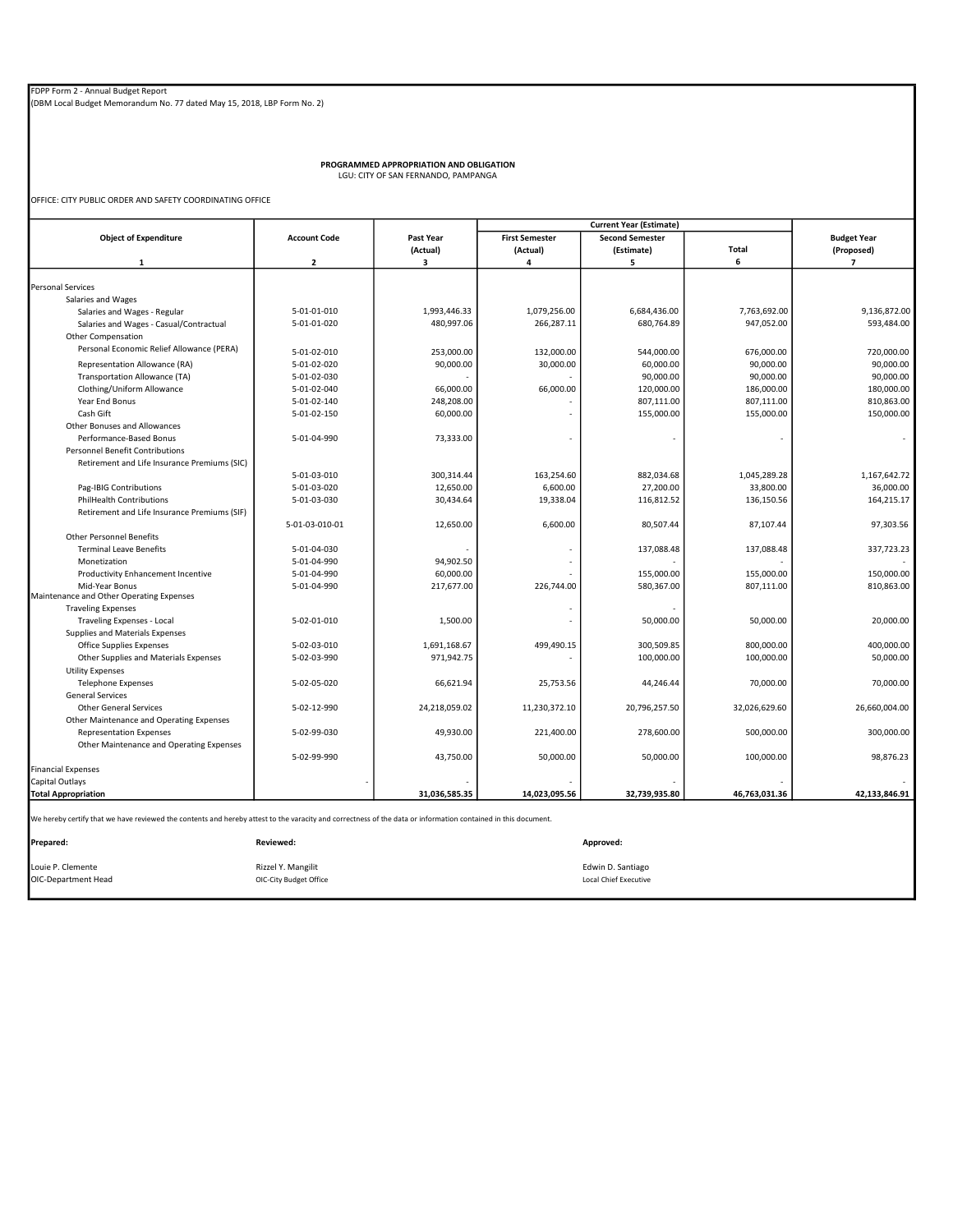PROGRAMMED APPROPRIATION AND OBLIGATION LGU: CITY OF SAN FERNANDO, PAMPANGA

OFFICE: CITY ENVIRONMENT AND NATURAL RESOURCES

|                                                                                                                                                               |                     |               | <b>Current Year (Estimate)</b> |                        |               |                    |
|---------------------------------------------------------------------------------------------------------------------------------------------------------------|---------------------|---------------|--------------------------------|------------------------|---------------|--------------------|
| <b>Object of Expenditure</b>                                                                                                                                  | <b>Account Code</b> | Past Year     | <b>First Semester</b>          | <b>Second Semester</b> |               | <b>Budget Year</b> |
|                                                                                                                                                               |                     | (Actual)      | (Actual)                       | (Estimate)             | <b>Total</b>  | (Proposed)         |
| $\mathbf{1}$                                                                                                                                                  | $\overline{2}$      | з             | 4                              | 5                      | 6             | $\overline{7}$     |
|                                                                                                                                                               |                     |               |                                |                        |               |                    |
| <b>Personal Services</b>                                                                                                                                      |                     |               |                                |                        |               |                    |
| Salaries and Wages                                                                                                                                            |                     |               |                                |                        |               |                    |
| Salaries and Wages - Regular                                                                                                                                  | 5-01-01-010         | 4,214,136.50  | 2,252,035.00                   | 8,399,911.00           | 10,651,946.00 | 11,805,564.00      |
| Salaries and Wages - Casual/Contractual                                                                                                                       | 5-01-01-020         | 1,268,121.43  | 668,347.18                     | 836,944.82             | 1,505,292.00  | 1,570,008.00       |
| Other Compensation                                                                                                                                            |                     |               |                                |                        |               |                    |
| Personal Economic Relief Allowance (PERA)                                                                                                                     | 5-01-02-010         | 505,590.92    | 258,250.00                     | 933,750.00             | 1,192,000.00  | 1,248,000.00       |
| Representation Allowance (RA)                                                                                                                                 | 5-01-02-020         | 90,000.00     | 37,500.00                      | 52,500.00              | 90,000.00     | 90,000.00          |
| Transportation Allowance (TA)                                                                                                                                 | 5-01-02-030         |               |                                | 90,000.00              | 90,000.00     | 90,000.00          |
| Clothing/Uniform Allowance                                                                                                                                    | 5-01-02-040         | 126,000.00    | 132,000.00                     | 180,000.00             | 312,000.00    | 312,000.00         |
| Year End Bonus                                                                                                                                                | 5-01-02-140         | 481,729.00    |                                | 1,069,534.00           | 1,069,534.00  | 1,114,631.00       |
| Cash Gift                                                                                                                                                     | 5-01-02-150         | 110,000.00    |                                | 260,000.00             | 260,000.00    | 260,000.00         |
| Other Bonuses and Allowances                                                                                                                                  |                     |               |                                |                        |               |                    |
| Performance-Based Bonus                                                                                                                                       | 5-01-04-990         | 215,939.00    |                                |                        |               | $\sim$             |
| <b>Personnel Benefit Contributions</b>                                                                                                                        |                     |               |                                |                        |               |                    |
| Retirement and Life Insurance Premiums (SIC)                                                                                                                  |                     |               |                                |                        |               |                    |
|                                                                                                                                                               | 5-01-03-010         | 666,728.64    | 354,901.78                     | 1,103,966.78           | 1,458,868.56  | 1,605,068.64       |
| Pag-IBIG Contributions                                                                                                                                        | 5-01-03-020         | 25,300.00     | 13,000.00                      | 46,600.00              | 59,600.00     | 62,400.00          |
| <b>PhilHealth Contributions</b>                                                                                                                               | 5-01-03-030         | 68,013.64     | 42,244.72                      | 141,141.98             | 183,386.70    | 228,006.45         |
| Retirement and Life Insurance Premiums (SIF)                                                                                                                  |                     |               |                                |                        |               |                    |
|                                                                                                                                                               | 5-01-03-010-01      | 25,300.00     | 12,950.00                      | 108,622.38             | 121,572.38    | 133,755.72         |
| <b>Other Personnel Benefits</b>                                                                                                                               |                     |               |                                |                        |               |                    |
| Monetization                                                                                                                                                  | 5-01-04-990         | 105,719.35    |                                |                        |               |                    |
| Loyalty Award                                                                                                                                                 | 5-01-04-990         | 30,000.00     |                                |                        |               |                    |
| Productivity Enhancement Incentive                                                                                                                            | 5-01-04-990         | 110,000.00    |                                | 260,000.00             | 260,000.00    | 260.000.00         |
| Mid-Year Bonus                                                                                                                                                | 5-01-04-990         | 421,504.00    | 500,800.00                     | 568,734.00             | 1,069,534.00  | 1,114,631.00       |
| Maintenance and Other Operating Expenses                                                                                                                      |                     |               |                                |                        |               |                    |
| <b>Traveling Expenses</b>                                                                                                                                     |                     |               |                                |                        |               |                    |
| Traveling Expenses - Local                                                                                                                                    | 5-02-01-010         | 42,943.00     | 22,132.00                      | 177,868.00             | 200.000.00    | 150,000.00         |
| Supplies and Materials Expenses                                                                                                                               |                     |               |                                |                        |               |                    |
| <b>Office Supplies Expenses</b>                                                                                                                               | 5-02-03-010         | 948,191.17    | 89,975.40                      | 750,024.60             | 840,000.00    | 300,000.00         |
|                                                                                                                                                               |                     |               |                                |                        |               |                    |
| Other Supplies and Materials Expenses                                                                                                                         | 5-02-03-990         | 1,489,530.00  | 74,000.00                      | 26,000.00              | 100,000.00    | 50,000.00          |
| <b>Utility Expenses</b>                                                                                                                                       |                     |               |                                |                        |               |                    |
| <b>Telephone Expenses</b>                                                                                                                                     | 5-02-05-020         | 25,716.78     | 17,999.00                      | 18,001.00              | 36.000.00     | 36,000,00          |
| <b>General Services</b>                                                                                                                                       |                     |               |                                |                        |               |                    |
| <b>Other General Services</b>                                                                                                                                 | 5-02-12-990         | 10,343,289.37 | 4,448,060.49                   | 11,454,963.51          | 15,903,024.00 | 12,813,991.60      |
| <b>Environment/Sanitary Services</b>                                                                                                                          | 5-02-12-010         | 9,999,990.00  |                                |                        |               |                    |
| Other Maintenance and Operating Expenses                                                                                                                      |                     |               |                                |                        |               |                    |
| <b>Representation Expenses</b>                                                                                                                                | 5-02-99-030         | 163,710.00    | 45,165.00                      | 154,835.00             | 200,000.00    | 200,000.00         |
| Other Maintenance and Operating Expenses                                                                                                                      |                     |               |                                |                        |               |                    |
|                                                                                                                                                               | 5-02-99-990         | 39,375.00     | 44,975.00                      | 55,025.00              | 100,000.00    | 100,000.00         |
| <b>Financial Expenses</b>                                                                                                                                     |                     |               |                                |                        |               |                    |
| Capital Outlays                                                                                                                                               |                     |               |                                |                        |               |                    |
| <b>Total Appropriation</b>                                                                                                                                    |                     | 31,516,827.80 | 9,014,335.57                   | 26,688,422.07          | 35,702,757.64 | 33,544,056.41      |
| We hereby certify that we have reviewed the contents and hereby attest to the varacity and correctness of the data or information contained in this document. |                     |               |                                |                        |               |                    |
| Prepared:                                                                                                                                                     | Reviewed:           |               |                                | Approved:              |               |                    |

Maria Regina Rodriguez Rizzel Y. Mangilit Edwin D. Santiago OIC-Department Head OIC-City Budget Office Local Chief Executive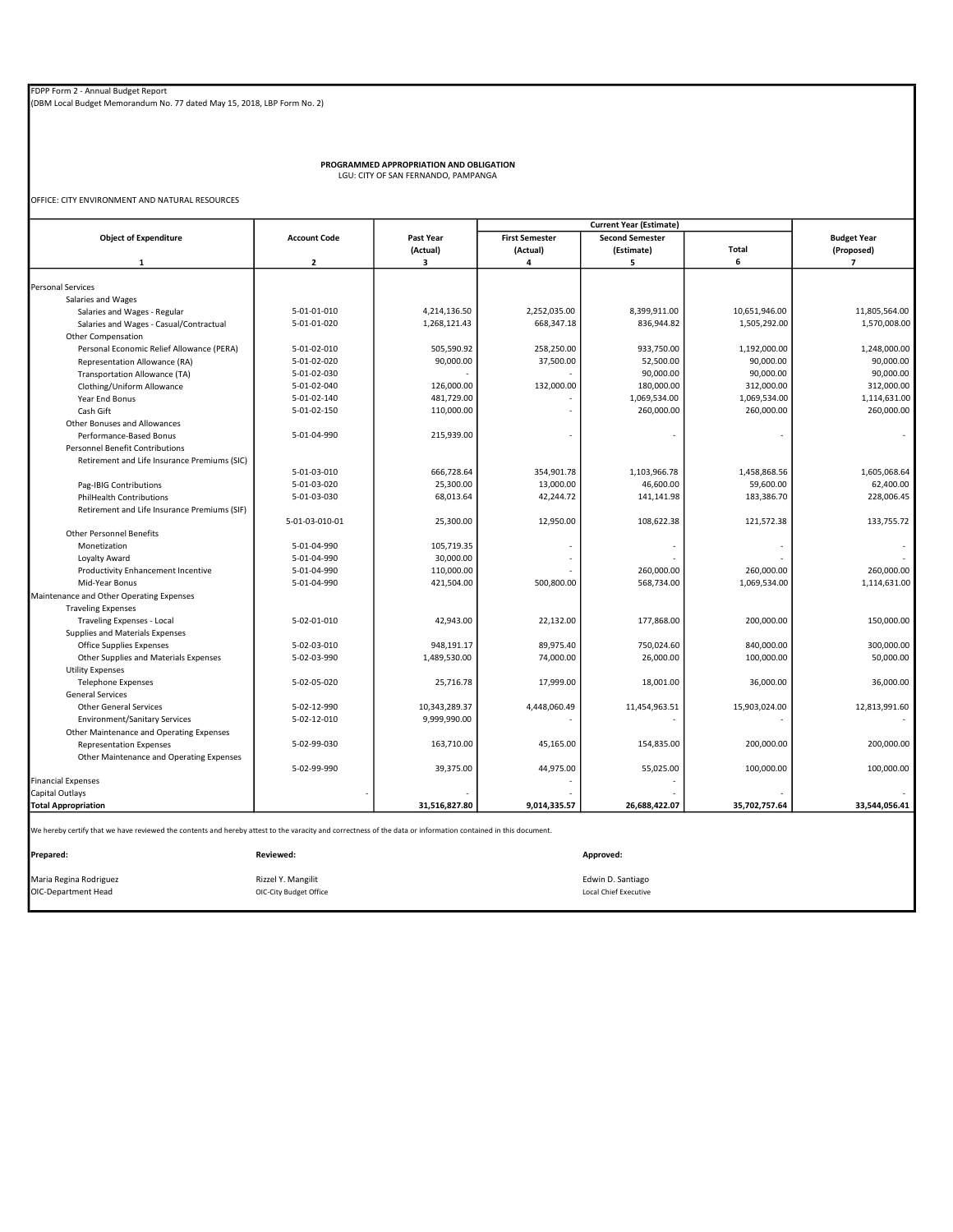(DBM Local Budget Memorandum No. 77 dated May 15, 2018, LBP Form No. 2)

PROGRAMMED APPROPRIATION AND OBLIGATION LGU: CITY OF SAN FERNANDO, PAMPANGA

OFFICE: CITY MAYOR

|                                                            |                            |               | <b>Current Year (Estimate)</b> |                        |               |                              |
|------------------------------------------------------------|----------------------------|---------------|--------------------------------|------------------------|---------------|------------------------------|
| <b>Object of Expenditure</b>                               | <b>Account Code</b>        | Past Year     | <b>First Semester</b>          | <b>Second Semester</b> | Total         | <b>Budget Year</b>           |
| 1                                                          | $\mathbf{2}$               | (Actual)<br>3 | (Actual)<br>4                  | (Estimate)<br>5        | 6             | (Proposed)<br>$\overline{7}$ |
|                                                            |                            |               |                                |                        |               |                              |
| Personal Services                                          |                            |               |                                |                        |               |                              |
| Salaries and Wages                                         |                            |               |                                |                        |               |                              |
| Salaries and Wages - Regular                               | 5-01-01-010                | 8,735,329.77  | 4,091,257.50                   | 15,318,362.50          | 19,409,620.00 | 21,822,420.00                |
| Salaries and Wages - Casual/Contractual                    | 5-01-01-020                | 7,274,054.47  | 3,656,368.11                   | 3,837,055.89           | 7,493,424.00  | 7,933,236.00                 |
| <b>Other Compensation</b>                                  |                            |               |                                |                        |               |                              |
| Personal Economic Relief Allowance (PERA)                  | 5-01-02-010                | 1,638,589.24  | 779,950.00                     | 1,832,050.00           | 2,612,000.00  | 2,808,000.00                 |
| Representation Allowance (RA)                              | 5-01-02-020                | 566,250.00    | 237,500.00                     | 332,500.00             | 570,000.00    | 570,000.00                   |
| Transportation Allowance (TA)                              | 5-01-02-030                | 266,250.00    | 112,500.00                     | 457,500.00             | 570,000.00    | 570,000.00                   |
| Clothing/Uniform Allowance                                 | 5-01-02-040                | 438,000.00    | 402,000.00                     | 294,000.00             | 696,000.00    | 702,000.00                   |
| Honoraria                                                  | 5-01-02-100                | 605,000.00    | 272,500.00                     | 727,500.00             | 1,000,000.00  | 1,000,000.00                 |
| Year End Bonus                                             | 5-01-02-140                | 1,451,526.40  |                                | 2,365,129.00           | 2,365,129.00  | 2,479,638.00                 |
| Cash Gift                                                  | 5-01-02-150                | 335,000.00    |                                | 580,000.00             | 580,000.00    | 585,000.00                   |
| Other Bonuses and Allowances                               |                            |               |                                |                        |               |                              |
| Anniversary Bonus                                          | 5-01-02-990                |               |                                |                        |               | 2,349,000.00                 |
| Performance-Based Bonus                                    | 5-01-04-990                | 785,209.44    |                                |                        |               |                              |
| <b>Personnel Benefit Contributions</b>                     |                            |               |                                |                        |               |                              |
| Retirement and Life Insurance Premiums (SIC)               |                            |               |                                |                        |               |                              |
|                                                            | 5-01-03-010                | 1,973,453.03  | 954,305.03                     | 2,274,060.25           | 3,228,365.28  | 3,570,678.72                 |
| Pag-IBIG Contributions                                     | 5-01-03-020                | 82,000.00     | 39,000.00                      | 91,600.00              | 130,600.00    | 140,400.00                   |
| <b>PhilHealth Contributions</b>                            | 5-01-03-030                | 193,426.51    | 103,935.41                     | 295,270.39             | 399,205.80    | 495,554.85                   |
| Retirement and Life Insurance Premiums (SIF)               |                            |               |                                |                        |               |                              |
|                                                            | 5-01-03-010-01             | 82,050.00     | 39,000.00                      | 230,030.44             | 269,030.44    | 297,556.56                   |
| <b>Other Personnel Benefits</b>                            |                            |               |                                |                        |               |                              |
| <b>Terminal Leave Benefits</b>                             | 5-01-04-030                | 1,681,026.02  |                                | 3,000,000.00           | 3,000,000.00  | 187,607.74                   |
| Monetization                                               | 5-01-04-990                | 268,469.20    |                                |                        |               |                              |
| Loyalty Award                                              | 5-01-04-990                | 110,000.00    |                                |                        |               |                              |
| Productivity Enhancement Incentive                         | 5-01-04-990<br>5-01-04-990 | 325,000.00    |                                | 580,000.00             | 580,000.00    | 585,000.00                   |
| Mid-Year Bonus<br>Maintenance and Other Operating Expenses |                            | 1,291,776.00  | 1,334,482.00                   | 1,030,647.00           | 2,365,129.00  | 2,479,638.00                 |
| <b>Traveling Expenses</b>                                  |                            |               |                                |                        |               |                              |
| Traveling Expenses - Local                                 | 5-02-01-010                | 166.886.00    | 7,500.00                       | 192,500.00             | 200,000.00    | 100,000.00                   |
| Training and Scholarship Expenses                          |                            |               |                                |                        |               |                              |
| <b>Training Expenses</b>                                   | 5-02-02-010                | 23,272,520.00 |                                | 6,000,000.00           | 6,000,000.00  |                              |
| Supplies and Materials Expenses                            |                            |               |                                |                        |               |                              |
| Office Supplies Expenses                                   | 5-02-03-010                | 13,870,191.96 | 5,932,000.04                   | 1,716,818.66           | 7,648,818.70  | 4,000,000.00                 |
| Other Supplies and Materials Expenses                      | 5-02-03-990                | 10,285,023.36 | 5,066,953.90                   | 2,783,046.10           | 7,850,000.00  | 1,000,000.00                 |
| <b>Utility Expenses</b>                                    |                            |               |                                |                        |               |                              |
| <b>Water Expenses</b>                                      | 5-02-04-010                | 3,791,660.69  | 1,224,038.48                   | 1,395,961.52           | 2,620,000.00  | 2,500,000.00                 |
| <b>Electricity Expenses</b>                                | 5-02-04-020                | 39,984,900.73 | 15,957,729.05                  | 7,692,270.95           | 23,650,000.00 | 23,650,000.00                |
| Postage and Courier Services                               | 5-02-05-010                | 120.00        |                                | 30,000.00              | 30,000.00     | 20,000.00                    |
| <b>Telephone Expenses</b>                                  | 5-02-05-020                | 669,153.13    | 166,150.76                     | 556,849.24             | 723,000.00    | 723,000.00                   |
| <b>Internet Subscription Expenses</b>                      | 5-02-05-030                | 2,404,787.88  |                                |                        |               |                              |
| Awards/Rewards and Prizes                                  |                            |               |                                |                        |               |                              |
| Awards/Rewards Expenses                                    | 5-02-06-010                | 3,121,000.00  |                                | 1,500,000.00           | 1,500,000.00  |                              |
| Confidential, Intelligence and Extraordinary               |                            |               |                                |                        |               |                              |
| Expenses                                                   |                            |               |                                |                        |               |                              |
| <b>Confidential Expenses</b>                               | 5-02-10-010                | 7,000,000.00  | 5,000,000.00                   | 5,000,000.00           | 10,000,000.00 | 8,000,000.00                 |
| <b>Extraordinary and Miscellaneous Expenses</b>            | 5-02-10-030                | 1,837,804.50  | 925,000.00                     | 1,507,222.85           | 2,432,222.85  | 2,542,699.81                 |
| <b>Professional Services</b>                               |                            |               |                                |                        |               |                              |
| <b>Auditing Services</b>                                   | 5-02-11-020                | 734,856.82    | 122,411.62                     | 277,588.38             | 400,000.00    | 400,000.00                   |
| <b>Consultancy Services</b>                                | 5-02-11-030                | 2,995,000.00  | 1,165,000.00                   | 4,835,000.00           | 6,000,000.00  | 2,500,000.00                 |
| <b>Other Professional Services</b>                         | 5-02-11-990                | 149,330.40    | 24,660.00                      | 375,340.00             | 400,000.00    | 360.000.00                   |
| <b>General Services</b>                                    |                            |               |                                |                        |               |                              |
| <b>Other General Services</b>                              | 5-02-12-990                | 22,779,761.13 | 7,346,250.08                   | 27,670,934.32          | 35,017,184.40 | 28,846,814.00                |
| <b>Repairs and Maintenance</b>                             |                            |               |                                |                        |               |                              |
| Repairs and Maintenance - Infrastructure                   |                            |               |                                |                        |               |                              |
| Assets                                                     |                            |               |                                |                        |               |                              |
|                                                            |                            |               |                                |                        |               |                              |
| Repairs and Maintenance - Infrastructure                   |                            |               |                                |                        |               |                              |
| Assets (Power Supply Systems)                              | 5-02-13-030-04             | 2,042,625.00  |                                |                        |               |                              |
| Taxes, Insurance Premiums and Other Fees                   |                            |               |                                |                        |               |                              |
| Taxes, Duties and Licenses                                 |                            | 409,753.86    | 264,104.74                     | 1,235,895.26           | 1,500,000.00  | 1,000,000.00                 |
| <b>Fidelity Bond Premiums</b>                              | 5-02-16-020                | 561,225.00    | 350,925.00                     | 399,075.00             | 750,000.00    | 700,000.00                   |
| <b>Insurance Expenses</b>                                  | 5-02-16-030                | 4,625,876.86  | 3,808,970.61                   | 1,691,029.39           | 5,500,000.00  | 5,000,000.00                 |
| Other Maintenance and Operating Expenses                   |                            |               |                                |                        |               |                              |
| <b>Representation Expenses</b>                             | 5-02-99-030                | 16,461,043.50 | 1,832,978.50                   | 3,167,021.50           | 5,000,000.00  | 2,000,000.00                 |
| <b>Rent Expenses</b>                                       | 5-02-99-050                | 4,233,090.00  | 2,735,800.00                   | 264,200.00             | 3,000,000.00  | 3,000,000.00                 |
| Membership Dues and Contributions to                       |                            |               |                                |                        |               |                              |
| Organizations                                              | 5-02-99-060                | 269,300.00    |                                | 450,000.00             | 450,000.00    | 350,000.00                   |
| <b>Subscription Expenses</b>                               | 5-02-99-070                | 26,040.00     | 32,110.00                      | 17,890.00              | 50,000.00     | 30,000.00                    |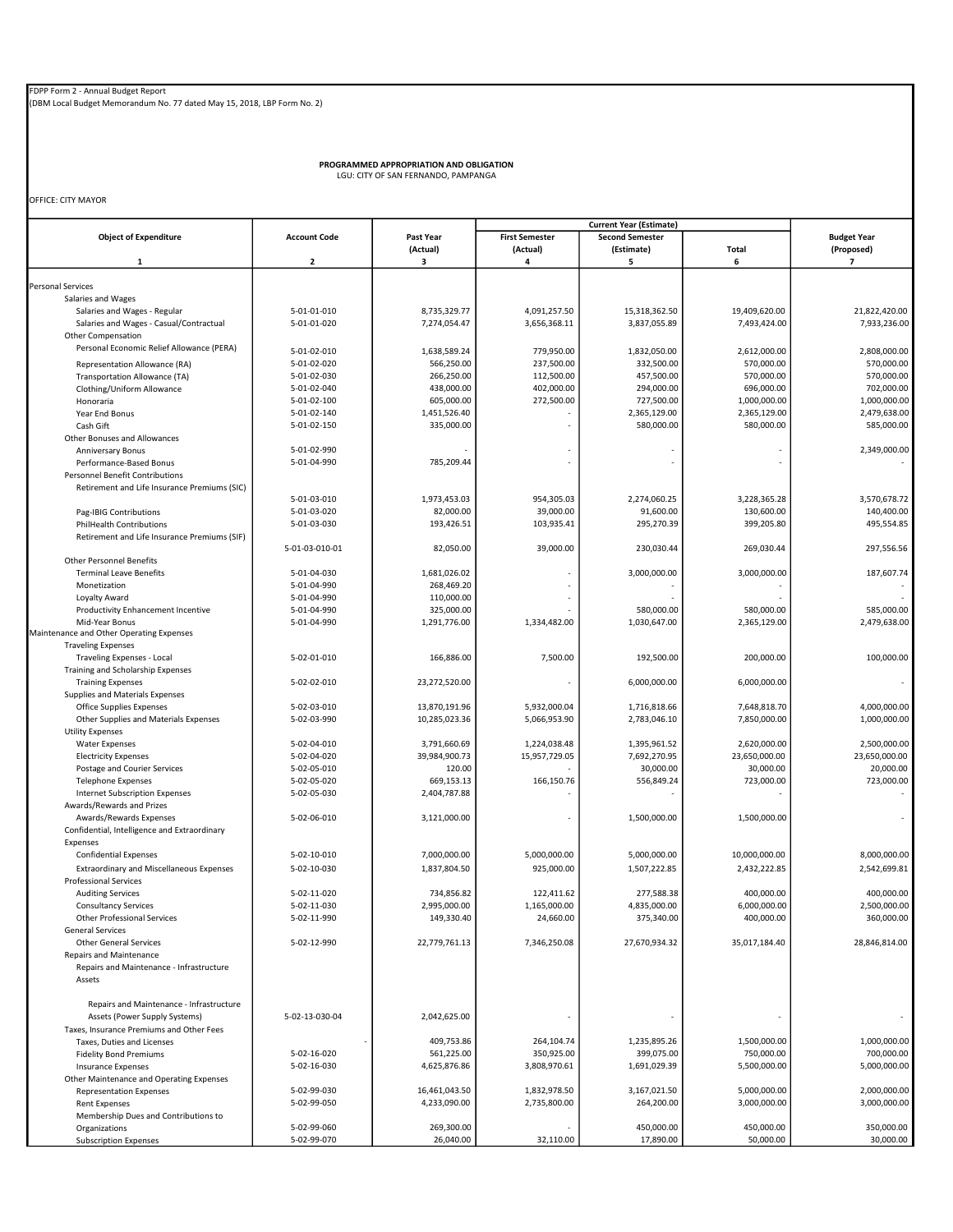(DBM Local Budget Memorandum No. 77 dated May 15, 2018, LBP Form No. 2)

PROGRAMMED APPROPRIATION AND OBLIGATION LGU: CITY OF SAN FERNANDO, PAMPANGA

OFFICE: CITY MAYOR

| <b>Object of Expenditure</b>                                                                                                                                  | <b>Account Code</b> | <b>Past Year</b> | <b>First Semester</b> | <b>Second Semester</b> |                | <b>Budget Year</b> |
|---------------------------------------------------------------------------------------------------------------------------------------------------------------|---------------------|------------------|-----------------------|------------------------|----------------|--------------------|
|                                                                                                                                                               |                     | (Actual)         | (Actual)              | (Estimate)             | Total          | (Proposed)         |
|                                                                                                                                                               |                     |                  |                       |                        |                |                    |
| Donations                                                                                                                                                     | 5-02-99-080         | 18,748,246.50    | 9,178,500.00          | 821.500.00             | 10,000,000.00  | 10,000,000.00      |
| Other Maintenance and Operating Expenses                                                                                                                      |                     |                  |                       |                        |                |                    |
|                                                                                                                                                               | 5-02-99-990         | 7,895,590.90     | 179,048.00            | 7,820,952.00           | 8,000,000.00   | 3,000,000.00       |
| Peace and Order Program Fund                                                                                                                                  | 5-02-99-990-3       | 4,369,776.29     |                       |                        |                | <b>COL</b>         |
| <b>Financial Expenses</b>                                                                                                                                     |                     |                  |                       |                        |                |                    |
| <b>Bank Charges</b>                                                                                                                                           | 5-03-01-040         |                  |                       | 20,000.00              | 20,000.00      | 20,000.00          |
| Capital Outlays                                                                                                                                               |                     |                  |                       |                        |                |                    |
| Property, Plant and Equipment                                                                                                                                 | $1 - 07$            | 58,573,887.45    | 9,005,142.00          | 45,094,858.00          | 54,100,000.00  | 30,000,000.00      |
| <b>Total Appropriation</b>                                                                                                                                    |                     | 279,381,862.04   | 82,348,070.83         | 155,761,658.64         | 238,109,729.47 | 178,318,243.68     |
|                                                                                                                                                               |                     |                  |                       |                        |                |                    |
| We hereby certify that we have reviewed the contents and hereby attest to the varacity and correctness of the data or information contained in this document. |                     |                  |                       |                        |                |                    |
|                                                                                                                                                               |                     |                  |                       |                        |                |                    |

Prepared: Reviewed: Approved: Mary Catherine Emgard Santiago **Rizzel Y. Mangilit Communisty Catherine** Edwin D. Santiago Executive Assistant IV<br>Executive Assistant IV Communisty **Communisty Communisty Communisty Communisty** Communisty Communisty Commun Executive Assistant IV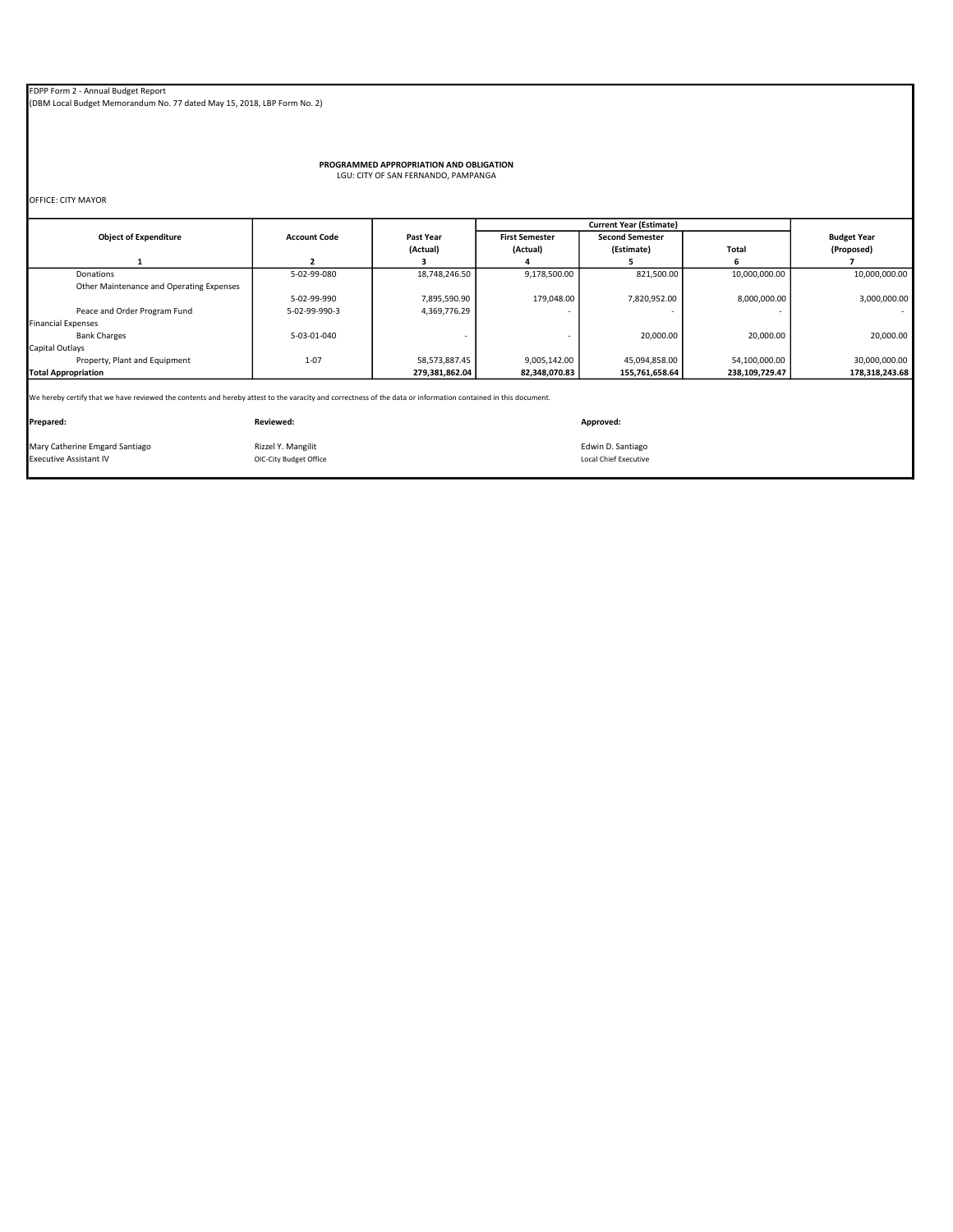PROGRAMMED APPROPRIATION AND OBLIGATION LGU: CITY OF SAN FERNANDO, PAMPANGA

OFFICE: CITY GENERAL SERVICES

|                                                                                                                                                               |                            |                |                       | <b>Current Year (Estimate)</b> |                         |                        |
|---------------------------------------------------------------------------------------------------------------------------------------------------------------|----------------------------|----------------|-----------------------|--------------------------------|-------------------------|------------------------|
| <b>Object of Expenditure</b>                                                                                                                                  | <b>Account Code</b>        | Past Year      | <b>First Semester</b> | <b>Second Semester</b>         |                         | <b>Budget Year</b>     |
|                                                                                                                                                               |                            | (Actual)       | (Actual)              | (Estimate)                     | <b>Total</b>            | (Proposed)             |
| 1                                                                                                                                                             | $\overline{\mathbf{2}}$    | 3              | 4                     | 5                              | 6                       | $\overline{7}$         |
| <b>Personal Services</b>                                                                                                                                      |                            |                |                       |                                |                         |                        |
| Salaries and Wages                                                                                                                                            |                            |                |                       |                                |                         |                        |
| Salaries and Wages - Regular                                                                                                                                  | 5-01-01-010                | 19,458,636.31  | 10,103,343.50         | 24,539,594.50                  | 34,642,938.00           | 36,677,520.00          |
| Salaries and Wages - Casual/Contractual                                                                                                                       | 5-01-01-020                | 4,307,544.49   | 2,844,574.73          | 1,457,557.27                   | 4,302,132.00            | 4,484,532.00           |
| Other Compensation                                                                                                                                            |                            |                |                       |                                |                         |                        |
| Personal Economic Relief Allowance (PERA)                                                                                                                     | 5-01-02-010                | 3,207,812.10   | 1,672,000.00          | 2,776,000.00                   | 4,448,000.00            | 4,416,000.00           |
| Representation Allowance (RA)                                                                                                                                 | 5-01-02-020                | 90,000.00      | 37,500.00             | 52,500.00                      | 90,000.00               | 90,000.00              |
| Transportation Allowance (TA)                                                                                                                                 | 5-01-02-030                |                |                       | 90,000.00                      | 90,000.00               | 90,000.00              |
| Clothing/Uniform Allowance                                                                                                                                    | 5-01-02-040                | 792,000.00     | 780,000.00            | 378,000.00                     | 1,158,000.00            | 1,104,000.00           |
| Year End Bonus                                                                                                                                                | 5-01-02-140                | 2,060,243.60   |                       | 3,398,407.00                   | 3,398,407.00            | 3,430,171.00           |
| Cash Gift                                                                                                                                                     | 5-01-02-150                | 677,750.00     |                       | 965,000.00                     | 965,000.00              | 920,000.00             |
| Other Bonuses and Allowances                                                                                                                                  |                            |                |                       |                                |                         |                        |
| Performance-Based Bonus                                                                                                                                       | 5-01-04-990                | 891,721.00     |                       |                                |                         | $\sim$                 |
| <b>Personnel Benefit Contributions</b>                                                                                                                        |                            |                |                       |                                |                         |                        |
| Retirement and Life Insurance Premiums (SIC)                                                                                                                  |                            |                |                       |                                |                         |                        |
|                                                                                                                                                               | 5-01-03-010                | 2,882,652.57   | 1,572,868.08          | 3,100,540.32                   | 4,673,408.40            | 4,939,446.24           |
| Pag-IBIG Contributions                                                                                                                                        | 5-01-03-020                | 160,500.00     | 83,600.00             | 138,800.00                     | 222,400.00              | 220,800.00             |
| <b>PhilHealth Contributions</b>                                                                                                                               | 5-01-03-030                | 310,827.31     | 185,750.59            | 409,038.71                     | 594,789.30              | 710,966.13             |
| Retirement and Life Insurance Premiums (SIF)                                                                                                                  |                            |                |                       |                                |                         |                        |
|                                                                                                                                                               | 5-01-03-010-01             | 160,650.00     | 83,600.00             | 305,850.70                     | 389,450.70              | 411,620.52             |
| <b>Other Personnel Benefits</b>                                                                                                                               |                            |                |                       |                                |                         |                        |
| <b>Terminal Leave Benefits</b>                                                                                                                                | 5-01-04-030                | 707,209.91     |                       | 1,353,329.78                   | 1,353,329.78            | 1,041,047.83           |
| Monetization                                                                                                                                                  | 5-01-04-990                | 399,357.94     |                       |                                |                         |                        |
| Loyalty Award                                                                                                                                                 | 5-01-04-990                | 215,000.00     |                       |                                |                         |                        |
| Productivity Enhancement Incentive                                                                                                                            | 5-01-04-990                | 660,000.00     |                       | 965,000.00                     | 965,000.00              | 920,000.00             |
| Mid-Year Bonus                                                                                                                                                | 5-01-04-990                | 2,025,115.00   | 2,062,209.00          | 1,336,198.00                   | 3,398,407.00            | 3,430,171.00           |
| Maintenance and Other Operating Expenses                                                                                                                      |                            |                |                       |                                |                         |                        |
| <b>Traveling Expenses</b>                                                                                                                                     |                            |                |                       |                                |                         |                        |
| Traveling Expenses - Local                                                                                                                                    | 5-02-01-010                | 38,959.00      | 12,018.00             | 237,982.00                     | 250,000.00              |                        |
| Supplies and Materials Expenses                                                                                                                               |                            |                |                       |                                |                         |                        |
| Office Supplies Expenses                                                                                                                                      | 5-02-03-010                | 7,949,340.67   | 1,398,898.84          | 3,437,953.16                   | 4,836,852.00            | 2,292,913.68           |
| Fuel, Oil and Lubricants Expenses                                                                                                                             | 5-02-03-090                | 14,389,412.38  | 5,447,828.30          | 5,552,171.70                   | 11,000,000.00           | 8,000,000.00           |
| Other Supplies and Materials Expenses                                                                                                                         | 5-02-03-990                | 7,837,277.00   | 1,322,212.30          | 7,677,787.70                   | 9,000,000.00            | 4,790,600.00           |
| <b>Utility Expenses</b>                                                                                                                                       |                            |                |                       |                                |                         |                        |
| Postage and Courier Services<br><b>Telephone Expenses</b>                                                                                                     | 5-02-05-010<br>5-02-05-020 | 100,557.66     | 43,747.00             | 50,000.00<br>96,253.00         | 50,000.00<br>140,000.00 | 10,000.00<br>67,800.00 |
| <b>General Services</b>                                                                                                                                       |                            |                |                       |                                |                         |                        |
| <b>Other General Services</b>                                                                                                                                 | 5-02-12-990                | 30,771,980.25  | 13,605,636.61         | 27,723,154.19                  | 41,328,790.80           | 38,991,639.20          |
| Janitorial Services                                                                                                                                           | 5-02-12-020                | 1,984,254.20   | 2,758,147.08          | 2,241,852.92                   | 5,000,000.00            | 5,000,000.00           |
| <b>Security Services</b>                                                                                                                                      | 5-02-12-030                | 10,111,644.36  | 15,351,420.66         | 4,648,579.34                   | 20,000,000.00           | 23,400,000.00          |
| Repairs and Maintenance                                                                                                                                       |                            |                |                       |                                |                         |                        |
| Repairs and Maintenance - Machinery and                                                                                                                       |                            |                |                       |                                |                         |                        |
| Equipment                                                                                                                                                     |                            |                |                       |                                |                         |                        |
| Repairs and Maintenance - Machinery and                                                                                                                       |                            |                |                       |                                |                         |                        |
| Equipment (Office Equipment)                                                                                                                                  | 5-02-13-050-02             | 418,336.80     | 68,644.44             | 31,355.56                      | 100,000.00              | 50,000.00              |
| Repairs and Maintenance - Machinery and                                                                                                                       |                            |                |                       |                                |                         |                        |
| Equipment (Other Machinery and                                                                                                                                |                            |                |                       |                                |                         |                        |
| Equipment)                                                                                                                                                    | 5-02-13-050-99             | 73,048.00      |                       | 500,000.00                     | 500,000.00              | 50,000.00              |
| Repairs and Maintenance - Transportation                                                                                                                      |                            |                |                       |                                |                         |                        |
| Equipment                                                                                                                                                     | 5-02-13-060                | 15,421,798.60  | 6,145,940.00          | 7,854,060.00                   | 14,000,000.00           | 8,000,000.00           |
| Repairs and Maintenance - Furniture and                                                                                                                       |                            |                |                       |                                |                         |                        |
| Fixtures                                                                                                                                                      | 5-02-13-070                |                |                       | 300,000.00                     | 300,000.00              | 200,000.00             |
| Other Maintenance and Operating Expenses                                                                                                                      |                            |                |                       |                                |                         |                        |
| <b>Representation Expenses</b>                                                                                                                                | 5-02-99-030                | 121,236.00     | 55,140.00             | 366,860.00                     | 422,000.00              | 250,000.00             |
| Other Maintenance and Operating Expenses                                                                                                                      |                            |                |                       |                                |                         |                        |
|                                                                                                                                                               | 5-02-99-990                | 620,054.00     | 139,015.00            | 860,985.00                     | 1,000,000.00            | 100,000.00             |
| <b>Financial Expenses</b>                                                                                                                                     |                            |                |                       |                                |                         |                        |
| Capital Outlays                                                                                                                                               |                            |                |                       |                                |                         |                        |
| <b>Total Appropriation</b>                                                                                                                                    |                            | 128,844,919.15 | 65,774,094.13         | 102,844,810.85                 | 168,618,904.98          | 154,089,227.60         |
|                                                                                                                                                               |                            |                |                       |                                |                         |                        |
| We hereby certify that we have reviewed the contents and hereby attest to the varacity and correctness of the data or information contained in this document. |                            |                |                       |                                |                         |                        |
|                                                                                                                                                               |                            |                |                       |                                |                         |                        |
| Prepared:                                                                                                                                                     | Reviewed:                  |                |                       | Approved:                      |                         |                        |

Engr. Michael N. Quizon Jr. **Election Constant Constant Constant Constant** Edwin D. Santiago Constant Constant Constant Constant Constant Constant Constant Constant Constant Constant Constant Constant Constant Constant Con OIC-City Budget Office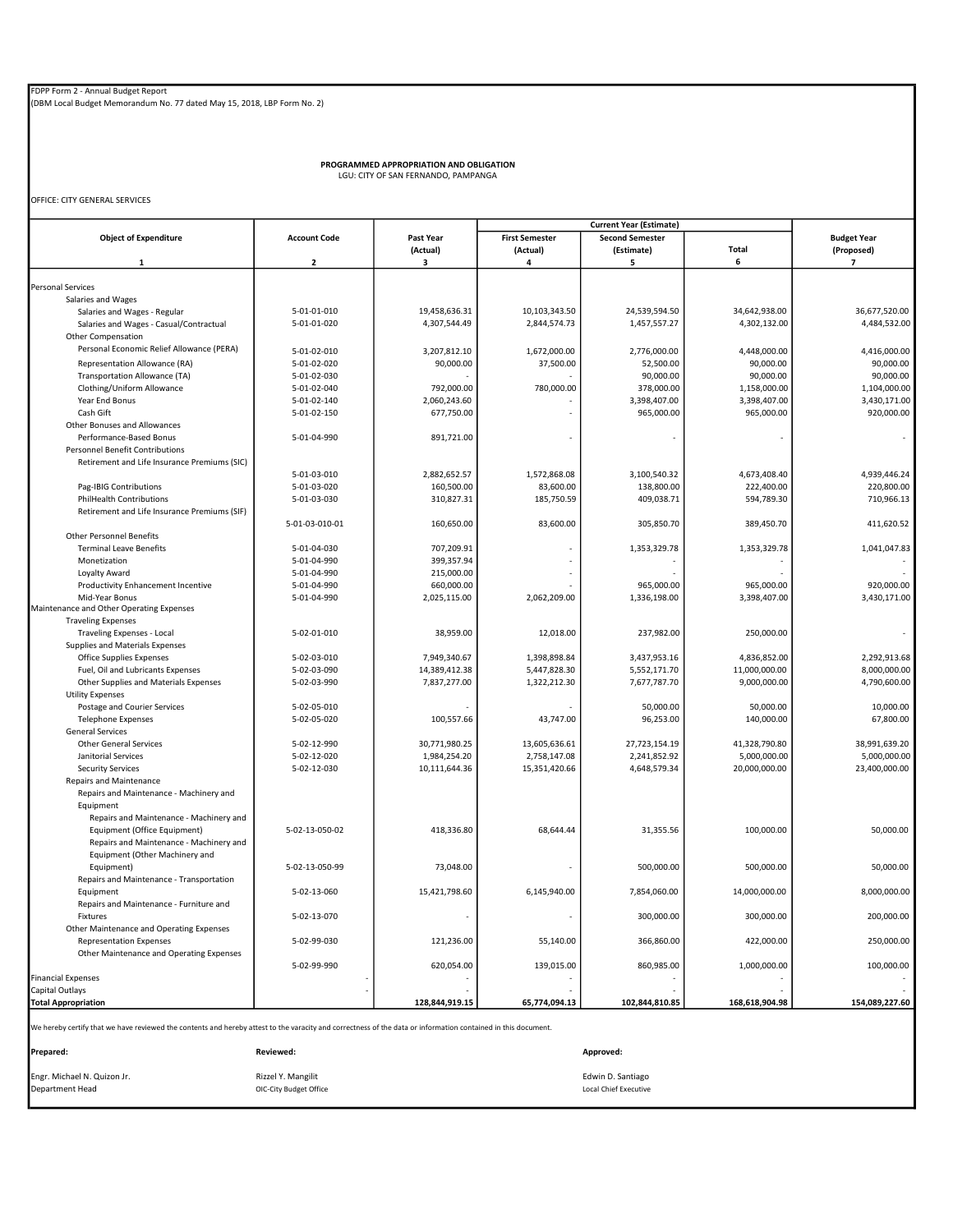PROGRAMMED APPROPRIATION AND OBLIGATION LGU: CITY OF SAN FERNANDO, PAMPANGA

OFFICE: CITY HEALTH

|                                                                                                                                                               |                         |               |                       | <b>Current Year (Estimate)</b> |                |                         |
|---------------------------------------------------------------------------------------------------------------------------------------------------------------|-------------------------|---------------|-----------------------|--------------------------------|----------------|-------------------------|
| <b>Object of Expenditure</b>                                                                                                                                  | <b>Account Code</b>     | Past Year     | <b>First Semester</b> | <b>Second Semester</b>         |                | <b>Budget Year</b>      |
|                                                                                                                                                               |                         | (Actual)      | (Actual)              | (Estimate)                     | Total          | (Proposed)              |
| 1                                                                                                                                                             | $\overline{\mathbf{2}}$ | 3             | 4                     | 5                              | 6              | $\overline{\mathbf{z}}$ |
|                                                                                                                                                               |                         |               |                       |                                |                |                         |
| <b>Personal Services</b>                                                                                                                                      |                         |               |                       |                                |                |                         |
| Salaries and Wages                                                                                                                                            |                         |               |                       |                                |                |                         |
| Salaries and Wages - Regular                                                                                                                                  | 5-01-01-010             | 32,194,664.73 | 18,059,034.77         | 24,632,631.23                  | 42,691,666.00  | 51,086,100.00           |
| Salaries and Wages - Casual/Contractual                                                                                                                       | 5-01-01-020             | 2,679,782.43  | 782,271.07            | 1,764,800.93                   | 2,547,072.00   | 1,425,600.00            |
| Other Compensation                                                                                                                                            |                         |               |                       |                                |                |                         |
| Personal Economic Relief Allowance (PERA)                                                                                                                     | 5-01-02-010             | 2,434,268.02  | 1,243,090.91          | 1,948,909.09                   | 3,192,000.00   | 3,144,000.00            |
| Representation Allowance (RA)                                                                                                                                 | 5-01-02-020             | 365,000.00    | 145,000.00            | 245,000.00                     | 390,000.00     | 390,000.00              |
| Transportation Allowance (TA)                                                                                                                                 | 5-01-02-030             | 365,000.00    | 145,000.00            | 245,000.00                     | 390,000.00     | 390.000.00              |
| Clothing/Uniform Allowance                                                                                                                                    | 5-01-02-040             | 642,000.00    | 582,000.00            | 246,000.00                     | 828,000.00     | 786,000.00              |
| Subsistence Allowance                                                                                                                                         | 5-01-02-050             | 1,746,900.00  | 763,800.00            | 1,968,600.00                   | 2,732,400.00   | 2,593,800.00            |
| Hazard Pay                                                                                                                                                    | 5-01-02-110             | 7,477,539.85  | 3,431,963.30          | 8,223,066.70                   | 11,655,030.00  | 13,127,925.00           |
| Year End Bonus                                                                                                                                                | 5-01-02-140             | 3,009,737.70  |                       | 3,885,010.00                   | 3,885,010.00   | 4,375,975.00            |
| Cash Gift                                                                                                                                                     | 5-01-02-150             | 518,500.00    |                       | 690,000.00                     | 690,000.00     | 655,000.00              |
| Other Bonuses and Allowances                                                                                                                                  |                         |               |                       |                                |                |                         |
| Anniversary Bonus                                                                                                                                             | 5-01-02-990             |               |                       |                                |                |                         |
| Performance-Based Bonus                                                                                                                                       | 5-01-04-990             | 1,299,808.50  |                       |                                |                |                         |
| <b>Personnel Benefit Contributions</b>                                                                                                                        |                         |               |                       |                                |                |                         |
| Retirement and Life Insurance Premiums (SIC)                                                                                                                  |                         |               |                       |                                |                |                         |
|                                                                                                                                                               | 5-01-03-010             | 4,202,948.63  | 2,265,757.46          | 3,162,891.10                   | 5,428,648.56   | 6,301,404.00            |
| Pag-IBIG Contributions                                                                                                                                        | 5-01-03-020             | 121,700.00    | 62,150.00             | 97,450.00                      | 159,600.00     | 157,200.00              |
| <b>PhilHealth Contributions</b>                                                                                                                               | 5-01-03-030             | 418,186.78    | 254,083.42            | 402,794.00                     | 656,877.42     | 887,154.45              |
| Retirement and Life Insurance Premiums (SIF)                                                                                                                  |                         |               |                       |                                |                |                         |
|                                                                                                                                                               | 5-01-03-010-01          | 121,750.00    | 62,200.00             | 390,187.38                     | 452,387.38     | 525,117.00              |
| <b>Other Personnel Benefits</b>                                                                                                                               |                         |               |                       |                                |                |                         |
| <b>Terminal Leave Benefits</b>                                                                                                                                | 5-01-04-030             | 3,267,538.88  |                       | 2,071,817.93                   | 2,071,817.93   | 5,836,084.71            |
| Monetization                                                                                                                                                  | 5-01-04-990             | 158,514.44    |                       |                                |                | 1,140,981.45            |
| Loyalty Award                                                                                                                                                 | 5-01-04-990             | 100,000.00    |                       |                                |                | 50,000.00               |
| Productivity Enhancement Incentive                                                                                                                            | 5-01-04-990             | 490,000.00    |                       | 690,000.00                     | 690,000.00     | 655,000.00              |
|                                                                                                                                                               |                         |               |                       |                                |                | 4,375,975.00            |
| Mid-Year Bonus                                                                                                                                                | 5-01-04-990             | 2,854,982.00  | 3,007,330.00          | 877,680.00                     | 3,885,010.00   |                         |
| Maintenance and Other Operating Expenses                                                                                                                      |                         |               |                       |                                |                |                         |
| <b>Traveling Expenses</b>                                                                                                                                     |                         |               |                       |                                |                |                         |
| Traveling Expenses - Local                                                                                                                                    | 5-02-01-010             | 245,589.32    | 67,155.00             | 432,845.00                     | 500,000.00     | 200,000.00              |
| Supplies and Materials Expenses                                                                                                                               |                         |               |                       |                                |                |                         |
| Office Supplies Expenses                                                                                                                                      | 5-02-03-010             | 2,374,302.75  | 1,432,152.12          | 1,004,566.71                   | 2,436,718.83   | 3,000,000.00            |
| Drugs and Medicines Expenses                                                                                                                                  | 5-02-03-070             | 6,480,526.33  | 5,709,736.87          | 2,290,263.13                   | 8,000,000.00   | 8,000,000.00            |
| Medical, Dental and Laboratory Supplies                                                                                                                       |                         |               |                       |                                |                |                         |
| Expenses                                                                                                                                                      | 5-02-03-080             | 2,936,536.50  | 3,814,380.00          | 185,620.00                     | 4,000,000.00   | 9,000,000.00            |
| Other Supplies and Materials Expenses                                                                                                                         | 5-02-03-990             | 19,998.50     | 596.00                | 19,404.00                      | 20,000.00      | 30,000.00               |
| <b>Utility Expenses</b>                                                                                                                                       |                         |               |                       |                                |                |                         |
| <b>Telephone Expenses</b>                                                                                                                                     | 5-02-05-020             | 81,832.94     | 30,887.18             | 124,112.82                     | 155,000.00     | 155,000.00              |
| <b>General Services</b>                                                                                                                                       |                         |               |                       |                                |                |                         |
| <b>Other General Services</b>                                                                                                                                 | 5-02-12-990             | 10,897,625.98 | 5,473,735.59          | 9,177,228.81                   | 14,650,964.40  | 18,548,420.80           |
| Other Maintenance and Operating Expenses                                                                                                                      |                         |               |                       |                                |                |                         |
| <b>Representation Expenses</b>                                                                                                                                | 5-02-99-030             | 247,060.00    | 71,935.00             | 328,065.00                     | 400,000.00     | 100,000.00              |
| Other Maintenance and Operating Expenses                                                                                                                      |                         |               |                       |                                |                |                         |
|                                                                                                                                                               | 5-02-99-990             | 87,500.00     | 150,000.00            | 100,000.00                     | 250,000.00     | 250,000.00              |
| <b>Financial Expenses</b>                                                                                                                                     |                         |               |                       |                                |                |                         |
| <b>Capital Outlays</b>                                                                                                                                        |                         |               |                       |                                |                |                         |
| <b>Total Appropriation</b>                                                                                                                                    |                         | 87,839,794.28 | 47,554,258.69         | 65,203,943.83                  | 112,758,202.52 | 137, 186, 737. 41       |
|                                                                                                                                                               |                         |               |                       |                                |                |                         |
| We hereby certify that we have reviewed the contents and hereby attest to the varacity and correctness of the data or information contained in this document. |                         |               |                       |                                |                |                         |
|                                                                                                                                                               |                         |               |                       |                                |                |                         |
| Prepared:                                                                                                                                                     | Reviewed:               |               |                       | Approved:                      |                |                         |
|                                                                                                                                                               |                         |               |                       |                                |                |                         |

Renely P. Tungol, MD, CFP, MPM-HSD Rizzel Y. Mangilit Edwin D. Santiago Department Head OIC-City Budget Office Local Chief Executive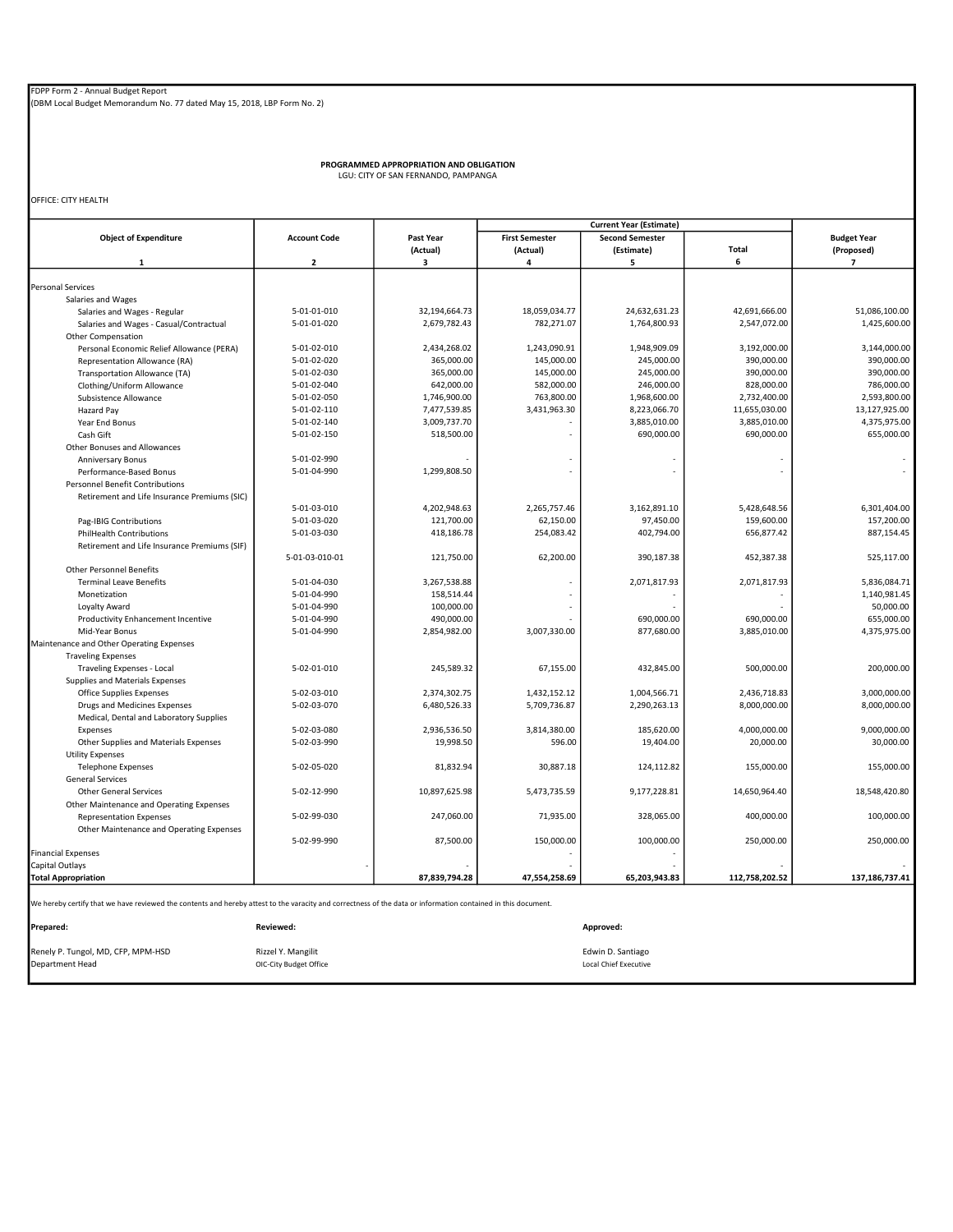PROGRAMMED APPROPRIATION AND OBLIGATION LGU: CITY OF SAN FERNANDO, PAMPANGA

OFFICE: CITY SOCIAL WELFARE & DEVELOPMENT

|                                                                                                                                                               |                         |               | <b>Current Year (Estimate)</b> |                        |               |                          |
|---------------------------------------------------------------------------------------------------------------------------------------------------------------|-------------------------|---------------|--------------------------------|------------------------|---------------|--------------------------|
| <b>Object of Expenditure</b>                                                                                                                                  | <b>Account Code</b>     | Past Year     | <b>First Semester</b>          | <b>Second Semester</b> |               | <b>Budget Year</b>       |
|                                                                                                                                                               |                         | (Actual)      | (Actual)                       | (Estimate)             | <b>Total</b>  | (Proposed)               |
| $\mathbf{1}$                                                                                                                                                  | $\overline{\mathbf{2}}$ | з             | 4                              | 5                      | 6             | $\overline{7}$           |
| <b>Personal Services</b>                                                                                                                                      |                         |               |                                |                        |               |                          |
| Salaries and Wages                                                                                                                                            |                         |               |                                |                        |               |                          |
|                                                                                                                                                               | 5-01-01-010             | 13,625,270.22 | 7,230,853.50                   | 15,736,636.50          | 22,967,490.00 | 25.489.848.00            |
| Salaries and Wages - Regular                                                                                                                                  | 5-01-01-020             | 305,120.04    | 149,994.17                     | 181,373.83             | 331,368.00    | 172,800.00               |
| Salaries and Wages - Casual/Contractual                                                                                                                       |                         |               |                                |                        |               |                          |
| <b>Other Compensation</b>                                                                                                                                     |                         |               |                                |                        |               |                          |
| Personal Economic Relief Allowance (PERA)                                                                                                                     | 5-01-02-010             | 1,494,863.67  | 752,000.00                     | 1,524,000.00           | 2,276,000.00  | 2,376,000.00             |
| Representation Allowance (RA)                                                                                                                                 | 5-01-02-020             | 88,125.00     | 37,500.00                      | 52,500.00              | 90,000.00     | 90,000.00                |
| Transportation Allowance (TA)                                                                                                                                 | 5-01-02-030             |               |                                | 90,000.00              | 90,000.00     | 90,000.00                |
| Clothing/Uniform Allowance                                                                                                                                    | 5-01-02-040             | 384,000.00    | 378,000.00                     | 222,000.00             | 600,000.00    | 594,000.00               |
| Subsistence Allowance                                                                                                                                         | 5-01-02-050             | 108,000.00    | 39,650.00                      | 806,350.00             | 846,000.00    | 1,782,000.00             |
| Hazard Pay                                                                                                                                                    | 5-01-02-110             | 774,740.16    | 440,497.95                     | 2,643,223.65           | 3,083,721.60  | 5,132,529.60             |
| Year End Bonus                                                                                                                                                | 5-01-02-140             | 1,195,340.80  |                                | 2,057,209.00           | 2,057,209.00  | 2,138,554.00             |
| Cash Gift                                                                                                                                                     | 5-01-02-150             | 320,000.00    |                                | 500,000.00             | 500,000.00    | 495,000.00               |
| Other Bonuses and Allowances                                                                                                                                  |                         |               |                                |                        |               |                          |
| Performance-Based Bonus                                                                                                                                       | 5-01-04-990             | 511,289.50    |                                |                        |               | $\overline{\phantom{a}}$ |
| <b>Personnel Benefit Contributions</b>                                                                                                                        |                         |               |                                |                        |               |                          |
| Retirement and Life Insurance Premiums (SIC)                                                                                                                  |                         |               |                                |                        |               |                          |
|                                                                                                                                                               | 5-01-03-010             | 1,673,902.14  | 886,756.08                     | 1,909,106.88           | 2,795,862.96  | 3,079,517.76             |
| Pag-IBIG Contributions                                                                                                                                        | 5-01-03-020             | 74,900.00     | 37,600.00                      | 76,200.00              | 113,800.00    | 118,800.00               |
| <b>PhilHealth Contributions</b>                                                                                                                               | 5-01-03-030             | 183,282.28    | 104,331.67                     | 256,836.53             | 361,168.20    | 442,691.34               |
| Retirement and Life Insurance Premiums (SIF)                                                                                                                  |                         |               |                                |                        |               |                          |
|                                                                                                                                                               | 5-01-03-010-01          | 74,900.00     | 37,600.00                      | 195,388.58             | 232,988.58    | 256,626.48               |
| <b>Other Personnel Benefits</b>                                                                                                                               |                         |               |                                |                        |               |                          |
| <b>Terminal Leave Benefits</b>                                                                                                                                | 5-01-04-030             | 157,177.94    |                                | 386,520.37             | 386,520.37    | 660,347.75               |
| Monetization                                                                                                                                                  | 5-01-04-990             | 278,466.19    |                                |                        |               |                          |
| Loyalty Award                                                                                                                                                 | 5-01-04-990             | 60,000.00     |                                |                        |               |                          |
| Productivity Enhancement Incentive                                                                                                                            | 5-01-04-990             | 310,000.00    |                                | 500,000.00             | 500,000.00    | 495,000.00               |
| Mid-Year Bonus                                                                                                                                                | 5-01-04-990             | 1,077,328.00  | 1,234,204.00                   | 823,005.00             | 2,057,209.00  | 2,138,554.00             |
| Maintenance and Other Operating Expenses                                                                                                                      |                         |               |                                |                        |               |                          |
| <b>Traveling Expenses</b>                                                                                                                                     |                         |               |                                |                        |               |                          |
| Traveling Expenses - Local                                                                                                                                    | 5-02-01-010             | 194,631.00    | 74,636.00                      | 225,364.00             | 300,000.00    | 240,000.00               |
| Supplies and Materials Expenses                                                                                                                               |                         |               |                                |                        |               |                          |
| Office Supplies Expenses                                                                                                                                      | 5-02-03-010             | 1,361,578.16  | 463,915.65                     | 751,572.72             | 1,215,488.37  | 800,000.00               |
| Other Supplies and Materials Expenses                                                                                                                         | 5-02-03-990             | 533,200.00    | 400,000.00                     | 400,000.00             | 800,000.00    | 275,000.00               |
| <b>Utility Expenses</b>                                                                                                                                       |                         |               |                                |                        |               |                          |
| <b>Telephone Expenses</b>                                                                                                                                     | 5-02-05-020             | 36,905.53     | 20,133.25                      | 33,866.75              | 54,000.00     | 54,000.00                |
| <b>General Services</b>                                                                                                                                       |                         |               |                                |                        |               |                          |
| <b>Other General Services</b>                                                                                                                                 | 5-02-12-990             | 6,196,775.29  | 3,666,277.06                   | 8,543,204.54           | 12,209,481.60 | 11,416,612.00            |
| Other Maintenance and Operating Expenses                                                                                                                      |                         |               |                                |                        |               |                          |
| <b>Representation Expenses</b>                                                                                                                                | 5-02-99-030             | 76,302.00     | 940.50                         | 299,059.50             | 300,000.00    | 100,000.00               |
| Sustainable Livelihood Program                                                                                                                                | 5-02-99-080             | 2,999,000.00  |                                | 5,000,000.00           | 5,000,000.00  | 5,000,000.00             |
| E-AICS -Expanded Assistance to Individual In                                                                                                                  |                         |               |                                |                        |               |                          |
| <b>Crisis Situation</b>                                                                                                                                       | 5-02-99-080             | 44,770,557.04 | 10,535,453.11                  | 11,764,546.89          | 22,300,000.00 | 25,000,000.00            |
| Other Maintenance and Operating Expenses                                                                                                                      |                         |               |                                |                        |               |                          |
|                                                                                                                                                               | 5-02-99-990             | 19,600.00     | 22,400.00                      | 2,600.00               | 25,000.00     | 25,000.00                |
| <b>Financial Expenses</b>                                                                                                                                     |                         |               |                                |                        |               |                          |
| <b>Capital Outlays</b>                                                                                                                                        |                         |               |                                |                        |               |                          |
| <b>Total Appropriation</b>                                                                                                                                    |                         |               |                                | 54,980,564.74          | 81,493,307.68 | 88,462,880.93            |
|                                                                                                                                                               |                         | 78,885,254.96 | 26,512,742.94                  |                        |               |                          |
| We hereby certify that we have reviewed the contents and hereby attest to the varacity and correctness of the data or information contained in this document. |                         |               |                                |                        |               |                          |
| Prepared:                                                                                                                                                     | <b>Reviewed:</b>        |               |                                | Approved:              |               |                          |
|                                                                                                                                                               |                         |               |                                |                        |               |                          |

Aileen C. Villanueva, RSW Rizzel Y. Mangilit Rizzel Y. Mangilit Edwin D. Santiago (Edwin D. Santiago (Edwin D. Santiago (Edwin D. Santiago (Edwin D. Santiago (Edwin D. Santiago (Eduit Prizzel Y. Mangilit Prizzel V. Cocal C OIC-City Budget Office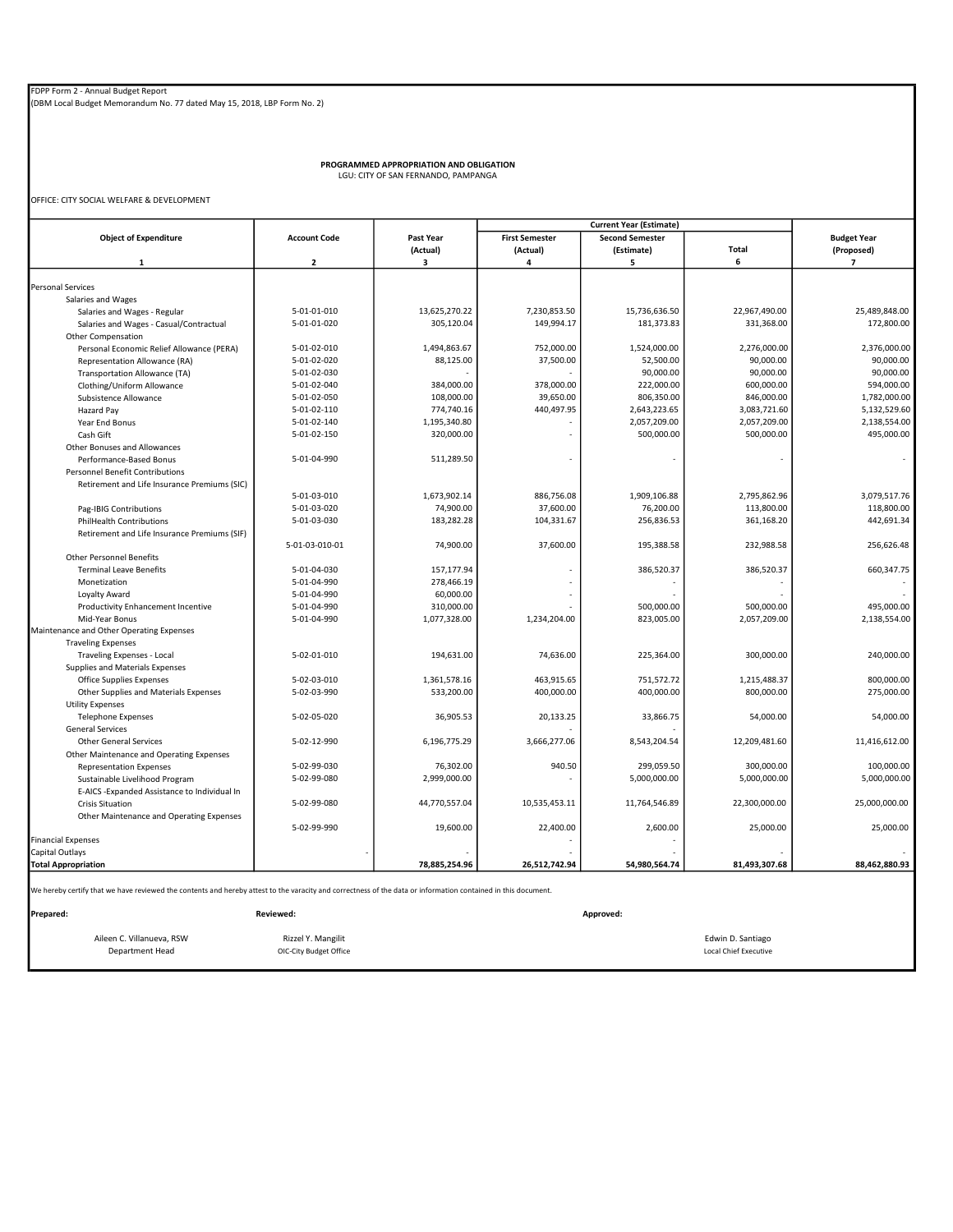PROGRAMMED APPROPRIATION AND OBLIGATION LGU: CITY OF SAN FERNANDO, PAMPANGA

OFFICE: CITY CIVIL REGISTRAR

|                                                                                                                                                               |                         |              | <b>Current Year (Estimate)</b> |                        |               |                          |
|---------------------------------------------------------------------------------------------------------------------------------------------------------------|-------------------------|--------------|--------------------------------|------------------------|---------------|--------------------------|
| <b>Object of Expenditure</b>                                                                                                                                  | <b>Account Code</b>     | Past Year    | <b>First Semester</b>          | <b>Second Semester</b> |               | <b>Budget Year</b>       |
|                                                                                                                                                               |                         | (Actual)     | (Actual)                       | (Estimate)             | <b>Total</b>  | (Proposed)               |
| 1                                                                                                                                                             | $\overline{\mathbf{2}}$ | з            | 4                              | 5                      | 6             | $\overline{ }$           |
| <b>Personal Services</b>                                                                                                                                      |                         |              |                                |                        |               |                          |
|                                                                                                                                                               |                         |              |                                |                        |               |                          |
| Salaries and Wages                                                                                                                                            | 5-01-01-010             | 5,076,236.27 | 2,686,224.00                   | 5,130,564.00           | 7,816,788.00  | 9,187,848.00             |
| Salaries and Wages - Regular<br>Salaries and Wages - Casual/Contractual                                                                                       | 5-01-01-020             | 335,915.60   | 156,897.66                     | 174,470.34             | 331,368.00    | 345,600.00               |
| Other Compensation                                                                                                                                            |                         |              |                                |                        |               |                          |
| Personal Economic Relief Allowance (PERA)                                                                                                                     |                         |              |                                |                        |               |                          |
|                                                                                                                                                               | 5-01-02-010             | 399,000.00   | 204,000.00                     | 432,000.00             | 636,000.00    | 744,000.00               |
| Representation Allowance (RA)                                                                                                                                 | 5-01-02-020             | 90,000.00    | 37,500.00                      | 52,500.00              | 90,000.00     | 90,000.00                |
| Transportation Allowance (TA)                                                                                                                                 | 5-01-02-030             |              |                                | 90,000.00              | 90,000.00     | 90,000.00                |
| Clothing/Uniform Allowance                                                                                                                                    | 5-01-02-040             | 102,000.00   | 102,000.00                     | 66,000.00              | 168,000.00    | 186,000.00               |
| Year End Bonus                                                                                                                                                | 5-01-02-140             | 459,963.00   |                                | 708,741.00             | 708,741.00    | 794,454.00               |
| Cash Gift                                                                                                                                                     | 5-01-02-150             | 85,000.00    |                                | 140,000.00             | 140,000.00    | 155,000.00               |
| <b>Other Bonuses and Allowances</b>                                                                                                                           |                         |              |                                |                        |               |                          |
| Performance-Based Bonus                                                                                                                                       | 5-01-04-990             | 229,118.53   |                                |                        |               | $\overline{\phantom{a}}$ |
| <b>Personnel Benefit Contributions</b>                                                                                                                        |                         |              |                                |                        |               |                          |
| Retirement and Life Insurance Premiums (SIC)                                                                                                                  |                         |              |                                |                        |               |                          |
|                                                                                                                                                               | 5-01-03-010             | 651,612.99   | 342,228.96                     | 635,549.76             | 977,778.72    | 1,144,013.76             |
| Pag-IBIG Contributions                                                                                                                                        | 5-01-03-020             | 19,950.00    | 10,200.00                      | 21,600.00              | 31,800.00     | 37,200.00                |
| <b>PhilHealth Contributions</b>                                                                                                                               | 5-01-03-030             | 55,608.14    | 36,668.76                      | 79,915.08              | 116,583.84    | 158,313.33               |
| Retirement and Life Insurance Premiums (SIF)                                                                                                                  |                         |              |                                |                        |               |                          |
|                                                                                                                                                               | 5-01-03-010-01          | 19,950.00    | 10,200.00                      | 71,281.56              | 81,481.56     | 95,334.48                |
| <b>Other Personnel Benefits</b>                                                                                                                               |                         |              |                                |                        |               |                          |
| <b>Terminal Leave Benefits</b>                                                                                                                                | 5-01-04-030             |              |                                |                        |               | 692,065.42               |
| Monetization                                                                                                                                                  | 5-01-04-990             | 119,828.26   |                                |                        |               |                          |
| Loyalty Award                                                                                                                                                 | 5-01-04-990             | 20,000.00    |                                |                        |               |                          |
| Productivity Enhancement Incentive                                                                                                                            | 5-01-04-990             | 85,000.00    |                                | 140,000.00             | 140,000.00    | 155,000.00               |
| Mid-Year Bonus                                                                                                                                                | 5-01-04-990             | 443,205.00   | 475,318.00                     | 233,423.00             | 708,741.00    | 794,454.00               |
| Maintenance and Other Operating Expenses                                                                                                                      |                         |              |                                |                        |               |                          |
| <b>Traveling Expenses</b>                                                                                                                                     |                         |              |                                |                        |               |                          |
| Traveling Expenses - Local                                                                                                                                    | 5-02-01-010             | 77,340.00    | 23,033.00                      | 176,967.00             | 200,000.00    | 100,000.00               |
| Supplies and Materials Expenses                                                                                                                               |                         |              |                                |                        |               |                          |
| Office Supplies Expenses                                                                                                                                      | 5-02-03-010             | 1,055,024.91 | 694,185.16                     | 700,505.95             | 1,394,691.11  | 1,200,000.00             |
| Other Supplies and Materials Expenses                                                                                                                         | 5-02-03-990             |              |                                | 5,000.00               | 5,000.00      | 5,000.00                 |
| <b>Utility Expenses</b>                                                                                                                                       |                         |              |                                |                        |               |                          |
| <b>Telephone Expenses</b>                                                                                                                                     | 5-02-05-020             | 24,000.00    | 27,799.00                      | 20,201.00              | 48,000.00     | 48,000.00                |
| <b>General Services</b>                                                                                                                                       |                         |              |                                |                        |               |                          |
| <b>Other General Services</b>                                                                                                                                 | 5-02-12-990             | 310,156.93   | 123,575.12                     | 567,962.08             | 691,537.20    | 696,937.20               |
| Other Maintenance and Operating Expenses                                                                                                                      |                         |              |                                |                        |               |                          |
| <b>Representation Expenses</b>                                                                                                                                | 5-02-99-030             | 29,760.00    | 24,683.00                      | 5,317.00               | 30,000.00     | 30,000.00                |
| Other Maintenance and Operating Expenses                                                                                                                      |                         |              |                                |                        |               |                          |
|                                                                                                                                                               | 5-02-99-990             | 25,200.00    | 28,800.00                      | 1,200.00               | 30,000.00     | 30,000.00                |
| <b>Financial Expenses</b>                                                                                                                                     |                         |              |                                |                        |               |                          |
| Capital Outlays                                                                                                                                               |                         |              |                                |                        |               |                          |
| <b>Total Appropriation</b>                                                                                                                                    |                         | 9,713,869.63 | 4,983,312.66                   | 9,453,197.77           | 14,436,510.43 | 16,779,220.19            |
| We hereby certify that we have reviewed the contents and hereby attest to the varacity and correctness of the data or information contained in this document. |                         |              |                                |                        |               |                          |
| Prepared:                                                                                                                                                     | <b>Reviewed:</b>        |              |                                | Approved:              |               |                          |
|                                                                                                                                                               |                         |              |                                |                        |               |                          |

Rimando E. Umali **Edwin D. Santiago**<br>1999 - Department Head **Manual Richard Burgel Concerned According Concerned According Concerned According Concerne**<br>1999 - Local Chief Executive  $OIC-City$  Budget Office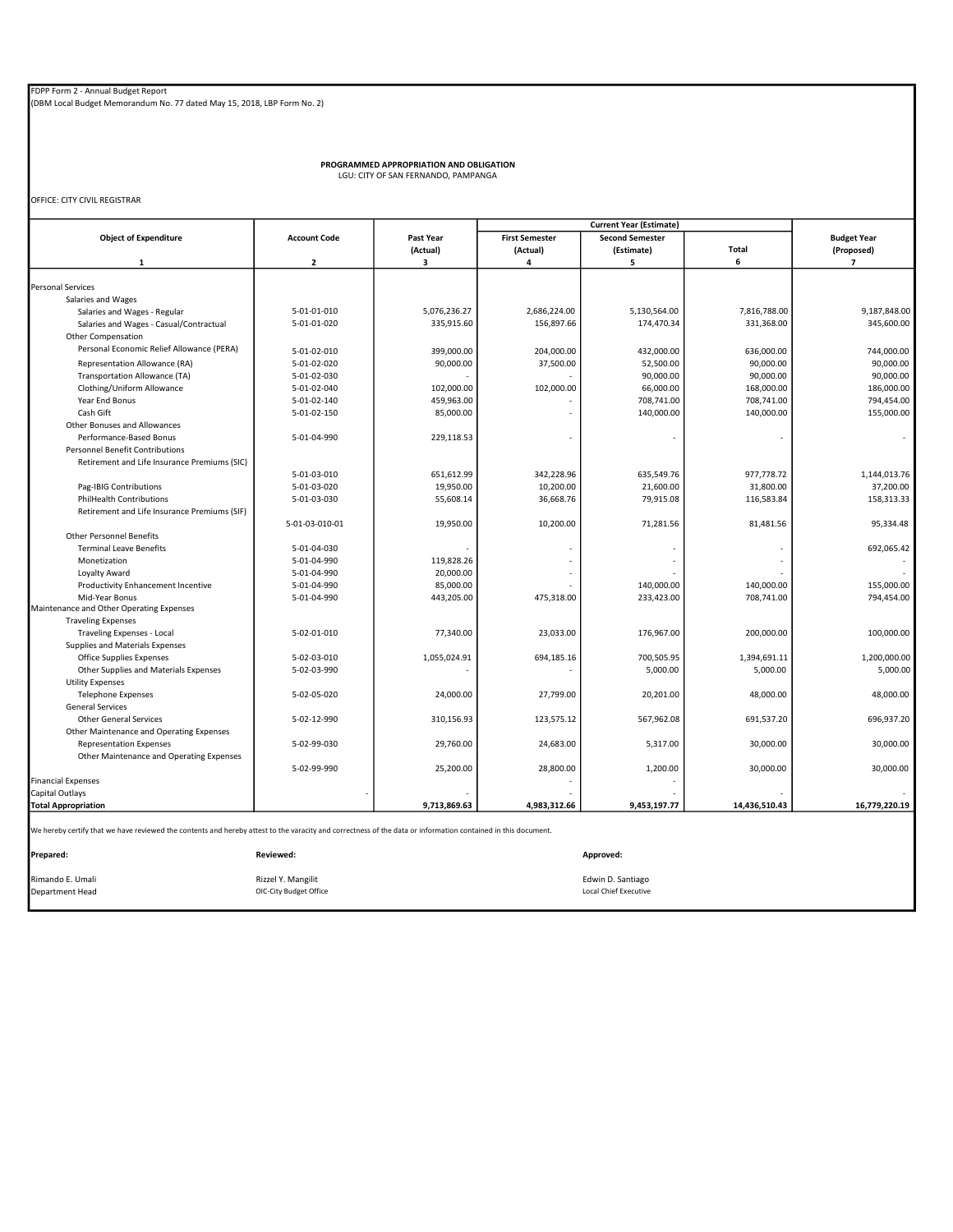PROGRAMMED APPROPRIATION AND OBLIGATION LGU: CITY OF SAN FERNANDO, PAMPANGA

OFFICE: CITY INFORMATION

|                                                                                                                                                               |                     |               |                       | <b>Current Year (Estimate)</b> |               |                    |
|---------------------------------------------------------------------------------------------------------------------------------------------------------------|---------------------|---------------|-----------------------|--------------------------------|---------------|--------------------|
| <b>Object of Expenditure</b>                                                                                                                                  | <b>Account Code</b> | Past Year     | <b>First Semester</b> | <b>Second Semester</b>         |               | <b>Budget Year</b> |
|                                                                                                                                                               |                     | (Actual)      | (Actual)              | (Estimate)                     | Total         | (Proposed)         |
| $\mathbf{1}$                                                                                                                                                  | $\overline{2}$      | з             | 4                     | 5                              | 6             | $\overline{ }$     |
|                                                                                                                                                               |                     |               |                       |                                |               |                    |
| <b>Personal Services</b>                                                                                                                                      |                     |               |                       |                                |               |                    |
| Salaries and Wages                                                                                                                                            |                     |               |                       |                                |               |                    |
| Salaries and Wages - Regular                                                                                                                                  | 5-01-01-010         | 1,261,767.00  | 772,351.50            | 4,540,220.50                   | 5,312,572.00  | 6,202,020.00       |
| Salaries and Wages - Casual/Contractual                                                                                                                       | 5-01-01-020         | 707,596.71    | 235,346.49            | 529,497.51                     | 764,844.00    | 518,400.00         |
| <b>Other Compensation</b>                                                                                                                                     |                     |               |                       |                                |               |                    |
| Personal Economic Relief Allowance (PERA)                                                                                                                     | 5-01-02-010         | 198,000.00    | 73,000.00             | 403,000.00                     | 476,000.00    | 504,000.00         |
| Representation Allowance (RA)                                                                                                                                 | 5-01-02-020         | 90,000.00     | 37,500.00             | 52,500.00                      | 90,000.00     | 90,000.00          |
| Transportation Allowance (TA)                                                                                                                                 | 5-01-02-030         |               |                       | 90,000.00                      | 90,000.00     | 90,000.00          |
| Clothing/Uniform Allowance                                                                                                                                    | 5-01-02-040         | 54,000.00     | 36,000.00             | 96,000.00                      | 132,000.00    | 126,000.00         |
| Year End Bonus                                                                                                                                                | 5-01-02-140         | 207,539.40    |                       | 559,847.00                     | 559,847.00    | 560,035.00         |
| Cash Gift                                                                                                                                                     | 5-01-02-150         | 42,500.00     |                       | 110,000.00                     | 110,000.00    | 105,000.00         |
| Other Bonuses and Allowances                                                                                                                                  |                     |               |                       |                                |               |                    |
| Performance-Based Bonus                                                                                                                                       | 5-01-04-990         | 60,780.50     |                       |                                |               |                    |
| <b>Personnel Benefit Contributions</b>                                                                                                                        |                     |               |                       |                                |               |                    |
| Retirement and Life Insurance Premiums (SIC)                                                                                                                  |                     |               |                       |                                |               |                    |
|                                                                                                                                                               | 5-01-03-010         | 242,226.36    | 122,505.30            | 606,784.62                     | 729,289.92    | 806,450.40         |
| Pag-IBIG Contributions                                                                                                                                        | 5-01-03-020         | 9,950.00      | 3,650.00              | 20,150.00                      | 23,800.00     | 25,200.00          |
| <b>PhilHealth Contributions</b>                                                                                                                               | 5-01-03-030         | 23,193.53     | 11,805.52             | 82,309.64                      | 94,115.16     | 110,245.29         |
| Retirement and Life Insurance Premiums (SIF)                                                                                                                  |                     |               |                       |                                |               |                    |
|                                                                                                                                                               | 5-01-03-010-01      | 9,950.00      | 3,650.00              | 57,124.16                      | 60,774.16     | 67,204.20          |
| <b>Other Personnel Benefits</b>                                                                                                                               |                     |               |                       |                                |               |                    |
| Monetization                                                                                                                                                  | 5-01-04-990         | 27,612.00     |                       |                                |               |                    |
| Productivity Enhancement Incentive                                                                                                                            | 5-01-04-990         | 35,000.00     |                       | 110,000.00                     | 110,000.00    | 105,000.00         |
| Mid-Year Bonus                                                                                                                                                | 5-01-04-990         |               |                       |                                |               | 560,035.00         |
|                                                                                                                                                               |                     | 126,096.00    | 166,633.00            | 393,214.00                     | 559,847.00    |                    |
| Maintenance and Other Operating Expenses                                                                                                                      |                     |               |                       |                                |               |                    |
| <b>Traveling Expenses</b>                                                                                                                                     |                     |               |                       |                                |               |                    |
| Traveling Expenses - Local                                                                                                                                    | 5-02-01-010         |               |                       | 50,000.00                      | 50,000.00     |                    |
| Supplies and Materials Expenses                                                                                                                               |                     |               |                       |                                |               |                    |
| Office Supplies Expenses                                                                                                                                      | 5-02-03-010         | 227,273.25    | 105,306.66            | 534,693.34                     | 640,000.00    | 400,000.00         |
| Other Supplies and Materials Expenses                                                                                                                         | 5-02-03-990         |               |                       | 50,000.00                      | 50,000.00     | 50,000.00          |
| <b>Utility Expenses</b>                                                                                                                                       |                     |               |                       |                                |               |                    |
| <b>Telephone Expenses</b>                                                                                                                                     | 5-02-05-020         | 60,561.23     | 9,345.43              | 74,654.57                      | 84,000.00     | 84,000.00          |
| <b>General Services</b>                                                                                                                                       |                     |               |                       |                                |               |                    |
| <b>Other General Services</b>                                                                                                                                 | 5-02-12-990         | 1,158,892.90  | 608,370.70            | 1,928,596.90                   | 2,536,967.60  | 2,623,256.00       |
| Other Maintenance and Operating Expenses                                                                                                                      |                     |               |                       |                                |               |                    |
| <b>Advertising Expenses</b>                                                                                                                                   | 5-02-99-010         | 18,811,629.79 | 5,150,440.00          | 7,349,560.00                   | 12,500,000.00 | 13,000,000.00      |
| <b>Representation Expenses</b>                                                                                                                                | 5-02-99-030         |               |                       | 50,000.00                      | 50,000.00     |                    |
| <b>Subscription Expenses</b>                                                                                                                                  | 5-02-99-070         | 11,560.00     | 13,630.00             | 6,370.00                       | 20,000.00     | 20,000.00          |
| Other Maintenance and Operating Expenses                                                                                                                      |                     |               |                       |                                |               |                    |
|                                                                                                                                                               | 5-02-99-990         | 6,300.00      | 8,100.00              | 41,900.00                      | 50,000.00     | 10,000.00          |
| <b>Financial Expenses</b>                                                                                                                                     |                     |               |                       |                                |               |                    |
| Capital Outlays                                                                                                                                               |                     |               |                       |                                |               |                    |
| <b>Total Appropriation</b>                                                                                                                                    |                     | 23,372,428.67 | 7,357,634.60          | 17,736,422.24                  | 25,094,056.84 | 26,056,845.89      |
|                                                                                                                                                               |                     |               |                       |                                |               |                    |
| We hereby certify that we have reviewed the contents and hereby attest to the varacity and correctness of the data or information contained in this document. |                     |               |                       |                                |               |                    |
|                                                                                                                                                               |                     |               |                       |                                |               |                    |
| Prepared:                                                                                                                                                     | <b>Reviewed:</b>    |               |                       | Approved:                      |               |                    |
|                                                                                                                                                               |                     |               |                       |                                |               |                    |

Abigail S. David **Edwin D. Santiago** Rizzel Y. Mangilit Rizzel Y. Mangilit **Rizzel Y. Mangilit** Edwin D. Santiago Department Head OIC-City Budget Office Local Chief Executive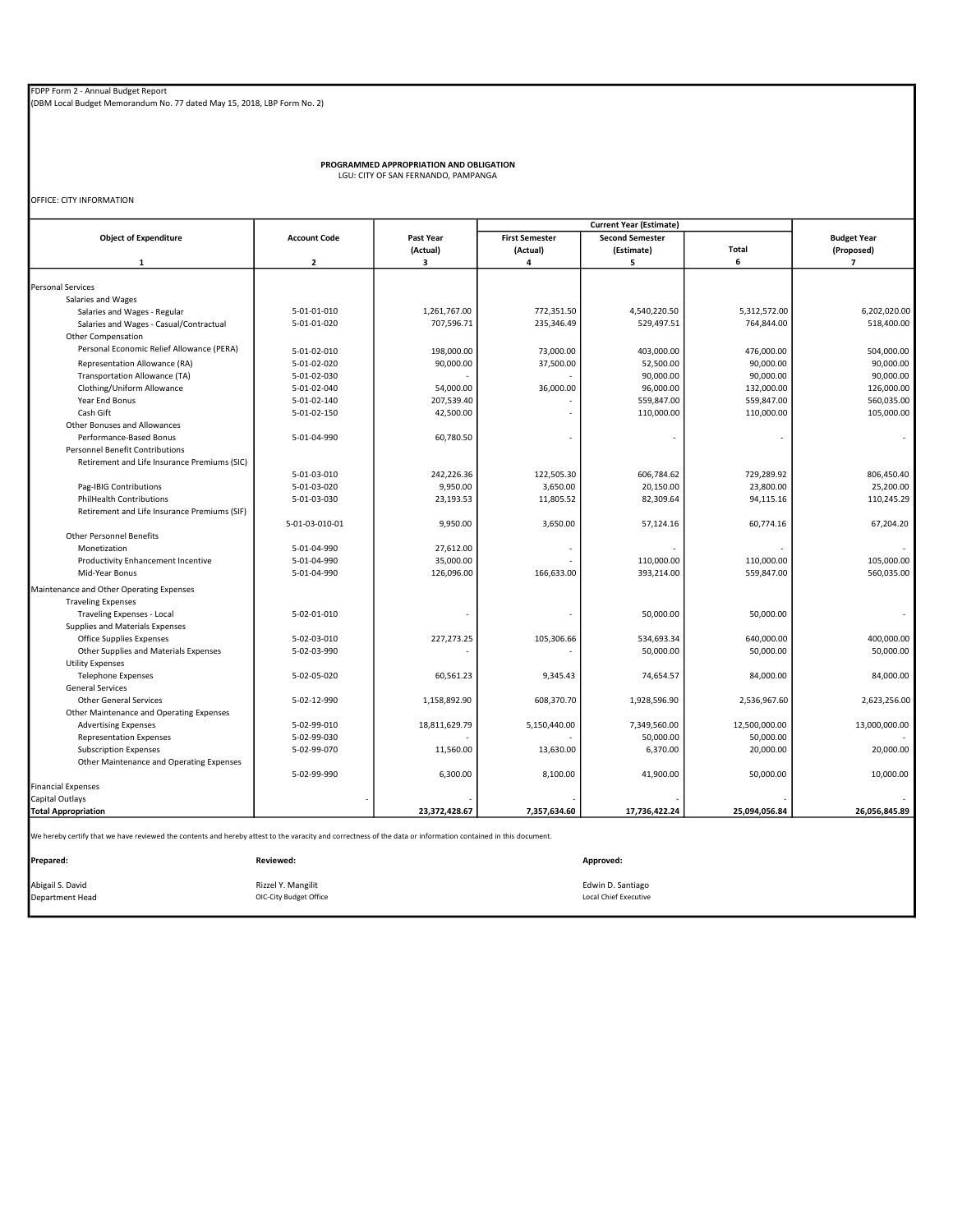PROGRAMMED APPROPRIATION AND OBLIGATION LGU: CITY OF SAN FERNANDO, PAMPANGA

OFFICE: CITY BUILDING OFFICIAL

|                                                                                                                                                               |                         | Past Year     |                       |                        |               |                          |
|---------------------------------------------------------------------------------------------------------------------------------------------------------------|-------------------------|---------------|-----------------------|------------------------|---------------|--------------------------|
| <b>Object of Expenditure</b>                                                                                                                                  | <b>Account Code</b>     |               | <b>First Semester</b> | <b>Second Semester</b> |               | <b>Budget Year</b>       |
|                                                                                                                                                               |                         | (Actual)      | (Actual)              | (Estimate)             | Total         | (Proposed)               |
| 1                                                                                                                                                             | $\overline{\mathbf{2}}$ | 3             | 4                     | 5                      | 6             | $\overline{\phantom{a}}$ |
| 1.0 Current Operating Expenditures                                                                                                                            |                         |               |                       |                        |               |                          |
|                                                                                                                                                               |                         |               |                       |                        |               |                          |
| <b>Personal Services</b>                                                                                                                                      |                         |               |                       |                        |               |                          |
| Salaries and Wages                                                                                                                                            |                         |               |                       |                        |               |                          |
| Salaries and Wages - Regular                                                                                                                                  | 5-01-01-010             | 4,950,109.15  | 2,464,429.00          | 7,507,125.00           | 9,971,554.00  | 11,853,684.00            |
| Salaries and Wages - Casual/Contractual                                                                                                                       | 5-01-01-020             | 19,220.16     |                       |                        |               |                          |
| <b>Other Compensation</b>                                                                                                                                     |                         |               |                       |                        |               |                          |
| Personal Economic Relief Allowance (PERA)                                                                                                                     | 5-01-02-010             | 225,000.00    | 110,545.45            | 461,454.55             | 572,000.00    | 672,000.00               |
| Representation Allowance (RA)                                                                                                                                 | 5-01-02-020             | 90,000.00     | 30,000.00             | 60,000.00              | 90,000.00     | 90,000.00                |
| Transportation Allowance (TA)                                                                                                                                 | 5-01-02-030             |               |                       | 90,000.00              | 90,000.00     | 90,000.00                |
| Clothing/Uniform Allowance                                                                                                                                    | 5-01-02-040             | 54,000.00     | 60,000.00             | 96,000.00              | 156,000.00    | 168,000.00               |
| Year End Bonus                                                                                                                                                | 5-01-02-140             | 483,978.00    |                       | 883,589.00             | 883,589.00    | 987,807.00               |
| Cash Gift                                                                                                                                                     | 5-01-02-150             | 55,000.00     |                       | 130,000.00             | 130,000.00    | 140,000.00               |
| Other Bonuses and Allowances                                                                                                                                  |                         |               |                       |                        |               |                          |
| Performance-Based Bonus                                                                                                                                       | 5-01-04-990             | 148,510.00    |                       | ×,                     |               | $\overline{\phantom{a}}$ |
| <b>Personnel Benefit Contributions</b>                                                                                                                        |                         |               |                       |                        |               |                          |
| Retirement and Life Insurance Premiums (SIC)                                                                                                                  |                         |               |                       |                        |               |                          |
|                                                                                                                                                               | 5-01-04-990             | 596,391.63    | 295,207.06            | 901,379.42             | 1,196,586.48  | 1,422,442.08             |
| Pag-IBIG Contributions                                                                                                                                        |                         | 11,250.00     | 5,500.00              | 23,100.00              | 28,600.00     | 33,600.00                |
| <b>PhilHealth Contributions</b>                                                                                                                               | 5-01-03-010             | 51,491.55     | 32,105.58             | 117,424.02             | 149,529.60    | 201,373.41               |
| Retirement and Life Insurance Premiums (SIF)                                                                                                                  |                         |               |                       |                        |               |                          |
|                                                                                                                                                               | 5-01-03-020             | 11,250.00     | 5,550.00              | 94,165.54              | 99,715.54     | 118,536.84               |
| <b>Other Personnel Benefits</b>                                                                                                                               | 5-01-03-030             |               |                       |                        |               |                          |
| <b>Terminal Leave Benefits</b>                                                                                                                                | 5-01-03-010-01          |               |                       | 598,757.35             | 598,757.35    | 2,127,782.54             |
| Monetization                                                                                                                                                  |                         | 24,811.53     |                       |                        |               |                          |
| Loyalty Award                                                                                                                                                 | 5-01-04-990             | 10,000.00     |                       |                        |               |                          |
| Productivity Enhancement Incentive                                                                                                                            | 5-01-04-990             | 55,000.00     |                       | 130,000.00             | 130,000.00    | 140,000.00               |
| Mid-Year Bonus                                                                                                                                                | 5-01-04-990             | 483,978.00    | 431,843.00            | 451,746.00             | 883,589.00    | 987,807.00               |
| Maintenance and Other Operating Expenses                                                                                                                      |                         |               |                       |                        |               |                          |
| <b>Traveling Expenses</b>                                                                                                                                     |                         |               |                       |                        |               |                          |
| <b>Traveling Expenses - Local</b>                                                                                                                             | 5-02-01-010             | 60,872.00     |                       | 500,000.00             | 500,000.00    | 50,000.00                |
| Supplies and Materials Expenses                                                                                                                               |                         |               |                       |                        |               |                          |
| Office Supplies Expenses                                                                                                                                      | 5-02-03-010             | 1,482,118.50  | 913,765.90            | 1,500,013.15           | 2,413,779.05  | 2,000,000.00             |
| Other Supplies and Materials Expenses                                                                                                                         | 5-02-03-990             |               | 96,900.00             | 3,100.00               | 100,000.00    | 200,000.00               |
| <b>Utility Expenses</b>                                                                                                                                       |                         |               |                       |                        |               |                          |
| <b>Telephone Expenses</b>                                                                                                                                     | 5-02-05-020             | 50,620.32     | 25,686.72             | 44,313.28              | 70,000.00     | 75,000.00                |
| <b>General Services</b>                                                                                                                                       |                         |               |                       |                        |               |                          |
| <b>Other General Services</b>                                                                                                                                 | 5-02-12-990             | 2,466,509.92  | 1,152,616.46          | 2,087,113.94           | 3,239,730.40  | 4,194,888.40             |
| Other Maintenance and Operating Expenses                                                                                                                      |                         |               |                       |                        |               |                          |
| <b>Representation Expenses</b>                                                                                                                                | 5-02-99-030             |               | 29,413.00             | 30,587.00              | 60,000.00     | 60.000.00                |
| Other Maintenance and Operating Expenses                                                                                                                      |                         |               |                       |                        |               |                          |
|                                                                                                                                                               | 5-02-99-990             | 28,000.00     | 48,000.00             | 52,000.00              | 100,000.00    | 100,000.00               |
| <b>Financial Expenses</b>                                                                                                                                     |                         |               |                       |                        |               |                          |
| Capital Outlays                                                                                                                                               |                         |               |                       |                        |               |                          |
|                                                                                                                                                               |                         |               |                       | 15,761,868.25          |               | 25,712,921.27            |
| <b>Total Appropriation</b>                                                                                                                                    |                         | 11,209,600.76 | 5,701,562.17          |                        | 21,463,430.42 |                          |
| We hereby certify that we have reviewed the contents and hereby attest to the varacity and correctness of the data or information contained in this document. |                         |               |                       |                        |               |                          |
|                                                                                                                                                               |                         |               |                       |                        |               |                          |
| Prepared:                                                                                                                                                     | Reviewed:               |               |                       | Approved:              |               |                          |

Engr. Efren M. De Leon **Edwin D. Santiago (Edwin D. Santiago (Edwin D. Santiago (Edwin D. Santiago (Edwin D. Santiago (Edwin D. Santiago (Edwin D. Santiago (Edwin D. Santiago (Edwin D. Santiago (Edwin D. Santiago (Edwin D.** OIC-Department Head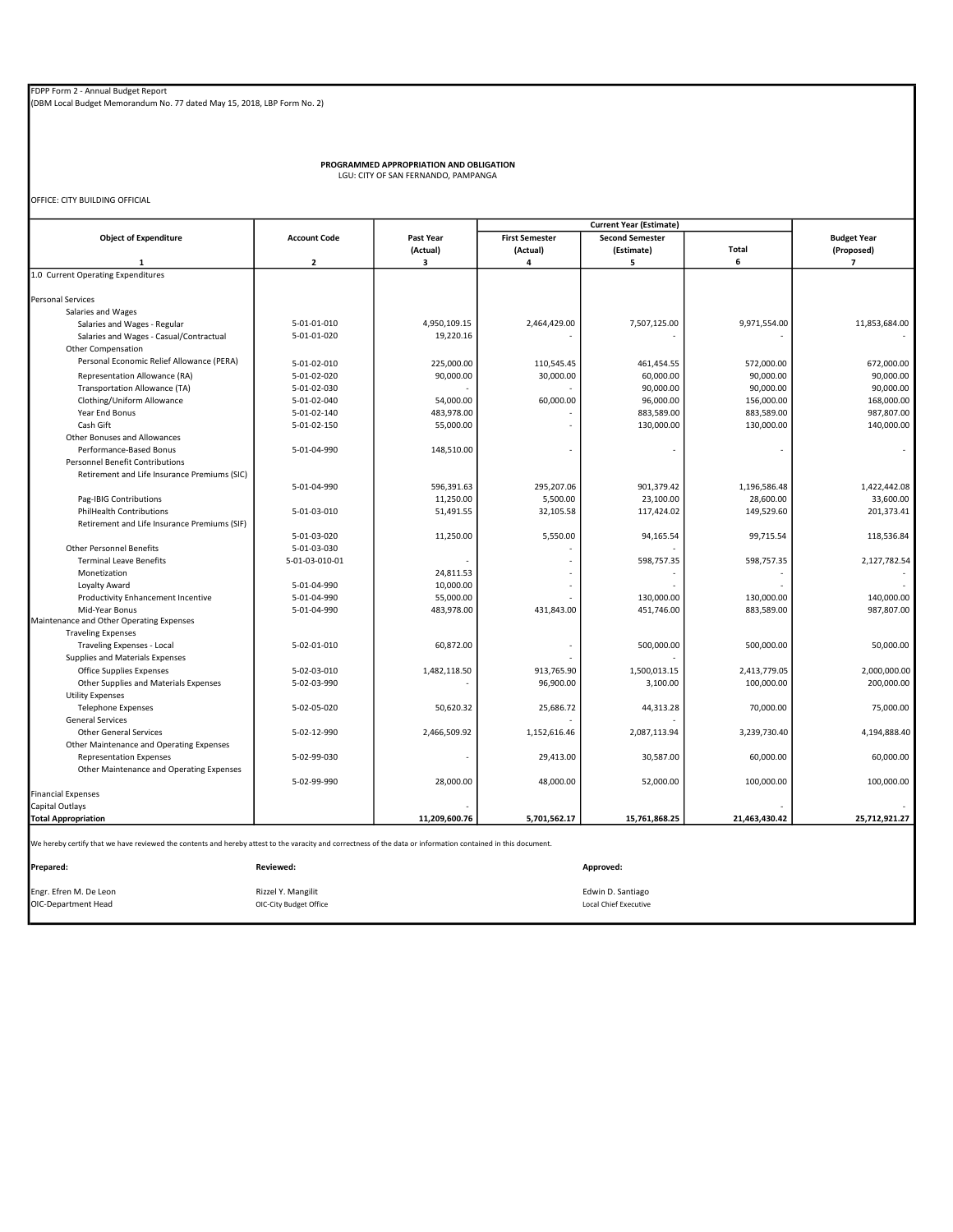(DBM Local Budget Memorandum No. 77 dated May 15, 2018, LBP Form No. 2)

PROGRAMMED APPROPRIATION AND OBLIGATION LGU: CITY OF SAN FERNANDO, PAMPANGA

OFFICE: CITY COLLEGE

| <b>Object of Expenditure</b>                       | <b>Account Code</b><br>$\overline{\mathbf{2}}$ | Past Year     | <b>First Semester</b> | <b>Second Semester</b> |               | <b>Budget Year</b>           |  |
|----------------------------------------------------|------------------------------------------------|---------------|-----------------------|------------------------|---------------|------------------------------|--|
| 1                                                  |                                                | (Actual)<br>3 | (Actual)<br>4         | (Estimate)<br>5        | Total<br>6    | (Proposed)<br>$\overline{7}$ |  |
|                                                    |                                                |               |                       |                        |               |                              |  |
| Personal Services                                  |                                                |               |                       |                        |               |                              |  |
| Salaries and Wages                                 |                                                |               |                       |                        |               |                              |  |
| Salaries and Wages - Regular                       | 5-01-01-010                                    | 5,756,546.74  | 3,389,895.45          | 13,799,428.55          | 17,189,324.00 | 20.008.392.00                |  |
| Salaries and Wages - Casual/Contractual            | 5-01-01-020                                    | 370,632.60    | 156,897.66            | 174,470.34             | 331,368.00    | 345,600.00                   |  |
| <b>Other Compensation</b>                          |                                                |               |                       |                        |               |                              |  |
| Personal Economic Relief Allowance (PERA)          | 5-01-02-010                                    | 395,669.27    | 215,636.36            | 832,363.64             | 1,048,000.00  | 1,152,000.00                 |  |
| Representation Allowance (RA)                      | 5-01-02-020                                    | 90,000.00     | 30,000.00             | 60,000.00              | 90,000.00     | 90,000.00                    |  |
| Transportation Allowance (TA)                      | 5-01-02-030                                    |               |                       | 90,000.00              | 90,000.00     | 90.000.00                    |  |
| Clothing/Uniform Allowance                         | 5-01-02-040                                    | 102,000.00    | 108,000.00            | 180,000.00             | 288,000.00    | 288,000.00                   |  |
| Honoraria                                          | 5-01-02-100                                    | 329,272.08    | 362,113.26            | 1,637,886.74           | 2,000,000.00  | 2,000,000.00                 |  |
| Year End Bonus                                     | 5-01-02-140                                    | 530,276.00    |                       | 1,610,470.00           | 1,610,470.00  | 1,696,166.00                 |  |
| Cash Gift                                          | 5-01-02-150                                    | 85,000.00     |                       | 240,000.00             | 240,000.00    | 240,000.00                   |  |
| Other Bonuses and Allowances                       |                                                |               |                       |                        |               |                              |  |
| Performance-Based Bonus                            | 5-01-04-990                                    | 171,505.50    |                       |                        |               |                              |  |
| <b>Personnel Benefit Contributions</b>             |                                                |               |                       |                        |               |                              |  |
| Retirement and Life Insurance Premiums (SIC)       |                                                |               |                       |                        |               |                              |  |
|                                                    | 5-01-03-010                                    | 738,651.75    | 426,707.14            | 1,675,775.90           | 2,102,483.04  | 2,442,479.04                 |  |
|                                                    | 5-01-03-020                                    | 19,850.00     | 10,800.00             | 41,600.00              | 52,400.00     | 57,600.00                    |  |
| Pag-IBIG Contributions<br>PhilHealth Contributions | 5-01-03-030                                    | 72,237.18     | 51,059.88             | 229,811.76             | 280,871.64    | 350,128.80                   |  |
|                                                    |                                                |               |                       |                        |               |                              |  |
| Retirement and Life Insurance Premiums (SIF)       | 5-01-03-010-01                                 | 19,850.00     | 10,800.00             | 164,406.92             | 175,206.92    | 203,539.92                   |  |
|                                                    |                                                |               |                       |                        |               |                              |  |
| <b>Other Personnel Benefits</b>                    |                                                |               |                       |                        |               |                              |  |
| Monetization                                       | 5-01-04-990                                    | 51,551.25     |                       |                        |               |                              |  |
| Productivity Enhancement Incentive                 | 5-01-04-990                                    | 85,000.00     |                       | 240,000.00             | 240,000.00    | 240,000.00                   |  |
| Mid-Year Bonus                                     | 5-01-04-990                                    | 478,991.00    | 594,045.00            | 1,016,425.00           | 1,610,470.00  | 1,696,166.00                 |  |
| Maintenance and Other Operating Expenses           |                                                |               |                       |                        |               |                              |  |
| <b>Traveling Expenses</b>                          |                                                |               |                       |                        |               |                              |  |
| Traveling Expenses - Local                         | 5-02-01-010                                    | 114,855.72    | 61,624.00             | 138,376.00             | 200,000.00    | 50,000.00                    |  |
| Training and Scholarship Expenses                  |                                                |               |                       |                        |               |                              |  |
| <b>Training Expenses</b>                           | 5-02-02-010                                    | 99,100.00     | 37,800.00             | 362,200.00             | 400,000.00    | 100,000.00                   |  |
| Supplies and Materials Expenses                    |                                                |               |                       |                        |               |                              |  |
| <b>Office Supplies Expenses</b>                    | 5-02-03-010                                    | 447,081.41    | 229,721.52            | 173,867.74             | 403,589.26    | 500,000.00                   |  |
| Medical, Dental and Laboratory Supplies            |                                                |               |                       |                        |               |                              |  |
| Expenses                                           | 5-02-03-080                                    |               |                       | 200,000.00             | 200,000.00    | 50,000.00                    |  |
| Fuel, Oil and Lubricants Expenses                  | 5-02-03-090                                    |               |                       | 60,000.00              | 60,000.00     | 60,000.00                    |  |
| Other Supplies and Materials Expenses              | 5-02-03-990                                    | 46,410.00     | 15,525.00             | 34,475.00              | 50,000.00     | 50,000.00                    |  |
| <b>Utility Expenses</b>                            |                                                |               |                       |                        |               |                              |  |
| <b>Water Expenses</b>                              | 5-02-04-010                                    |               |                       | 50,000.00              | 50,000.00     | 50,000.00                    |  |
| <b>Electricity Expenses</b>                        | 5-02-04-020                                    | 944,112.35    | 344,133.91            | 1,155,866.09           | 1,500,000.00  | 1,500,000.00                 |  |
| <b>Telephone Expenses</b>                          | 5-02-05-020                                    | 12,705.60     | 2,000.00              | 53,000.00              | 55,000.00     | 55,000.00                    |  |
| <b>Internet Subscription Expenses</b>              | 5-02-05-030                                    | 107,520.00    | 130,853.33            | 429,146.67             | 560,000.00    | 500,000.00                   |  |
| <b>Professional Services</b>                       |                                                |               |                       |                        |               |                              |  |
| Other Services - Operational Expenses              | 5-02-11-030                                    | 3,096,135.57  | 2,225,309.02          | 3,874,690.98           | 6,100,000.00  | 14,000,000.00                |  |
| <b>General Services</b>                            |                                                |               |                       |                        |               |                              |  |
| <b>Other General Services</b>                      | 5-02-12-990                                    | 692,216.52    | 166.830.93            | 1,901,015.47           | 2,067,846.40  | 1,790,812.00                 |  |
| Janitorial Services                                | 5-02-12-020                                    | 651,216.48    | 777,777.00            | 342,223.00             | 1,120,000.00  | 1,120,000.00                 |  |
| <b>Security Services</b>                           | 5-02-12-030                                    | 1,440,000.00  | 1,066,933.08          | 1,133,066.92           | 2,200,000.00  | 2,200,000.00                 |  |
| Repairs and Maintenance                            |                                                |               |                       |                        |               |                              |  |
| Repairs and Maintenance - Buildings and            |                                                |               |                       |                        |               |                              |  |
| <b>Other Structures</b>                            | 5-02-13-040                                    |               |                       | 300,000.00             | 300.000.00    |                              |  |
| Repairs and Maintenance - Machinery and            |                                                |               |                       |                        |               |                              |  |
| Equipment                                          |                                                |               |                       |                        |               |                              |  |
| Repairs and Maintenance - Machinery and            |                                                |               |                       |                        |               |                              |  |
| Equipment (Office Equipment)                       | 5-02-13-050-02                                 | 16,651.04     |                       | 50,000.00              | 50,000.00     | 50,000.00                    |  |
| Repairs and Maintenance - Transportation           |                                                |               |                       |                        |               |                              |  |
| Equipment                                          | 5-02-13-060                                    |               |                       | 50,000.00              | 50,000.00     | 50.000.00                    |  |
| Taxes, Insurance Premiums and Other Fees           |                                                |               |                       |                        |               |                              |  |
| <b>Insurance Expenses</b>                          | 5-02-16-030                                    |               |                       | 10,000.00              | 10,000.00     | 10,000.00                    |  |
| Other Maintenance and Operating Expenses           |                                                |               |                       |                        |               |                              |  |
|                                                    | 5-02-99-020                                    |               |                       | 50,000.00              | 50,000.00     |                              |  |
| Printing and Publication Expenses                  | 5-02-99-030                                    | 29,400.00     | 29,600.00             | 30,400.00              | 60,000.00     | 60,000.00                    |  |
| <b>Representation Expenses</b>                     |                                                |               |                       |                        |               |                              |  |
| Membership Dues and Contributions to               |                                                |               |                       |                        |               |                              |  |
| Organizations                                      | 5-02-99-060                                    | 35,000.00     | 25,000.00             | 75,000.00              | 100,000.00    | 100,000.00                   |  |
| <b>Subscription Expenses</b>                       | 5-02-99-070                                    | 292,320.36    | 319,428.00            | 572.00                 | 320,000.00    | 50,000.00                    |  |
| Other Maintenance and Operating Expenses           |                                                |               |                       |                        |               |                              |  |
|                                                    | 5-02-99-990                                    | 52,500.00     | 60,000.00             |                        | 60,000.00     | 60,000.00                    |  |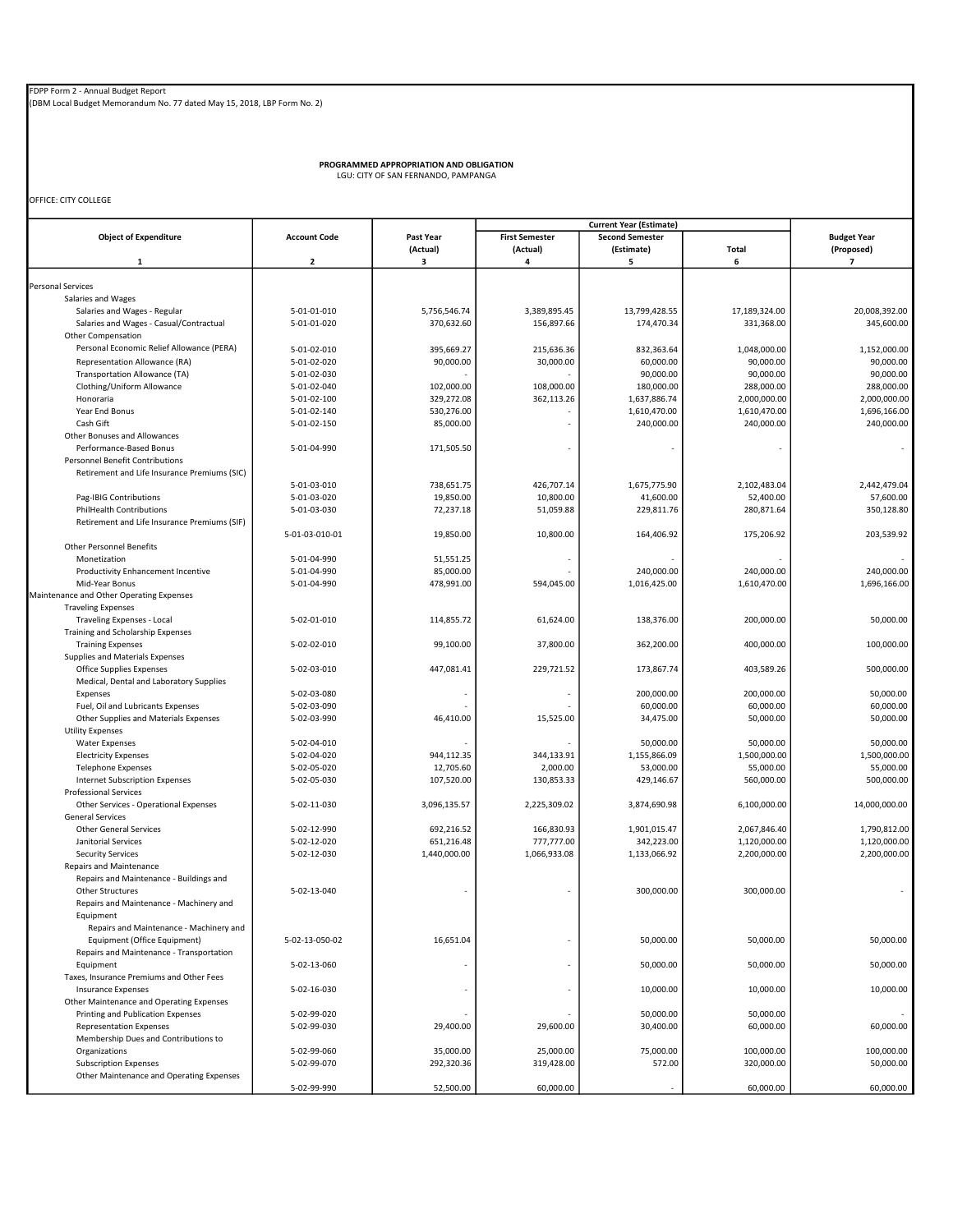(DBM Local Budget Memorandum No. 77 dated May 15, 2018, LBP Form No. 2)

# PROGRAMMED APPROPRIATION AND OBLIGATION LGU: CITY OF SAN FERNANDO, PAMPANGA

OFFICE: CITY COLLEGE

|                                                                                                                                                                            |                        |               |                       | <b>Current Year (Estimate)</b> |                              |                    |
|----------------------------------------------------------------------------------------------------------------------------------------------------------------------------|------------------------|---------------|-----------------------|--------------------------------|------------------------------|--------------------|
| <b>Object of Expenditure</b>                                                                                                                                               | <b>Account Code</b>    | Past Year     | <b>First Semester</b> | <b>Second Semester</b>         |                              | <b>Budget Year</b> |
|                                                                                                                                                                            |                        | (Actual)      | (Actual)              | (Estimate)                     | <b>Total</b>                 | (Proposed)         |
| 1                                                                                                                                                                          | $\overline{2}$         | з             |                       |                                | 6                            |                    |
| Capital Outlays                                                                                                                                                            |                        |               |                       |                                |                              |                    |
| Property, Plant and Equipment                                                                                                                                              |                        |               |                       |                                |                              |                    |
| <b>Medical Equipment</b>                                                                                                                                                   | 1-07-05-110            |               |                       | 350,000.00                     | 350,000.00                   |                    |
| Information and Communication                                                                                                                                              |                        |               |                       |                                |                              |                    |
| <b>Technology Equipment</b>                                                                                                                                                | 1-07-05-030            | 92,480.00     | 63,450.00             | 1,936,550.00                   | 2,000,000.00                 | 2,000,000.00       |
| Sports Equipment                                                                                                                                                           | 1-07-05-130            | 170,887.00    | 158,400.00            | 341,600.00                     | 500,000.00                   |                    |
| <b>Technical and Scientific Equipment</b>                                                                                                                                  | 1-07-05-140            | 947,097.00    | 112,000.00            | 888,000.00                     | 1,000,000.00                 |                    |
| Furniture, Fixtures and Books                                                                                                                                              |                        |               |                       |                                |                              |                    |
| <b>Furniture and Fixtures</b>                                                                                                                                              | 1-07-07-010            | 430,557.80    | 168,927.80            | 631,072.20                     | 800,000.00                   |                    |
| <b>Books</b>                                                                                                                                                               | 1-07-07-020            | 489,587.00    |                       | 1,500,000.00                   | 1,500,000.00                 | 500,000.00         |
| <b>Financial Expenses</b>                                                                                                                                                  |                        |               |                       |                                |                              |                    |
| <b>Total Appropriation</b>                                                                                                                                                 |                        | 19,333,361.72 | 11,351,268.34         | 38,113,760.92                  | 49,465,029.26                | 55,805,883.76      |
| We hereby certify that we have reviewed the contents and hereby attest to the varacity and correctness of the data or information contained in this document.<br>Prepared: | Reviewed:              |               |                       | Approved:                      |                              |                    |
|                                                                                                                                                                            |                        |               |                       |                                |                              |                    |
| We hereby certify that we have reviewed the contents and hereby attest to the varacity and correctness of the data or information contained in this document.              |                        |               |                       |                                |                              |                    |
| Atty Gloria V. Bañas                                                                                                                                                       | Rizzel Y. Mangilit     |               |                       |                                | Edwin D. Santiago            |                    |
| OIC- Department Head                                                                                                                                                       | OIC-City Budget Office |               |                       |                                | <b>Local Chief Executive</b> |                    |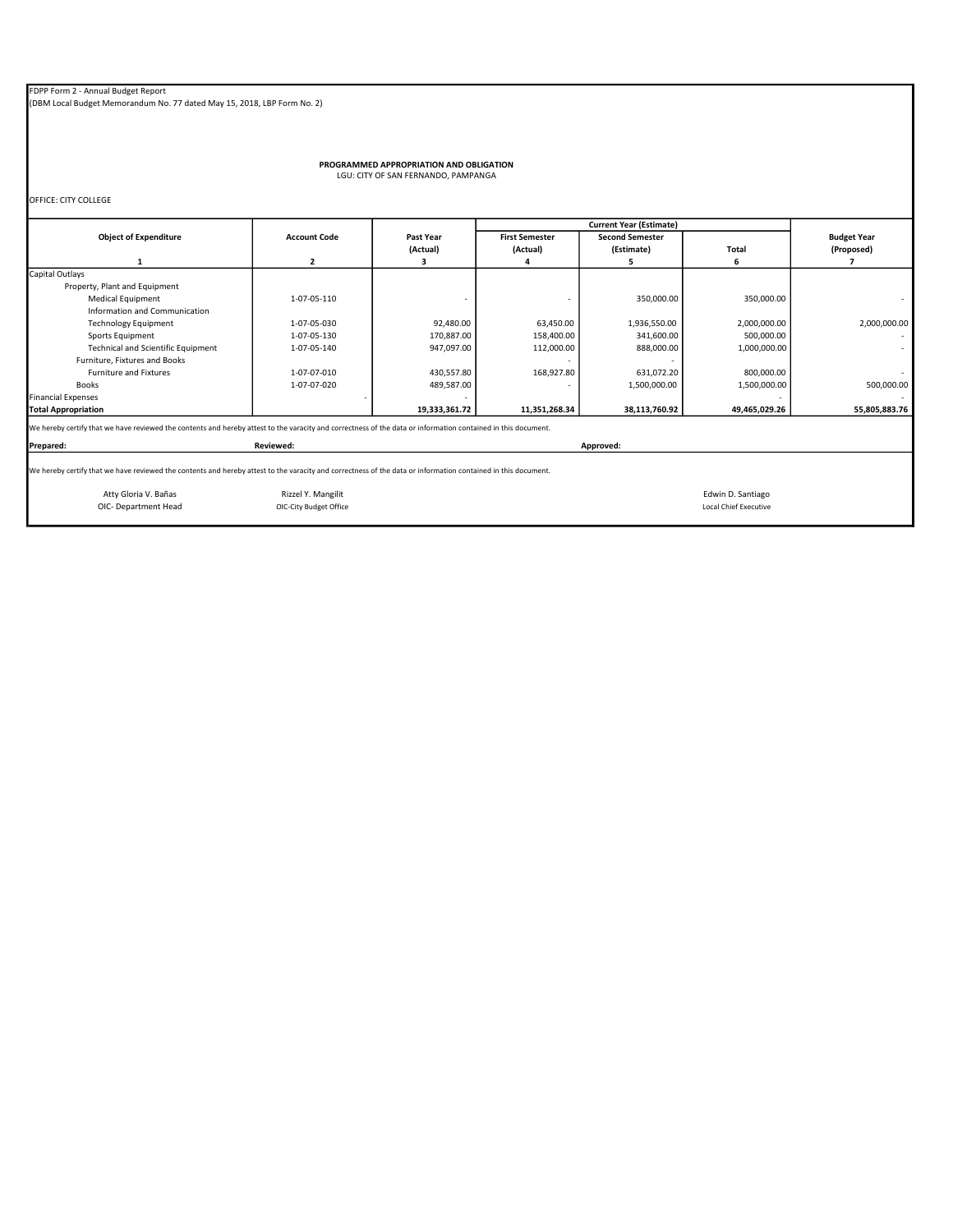PROGRAMMED APPROPRIATION AND OBLIGATION LGU: CITY OF SAN FERNANDO, PAMPANGA

OFFICE: CITY AGRICULTURE & VETERINARY

|                                                                                                                                                               |                         |               | <b>Current Year (Estimate)</b> |                        |                              |                          |
|---------------------------------------------------------------------------------------------------------------------------------------------------------------|-------------------------|---------------|--------------------------------|------------------------|------------------------------|--------------------------|
| <b>Object of Expenditure</b>                                                                                                                                  | <b>Account Code</b>     | Past Year     | <b>First Semester</b>          | <b>Second Semester</b> |                              | <b>Budget Year</b>       |
|                                                                                                                                                               |                         | (Actual)      | (Actual)                       | (Estimate)             | Total                        | (Proposed)               |
| $\mathbf{1}$                                                                                                                                                  | $\overline{\mathbf{2}}$ | 3             | 4                              | 5                      | 6                            | $\overline{7}$           |
|                                                                                                                                                               |                         |               |                                |                        |                              |                          |
| <b>Personal Services</b>                                                                                                                                      |                         |               |                                |                        |                              |                          |
| Salaries and Wages                                                                                                                                            |                         |               |                                |                        |                              |                          |
| Salaries and Wages - Regular                                                                                                                                  | 5-01-01-010             | 4,546,418.77  | 2,323,205.00                   | 6,609,105.00           | 8,932,310.00                 | 10,045,572.00            |
| Salaries and Wages - Casual/Contractual                                                                                                                       | 5-01-01-020             | 747,784.35    | 392,244.15                     | 436,175.85             | 828,420.00                   | 864,000.00               |
| Other Compensation                                                                                                                                            |                         |               |                                |                        |                              |                          |
| Personal Economic Relief Allowance (PERA)                                                                                                                     | 5-01-02-010             | 366,000.00    | 180,000.00                     | 592,000.00             | 772,000.00                   | 840,000.00               |
| Representation Allowance (RA)                                                                                                                                 | 5-01-02-020             | 90,000.00     | 30,000.00                      | 60,000.00              | 90,000.00                    | 90,000.00                |
| Transportation Allowance (TA)                                                                                                                                 | 5-01-02-030             |               |                                | 90,000.00              | 90,000.00                    | 90,000.00                |
| Clothing/Uniform Allowance                                                                                                                                    | 5-01-02-040             | 96,000.00     | 90,000.00                      | 120,000.00             | 210,000.00                   | 210,000.00               |
| Subsistence Allowance                                                                                                                                         | 5-01-02-050             | 123,000.00    | 51,675.00                      | 443,325.00             | 495,000.00                   | 693,000.00               |
| Hazard Pay                                                                                                                                                    | 5-01-02-110             | 489,008.86    | 207,225.92                     | 1,796,474.08           | 2,003,700.00                 | 2,727,393.00             |
| Year End Bonus                                                                                                                                                | 5-01-02-140             | 439,673.00    |                                | 871,038.00             | 871,038.00                   | 909,131.00               |
| Cash Gift                                                                                                                                                     | 5-01-02-150             | 75,000.00     |                                | 175,000.00             | 175,000.00                   | 175,000.00               |
| Other Bonuses and Allowances                                                                                                                                  |                         |               |                                |                        |                              |                          |
| Performance-Based Bonus                                                                                                                                       | 5-01-04-990             | 244,426.18    |                                |                        |                              | $\overline{\phantom{a}}$ |
| <b>Personnel Benefit Contributions</b>                                                                                                                        |                         |               | ä,                             |                        |                              |                          |
| Retirement and Life Insurance Premiums (SIC)                                                                                                                  |                         |               |                                |                        |                              |                          |
|                                                                                                                                                               | 5-01-03-010             | 640,711.05    | 328,489.80                     | 842,797.80             | 1,171,287.60                 | 1,309,148.64             |
| Pag-IBIG Contributions                                                                                                                                        | 5-01-03-020             | 18,300.00     | 9,000.00                       | 29,600.00              | 38,600.00                    | 42,000.00                |
| <b>PhilHealth Contributions</b>                                                                                                                               | 5-01-03-030             | 55,598.11     | 35,590.36                      | 111,196.94             | 146,787.30                   | 184,162.65               |
| Retirement and Life Insurance Premiums (SIF)                                                                                                                  |                         |               |                                |                        |                              |                          |
|                                                                                                                                                               | 5-01-03-010-01          | 18,300.00     | 9,000.00                       | 88,607.30              | 97,607.30                    | 109,095.72               |
| <b>Other Personnel Benefits</b>                                                                                                                               |                         |               |                                |                        |                              |                          |
| Productivity Enhancement Incentive                                                                                                                            | 5-01-04-990             | 75,000.00     |                                | 175,000.00             | 175,000.00                   | 175,000.00               |
| Mid-Year Bonus                                                                                                                                                | 5-01-04-990             | 439,673.00    | 456,486.00                     | 414,552.00             | 871,038.00                   | 909,131.00               |
| Maintenance and Other Operating Expenses                                                                                                                      |                         |               |                                |                        |                              |                          |
| <b>Traveling Expenses</b>                                                                                                                                     |                         |               |                                |                        |                              |                          |
| <b>Traveling Expenses - Local</b>                                                                                                                             | 5-02-01-010             | 390,917.00    | 52,750.00                      | 347,250.00             | 400,000.00                   | 250,000.00               |
| Supplies and Materials Expenses                                                                                                                               |                         |               |                                |                        |                              |                          |
| <b>Office Supplies Expenses</b>                                                                                                                               | 5-02-03-010             | 498,864.78    | 339,862.96                     | 68,006.61              | 407,869.57                   | 200,000.00               |
| Other Supplies and Materials Expenses                                                                                                                         | 5-02-03-990             | 247,679.00    | 124,500.00                     | 125,500.00             | 250,000.00                   | 62,000.00                |
| <b>Utility Expenses</b>                                                                                                                                       |                         |               |                                |                        |                              | 50,000.00                |
| <b>Telephone Expenses</b><br><b>General Services</b>                                                                                                          | 5-02-05-020             | 24,000.00     | 22,792.00                      | 27,208.00              | 50,000.00                    |                          |
| <b>Other General Services</b>                                                                                                                                 | 5-02-12-990             | 3,400,048.23  | 1,363,214.65                   | 3,054,073.35           | 4,417,288.00                 | 3,964,543.20             |
| Other Maintenance and Operating Expenses                                                                                                                      |                         |               |                                |                        |                              |                          |
| <b>Representation Expenses</b>                                                                                                                                | 5-02-99-030             | 488,144.42    | 276,530.00                     | 223,470.00             | 500,000.00                   | 300,000.00               |
| Other Maintenance and Operating Expenses                                                                                                                      |                         |               |                                |                        |                              |                          |
|                                                                                                                                                               | 5-02-99-990             | 26,250.00     | 30,000.00                      |                        | 30,000.00                    | 30,000.00                |
| <b>Financial Expenses</b>                                                                                                                                     |                         |               |                                |                        |                              |                          |
| Capital Outlays                                                                                                                                               |                         |               |                                |                        |                              |                          |
| <b>Total Appropriation</b>                                                                                                                                    |                         | 13,777,687.01 | 6,322,565.84                   | 16,700,379.93          | 23,022,945.77                | 24,229,177.21            |
|                                                                                                                                                               |                         |               |                                |                        |                              |                          |
| We hereby certify that we have reviewed the contents and hereby attest to the varacity and correctness of the data or information contained in this document. |                         |               |                                |                        |                              |                          |
| Prepared:                                                                                                                                                     | Reviewed:               |               |                                | Approved:              |                              |                          |
| Cristina A. Sangumay                                                                                                                                          | Rizzel Y. Mangilit      |               |                                |                        | Edwin D. Santiago            |                          |
| <b>Department Head</b>                                                                                                                                        | OIC-City Budget Office  |               |                                |                        | <b>Local Chief Executive</b> |                          |
|                                                                                                                                                               |                         |               |                                |                        |                              |                          |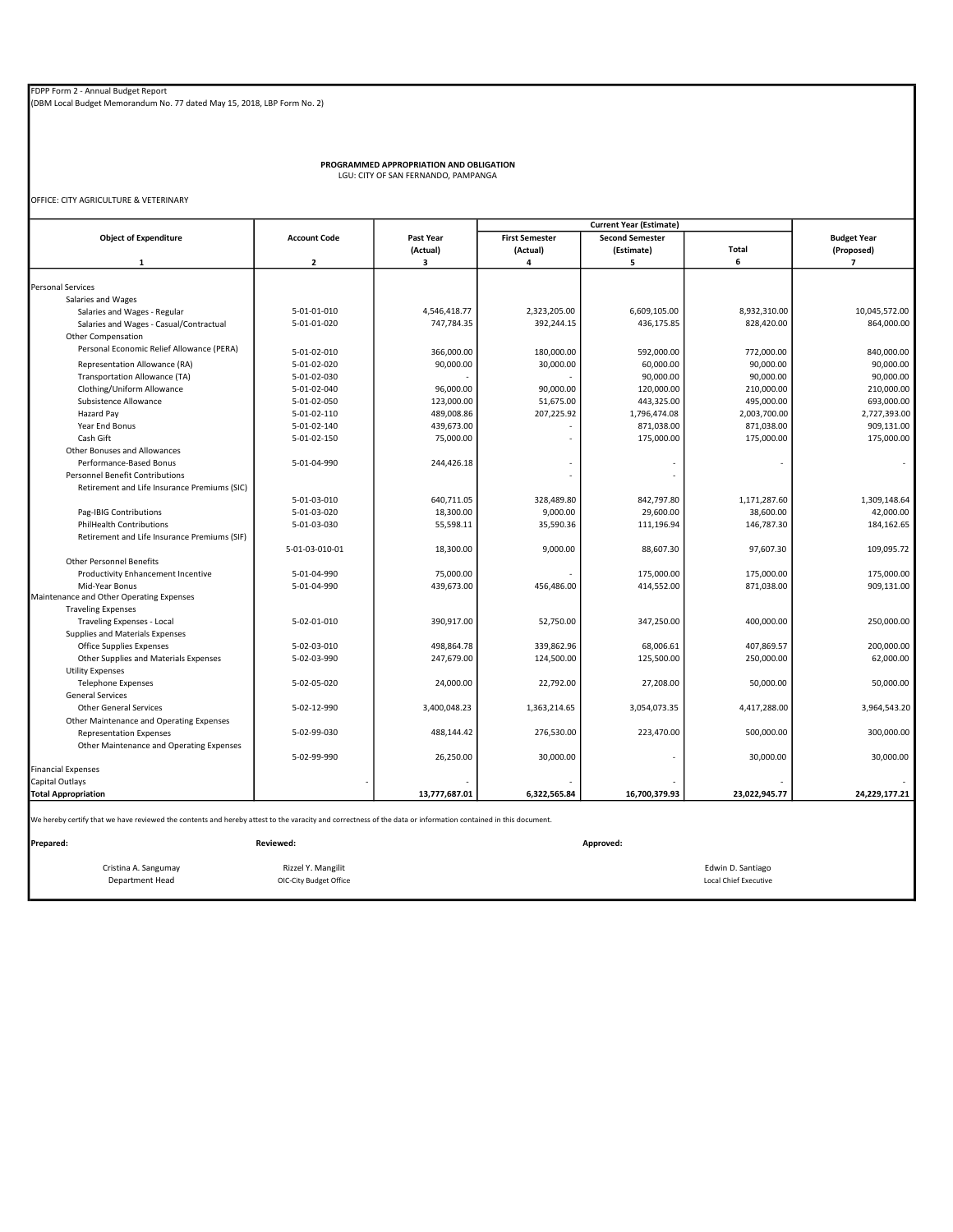PROGRAMMED APPROPRIATION AND OBLIGATION LGU: CITY OF SAN FERNANDO, PAMPANGA

OFFICE: CITY TOURISM AND INVESTMENT PROMOTION

|                                                                                                                                                               |                         |              |                       | <b>Current Year (Estimate)</b> |               |                    |
|---------------------------------------------------------------------------------------------------------------------------------------------------------------|-------------------------|--------------|-----------------------|--------------------------------|---------------|--------------------|
| <b>Object of Expenditure</b>                                                                                                                                  | <b>Account Code</b>     | Past Year    | <b>First Semester</b> | <b>Second Semester</b>         |               | <b>Budget Year</b> |
|                                                                                                                                                               |                         | (Actual)     | (Actual)              | (Estimate)                     | Total         | (Proposed)         |
| $\mathbf{1}$                                                                                                                                                  | $\overline{\mathbf{2}}$ | з            | 4                     | 5                              | 6             | $\overline{7}$     |
|                                                                                                                                                               |                         |              |                       |                                |               |                    |
| <b>Personal Services</b>                                                                                                                                      |                         |              |                       |                                |               |                    |
| Salaries and Wages                                                                                                                                            |                         |              |                       |                                |               |                    |
| Salaries and Wages - Regular                                                                                                                                  | 5-01-01-010             | 4,483,814.09 | 2,284,960.00          | 7,112,270.00                   | 9,397,230.00  | 10,700,976.00      |
| Salaries and Wages - Casual/Contractual                                                                                                                       | 5-01-01-020             | 464,060.04   | 226,643.56            | 252,036.44                     | 478,680.00    | 499,080.00         |
| Other Compensation                                                                                                                                            |                         |              |                       |                                |               |                    |
| Personal Economic Relief Allowance (PERA)                                                                                                                     | 5-01-02-010             | 320,818.19   | 156,000.00            | 580,000.00                     | 736,000.00    | 816,000.00         |
| Representation Allowance (RA)                                                                                                                                 | 5-01-02-020             | 88,125.00    | 37,500.00             | 52,500.00                      | 90,000.00     | 90,000.00          |
| Transportation Allowance (TA)                                                                                                                                 | 5-01-02-030             |              |                       | 90,000.00                      | 90,000.00     | 90,000.00          |
| Clothing/Uniform Allowance                                                                                                                                    | 5-01-02-040             | 90,000.00    | 78,000.00             | 126,000.00                     | 204,000.00    | 204,000.00         |
| Year End Bonus                                                                                                                                                | 5-01-02-140             | 425,826.30   |                       | 891,733.00                     | 891,733.00    | 933,338.00         |
| Cash Gift                                                                                                                                                     | 5-01-02-150             | 69,750.00    |                       | 170,000.00                     | 170,000.00    | 170,000.00         |
| Other Bonuses and Allowances                                                                                                                                  |                         |              |                       |                                |               |                    |
| Performance-Based Bonus                                                                                                                                       | 5-01-04-990             | 204,791.43   |                       |                                |               |                    |
| <b>Personnel Benefit Contributions</b>                                                                                                                        |                         |              |                       |                                |               |                    |
| Retirement and Life Insurance Premiums (SIC)                                                                                                                  |                         |              |                       |                                |               |                    |
|                                                                                                                                                               | 5-01-03-010             | 597,038.44   | 302,915.46            | 882,193.74                     | 1,185,109.20  | 1,344,006.72       |
| Pag-IBIG Contributions                                                                                                                                        | 5-01-03-020             | 16,100.00    | 7,800.00              | 29,000.00                      | 36,800.00     | 40,800.00          |
| <b>PhilHealth Contributions</b>                                                                                                                               | 5-01-03-030             | 50,642.56    | 32,433.96             | 117,990.42                     | 150,424.38    | 189,251.58         |
| Retirement and Life Insurance Premiums (SIF)                                                                                                                  |                         |              |                       |                                |               |                    |
|                                                                                                                                                               | 5-01-03-010-01          | 16,000.00    | 7,800.00              | 90,959.10                      | 98,759.10     | 112,000.56         |
| <b>Other Personnel Benefits</b>                                                                                                                               |                         |              |                       |                                |               |                    |
| Monetization                                                                                                                                                  | 5-01-04-990             | 60,480.14    |                       |                                |               |                    |
| Loyalty Award                                                                                                                                                 | 5-01-04-990             | 5,000.00     |                       |                                |               |                    |
| Productivity Enhancement Incentive                                                                                                                            | 5-01-04-990             | 65,000.00    |                       | 170,000.00                     | 170,000.00    | 170,000.00         |
| Mid-Year Bonus                                                                                                                                                | 5-01-04-990             | 393,348.00   | 422,637.00            | 469,096.00                     | 891,733.00    | 933,338.00         |
| Maintenance and Other Operating Expenses                                                                                                                      |                         |              |                       |                                |               |                    |
| <b>Traveling Expenses</b>                                                                                                                                     | 5-02-01-010             | 46,562.78    |                       | 50,000.00                      | 50,000.00     | 30,000.00          |
| Traveling Expenses - Local                                                                                                                                    |                         |              |                       |                                |               |                    |
| Supplies and Materials Expenses<br><b>Office Supplies Expenses</b>                                                                                            | 5-02-03-010             | 493,698.78   | 251,316.13            | 234,101.74                     | 485,417.87    | 350,000.00         |
| Janitorial Expenses                                                                                                                                           |                         |              |                       |                                |               |                    |
| Other Supplies and Materials Expenses                                                                                                                         | 5-02-03-990             | 19,698.00    |                       | 200,000.00                     | 200,000.00    |                    |
| <b>Utility Expenses</b>                                                                                                                                       |                         |              |                       |                                |               |                    |
| <b>Telephone Expenses</b>                                                                                                                                     | 5-02-05-020             | 57,755.92    | 29,375.44             | 50,624.56                      | 80.000.00     | 80.000.00          |
| <b>General Services</b>                                                                                                                                       |                         |              |                       |                                |               |                    |
| <b>Other General Services</b>                                                                                                                                 | 5-02-12-990             | 1,966,186.72 | 772,979.47            | 2,769,623.33                   | 3,542,602.80  | 3,484,686.00       |
| Other Maintenance and Operating Expenses                                                                                                                      |                         |              |                       |                                |               |                    |
| <b>Representation Expenses</b>                                                                                                                                | 5-02-99-030             |              | 8,647.00              | 41,353.00                      | 50,000.00     | 20,000.00          |
| Other Maintenance and Operating Expenses                                                                                                                      |                         |              |                       |                                |               |                    |
|                                                                                                                                                               | 5-02-99-990             | 10,500.00    |                       | 32,000.00                      | 32,000.00     | 32,000.00          |
| <b>Financial Expenses</b>                                                                                                                                     |                         |              |                       |                                |               |                    |
| Capital Outlays                                                                                                                                               |                         |              |                       |                                |               |                    |
| <b>Total Appropriation</b>                                                                                                                                    |                         | 9,945,196.39 | 4,619,008.02          | 14,411,481.33                  | 19,030,489.35 | 20,289,476.86      |
| We hereby certify that we have reviewed the contents and hereby attest to the varacity and correctness of the data or information contained in this document. |                         |              |                       |                                |               |                    |
| Prepared:                                                                                                                                                     | Reviewed:               |              |                       | Approved:                      |               |                    |
| Ma. Lourdes Carmella Jade Pangilinan                                                                                                                          | Rizzel Y. Mangilit      |              |                       | Edwin D. Santiago              |               |                    |
| Department Head                                                                                                                                               | OIC-City Budget Office  |              |                       | <b>Local Chief Executive</b>   |               |                    |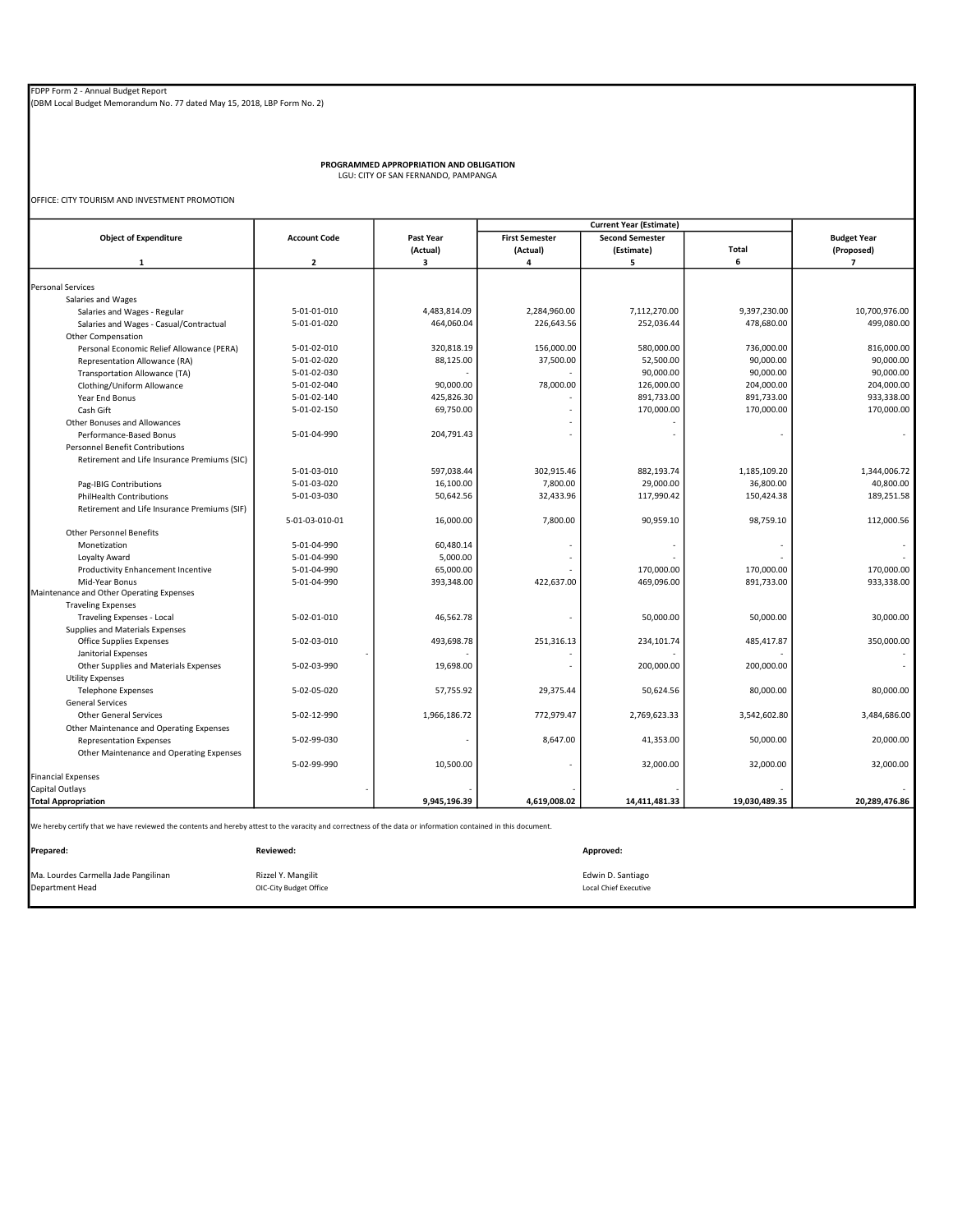PROGRAMMED APPROPRIATION AND OBLIGATION LGU: CITY OF SAN FERNANDO, PAMPANGA

OFFICE: SANGGUNIANG PANLUNGSOD

|                                                                                                                                                               |                         |               |                       | <b>Current Year (Estimate)</b> |               |                    |
|---------------------------------------------------------------------------------------------------------------------------------------------------------------|-------------------------|---------------|-----------------------|--------------------------------|---------------|--------------------|
| <b>Object of Expenditure</b>                                                                                                                                  | <b>Account Code</b>     | Past Year     | <b>First Semester</b> | <b>Second Semester</b>         |               | <b>Budget Year</b> |
|                                                                                                                                                               |                         | (Actual)      | (Actual)              | (Estimate)                     | <b>Total</b>  | (Proposed)         |
| $\mathbf{1}$                                                                                                                                                  | $\overline{\mathbf{2}}$ | 3             | 4                     | 5                              | 6             | $\overline{7}$     |
|                                                                                                                                                               |                         |               |                       |                                |               |                    |
| <b>Personal Services</b>                                                                                                                                      |                         |               |                       |                                |               |                    |
| Salaries and Wages                                                                                                                                            |                         |               |                       |                                |               |                    |
| Salaries and Wages - Regular                                                                                                                                  | 5-01-01-010             | 25,346,125.55 | 13,445,654.40         | 15,839,807.60                  | 29,285,462.00 | 30,838,944.00      |
| Salaries and Wages - Casual/Contractual                                                                                                                       | 5-01-01-020             | 1,719,965.78  | 857,044.90            | 1,183,375.10                   | 2,040,420.00  | 1,954,368.00       |
| <b>Other Compensation</b>                                                                                                                                     |                         |               |                       |                                |               |                    |
| Personal Economic Relief Allowance (PERA)                                                                                                                     | 5-01-02-010             | 1,701,272.73  | 868,363.64            | 1,063,636.36                   | 1,932,000.00  | 1,944,000.00       |
| Representation Allowance (RA)                                                                                                                                 | 5-01-02-020             | 1,089,375.00  | 455,625.00            | 714,375.00                     | 1,170,000.00  | 1,170,000.00       |
| Transportation Allowance (TA)                                                                                                                                 | 5-01-02-030             | 1,001,250.00  | 418,125.00            | 751,875.00                     | 1,170,000.00  | 1,170,000.00       |
| Clothing/Uniform Allowance                                                                                                                                    | 5-01-02-040             | 492,000.00    | 426,000.00            | 66,000.00                      | 492,000.00    | 486,000.00         |
| Year End Bonus                                                                                                                                                | 5-01-02-140             | 2,579,999.00  |                       | 2,655,412.00                   | 2,655,412.00  | 2,732,776.00       |
| Cash Gift                                                                                                                                                     | 5-01-02-150             | 409,500.00    |                       | 410,000.00                     | 410,000.00    | 405,000.00         |
| Other Bonuses and Allowances                                                                                                                                  |                         |               |                       |                                |               |                    |
| Performance-Based Bonus                                                                                                                                       | 5-01-04-990             | 1,240,860.03  |                       |                                |               |                    |
| <b>Personnel Benefit Contributions</b>                                                                                                                        |                         |               |                       |                                |               |                    |
| Retirement and Life Insurance Premiums (SIC)                                                                                                                  |                         |               |                       |                                |               |                    |
|                                                                                                                                                               | 5-01-03-010             | 3,164,535.90  | 1,721,785.57          | 2,037,320.27                   | 3,759,105.84  | 3,935,197.44       |
| Pag-IBIG Contributions                                                                                                                                        | 5-01-03-020             | 83,100.00     | 43,400.00             | 53,200.00                      | 96,600.00     | 97,200.00          |
| <b>PhilHealth Contributions</b>                                                                                                                               | 5-01-03-030             | 246,268.06    | 167,001.03            | 219,456.09                     | 386,457.12    | 489,884.64         |
| Retirement and Life Insurance Premiums (SIF)                                                                                                                  |                         |               |                       |                                |               |                    |
|                                                                                                                                                               | 5-01-03-010-01          | 82,650.00     | 43,450.00             | 269,808.82                     | 313,258.82    | 327,933.12         |
| <b>Other Personnel Benefits</b>                                                                                                                               |                         |               |                       |                                |               |                    |
| <b>Terminal Leave Benefits</b>                                                                                                                                | 5-01-04-030             | 3,687,006.96  |                       |                                |               | 2,713,217.83       |
| Monetization                                                                                                                                                  | 5-01-04-990             | 79,665.91     |                       | ×,                             | $\sim$        |                    |
| Loyalty Award                                                                                                                                                 | 5-01-04-990             | 15,000.00     |                       |                                |               |                    |
| Productivity Enhancement Incentive                                                                                                                            | 5-01-04-990             | 340,000.00    |                       | 410,000.00                     | 410,000.00    | 405,000.00         |
|                                                                                                                                                               |                         |               |                       |                                |               |                    |
| Mid-Year Bonus                                                                                                                                                | 5-01-04-990             | 2,268,670.00  | 2,305,919.00          | 349,493.00                     | 2,655,412.00  | 2,732,776.00       |
| Maintenance and Other Operating Expenses                                                                                                                      |                         |               |                       |                                |               |                    |
| <b>Traveling Expenses</b>                                                                                                                                     |                         |               |                       |                                |               |                    |
| Traveling Expenses - Local                                                                                                                                    | 5-02-01-010             | 365,574.00    | 25,572.00             | 974,428.00                     | 1,000,000.00  | 750,000.00         |
| Training and Scholarship Expenses                                                                                                                             |                         |               |                       |                                |               |                    |
| <b>Training Expenses</b>                                                                                                                                      | 5-02-02-010             | 1,216,160.00  | 735,000.00            | 765,000.00                     | 1,500,000.00  | 1,000,000.00       |
| Supplies and Materials Expenses                                                                                                                               |                         |               |                       |                                |               |                    |
| Office Supplies Expenses                                                                                                                                      | 5-02-03-010             | 5,137,017.47  | 1,615,434.55          | 1,584,565.45                   | 3,200,000.00  | 5,000,000.00       |
| Other Supplies and Materials Expenses                                                                                                                         | 5-02-03-990             | 238,141.60    |                       | 300.000.00                     | 300,000.00    | 500,000.00         |
| <b>Utility Expenses</b>                                                                                                                                       |                         |               |                       |                                |               |                    |
| <b>Telephone Expenses</b>                                                                                                                                     | 5-02-05-020             | 494,283.68    | 213,592.48            | 386.407.52                     | 600.000.00    | 600,000.00         |
| <b>Internet Subscription Expenses</b>                                                                                                                         | 5-02-05-030             | 194,450.49    | 33,600.00             | 216,400.00                     | 250,000.00    | 250,000.00         |
| <b>Professional Services</b>                                                                                                                                  |                         |               |                       |                                |               |                    |
| <b>Consultancy Services</b>                                                                                                                                   | 5-02-11-030             |               | 250,000.00            | 250,000.00                     | 500,000.00    | 500,000.00         |
| Other Services - Operational Expenses                                                                                                                         | 5-02-11-030             |               |                       | 200,000.00                     | 200,000.00    | 200,000.00         |
| <b>General Services</b>                                                                                                                                       |                         |               |                       |                                |               |                    |
| <b>Other General Services</b>                                                                                                                                 | 5-02-12-990             | 7,792,494.93  | 3,044,758.04          | 9,636,689.96                   | 12,681,448.00 | 10,870,960.00      |
| Other Maintenance and Operating Expenses                                                                                                                      |                         |               |                       |                                |               |                    |
| <b>Advertising Expenses</b>                                                                                                                                   | 5-02-99-010             | 5,418,000.00  | 2,250,000.00          | 1,750,000.00                   | 4,000,000.00  | 5,500,000.00       |
| Printing and Publication Expenses                                                                                                                             | 5-02-99-020             | 4,878,820.00  |                       | 2,000,000.00                   | 2,000,000.00  | 4,500,000.00       |
| <b>Representation Expenses</b>                                                                                                                                | 5-02-99-030             | 3,264,652.00  | 1,976,309.00          | 1,023,691.00                   | 3,000,000.00  | 3,500,000.00       |
| <b>Rent Expenses</b>                                                                                                                                          | 5-02-99-050             |               |                       | 100,000.00                     | 100,000.00    |                    |
| Membership Dues and Contributions to                                                                                                                          |                         |               |                       |                                |               |                    |
| Organizations                                                                                                                                                 | 5-02-99-060             | 74,400.00     |                       | 100,000.00                     | 100,000.00    | 100,000.00         |
|                                                                                                                                                               |                         |               |                       |                                |               |                    |
| Other Maintenance and Operating Expenses                                                                                                                      |                         |               |                       |                                |               |                    |
|                                                                                                                                                               | 5-02-99-990             | 271,040.00    | 84,400.00             | 215,600.00                     | 300,000.00    | 300,000.00         |
| <b>Financial Expenses</b>                                                                                                                                     |                         |               |                       |                                |               |                    |
| Capital Outlays                                                                                                                                               |                         |               |                       |                                |               |                    |
| <b>Total Appropriation</b>                                                                                                                                    |                         | 74,892,279.09 | 30,981,034.61         | 45,526,541.17                  | 76,507,575.78 | 84,973,257.03      |
| We hereby certify that we have reviewed the contents and hereby attest to the varacity and correctness of the data or information contained in this document. |                         |               |                       |                                |               |                    |
| Prepared:                                                                                                                                                     | Reviewed:               |               |                       | Approved:                      |               |                    |
|                                                                                                                                                               |                         |               |                       |                                |               |                    |
| Jaime T. Lazatin                                                                                                                                              | Rizzel Y. Mangilit      |               |                       | Edwin D. Santiago              |               |                    |
| Vice-Mayor                                                                                                                                                    | OIC-City Budget Office  |               |                       | <b>Local Chief Executive</b>   |               |                    |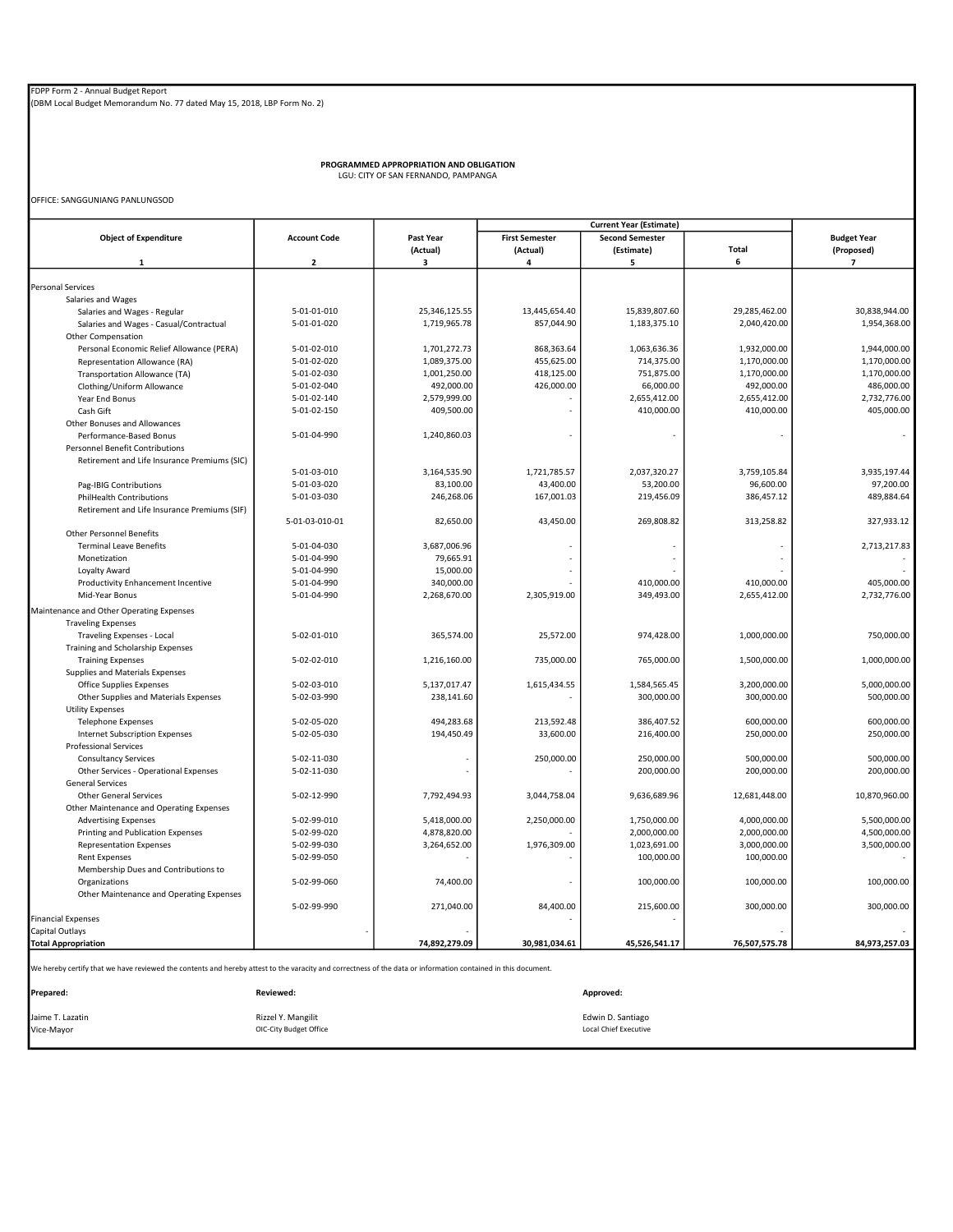PROGRAMMED APPROPRIATION AND OBLIGATION LGU: CITY OF SAN FERNANDO, PAMPANGA

OFFICE: CITY VICE MAYOR

|                                                                                                                                                               |                     |               | <b>Current Year (Estimate)</b> |                        |               |                          |
|---------------------------------------------------------------------------------------------------------------------------------------------------------------|---------------------|---------------|--------------------------------|------------------------|---------------|--------------------------|
| <b>Object of Expenditure</b>                                                                                                                                  | <b>Account Code</b> | Past Year     | <b>First Semester</b>          | <b>Second Semester</b> |               | <b>Budget Year</b>       |
|                                                                                                                                                               |                     | (Actual)      | (Actual)                       | (Estimate)             | <b>Total</b>  | (Proposed)               |
| $\mathbf{1}$                                                                                                                                                  | $\overline{2}$      | з             | 4                              | 5                      | 6             | $\overline{\phantom{a}}$ |
|                                                                                                                                                               |                     |               |                                |                        |               |                          |
| <b>Personal Services</b>                                                                                                                                      |                     |               |                                |                        |               |                          |
| Salaries and Wages                                                                                                                                            |                     |               |                                |                        |               |                          |
| Salaries and Wages - Regular                                                                                                                                  | 5-01-01-010         | 2,661,312.00  | 1,559,718.44                   | 2,165,355.56           | 3,725,074.00  | 3,812,400.00             |
| Salaries and Wages - Casual/Contractual                                                                                                                       | 5-01-01-020         | 681,600.11    | 193,649.68                     | 561,282.32             | 754,932.00    | 326,280.00               |
| Other Compensation                                                                                                                                            |                     |               |                                |                        |               |                          |
| Personal Economic Relief Allowance (PERA)                                                                                                                     | 5-01-02-010         | 274,950.00    | 132,000.00                     | 260,000.00             | 392,000.00    | 312,000.00               |
| Representation Allowance (RA)                                                                                                                                 | 5-01-02-020         | 108,000.00    | 45,000.00                      | 63,000.00              | 108,000.00    | 108,000.00               |
| Transportation Allowance (TA)                                                                                                                                 | 5-01-02-030         |               |                                | 108,000.00             | 108,000.00    | 108,000.00               |
| Clothing/Uniform Allowance                                                                                                                                    | 5-01-02-040         | 102,000.00    | 66,000.00                      | 36,000.00              | 102,000.00    | 78,000.00                |
|                                                                                                                                                               | 5-01-02-140         |               |                                |                        |               | 344,890.00               |
| Year End Bonus                                                                                                                                                |                     | 290,668.80    |                                | 383,672.00             | 383,672.00    |                          |
| Cash Gift                                                                                                                                                     | 5-01-02-150         | 59,000.00     |                                | 85,000.00              | 85,000.00     | 65,000.00                |
| Other Bonuses and Allowances                                                                                                                                  |                     |               |                                |                        |               |                          |
| Performance-Based Bonus                                                                                                                                       | 5-01-04-990         | 138,772.70    |                                |                        |               |                          |
| <b>Personnel Benefit Contributions</b>                                                                                                                        |                     |               |                                |                        |               |                          |
| Retirement and Life Insurance Premiums (SIC)                                                                                                                  |                     |               |                                |                        |               |                          |
|                                                                                                                                                               | 5-01-03-010         | 381,851.04    | 198,500.46                     | 339,100.26             | 537,600.72    | 496,641.60               |
| Pag-IBIG Contributions                                                                                                                                        | 5-01-03-020         | 12,550.00     | 6,000.00                       | 13,600.00              | 19,600.00     | 15,600.00                |
| <b>PhilHealth Contributions</b>                                                                                                                               | 5-01-03-030         | 32,248.47     | 19,580.36                      | 39,904.60              | 59,484.96     | 62,888.91                |
| Retirement and Life Insurance Premiums (SIF)                                                                                                                  |                     |               |                                |                        |               |                          |
|                                                                                                                                                               | 5-01-03-010-01      | 12,550.00     | 6,000.00                       | 38,800.06              | 44,800.06     | 41,386.80                |
| <b>Other Personnel Benefits</b>                                                                                                                               |                     |               |                                |                        |               |                          |
| <b>Terminal Leave Benefits</b>                                                                                                                                | 5-01-04-030         | 20,228.32     |                                |                        |               |                          |
| Monetization                                                                                                                                                  | 5-01-04-990         | 43,895.83     |                                |                        |               |                          |
|                                                                                                                                                               | 5-01-04-990         |               |                                |                        |               |                          |
| Loyalty Award                                                                                                                                                 |                     | 5,000.00      |                                |                        |               |                          |
| Productivity Enhancement Incentive                                                                                                                            | 5-01-04-990         | 55,000.00     |                                | 85,000.00              | 85,000.00     | 65,000.00                |
| Mid-Year Bonus                                                                                                                                                | 5-01-04-990         | 272,320.00    | 295,197.00                     | 88,475.00              | 383,672.00    | 344,890.00               |
| Maintenance and Other Operating Expenses                                                                                                                      |                     |               |                                |                        |               |                          |
| <b>Traveling Expenses</b>                                                                                                                                     |                     |               |                                |                        |               |                          |
| <b>Traveling Expenses - Local</b>                                                                                                                             | 5-02-01-010         | 22,390.00     |                                | 80,000.00              | 80,000.00     | 80,000.00                |
| Training and Scholarship Expenses                                                                                                                             |                     |               |                                |                        |               |                          |
| <b>Training Expenses</b>                                                                                                                                      | 5-02-02-010         | 200,450.00    |                                | 300,000.00             | 300,000.00    | 300,000.00               |
| Supplies and Materials Expenses                                                                                                                               |                     |               |                                |                        |               |                          |
| Office Supplies Expenses                                                                                                                                      | 5-02-03-010         | 3,140,038.17  | 981,798.05                     | 1,606,162.90           | 2,587,960.95  | 3,200,000.00             |
| Other Supplies and Materials Expenses                                                                                                                         | 5-02-03-990         |               |                                | 30,000.00              | 30,000.00     | 30,000.00                |
| <b>Utility Expenses</b>                                                                                                                                       |                     |               |                                |                        |               |                          |
| Postage and Courier Services                                                                                                                                  | 5-02-05-010         |               |                                | 20,000.00              | 20,000.00     | 20,000.00                |
|                                                                                                                                                               | 5-02-05-020         |               |                                |                        |               | 180,000.00               |
| <b>Telephone Expenses</b>                                                                                                                                     |                     | 173,581.44    | 79,373.87                      | 85,626.13              | 165,000.00    |                          |
| <b>Internet Subscription Expenses</b>                                                                                                                         | 5-02-05-030         | 35,840.00     |                                | 80,000.00              | 80,000.00     | 80,000.00                |
| <b>Professional Services</b>                                                                                                                                  |                     |               |                                |                        |               |                          |
| <b>Consultancy Services</b>                                                                                                                                   | 5-02-11-030         |               | 150,000.00                     | 150,000.00             | 300,000.00    | 300,000.00               |
| <b>General Services</b>                                                                                                                                       |                     |               |                                |                        |               |                          |
| Other General Services                                                                                                                                        | 5-02-12-990         | 1,339,846.77  | 418,767.08                     | 1,978,889.32           | 2,397,656.40  | 2,320,790.40             |
| Other Maintenance and Operating Expenses                                                                                                                      |                     |               |                                |                        |               |                          |
| <b>Advertising Expenses</b>                                                                                                                                   | 5-02-99-010         | 604,000.00    | 1,099,000.00                   | 901,000.00             | 2,000,000.00  | 2,000,000.00             |
| Printing and Publication Expenses                                                                                                                             | 5-02-99-020         | 1,446,000.00  |                                | 1,000,000.00           | 1,000,000.00  | 2,000,000.00             |
| <b>Representation Expenses</b>                                                                                                                                | 5-02-99-030         | 1,159,100.00  | 534,420.00                     | 965,580.00             | 1,500,000.00  | 1,500,000.00             |
| Membership Dues and Contributions to                                                                                                                          |                     |               |                                |                        |               |                          |
| Organizations                                                                                                                                                 | 5-02-99-060         | 30,000.00     |                                | 50,000.00              | 50,000.00     | 50,000.00                |
| <b>Subscription Expenses</b>                                                                                                                                  |                     |               |                                |                        |               |                          |
|                                                                                                                                                               |                     |               |                                |                        |               |                          |
| Other Maintenance and Operating Expenses                                                                                                                      |                     |               |                                |                        |               |                          |
|                                                                                                                                                               | 5-02-99-990         | 244,300.00    |                                | 150,000.00             | 150,000.00    | 150,000.00               |
| <b>Financial Expenses</b>                                                                                                                                     |                     |               |                                |                        |               |                          |
| Capital Outlays                                                                                                                                               |                     |               |                                |                        |               |                          |
| <b>Total Appropriation</b>                                                                                                                                    |                     | 13,547,493.65 | 5,785,004.94                   | 11,664,448.15          | 17,449,453.09 | 18,391,767.71            |
|                                                                                                                                                               |                     |               |                                |                        |               |                          |
| We hereby certify that we have reviewed the contents and hereby attest to the varacity and correctness of the data or information contained in this document. |                     |               |                                |                        |               |                          |
| Prepared:                                                                                                                                                     | Reviewed:           |               |                                | Approved:              |               |                          |
|                                                                                                                                                               |                     |               |                                |                        |               |                          |

Jaime T. Lazatin and the Santiago Communication of Rizzel Y. Mangilit Communication and the Santiago Communica<br>1999 - Communication of Communication Discussion Communication of Ricci School Communication and the Executive<br>

OIC-City Budget Office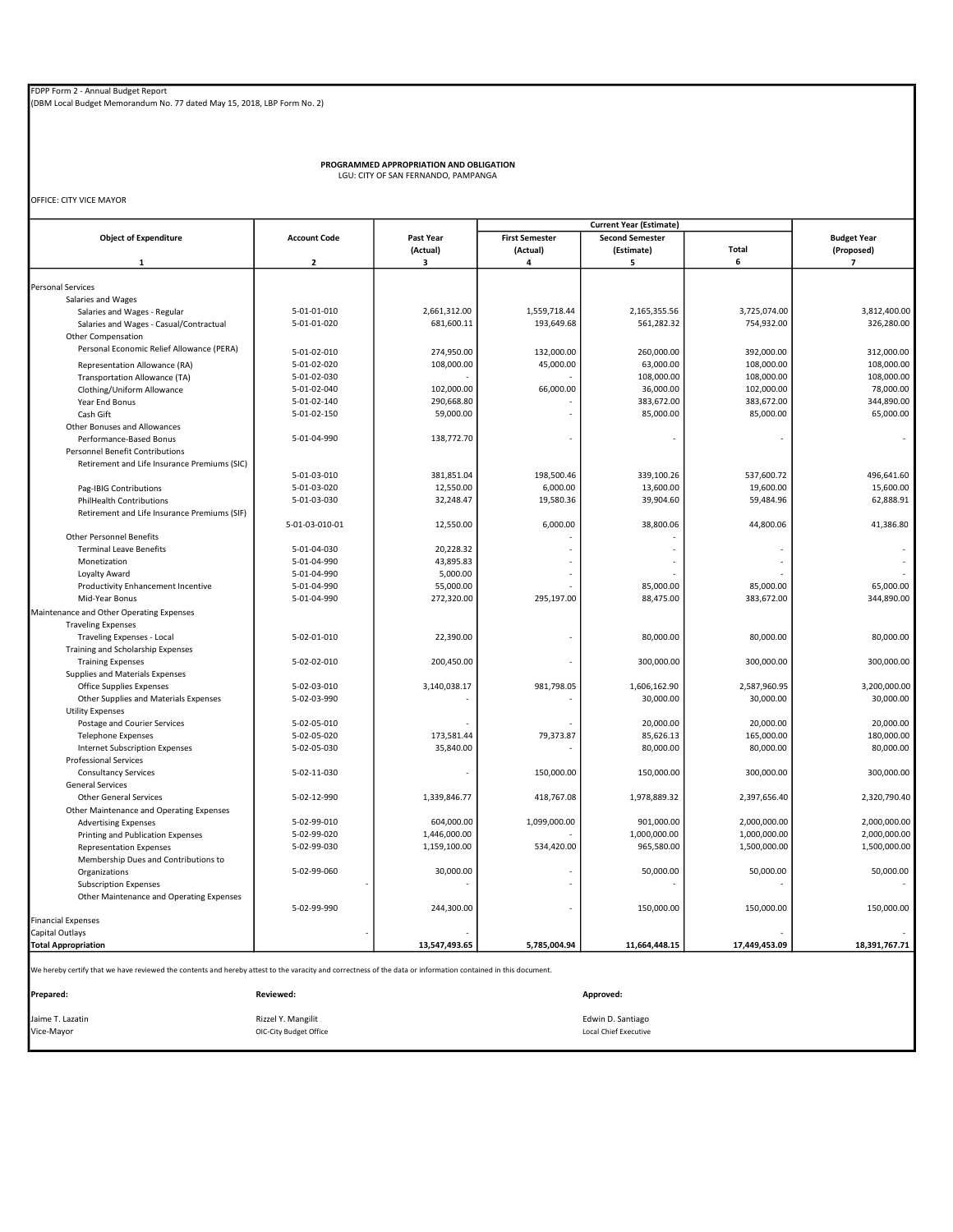(DBM Local Budget Memorandum No. 77 dated May 15, 2018, LBP Form No. 2)

PROGRAMMED APPROPRIATION AND OBLIGATION LGU: CITY OF SAN FERNANDO, PAMPANGA

OFFICE: CITY ENGINEER

|                                              |                     |               |                       | <b>Current Year (Estimate)</b> |               |                         |
|----------------------------------------------|---------------------|---------------|-----------------------|--------------------------------|---------------|-------------------------|
| <b>Object of Expenditure</b>                 | <b>Account Code</b> | Past Year     | <b>First Semester</b> | <b>Second Semester</b>         |               | <b>Budget Year</b>      |
|                                              |                     | (Actual)      | (Actual)              | (Estimate)                     | Total         | (Proposed)              |
| 1                                            | $\mathbf 2$         | 3             | 4                     | 5                              | 6             | $\overline{\mathbf{z}}$ |
|                                              |                     |               |                       |                                |               |                         |
| <b>Personal Services</b>                     |                     |               |                       |                                |               |                         |
| Salaries and Wages                           |                     |               |                       |                                |               |                         |
| Salaries and Wages - Regular                 | 5-01-01-010         | 8,990,853.75  | 4,509,473.05          | 9,224,692.95                   | 13,734,166.00 | 15,054,840.00           |
| Salaries and Wages - Casual/Contractual      | 5-01-01-020         | 1,229,970.00  |                       | 1,705,824.00                   | 1,705,824.00  | 1,778,088.00            |
| Other Compensation                           |                     |               |                       |                                |               |                         |
| Personal Economic Relief Allowance (PERA)    | 5-01-02-010         | 927,545.46    | 341,181.82            | 922,818.18                     | 1,264,000.00  | 1,320,000.00            |
| Representation Allowance (RA)                | 5-01-02-020         | 90,000.00     | 30,000.00             | 60,000.00                      | 90,000.00     | 90,000.00               |
| Transportation Allowance (TA)                | 5-01-02-030         |               |                       | 90,000.00                      | 90,000.00     | 90,000.00               |
| Clothing/Uniform Allowance                   | 5-01-02-040         | 240,000.00    | 216,000.00            | 114,000.00                     | 330,000.00    | 330,000.00              |
| Year End Bonus                               | 5-01-02-140         | 800,606.00    |                       | 1,346,373.00                   | 1,346,373.00  | 1,402,744.00            |
|                                              | 5-01-02-150         | 185,000.00    |                       |                                |               |                         |
| Cash Gift                                    |                     |               |                       | 275,000.00                     | 275,000.00    | 275,000.00              |
| Other Bonuses and Allowances                 |                     |               |                       |                                |               |                         |
| Performance-Based Bonus                      | 5-01-04-990         | 416,375.00    |                       |                                |               |                         |
| Personnel Benefit Contributions              |                     |               |                       |                                |               |                         |
| Retirement and Life Insurance Premiums (SIC) |                     |               |                       |                                |               |                         |
|                                              | 5-01-03-010         | 1,238,152.63  | 541,089.02            | 1,311,709.78                   | 1,852,798.80  | 2,019,951.36            |
| Pag-IBIG Contributions                       | 5-01-03-020         | 46,350.00     | 17,050.00             | 46,150.00                      | 63,200.00     | 66,000.00               |
| <b>PhilHealth Contributions</b>              | 5-01-03-030         | 125,548.93    | 61,644.25             | 175,169.15                     | 236,813.40    | 287,241.99              |
| Retirement and Life Insurance Premiums (SIF) |                     |               |                       |                                |               |                         |
|                                              | 5-01-03-010-01      | 46,350.00     | 17,050.00             | 137,349.90                     | 154,399.90    | 168,329.28              |
| <b>Other Personnel Benefits</b>              |                     |               |                       |                                |               |                         |
| Monetization                                 | 5-01-04-990         | 236,163.24    |                       |                                |               |                         |
|                                              |                     |               |                       |                                |               |                         |
| Loyalty Award                                | 5-01-04-990         | 15,000.00     |                       |                                |               |                         |
| Productivity Enhancement Incentive           | 5-01-04-990         | 185,000.00    |                       | 275,000.00                     | 275,000.00    | 275,000.00              |
| Mid-Year Bonus                               | 5-01-04-990         | 760,910.00    | 835,369.00            | 511,004.00                     | 1,346,373.00  | 1,402,744.00            |
| Maintenance and Other Operating Expenses     |                     |               |                       |                                |               |                         |
| <b>Traveling Expenses</b>                    |                     |               |                       |                                |               |                         |
| Traveling Expenses - Local                   | 5-02-01-010         | 7,800.00      |                       | 150,000.00                     | 150,000.00    |                         |
| Supplies and Materials Expenses              |                     |               |                       |                                |               |                         |
| <b>Office Supplies Expenses</b>              | 5-02-03-010         | 4,621,843.20  | 583,056.67            | 3,424,672.53                   | 4,007,729.20  | 2,000,000.00            |
| Other Supplies and Materials Expenses        | 5-02-03-990         | 496,945.00    |                       | 500,000.00                     | 500,000.00    | 500,000.00              |
| <b>Utility Expenses</b>                      |                     |               |                       |                                |               |                         |
| <b>Telephone Expenses</b>                    | 5-02-05-020         | 40,539.19     | 26,800.00             | 50,200.00                      | 77,000.00     | 77,000.00               |
| Demolition/Relocation and Desilting/Dredging |                     |               |                       |                                |               |                         |
| Expenses                                     |                     |               |                       |                                |               |                         |
| Desilting and Dredging Expenses              | 5-02-08-020         | 13,956,710.56 | 14,000,000.00         |                                | 14,000,000.00 | 8,000,000.00            |
|                                              |                     |               |                       |                                |               |                         |
| <b>General Services</b>                      |                     |               |                       |                                |               |                         |
| <b>Other General Services</b>                | 5-02-12-990         | 8,002,340.32  | 3,275,406.84          | 7,008,164.76                   | 10,283,571.60 | 11,759,058.00           |
| Repairs and Maintenance                      |                     |               |                       |                                |               |                         |
| Repairs and Maintenance - Infrastructure     |                     |               |                       |                                |               |                         |
| Assets                                       |                     |               |                       |                                |               |                         |
| Repairs and Maintenance - Infrastructure     |                     |               |                       |                                |               |                         |
| Assets (Road Networks)                       | 5-02-13-030-01      | 4,981,388.87  | 8,366,839.64          | 1,633,160.36                   | 10,000,000.00 | 5,000,000.00            |
|                                              |                     |               |                       |                                |               |                         |
| Repairs and Maintenance - Infrastructure     |                     |               |                       |                                |               |                         |
| Assets (Power Supply Systems)                | 5-02-13-030-04      |               | 543,980.00            | 4,456,020.00                   | 5,000,000.00  | 1,000,000.00            |
|                                              |                     |               |                       |                                |               |                         |
|                                              |                     |               |                       |                                |               |                         |
| Repairs and Maintenance - Infrastructure     |                     |               |                       |                                |               |                         |
| Assets (Other Infrastructure Assets)         | 5-02-13-030-99      | 9,661,700.66  | 1,794,766.00          | 8,205,234.00                   | 10,000,000.00 | 3,000,000.00            |
| Repairs and Maintenance - Buildings and      |                     |               |                       |                                |               |                         |
| Other Structures                             | 5-02-13-040         | 6,838,149.89  | 4,364,487.00          | 5,635,513.00                   | 10,000,000.00 | 6,000,000.00            |
| Repairs and Maintenance - Machinery and      |                     |               |                       |                                |               |                         |
| Equipment                                    |                     |               |                       |                                |               |                         |
| Repairs and Maintenance - Machinery and      |                     |               |                       |                                |               |                         |
| Equipment (Office Equipment)                 | 5-02-13-050-02      | 1,637,500.72  | 1,594,656.00          | 405,344.00                     | 2,000,000.00  | 3,000,000.00            |
| Other Maintenance and Operating Expenses     |                     |               |                       |                                |               |                         |
| <b>Representation Expenses</b>               | 5-02-99-030         | 49,600.00     |                       | 50,000.00                      | 50,000.00     | 50,000.00               |
| Other Maintenance and Operating Expenses     |                     |               |                       |                                |               |                         |
|                                              | 5-02-99-990         | 361,229.00    | 72,000.00             | 428,000.00                     | 500,000.00    | 300,000.00              |
|                                              |                     |               |                       |                                |               |                         |
| <b>Financial Expenses</b>                    |                     |               |                       |                                |               |                         |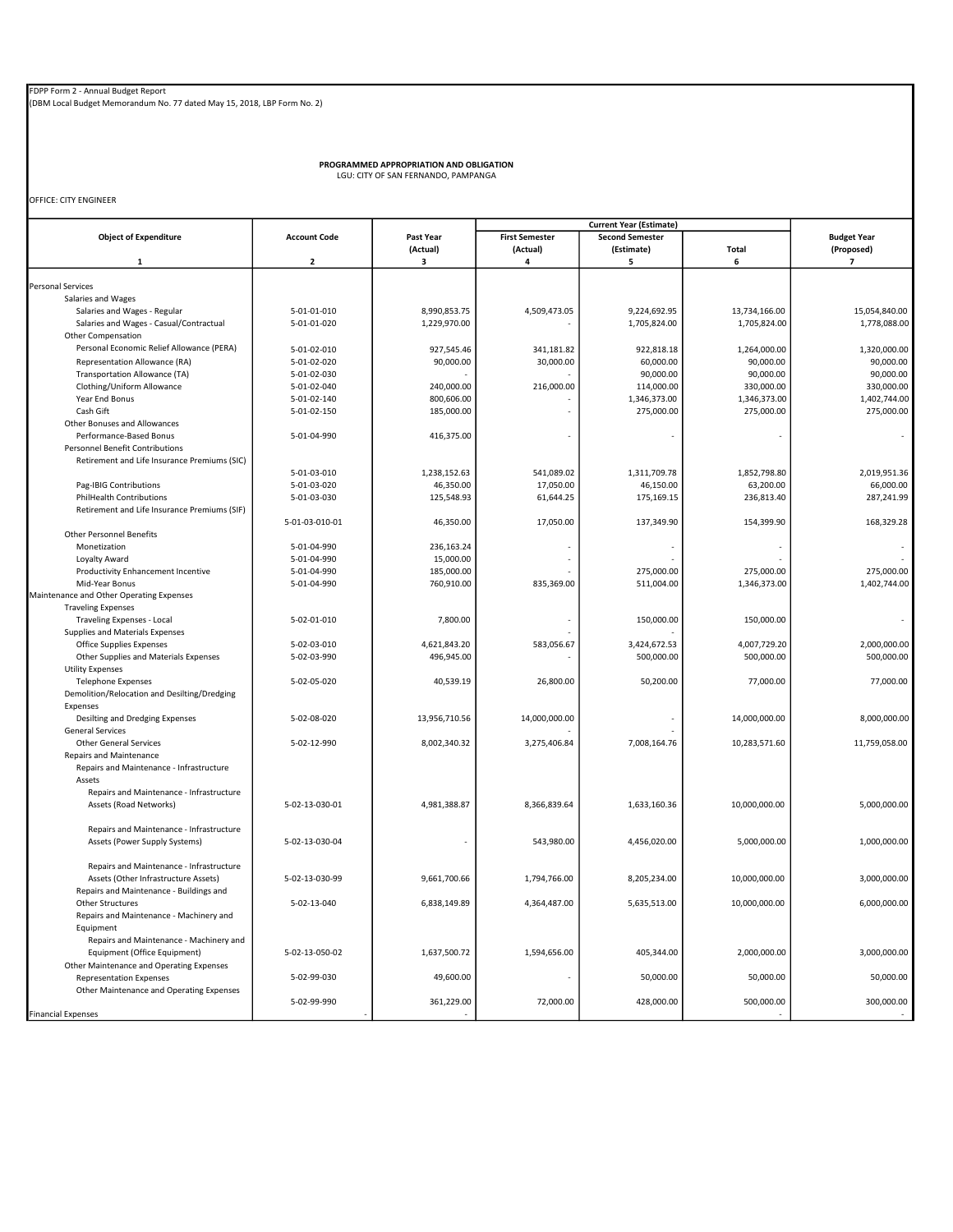(DBM Local Budget Memorandum No. 77 dated May 15, 2018, LBP Form No. 2)

OIC-City Budget Office

PROGRAMMED APPROPRIATION AND OBLIGATION LGU: CITY OF SAN FERNANDO, PAMPANGA

OFFICE: CITY ENGINEER

|                                                                                                                                                               |                        |                  |                       | <b>Current Year (Estimate)</b> |                |                    |  |
|---------------------------------------------------------------------------------------------------------------------------------------------------------------|------------------------|------------------|-----------------------|--------------------------------|----------------|--------------------|--|
| <b>Object of Expenditure</b>                                                                                                                                  | <b>Account Code</b>    | <b>Past Year</b> | <b>First Semester</b> | <b>Second Semester</b>         |                | <b>Budget Year</b> |  |
|                                                                                                                                                               |                        | (Actual)         | (Actual)              | (Estimate)                     | Total          | (Proposed)         |  |
|                                                                                                                                                               | 2                      |                  |                       | 5                              | 6              |                    |  |
| Capital Outlays                                                                                                                                               |                        |                  |                       |                                |                |                    |  |
| Property, Plant and Equipment                                                                                                                                 |                        |                  |                       |                                |                |                    |  |
| Land                                                                                                                                                          |                        |                  |                       |                                |                |                    |  |
| Land Improvements                                                                                                                                             | $1 - 07 - 02$          | 9,979,218.95     | 14,999,730.00         | 15,000,270.00                  | 30,000,000.00  | 12,000,000.00      |  |
| Infrastructure Assets                                                                                                                                         |                        |                  |                       |                                |                |                    |  |
| <b>Road Networks</b>                                                                                                                                          | 1-07-03-010            | 4,615,745.15     |                       | 10,000,000.00                  | 10,000,000.00  | 7,000,000.00       |  |
| <b>Flood Control Systems</b>                                                                                                                                  | 1-07-03-020            | 7,942,650.64     | 9,071,476.07          | 928,523.93                     | 10,000,000.00  | 15,000,000.00      |  |
| Water Supply Systems                                                                                                                                          | 1-07-03-040            | 1,190,793.96     | 1,198,840.00          | 1,160.00                       | 1,200,000.00   | 784,975.35         |  |
| Power Supply Systems                                                                                                                                          | 1-07-03-050            |                  | 20,000,000.00         |                                | 20,000,000.00  |                    |  |
| Parks, Plazas and Monuments                                                                                                                                   | 1-07-03-090            |                  |                       | 500,000.00                     | 500,000.00     | 500,000.00         |  |
| <b>Buildings and Other Structures</b>                                                                                                                         | 1-07-04                | 38,980,246.84    | 41,219,131.78         | 643,280,868.22                 | 684,500,000.00 | 20,000,000.00      |  |
| <b>Total Appropriation</b>                                                                                                                                    |                        | 128,898,227.96   | 127,680,027.14        | 717,852,221.76                 | 845,532,248.90 | 120,530,971.98     |  |
| We hereby certify that we have reviewed the contents and hereby attest to the varacity and correctness of the data or information contained in this document. |                        |                  |                       |                                |                |                    |  |
| Prepared:                                                                                                                                                     | Reviewed:              |                  |                       | Approved:                      |                |                    |  |
| Engr. Anele C. David                                                                                                                                          | Rizzel Y. Mangilit     |                  |                       | Edwin D. Santiago              |                |                    |  |
| Department Head                                                                                                                                               | OIC-City Budget Office |                  |                       | Local Chief Executive          |                |                    |  |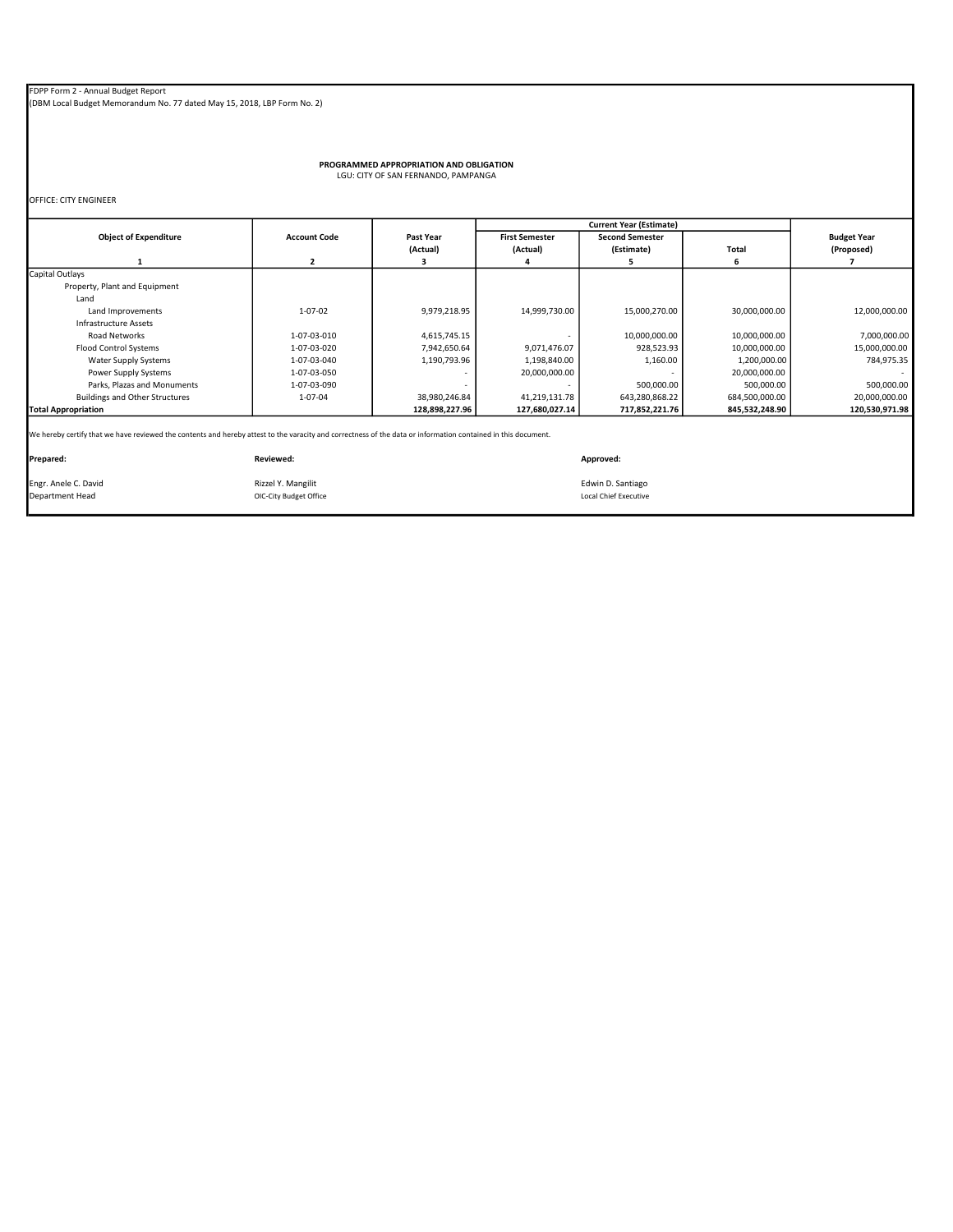PROGRAMMED APPROPRIATION AND OBLIGATION LGU: CITY OF SAN FERNANDO, PAMPANGA

OFFICE: SPECIAL PURPOSE APPROPRIATIONS

|                                                                                               |                                    | Past Year                     |                                   | <b>Current Year (Estimate)</b>       |                               | <b>Budget Year</b>           |
|-----------------------------------------------------------------------------------------------|------------------------------------|-------------------------------|-----------------------------------|--------------------------------------|-------------------------------|------------------------------|
| <b>Object of Expenditure</b>                                                                  | <b>Account Code</b>                | (Actual)                      | <b>First Semester</b><br>(Actual) | <b>Second Semester</b><br>(Estimate) | Total                         | (Proposed)                   |
| 1                                                                                             | 2                                  | 3                             | 4                                 | 5                                    | 6                             | 7                            |
|                                                                                               |                                    |                               |                                   |                                      |                               |                              |
| 20% Dev't Projects                                                                            | 5-02-99-990-23                     | 156,531,014.83                | 119,641,629.52                    | 62,206,504.43                        | 181,848,133.95                | 187,932,998.00               |
| 5% Calamity Fund Reserve for Unforeseen Events                                                | 5-02-99-990-8                      | 59,931,133.11                 | 165,569,173.75                    | 53,570.98                            | 165,622,744.73                | 92,664,599.50                |
| Aid to Barangay                                                                               | 5-02-99-990-24                     | 315,000.00                    | 350,000.00                        |                                      | 350,000.00                    | 350,000.00                   |
| Aid to Constitutional Bodies/NGAs/GOCC<br>Anti Illegal Drugs Program (OMEGA)                  | 5-02-99-990-25<br>5-02-99-990-11   | 5,193,217.62<br>3,463,276.00  | 2,162,458.73<br>2,151,470.00      | 4,337,541.27<br>1,848,530.00         | 6,500,000.00<br>4,000,000.00  | 5,000,000.00<br>3,700,000.00 |
| Support to Katarungang Pambarangay Program                                                    | 5-02-99-990-290                    | 307,501.15                    |                                   | 200,000.00                           | 200,000.00                    | 300,000.00                   |
| Barangay Sanitation Brigade Program                                                           | 5-02-99-990-13                     | 8,020,000.00                  | 4,218,246.00                      | 1,781,754.00                         | 6,000,000.00                  | 6,000,000.00                 |
| Community Assistance Projects                                                                 | 5-02-99-990-26                     | 24,947,500.00                 | 8,900,000.00                      | 1,100,000.00                         | 10,000,000.00                 | 5,000,000.00                 |
| Sectoral Development and Training Programs                                                    | 5-02-99-990-291                    | 29,979,252.50                 | 1,478,541.75                      | 5,521,458.25                         | 7,000,000.00                  | 5,000,000.00                 |
| Cooperative Development Program                                                               | 5-02-99-990-4<br>5-02-99-990-29    | 305,567.00                    | 43,500.00                         | 206,500.00                           | 250,000.00                    | 300,000.00                   |
| Fernandino Access Card<br>Financial Assistance to Barangay Pulung Bulo                        | 5-02-99-990-30                     | 14,936,000.00<br>2,500,000.00 | 4,900,000.00<br>1,250,000.00      | 5,100,000.00<br>1,250,000.00         | 10,000,000.00<br>2,500,000.00 | 4,000,000.00<br>2,500,000.00 |
| <b>GAD Advocacy Program</b>                                                                   | 5-02-99-990-9                      | 3,492,569.75                  | 982,835.25                        | 1,017,164.75                         | 2,000,000.00                  | 1,000,000.00                 |
| Interaksyon sa Bagong Fernandino (Kapihan, Talakayan sa                                       |                                    |                               |                                   |                                      |                               |                              |
| Barangay)                                                                                     | 5-02-99-990-31                     | 4,012,522.00                  |                                   | 4,000,000.00                         | 4,000,000.00                  | 2,000,000.00                 |
| <b>OSCA Services</b>                                                                          | 5-02-99-990-1                      | 7,474,344.50                  | 1,925,930.50                      | 1,074,069.50                         | 3,000,000.00                  | 2,500,000.00                 |
| Padyak, Takbo, Lakad para sa Kalusugan at Kalikasan                                           |                                    | 683,850.00                    | 674,000.00                        |                                      | 674,000.00                    | 2,000,000.00                 |
| People's Law Enforcement Board                                                                | 5-02-99-990-36<br>5-02-99-990-14   | 175,500.00                    | 51,000.00                         | 199,000.00                           | 250,000.00                    | 250,000.00                   |
| Peace and Order Fund                                                                          | 5-02-99-990-3                      | 4,369,776.29                  | 941,615.00                        | 24,058,385.00                        | 25,000,000.00                 | 19,000,000.00                |
| Senior Citizens Welfare Program, Self and Social                                              |                                    |                               |                                   |                                      |                               |                              |
| <b>Enhancement Services</b>                                                                   | 5-02-99-990-292                    | 47,370,648.00                 | 5,000,000.00                      |                                      | 5,000,000.00                  | 10,000,000.00                |
| Scholarship Program                                                                           | 5-02-99-990-38                     | 15,000,000.00                 |                                   | 10,000,000.00                        | 10,000,000.00                 | 10,000,000.00                |
| Subsidy for Junior HS Students - Tulong sa Pagsulong sa                                       |                                    | 10,000,000.00                 |                                   |                                      |                               | 8,000,000.00                 |
| Pagaaral                                                                                      | 5-02-99-990-39                     |                               |                                   |                                      |                               |                              |
| Subsidy for Senior HS Students - Tulong sa Pagsulong sa<br>Pagaaral                           | 5-02-99-990-293                    | 10,000,000.00                 |                                   |                                      |                               | 8,000,000.00                 |
| Youth oriented Sponsored/Subsidized Program                                                   | 5-02-99-990-42                     | 5,977,497.50                  | 29,000.00                         | 1,971,000.00                         | 2,000,000.00                  | 1,000,000.00                 |
| <b>Mass Transport Program</b>                                                                 | 5-02-99-990-295                    | 4,875,680.00                  |                                   | 2,500,000.00                         | 2,500,000.00                  | 2,500,000.00                 |
| Community Transformation Program(Northville 14: Bagong                                        |                                    |                               |                                   |                                      |                               |                              |
| Buhay, Bagong Pagasa Program)                                                                 | 5-02-99-990-296                    | 3,000,000.00                  |                                   | 2,000,000.00                         | 2,000,000.00                  | 1,400,000.00                 |
| Subsidy to Birthing Stations                                                                  | 5-02-99-990-429                    |                               |                                   | 9,359,741.22                         | 9,359,741.22                  | 20,000,000.00                |
| Inventory and Titling of Real Properties, Buildings, Public                                   |                                    |                               | 85,000.00                         |                                      |                               |                              |
| Infrastructures & Other Structures of the City Government                                     | 5-02-99-990-329                    |                               |                                   | 215,000.00                           | 300,000.00                    | 460,625.88                   |
| Assistance to Association of Barangay Captains (ABC) /                                        |                                    |                               |                                   |                                      |                               |                              |
| Association of Barangay Kagawads (ABK)/ Barangay                                              |                                    |                               |                                   |                                      |                               |                              |
| Secretaries and Treasurers Association (BSTA)                                                 |                                    | 1,058,778.80                  | 228,650.00                        | 1,771,350.00                         | 2,000,000.00                  | 1,000,000.00                 |
|                                                                                               | 5-02-99-990-331                    |                               |                                   |                                      |                               |                              |
| Cascading of LGU plans and programs to the different                                          |                                    |                               |                                   |                                      |                               |                              |
| villages and Homeowners Association of the City                                               |                                    | 1,595,000.00                  |                                   | 2,400,000.00                         | 2,400,000.00                  | 1,400,000.00                 |
|                                                                                               | 5-02-99-990-334<br>5-02-99-990-335 |                               |                                   |                                      |                               |                              |
| Serbisyung Aregladu<br>Accreditation of CCSF Programs                                         | 5-02-99-990-338                    | 2,190,054.50                  |                                   | 2,400,000.00<br>800,000.00           | 2,400,000.00<br>800,000.00    | 1,400,000.00<br>400,000.00   |
| Alumni Activities                                                                             | 5-02-99-990-308                    |                               |                                   | 100,000.00                           | 100,000.00                    | 100,000.00                   |
| <b>B.A Student Development Programs</b>                                                       | 5-02-99-990-351                    | 45,347.00                     |                                   | 100,000.00                           | 100,000.00                    | 80,000.00                    |
| <b>BSAIS Students Development Program</b>                                                     | 5-02-99-990-354                    | 60,920.00                     |                                   | 100,000.00                           | 100,000.00                    | 80,000.00                    |
| Community Outreach Program                                                                    | 5-02-99-990-47                     |                               |                                   | 200,000.00                           | 200,000.00                    | 200,000.00                   |
| Continuous Development of Virtual Presence (CCSFP                                             |                                    | 2,500.00                      | 2,500.00                          | 97,500.00                            | 100,000.00                    | 200,000.00                   |
| Website)<br>Development of Performing Arts groups and participation                           | 5-02-99-990-355                    |                               |                                   |                                      |                               |                              |
| to competitions and events                                                                    | 5-02-99-990-346                    | 181,810.00                    | 360,000.00                        | 440,000.00                           | 800,000.00                    | 360,000.00                   |
| Development of Sports Team and participation to                                               |                                    |                               |                                   |                                      |                               |                              |
| competitions                                                                                  | 5-02-99-990-357                    | 360,000.00                    | 765,000.00                        | 1,235,000.00                         | 2,000,000.00                  | 360,000.00                   |
| <b>Education Student Development Programs</b>                                                 | 5-02-99-990-353                    | 243,089.00                    | 46,665.00                         | 353,335.00                           | 400,000.00                    | 150,000.00                   |
| <b>Emergency Response Program</b>                                                             | 5-02-99-990-344                    | 119,846.00                    |                                   | 300,000.00                           | 300,000.00                    | 100,000.00                   |
| Gender and Development Program                                                                | 5-02-99-990-341                    | 47,128.00                     |                                   | 50,000.00                            | 50,000.00                     | 50,000.00                    |
|                                                                                               |                                    | 112,292.00                    |                                   | 200,000.00                           | 200,000.00                    | 50,000.00                    |
| General Education courses Student Development Programs                                        | 5-02-99-990-340                    |                               |                                   |                                      |                               |                              |
| General Orientation and Distribution of Student Manuals                                       | 5-02-99-990-52                     | 19,460.00                     |                                   | 90,000.00                            | 90,000.00                     | 50,000.00                    |
| Health and Wellness Program                                                                   | 5-02-99-990-343                    | 51,516.00                     | 112,300.00                        | 187,700.00                           | 300,000.00                    | 300,000.00                   |
| Implementation of Flexible Learning                                                           | 5-02-99-990-435                    |                               |                                   |                                      |                               | 500,000.00                   |
| IT Student Development Programs                                                               | 5-02-99-990-352                    | 135,975.50                    |                                   | 100,000.00                           | 100,000.00                    | 100,000.00                   |
| Provision for School Uniform                                                                  | 5-02-99-990-321                    | 894,400.00                    |                                   | 1,000,000.00                         | 1,000,000.00                  | 1,500,000.00                 |
| Research Program                                                                              | 5-02-99-990-342                    | 71,352.00                     | 25,000.00                         | 275,000.00                           | 300,000.00                    | 50,000.00                    |
| <b>Student Affairs Development Programs</b>                                                   | 5-02-99-990-361                    |                               |                                   | 400,000.00                           | 400,000.00                    | 30,000.00                    |
| <b>Strategic Planning and Assessment</b><br>Special Program for Employment of Students (SPES- | 5-02-99-990-350                    | 95,900.00                     | 35,880.00                         | 164,120.00                           | 200,000.00                    | 50,000.00                    |
| 60%(LGU)/40% DOLE)                                                                            | 5-02-99-990-80                     | 5,230,098.00                  | 417,160.50                        | 3,532,839.50                         | 3,950,000.00                  | 1,531,679.00                 |
|                                                                                               |                                    |                               |                                   |                                      |                               |                              |
| Conduct of meetings/dialogue and consultations with                                           |                                    |                               |                                   |                                      |                               |                              |
| different community associations, election of HOA Officers                                    |                                    | 149,200.00                    | 42,120.00                         | 257,880.00                           | 300,000.00                    | 50,000.00                    |
| and other related activities in preparations for the                                          |                                    |                               |                                   |                                      |                               |                              |
| implementation of Socialized Housing Programs                                                 | 5-02-99-990-84                     |                               |                                   |                                      |                               |                              |
| Inventory of Lands/Census and Tagging<br>Operations/Occupancy Verification                    | 5-02-99-990-299                    |                               |                                   |                                      |                               | 50,000.00                    |
| Emergency Employment Program (Linis-Lingap                                                    |                                    |                               |                                   |                                      |                               |                              |
| Kabiayayan/TUPAD/ Barangay PESO Coordinators)                                                 | 5-02-99-990-85                     | 645,300.00                    |                                   | 1,200,000.00                         | 1,200,000.00                  | 1,000,000.00                 |
| Job Fair and Local Recruitment Activity                                                       | 5-02-99-990-87                     | 247,707.00                    | 361,785.00                        | 38,215.00                            | 400,000.00                    | 200,000.00                   |
| Starter Kit Project Livelihood Formation, Enhancement and                                     |                                    | 398,875.00                    |                                   | 400,000.00                           | 400,000.00                    | 500,000.00                   |
| Restoration                                                                                   | 5-02-99-990-88                     |                               |                                   |                                      |                               |                              |
| OWWA desk (OFW Re-integration Programs-Adjustment                                             |                                    |                               |                                   | 250,000.00                           | 250,000.00                    | 1,000,000.00                 |
| Measures-UNLAD KABUHAYAN)                                                                     | 5-02-99-990-89                     |                               |                                   |                                      |                               |                              |
| <b>Skills Training Program</b><br><b>Barangay Outreach</b>                                    | 5-02-99-990-16<br>5-02-99-990-90   | 1,007,444.00<br>104,600.00    | 243,230.00<br>68,286.00           | 1,406,770.00<br>231,714.00           | 1,650,000.00<br>300,000.00    | 1,000,000.00<br>210,000.00   |
|                                                                                               |                                    |                               |                                   |                                      |                               |                              |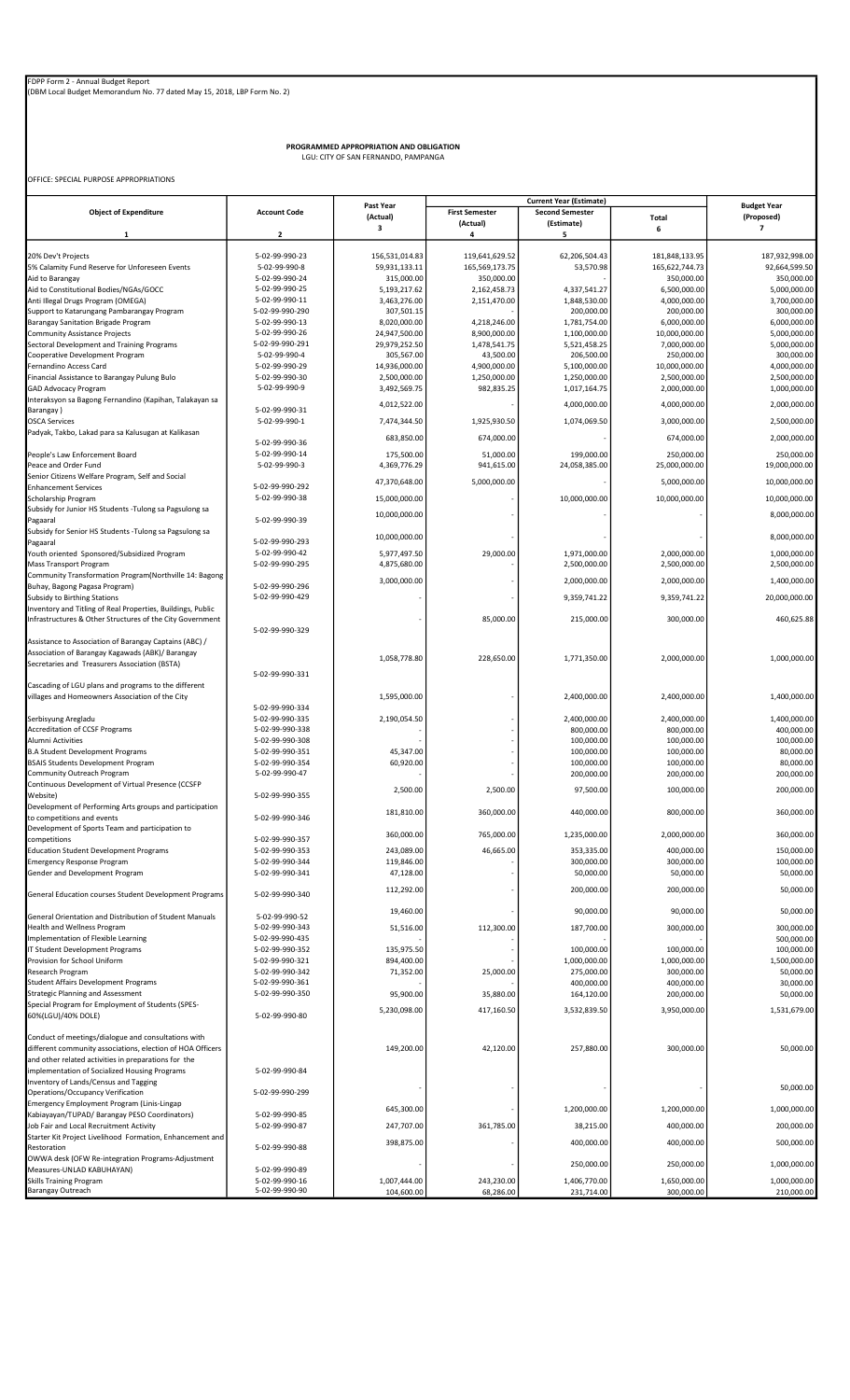PROGRAMMED APPROPRIATION AND OBLIGATION LGU: CITY OF SAN FERNANDO, PAMPANGA

OFFICE: SPECIAL PURPOSE APPROPRIATIONS

|                                                                                                          |                                    | Past Year                | <b>Current Year (Estimate)</b>    |                                      |                            | <b>Budget Year</b>         |
|----------------------------------------------------------------------------------------------------------|------------------------------------|--------------------------|-----------------------------------|--------------------------------------|----------------------------|----------------------------|
| <b>Object of Expenditure</b>                                                                             | <b>Account Code</b>                | (Actual)                 | <b>First Semester</b><br>(Actual) | <b>Second Semester</b><br>(Estimate) | Total                      | (Proposed)                 |
| 1                                                                                                        | $\overline{\mathbf{2}}$            | з                        | 4                                 | 5                                    | 6                          | 7                          |
| Disposal of residual waste at the Sanitary Landfill - Tipping                                            |                                    | 54,999,000.00            | 24,999,660.00                     | 15,000,340.00                        | 40,000,000.00              | 30,000,000.00              |
| Fee                                                                                                      | 5-02-99-990-94                     |                          |                                   |                                      |                            |                            |
| <b>Environmental Program Celebrations</b>                                                                | 5-02-99-990-95                     | 582,224.00               | 176,775.00                        | 23,225.00                            | 200,000.00                 | 500,000.00                 |
| Information, Education and Comunication (IEC) Campaign<br>Materials and equipment                        | 5-02-99-990-96                     | 185,750.00               |                                   |                                      |                            | 100,000.00                 |
| <b>Pollution Control Operations</b>                                                                      | 5-02-99-990-97                     | 298,120.00               | 5,070.00                          | 44,930.00                            | 50,000.00                  | 100,000.00                 |
| Search for Model Barangays on Ecological Solid Waste                                                     |                                    | 379,575.00               | 12,300.00                         | 87,700.00                            | 100,000.00                 | 200,000.00                 |
| Management (Awarding)                                                                                    | 5-02-99-990-99                     |                          |                                   |                                      |                            |                            |
| Treatment and disposal of hazardous waste to accredited<br>treament centers                              | 5-02-99-990-246                    |                          |                                   | 1,000,000.00                         | 1,000,000.00               | 1,000,000.00               |
|                                                                                                          |                                    |                          |                                   |                                      |                            |                            |
| Improvement of the City Composting Center - purchase of                                                  |                                    | 997,500.00               |                                   | 500,000.00                           | 500,000.00                 | 1,500,000.00               |
| materials, equipment and Operating Expenses                                                              | 5-02-99-990-363                    |                          |                                   |                                      |                            |                            |
| Solid Waste Management Assistance Program for                                                            |                                    |                          |                                   |                                      |                            | 750,000.00                 |
| Barangays and subdivisions                                                                               | 5-02-99-990-                       |                          |                                   |                                      |                            |                            |
| Solid Waste Management Implemention and Collection<br>System (monthly assessment meeting and monitoring, |                                    |                          |                                   |                                      |                            |                            |
| provision of PPE, purchase of small scale collection                                                     |                                    | 377,000.00               |                                   | 500,000.00                           | 500,000.00                 | 300,000.00                 |
| equipment)                                                                                               | 5-02-99-990-365                    |                          |                                   |                                      |                            |                            |
|                                                                                                          |                                    |                          |                                   |                                      |                            |                            |
| Monitoring of barangays, subdivisions and schools on MRF<br>operations and open dumpsites (enforcement)  |                                    | 461,079.00               |                                   | 250,000.00                           | 250,000.00                 | 300,000.00                 |
| Search for Sustainable and Eco-friendly Schools                                                          | 5-02-99-990-366<br>5-02-99-990-369 | 140,305.00               |                                   |                                      |                            | 100,000.00                 |
| Search for Sustainable and Eco-Friendly Business                                                         |                                    |                          |                                   |                                      |                            |                            |
| Establishments                                                                                           | 5-02-99-990-371                    |                          |                                   |                                      |                            | 200,000.00                 |
| Comprehensive Septage and Sewage Management                                                              |                                    |                          |                                   | 150,000.00                           | 150,000.00                 | 100,000.00                 |
| Program                                                                                                  | 5-02-99-990-373                    |                          |                                   |                                      |                            |                            |
| Civil Registration Reaching Out Program - 8th CSFP<br>Convention of Partners in Civil Registration       | 5-02-99-990-101                    | 284,900.00               |                                   | 150,000.00                           | 150,000.00                 | 100,000.00                 |
| Civil Registration Reaching Out Program - Awareness                                                      |                                    |                          |                                   |                                      |                            |                            |
| campaign on the importance of civil registration with                                                    |                                    | 96,620.00                |                                   | 350,000.00                           | 350,000.00                 | 100,000.00                 |
| mobile Civil Registration                                                                                | 5-02-99-990-102                    |                          |                                   |                                      |                            |                            |
| <b>PRAISE Awarding</b>                                                                                   | 5-02-99-990-379                    | 1,051,370.00             |                                   | 3,910,000.00                         | 3,910,000.00               | 3,910,000.00               |
| Values Enrichment Course                                                                                 | 5-02-99-990-381<br>5-02-99-990-382 | 5,281,649.00             | 4,803,000.00                      | 744,000.00                           | 5,547,000.00               | 4,800,000.00               |
| Medical Assistance through Health Card<br>Health and Wellness Program (CHRMO)                            | 5-02-99-990-107                    | 3,614,850.50             | 767,294.00                        | 945,000.00<br>1,732,706.00           | 945,000.00<br>2,500,000.00 | 945,000.00<br>500,000.00   |
| Scholarship Program (City Employees)                                                                     | 5-02-99-990-247                    | 93,600.00                |                                   | 623,000.00                           | 623,000.00                 | 500,000.00                 |
| Performing Arts Guild and Sports Club                                                                    | 5-02-99-990-374                    | 1,075,888.00             | 204,650.00                        | 1,395,350.00                         | 1,600,000.00               | 100,000.00                 |
|                                                                                                          |                                    |                          |                                   |                                      |                            |                            |
| Preparation of Schedule of Market Values and Conduct of                                                  |                                    |                          | 3,541,610.00                      | 108,390.00                           | 3,650,000.00               | 180,000.00                 |
| General Revision of Real Property Assessments                                                            | 5-02-99-990-108                    |                          |                                   |                                      |                            |                            |
| Prevention and Control of Communicable Diseases - Rabies                                                 | 5-02-99-990-275                    | 1,438,395.00             | 999,250.00                        | 750.00                               | 1,000,000.00               | 1,500,000.00               |
| National Tuberculosis Program                                                                            | 5-02-99-990-274                    | 75,580.00                | 86,027.50                         | 113,972.50                           | 200,000.00                 | 100,000.00                 |
| Prevention and Control of Communicable Diseases -                                                        |                                    | 129,719.50               | 43,605.00                         | 306,395.00                           | 350,000.00                 | 100,000.00                 |
| STI/HIV/AIDS                                                                                             | 5-02-99-990-135                    |                          |                                   |                                      |                            |                            |
| Diabetes Prevention and Control Program                                                                  | 5-02-99-990-120                    | 1,478,325.00             |                                   | 1,500,000.00                         | 1,500,000.00               | 1,500,000.00               |
| Cardiovascular Prevention And Control Program                                                            | 5-02-99-990-118                    | 496,666.00               |                                   | 500,000.00                           | 500,000.00                 | 500,000.00                 |
| Renal Disease Prevention and Control Program (REDCOP)                                                    | 5-02-99-990-134                    | 166,816.30               |                                   | 200,000.00                           | 200,000.00                 | 200,000.00                 |
|                                                                                                          |                                    |                          |                                   |                                      |                            | 60,000.00                  |
| Smoking Cessation and Tobacco Control Program (SCTCP)                                                    | 5-02-99-990-140                    | 283,400.00               |                                   | 200,000.00                           | 200,000.00                 |                            |
| Mental Health Program                                                                                    | 5-02-99-990-127                    |                          | 52,562.00                         | 97,438.00                            | 150,000.00                 | 150,000.00                 |
| Cancer Prevention And Control Program<br>Women's Health Care Program                                     | 5-02-99-990-276<br>5-02-99-990-278 | 382,216.00<br>736,773.50 | 61,725.00<br>59,187.00            | 138,275.00<br>940,813.00             | 200,000.00<br>1,000,000.00 | 150,000.00<br>1,000,000.00 |
| Child Healthcare Program                                                                                 | 5-02-99-990-383                    | 910,950.00               | 672,761.26                        | 527,238.74                           | 1,200,000.00               | 1,000,000.00               |
| Dental Health Programs                                                                                   | 5-02-99-990-281                    | 197,500.00               |                                   | 235,000.00                           | 235,000.00                 | 300,000.00                 |
| <b>Nutrition Program</b>                                                                                 | 5-02-99-990-15                     | 5,123,512.56             | 524,365.43                        | 4,475,634.57                         | 5,000,000.00               | 5,000,000.00               |
| <b>Philhealth Services</b>                                                                               | 5-02-99-990-283                    | 15,199,200.00            | 15,199,200.00                     | 800.00                               | 15,200,000.00              | 15,200,000.00              |
| Volunteer Health Programs (Barangay Health Workers                                                       |                                    | 380,298.00               | 442,896.00                        | 1,057,104.00                         | 1,500,000.00               | 2,000,000.00               |
| Program)                                                                                                 | 5-02-99-990-113                    |                          |                                   |                                      |                            |                            |
| <b>Voluntary Blood Donation Services</b>                                                                 | 5-02-99-990-142                    | 73,750.00                | 43,610.00                         | 56,390.00                            | 100,000.00                 | 100,000.00                 |
| Health Care Services for People with Special Needs                                                       | 5-02-99-990-285                    | 498,790.00               |                                   | 500,000.00                           | 500,000.00                 | 2,000,000.00               |
|                                                                                                          |                                    |                          |                                   |                                      |                            |                            |
| Environmental Health and Sanitation Division Services                                                    | 5-02-99-990-121                    | 2,259,495.70             | 1,514,838.35                      | 1,785,161.65                         | 3,300,000.00               | 3,300,000.00               |
| Health Emergency Management Staff                                                                        | 5-02-99-990-124                    | 1,099,177.00             | 93,300.00                         | 1,406,700.00                         | 1,500,000.00               | 1,000,000.00               |
|                                                                                                          |                                    |                          |                                   |                                      |                            |                            |
| Health Care Division Programs/Support Services (Barangay<br>Outreach Program Drugs (Medical Missions)    | 5-02-99-990-286                    | 33,750.00                |                                   |                                      |                            | 100,000.00                 |
| Reproductive Health Care Programs/Family Planning                                                        |                                    |                          |                                   |                                      |                            |                            |
| Services                                                                                                 | 5-02-99-990-287                    | 335,378.00               | 212,876.00                        | 787,124.00                           | 1,000,000.00               | 1,000,000.00               |
|                                                                                                          |                                    |                          |                                   |                                      |                            | 10,000,000.00              |
| Pandemic Emerging/Re-emerging Infectious Diseases                                                        | 5-02-99-990-451                    |                          |                                   |                                      |                            |                            |
| City Health Education and Promotions<br>Updating of the Socio Economic Profile                           | 5-02-99-990-453<br>5-02-99-990-154 | 2,055,460.00             |                                   | 200,000.00                           | 200,000.00                 | 250,000.00<br>200,000.00   |
| Local Development Council Meeting, Deliberation and                                                      |                                    |                          |                                   |                                      |                            |                            |
| Consultation                                                                                             | 5-02-99-990-423                    |                          |                                   | 60,000.00                            | 60,000.00                  | 60,000.00                  |
| PGS Implementation                                                                                       | 5-02-99-990-150                    | 672,220.00               | 135,520.00                        | 1,364,480.00                         | 1,500,000.00               | 500,000.00                 |
| Consultation, Presentation and Drafting of the Annual                                                    |                                    | 38,419.00                | 29,722.50                         | 277.50                               | 30,000.00                  | 50,000.00                  |
| Investment Plan<br>Executive-Legislative Monitoring and Implementation                                   | 5-02-99-990-145                    |                          |                                   |                                      |                            |                            |
| Program                                                                                                  | 5-02-99-990-146                    | 1,255,293.50             |                                   |                                      |                            | 950,000.00                 |
| <b>Strategy Reviews</b>                                                                                  | 5-02-99-990-153                    | 130,000.00               |                                   |                                      |                            | 150,000.00                 |
| <b>Updating of Sectoral Plans</b>                                                                        | 5-02-99-990-424                    |                          |                                   | 250,000.00                           | 250,000.00                 | 650,000.00                 |
| Barangay PGS Program                                                                                     | 5-02-99-990-152                    |                          |                                   | 1,000,000.00                         | 1,000,000.00               | 1,500,000.00               |
| Web-based Application System Infrastructure<br><b>Biometrics Time Keeping System</b>                     | 5-02-99-990-250<br>5-02-99-990-144 | 253,500.00               |                                   | 600,000.00                           | 600,000.00                 | 850,000.00                 |
|                                                                                                          |                                    |                          | 150,000.00                        |                                      | 150,000.00                 | 200,000.00                 |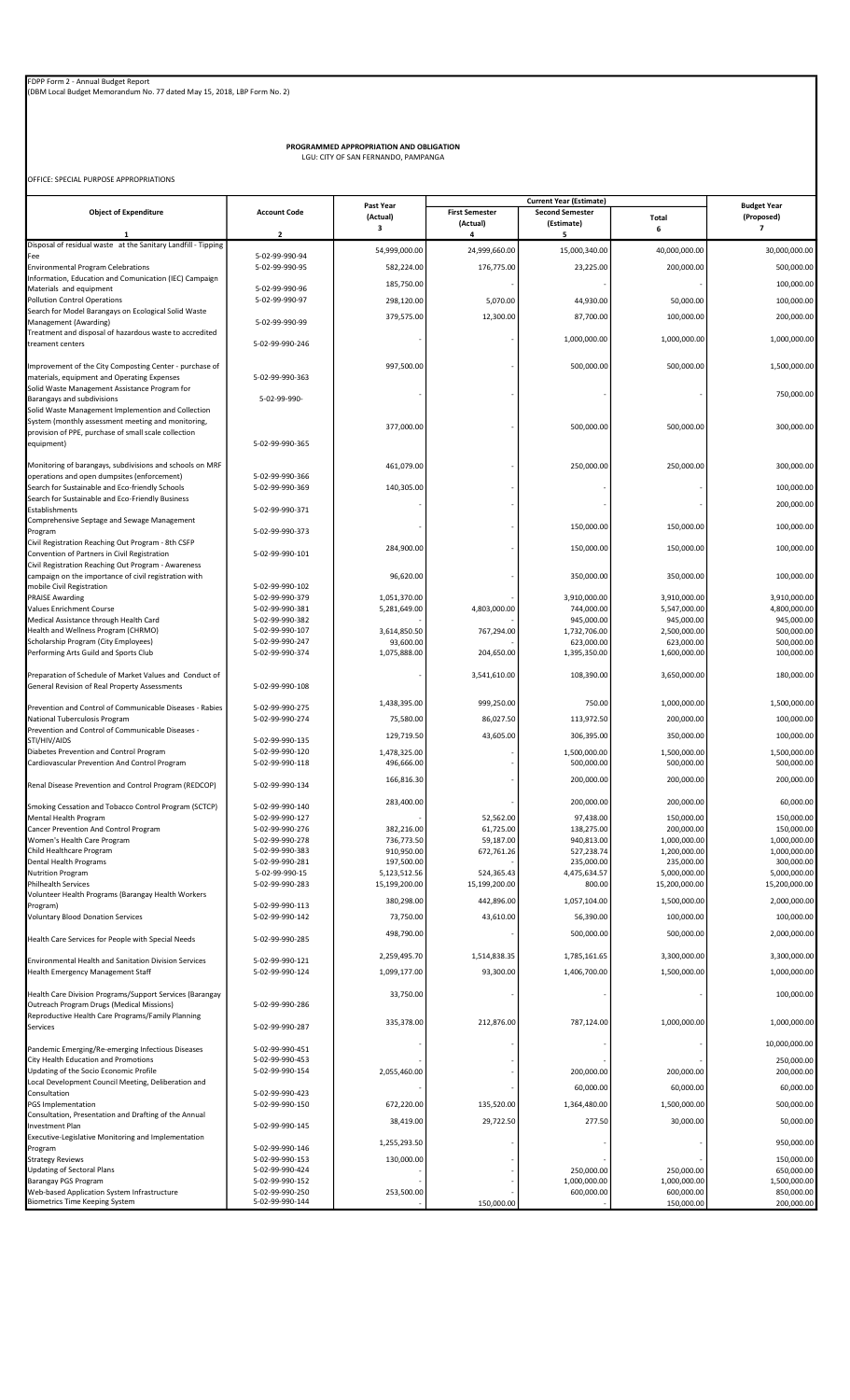PROGRAMMED APPROPRIATION AND OBLIGATION LGU: CITY OF SAN FERNANDO, PAMPANGA

OFFICE: SPECIAL PURPOSE APPROPRIATIONS

|                                                                             |                                    | Past Year                  | <b>Current Year (Estimate)</b> |                              |                              | <b>Budget Year</b>         |
|-----------------------------------------------------------------------------|------------------------------------|----------------------------|--------------------------------|------------------------------|------------------------------|----------------------------|
| <b>Object of Expenditure</b>                                                | <b>Account Code</b>                | (Actual)                   | <b>First Semester</b>          | <b>Second Semester</b>       | Total                        | (Proposed)                 |
| $\mathbf{1}$                                                                | $\overline{2}$                     | 3                          | (Actual)<br>4                  | (Estimate)<br>5              | 6                            | $\overline{\phantom{a}}$   |
| <b>Firewall Renewal</b>                                                     | 5-02-99-990-425                    |                            | 266,000.00                     | 1,334,000.00                 | 1,600,000.00                 | 800,000.00                 |
| PROGRESS Software Renewal AND additional license                            |                                    | 597,542.40                 |                                | 700,000.00                   | 700,000.00                   | 800,000.00                 |
|                                                                             | 5-02-99-990-151                    |                            |                                |                              |                              |                            |
| <b>Animal Treatment</b>                                                     | 5-02-99-990-158                    | 99,418.00                  |                                | 100,000.00                   | 100,000.00                   | 50,000.00                  |
| Animal vaccination and Immunization<br><b>Askal Operation</b>               | 5-02-99-990-159<br>5-02-99-990-160 | 489,312.00                 | 700,000.00<br>907,775.00       |                              | 700,000.00<br>1,000,000.00   | 600,000.00                 |
| <b>City Nursery Operation</b>                                               | 5-02-99-990-161                    | 986,664.28<br>495,330.00   | 529,103.50                     | 92,225.00<br>70,896.50       | 600,000.00                   | 630,000.00<br>600,000.00   |
| Provision of certified/hy-brid Seed                                         | 5-02-99-990-163                    | 697,015.00                 | 697,500.00                     | 2,500.00                     | 700,000.00                   | 600,000.00                 |
| Implementation of Ordinance on Organic Agriculture                          |                                    |                            |                                |                              |                              |                            |
|                                                                             | 5-02-99-990-164                    | 492,765.00                 | 301,680.00                     | 198,320.00                   | 500,000.00                   | 250,000.00                 |
| Nutrition supplementary garden project                                      | 5-02-99-990-165                    | 195,759.00                 | 64,000.00                      | 136,000.00                   | 200,000.00                   | 100,000.00                 |
| Organic Urban/Backyard Gardening Project                                    | 5-02-99-990-166                    | 558,496.18                 | 340,053.00                     | 259,947.00                   | 600,000.00                   | 250,000.00                 |
| Poultry dressing plant regulation and operation                             | 5-02-99-990-167                    | 197,090.00                 |                                | 200,000.00                   | 200,000.00                   | 75,000.00                  |
| World Rabies Day<br>Integrated Community Food Production                    | 5-02-99-990-251<br>5-02-99-990-252 | 98,445.00<br>486,263.79    | 697,412.00                     | 100,000.00<br>302,588.00     | 100,000.00<br>1,000,000.00   | 80,000.00<br>250,000.00    |
| Slaughterhouse Operation - Meat inspection certificate                      |                                    |                            |                                |                              |                              |                            |
| and gadget                                                                  | 5-02-99-990-253                    | 391,174.00                 | 283,269.00                     | 116,731.00                   | 400,000.00                   | 100,000.00                 |
| Farmers Day Celebration (Forum on farming                                   |                                    |                            |                                |                              |                              |                            |
| techniques/awards for outstanding farmers)                                  | 5-02-99-990-254                    | 488,304.00                 | 436,711.00                     | 63,289.00                    | 500,000.00                   | 300,000.00                 |
| Meat Conciousness Week Celebration (Forum on Meat                           |                                    |                            |                                |                              |                              |                            |
| Safety and Recognition of the best GMP implementor)                         |                                    | 194,900.00                 |                                | 200,000.00                   | 200,000.00                   | 75,000.00                  |
|                                                                             | 5-02-99-990-255                    |                            |                                |                              |                              |                            |
| Pet MO Show Mo<br>Post meat establishment inspection                        | 5-02-99-990-256<br>5-02-99-990-377 | 148,760.00<br>295,882.00   | 149,910.00                     | 90.00<br>300,000.00          | 150,000.00<br>300,000.00     | 100,000.00<br>75,000.00    |
| <b>Barangay Tourism Programs</b>                                            | 5-02-99-990-410                    | 189,997.00                 |                                | 395,000.00                   | 395,000.00                   | 70,000.00                  |
| <b>Business Roving Academy/Counseling</b>                                   | 5-02-99-990-198                    | 284,200.00                 |                                | 300,000.00                   | 300,000.00                   | 500,000.00                 |
| City Arts and Culture Programs                                              | 5-02-99-990-270                    | 615,667.00                 | 117,412.00                     | 527,588.00                   | 645,000.00                   | 220,000.00                 |
| CSFP Packaging and Labeling Room                                            | 5-02-99-990-317                    | 36,680.00                  |                                | 200,000.00                   | 200,000.00                   | 200,000.00                 |
| Giant Lantern                                                               | 5-02-99-990-211                    | 5,186,732.00               |                                | 1,000,000.00                 | 1,000,000.00                 | 1,000,000.00               |
| Negosyo Center (Micro Entrepreneur Seeding Program)                         |                                    | 100,000.00                 |                                | 100,000.00                   | 100,000.00                   | 3,000,000.00               |
|                                                                             | 5-02-99-990-206                    |                            |                                |                              |                              |                            |
| One Town One Product Project<br>Organization of Festivals and Events        | 5-02-99-990-209<br>5-02-99-990-210 | 992,090.00<br>5,424,887.50 | 147,900.00                     | 1,000,000.00<br>2,852,100.00 | 1,000,000.00<br>3,000,000.00 | 1,000,000.00<br>257,000.00 |
| Organization of Investment Incentive Board/SMED Council                     |                                    |                            |                                |                              |                              |                            |
|                                                                             | 5-02-99-990-212                    | 135,810.00                 |                                | 200,000.00                   | 200,000.00                   | 500,000.00                 |
| Organization of Local Special Bodies                                        | 5-02-99-990-272                    | 197,050.00                 | 226,380.00                     | 151,620.00                   | 378,000.00                   | 267,000.00                 |
| Preserving Heritage for Progress Program                                    | 5-02-99-990-213                    | 2,487,128.50               | 2,099,059.00                   | 400,941.00                   | 2,500,000.00                 | 1,820,000.00               |
| Promotion of Local Products (KABALEN.PH)                                    | 5-02-99-990-203                    | 258,230.00                 | 54,050.00                      | 445,950.00                   | 500,000.00                   | 1,000,000.00               |
| <b>Tourism Promotions Program</b>                                           | 5-02-99-990-273                    | 1,431,000.00               | 817,100.00                     | 682,900.00                   | 1,500,000.00                 | 1,170,000.00               |
| Lantern Decoration Projects                                                 |                                    |                            |                                |                              |                              | 5,000,000.00               |
| (Ray of Hope Project)                                                       | 5-02-99-990-271                    |                            |                                |                              |                              |                            |
| Micro and Small Business Rehabilitation Fund/Project                        | 5-02-99-990-430                    |                            |                                |                              |                              | 5,000,000.00               |
| Clean Environment Program (Implementation of OPLAN                          |                                    |                            |                                |                              |                              |                            |
| LINIS DAAN)                                                                 | 5-02-99-990-19                     | 9,785,361.18               | 3,914,515.29                   | 3,585,484.71                 | 7,500,000.00                 | 7,500,000.00               |
| Employees Safety & Protection Program (Provision of PPE's                   |                                    |                            |                                | 300,000.00                   | 300,000.00                   | 300,000.00                 |
| to UMSD Field Personnel)                                                    | 5-02-99-990-414                    |                            |                                |                              |                              |                            |
| A. Early Childhood Care and Development (ECCD)                              |                                    |                            |                                |                              |                              |                            |
| <b>CDW Monthly Learning Meetings</b><br>Celebration of Day Care Worker Week | 5-02-99-990-177<br>5-02-99-990-172 | 125,994.00<br>297,675.00   | 46,125.00                      | 103,875.00<br>300,000.00     | 150,000.00<br>300,000.00     | 50,000.00<br>100,000.00    |
| <b>ECCD Campaign and Early Registration</b>                                 | 5-02-99-990-259                    | 194,685.00                 |                                | 500,000.00                   | 500,000.00                   | 200,000.00                 |
| <b>ECCD Handbooks/Manuals</b>                                               | 5-02-99-990-262                    | 221,760.00                 | 499,000.00                     | 1,000.00                     | 500,000.00                   | 100,000.00                 |
| ECCD Health, Nutrition, Services and Advocacy                               | 5-02-99-990-176                    |                            |                                | 700,000.00                   | 700,000.00                   | 700,000.00                 |
| <b>ECCD Instructional Materials and Supplies</b>                            | 5-02-99-990-178                    | 1,487,053.50               | 240,000.00                     | 2,260,000.00                 | 2,500,000.00                 | 1,000,000.00               |
| <b>ECCD Moving Up</b>                                                       | 5-02-99-990-179                    | 795,020.00                 | 2,266,053.90                   | 733,946.10                   | 3,000,000.00                 | 500,000.00                 |
| B. Local Council for the Protection of Children                             |                                    |                            |                                |                              |                              |                            |
| <b>BCPC Organization and Functionality</b>                                  | 5-02-99-990-184                    | 408,402.40                 |                                | 1,000,000.00                 | 1,000,000.00                 | 1,000,000.00               |
| Capability Building Seminars and Trainings (LCPC)<br>Children's Database    | 5-02-99-990-388<br>5-02-99-990-426 | 629,573.25                 |                                | 1,000,000.00<br>2,000,000.00 | 1,000,000.00<br>2,000,000.00 | 300,000.00<br>300,000.00   |
| Children's Month Celebration                                                | 5-02-99-990-173                    | 905,740.53                 |                                | 1,000,000.00                 | 1,000,000.00                 | 1,000,000.00               |
|                                                                             |                                    |                            |                                |                              |                              |                            |
| Comprehensive Local Juvenile Intervention Program                           | 5-02-99-990-392                    | 195,226.00                 |                                | 500,000.00                   | 500,000.00                   | 1,500,000.00               |
|                                                                             |                                    |                            |                                |                              |                              | 500,000.00                 |
| Comprehensive Program for Children in Street Situation                      | 5-02-99-990-431                    |                            |                                |                              |                              |                            |
| Council and Committee Meetings (LCPC)                                       | 5-02-99-990-186                    | 270,626.50                 | 49,800.00                      | 450,200.00                   | 500,000.00                   | 400,000.00                 |
| LDPC/LPAC Monitoring and Evaluation                                         | 5-02-99-990-396                    | 175,000.00                 |                                | 340,000.00                   | 340,000.00                   | 100,000.00                 |
| Parent Education and Family Development Sessions                            | 5-02-99-990-187                    | 1,857,760.00               |                                | 2,000,000.00                 | 2,000,000.00                 | 2,000,000.00               |
| Child Participation Program                                                 | 5-02-99-990-427                    |                            | 10,000.00                      | 490,000.00                   | 500,000.00                   | 1,000,000.00               |
|                                                                             |                                    |                            |                                |                              |                              |                            |
| Early Detection, Prevention, Intervention and Referral                      | 5-02-99-990-393                    | 79,100.00                  |                                | 1,000,000.00                 | 1,000,000.00                 | 800,000.00                 |
| Life Skills and Home Program for Children and Youth with                    |                                    | 72,600.00                  | 23,400.00                      | 676,600.00                   | 700,000.00                   | 500,000.00                 |
| <b>Disabilities</b>                                                         | 5-02-99-990-398                    |                            |                                |                              |                              |                            |
| C. Programs and Advocacies for Special Groups                               |                                    |                            |                                |                              |                              |                            |
| Anti-Mendicancy Program<br>GAD Livelihood Training and Assistance Program   | 5-02-99-990-169<br>5-02-99-990-9   | 441,685.30<br>3,337,822.00 | 14,025.00                      | 535,975.00<br>4,000,000.00   | 550,000.00<br>4,000,000.00   | 200,000.00<br>4,000,000.00 |
| PWD Advocacy in Partnership with CSO                                        | 5-02-99-990-18                     | 196,000.00                 | 39,500.00                      | 160,500.00                   | 200,000.00                   | 100,000.00                 |
| PWD and Solo Parent Registration                                            | 5-02-99-990-401                    | 148,950.00                 |                                | 150,000.00                   | 150,000.00                   | 150,000.00                 |
| <b>PWDA Services</b>                                                        | 5-02-99-990-336                    | 4,810,475.00               | 438,300.00                     | 2,061,700.00                 | 2,500,000.00                 | 1,000,000.00               |
| <b>Restorative Devices</b>                                                  | 5-02-99-990-190                    | 498,665.00                 |                                | 500,000.00                   | 500,000.00                   | 500,000.00                 |
| Serbisyong PWD                                                              | 5-02-99-990-405                    | 2,098,750.00               | 3,000,000.00                   |                              | 3,000,000.00                 | 4,500,000.00               |
| D.Community Development and Empowerment                                     |                                    |                            |                                |                              |                              |                            |
| Sectoral Meetings and Assemblies                                            | 5-02-99-990-403                    | 888,730.39                 | 145,200.00                     | 854,800.00                   | 1,000,000.00                 | 1,000,000.00               |
| Kababaynan para king kaunlaran Brgy. Women and<br>Development               | 5-02-99-990-9                      | 5,965,568.00               | 50,000.00                      | 1,450,000.00                 | 1,500,000.00                 | 1,000,000.00               |
| E. Localized DSWD Programs                                                  |                                    |                            |                                |                              |                              |                            |
| Cash/Food for Work                                                          | 5-02-99-990-389                    | 5,685,000.00               |                                | 6,000,000.00                 | 6,000,000.00                 | 3,000,000.00               |
| Local Pantawid                                                              | 5-02-99-990-21                     | 7,079,400.00               | 4,500,000.00                   | 500,000.00                   | 5,000,000.00                 | 9,500,000.00               |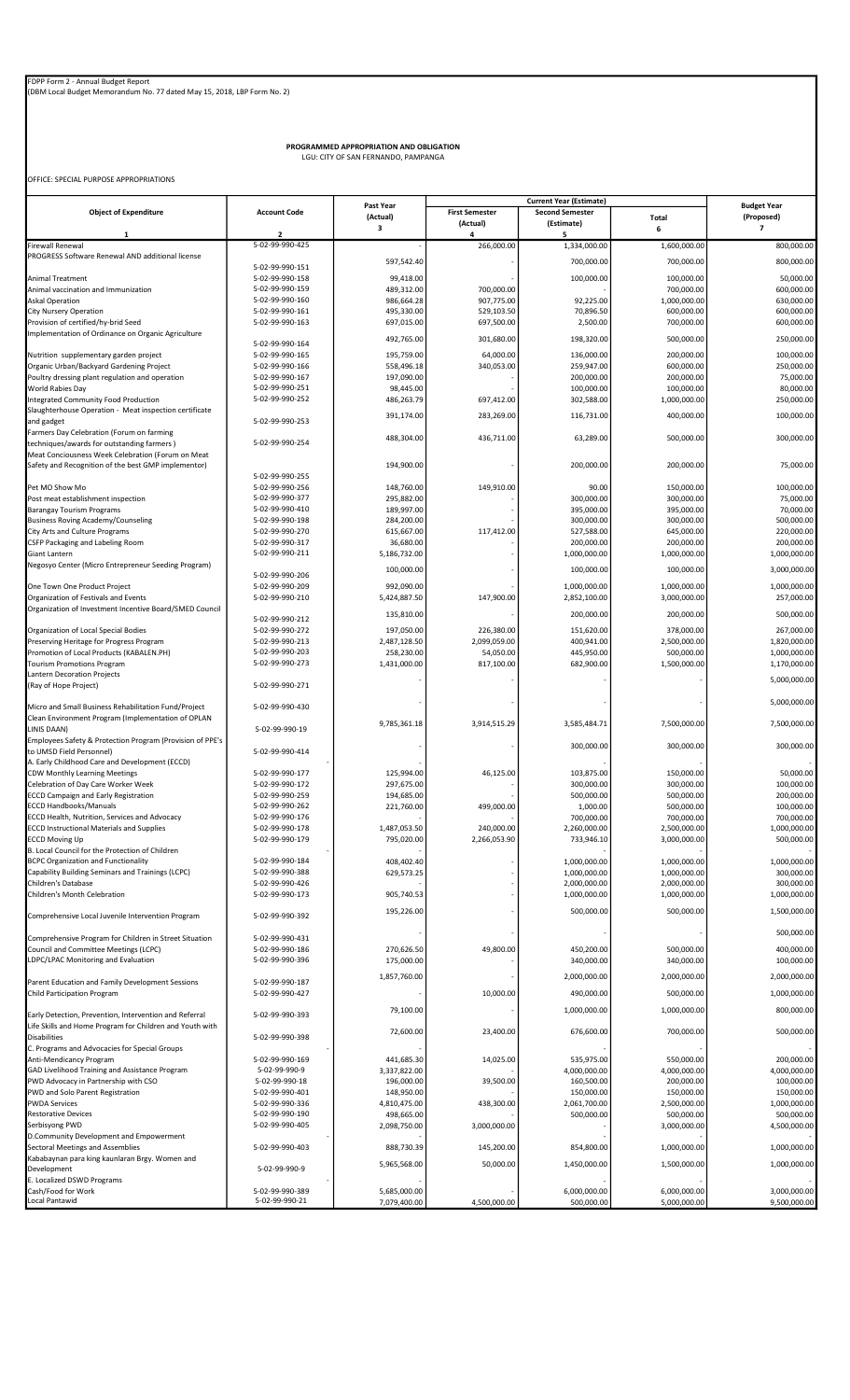PROGRAMMED APPROPRIATION AND OBLIGATION LGU: CITY OF SAN FERNANDO, PAMPANGA

OFFICE: SPECIAL PURPOSE APPROPRIATIONS

|                                                                                  |                 | Past Year      |                                   | <b>Budget Year</b>                   |                |                |
|----------------------------------------------------------------------------------|-----------------|----------------|-----------------------------------|--------------------------------------|----------------|----------------|
| <b>Object of Expenditure</b><br><b>Account Code</b><br>2                         |                 | (Actual)       | <b>First Semester</b><br>(Actual) | <b>Second Semester</b><br>(Estimate) | Total          | (Proposed)     |
| <b>Local Social Pension</b>                                                      | 5-02-99-990-181 | 6,000,000.00   | 6,000,000.00                      | 4,000,000.00                         | 10,000,000.00  | 10,000,000.00  |
| Local Unconditional Cash Transfer                                                | 5-02-99-990-421 |                |                                   | 5,000,000.00                         | 5,000,000.00   | 6,000,000.00   |
| F. Social Protection Facilities                                                  |                 |                |                                   |                                      |                |                |
| Women and Children Protection Center (WCPC)                                      | 5-02-99-990-195 |                | 147,000.00                        | 353,000.00                           | 500,000.00     | 300,000.00     |
| G. Planning and Administrative Services                                          |                 |                |                                   |                                      |                |                |
| LGU Intervention to Pantawid Pamilya                                             | 5-02-99-990-21  |                | 18,400.00                         | 681,600.00                           | 700,000.00     | 500,000.00     |
| Development and institutionalization of Communications<br>and Monitoring Systems | 5-02-99-990-419 | 1,464,030.00   |                                   | 1,000,000.00                         | 1,000,000.00   | 3,000,000.00   |
| Public Order and Safety Awareness Program and IEC                                | 5-02-99-990-417 | 1,836,672.05   | 637,510.00                        | 662,490.00                           | 1,300,000.00   | 1,000,000.00   |
| Public Order Policing Equipment Programs                                         | 5-02-99-990-418 | 2,000,000.00   | 319,500.00                        | 3,180,500.00                         | 3,500,000.00   | 1,575,254.19   |
| Task Force Ligtas Program                                                        | 5-02-99-990-319 | 8,093,202.00   |                                   | 10,000,000.00                        | 10,000,000.00  | 10,000,000.00  |
| Traffic and Public Order Management Programs                                     | 5-02-99-990-40  | 2,194,163.50   | 2,598,000.00                      | 402,000.00                           | 3,000,000.00   | 5,000,000.00   |
| IEC/ICB on Disaster Quick Response Program and                                   |                 |                |                                   |                                      |                |                |
| Rapid Evaluation and Safety Assessment of                                        |                 |                |                                   |                                      |                | 200,000.00     |
| Structures in the City of San Fernando, Pampanga                                 |                 |                |                                   |                                      |                |                |
|                                                                                  | 5-02-99-990-432 |                |                                   |                                      |                |                |
| Annual Forum for Construction Partners in the Building                           |                 |                |                                   |                                      |                |                |
| Industry                                                                         | 5-02-99-990-433 |                |                                   |                                      |                | 150,000.00     |
| Records Management System                                                        | 5-02-99-990-434 |                |                                   |                                      |                | 300,000.00     |
| <b>Total Appropriation</b>                                                       |                 | 638,047,741.86 | 411,686,425.73                    | 278,766,194.17                       | 690,452,619.90 | 622,379,156.57 |

Mary Catherine Emgard Santiago Rizzel Y. Mangilit Edwin D. Santiago Executive Assistant IV OIC-City Budget Office Local Chief Executive

Prepared: Reviewed: Approved: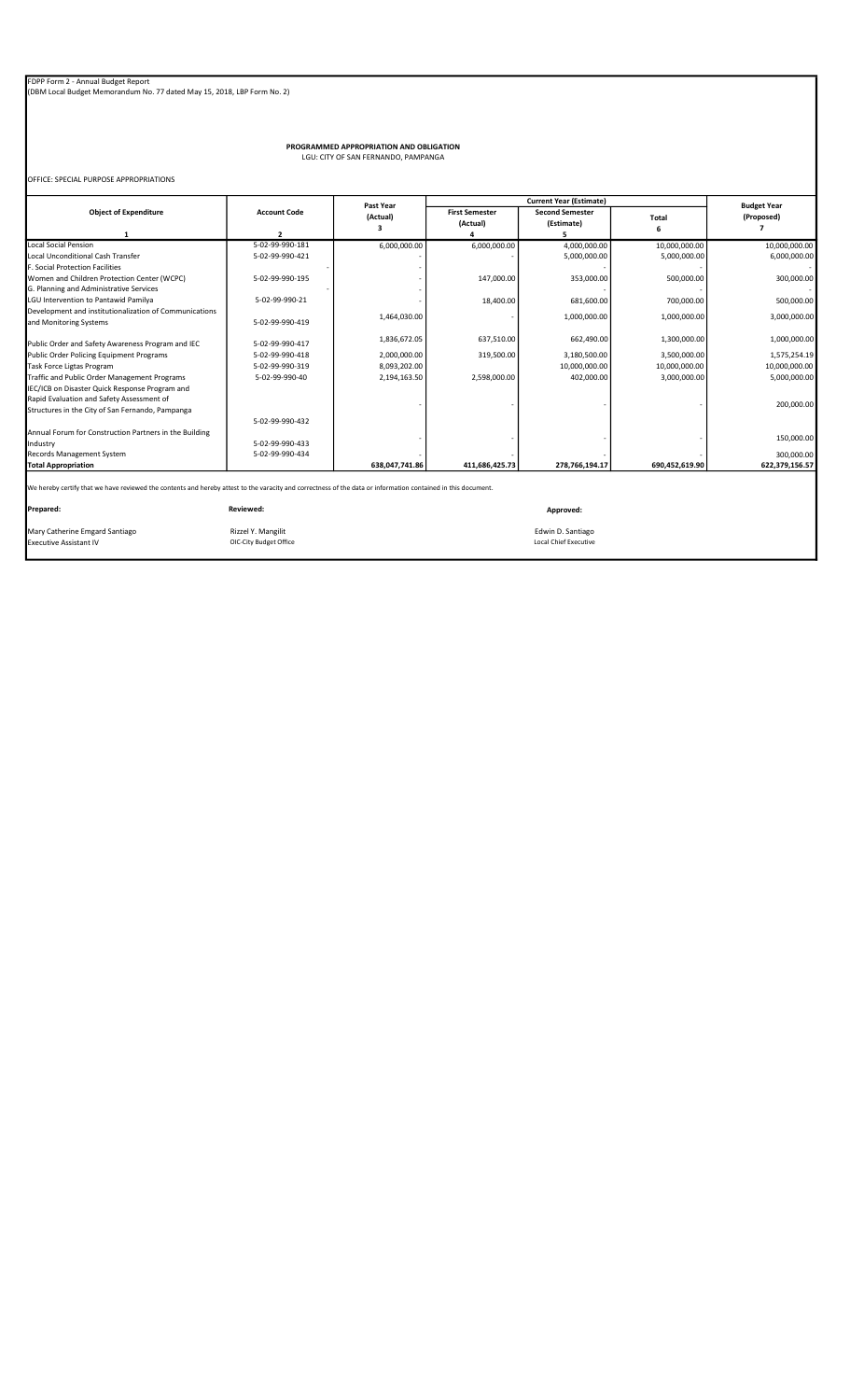| (DBM Local Budget Memorandum No. 77 dated May 15, 2018, LBP Form No. 1)         |                            |                |                            |                                   |                                      |                            |                                  |  |  |
|---------------------------------------------------------------------------------|----------------------------|----------------|----------------------------|-----------------------------------|--------------------------------------|----------------------------|----------------------------------|--|--|
| <b>ECONOMIC ENTERPRISE</b><br>LGU:CITY SAN FERNANDO, PAMPANGA                   |                            |                |                            |                                   |                                      |                            |                                  |  |  |
|                                                                                 |                            | Income         | Past Year                  |                                   | <b>Current Year (Estimate)</b>       |                            |                                  |  |  |
| <b>Object of Expenditure</b>                                                    | <b>Account Code</b>        | Classification | (Actual)                   | <b>First Semester</b><br>(Actual) | <b>Second Semester</b><br>(Estimate) | Total                      | <b>Budget Year</b><br>(Proposed) |  |  |
| $\mathbf{1}$<br>Beginning Cash Balance                                          | $\overline{2}$             | 3              | 4                          | 5                                 | 6                                    | $\overline{\phantom{a}}$   | 8                                |  |  |
| II. Receipts                                                                    |                            |                |                            |                                   |                                      |                            |                                  |  |  |
| A. Local Sources                                                                |                            |                |                            |                                   |                                      |                            |                                  |  |  |
| 1. Tax Revenue                                                                  |                            |                |                            |                                   |                                      |                            |                                  |  |  |
| a. Real Property Tax (RPT) (Basic RPT)                                          |                            |                |                            |                                   |                                      |                            |                                  |  |  |
| b. Business Tax                                                                 |                            |                |                            |                                   |                                      |                            |                                  |  |  |
| c. Other Local Tax                                                              |                            |                |                            |                                   |                                      |                            |                                  |  |  |
| <b>Total Tax Revenue</b>                                                        |                            |                |                            |                                   |                                      |                            |                                  |  |  |
| 2. Non-Tax Revenue                                                              |                            |                |                            |                                   |                                      |                            |                                  |  |  |
| a. Regulatory Fees                                                              |                            |                |                            |                                   |                                      |                            |                                  |  |  |
| b. Service/User Charges                                                         |                            |                |                            |                                   |                                      |                            |                                  |  |  |
| c. Receipts from Economic Enterprise                                            | $4 - 02 - 02$              | ${\sf R}$      | 37,466,859.20              | 15,708,736.16                     | 17,591,263.84                        | 33,300,000.00              | 22,800,000.00                    |  |  |
| d. Other Receipts                                                               |                            |                |                            |                                   |                                      |                            |                                  |  |  |
| <b>Total Non-Tax Revenue</b>                                                    |                            |                |                            |                                   |                                      |                            |                                  |  |  |
| <b>Total Local Sources</b>                                                      |                            |                |                            |                                   |                                      |                            |                                  |  |  |
| <b>B.</b> External Sources<br>1. Internal Revenue Allotment                     |                            |                |                            |                                   |                                      |                            |                                  |  |  |
| 2. Share from GOCC's (PAGCOR and PCSO)                                          |                            |                |                            |                                   |                                      |                            |                                  |  |  |
| 3. Other Shares from National Tax Collection                                    |                            |                |                            |                                   |                                      |                            |                                  |  |  |
| a. Share from Ecozone                                                           |                            |                |                            |                                   |                                      |                            |                                  |  |  |
| b. Share from EVAT                                                              |                            |                |                            |                                   |                                      |                            |                                  |  |  |
| c. Share from National Wealth                                                   |                            |                |                            |                                   |                                      |                            |                                  |  |  |
| d. Share from Tobacco Excise Tax                                                |                            |                |                            |                                   |                                      |                            |                                  |  |  |
| 4. Inter-Local Transfer                                                         | 4-03-02-010                | ${\sf R}$      |                            |                                   | 9,359,741.22                         | 9,359,741.22               | 20,000,000.00                    |  |  |
| 5. Extraordinary Receipts/Grants/Donations/Aids                                 |                            |                |                            |                                   |                                      |                            |                                  |  |  |
| <b>Total External Sources</b>                                                   |                            |                |                            |                                   |                                      |                            |                                  |  |  |
| C. Non-Income Receipts                                                          |                            |                |                            |                                   |                                      |                            |                                  |  |  |
| 1. Capital Investment Receipts                                                  |                            |                |                            |                                   |                                      |                            |                                  |  |  |
| a. Proceeds from Sale of Assets                                                 |                            |                |                            |                                   |                                      |                            |                                  |  |  |
| <b>Other Entities</b>                                                           |                            |                |                            |                                   |                                      |                            |                                  |  |  |
| c. Collection of Loans Receivable<br><b>Total Non-Income Receipts</b>           |                            |                |                            |                                   |                                      |                            |                                  |  |  |
| <b>Total Receipts</b>                                                           |                            |                | 37,466,859.20              | 15,708,736.16                     | 26,951,005.06                        | 42,659,741.22              | 42,800,000.00                    |  |  |
| III. Expenditures                                                               |                            |                |                            |                                   |                                      |                            |                                  |  |  |
| <b>Personal Services</b>                                                        |                            |                |                            |                                   |                                      |                            |                                  |  |  |
| Salaries and Wages                                                              |                            |                |                            |                                   |                                      |                            |                                  |  |  |
| Salaries and Wages - Regular                                                    | 5-01-01-010<br>5-01-01-020 |                | 1,362,199.98<br>532,451.64 | 719,256.00<br>278,983.60          | 9,168,132.00<br>334,936.40           | 9,887,388.00<br>613,920.00 | 10,082,796.00<br>613,920.00      |  |  |
| Salaries and Wages - Casual/Contractual<br>Other Compensation                   |                            |                |                            |                                   |                                      |                            |                                  |  |  |
| Personal Economic Relief Allowance (PERA)                                       | 5-01-02-010                |                | 220,000.00                 | 108,000.00                        | 756,000.00                           | 864,000.00                 | 864,000.00                       |  |  |
| Clothing/Uniform Allowance                                                      | 5-01-02-040                |                | 54,000.00                  | 54,000.00                         | 162,000.00                           | 216,000.00                 | 216,000.00                       |  |  |
| Subsistence Allowance                                                           |                            |                |                            |                                   | 297,000.00                           | 297,000.00                 | 297,000.00                       |  |  |
| Hazard Pay<br>Year End Bonus                                                    | 5-01-02-140                |                | 160,177.00                 |                                   | 1,200,759.00<br>875,109.00           | 1,200,759.00<br>875,109.00 | 1,249,611.00<br>891,393.00       |  |  |
| Cash Gift                                                                       | 5-01-02-150                |                | 48,500.00                  |                                   | 180,000.00                           | 180,000.00                 | 180,000.00                       |  |  |
| Other Bonuses and Allowances                                                    |                            |                |                            |                                   |                                      |                            |                                  |  |  |
| Anniversary Bonus                                                               | 5-01-02-990                |                |                            |                                   | 27,000.00                            | 27,000.00                  | 51,000.00                        |  |  |
| Performance-Based Bonus<br>Personnel Benefit Contributions                      | 5-01-04-990                |                | 67,307.50                  |                                   |                                      |                            |                                  |  |  |
| Retirement and Life Insurance Premiums (SIC)                                    |                            |                |                            |                                   |                                      |                            |                                  |  |  |
|                                                                                 |                            |                | 231,071.16                 | 121,663.44                        | 1,138,493.52                         | 1,260,156.96               | 1,283,605.92                     |  |  |
| Pag-IBIG Contributions                                                          | 5-01-03-020                |                | 11,000.00                  | 5,400.00                          | 37,800.00                            | 43,200.00                  | 43,200.00                        |  |  |
| <b>PhilHealth Contributions</b>                                                 | 5-01-03-030                |                | 26,515.21<br>11,000.00     | 14,680.28<br>5,400.00             | 157,085.02<br>99,613.08              | 171,765.30<br>105,013.08   | 187,192.53<br>106,967.16         |  |  |
| Retirement and Life Insurance Premiums (SIF)<br><b>Other Personnel Benefits</b> |                            |                |                            |                                   |                                      |                            |                                  |  |  |
| Monetization                                                                    | 5-01-04-990                |                | 30,468.87                  |                                   | 85,849.03                            | 85,849.03                  | 235,343.27                       |  |  |
| Loyalty Award                                                                   | 5-01-04-990                |                | 15,000.00                  |                                   | 5,000.00                             | 5,000.00                   | 5,000.00                         |  |  |
| Productivity Enhancement Incentive<br>Mid-Year Bonus                            | 5-01-04-990<br>5-01-04-990 |                | 45,000.00                  |                                   | 180,000.00                           | 180,000.00<br>875,109.00   | 180,000.00<br>891,393.00         |  |  |
| Maintenance and Other Operating Expenses                                        |                            |                | 148,416.00                 | 168,980.00                        | 706,129.00                           |                            |                                  |  |  |
| <b>Traveling Expenses</b>                                                       |                            |                |                            |                                   |                                      |                            |                                  |  |  |
| Traveling Expenses - Local                                                      | 5-02-01-010                |                |                            |                                   | 5,000.00                             | 5,000.00                   | 5,000.00                         |  |  |
| Supplies and Materials Expenses                                                 |                            |                |                            |                                   |                                      |                            |                                  |  |  |
| Office Supplies Expenses<br>Drugs and Medicines Expenses                        | 5-02-03-010                |                | 325,362.51                 | 175,755.34                        | 224,244.66<br>1,500,000.00           | 400,000.00<br>1,500,000.00 | 400,000.00<br>3,000,000.00       |  |  |
| Medical, Dental and Laboratory Supplies                                         |                            |                |                            |                                   |                                      |                            |                                  |  |  |
| Expenses                                                                        |                            |                |                            | 1,499,750.00                      | 250.00                               | 1,500,000.00               | 8,649,106.27                     |  |  |
| Other Supplies and Materials Expenses                                           | 5-02-03-990                |                | 777,119.85                 |                                   | 1,000,000.00                         | 1,000,000.00               | 500,000.00                       |  |  |
| <b>Utility Expenses</b><br><b>Water Expenses</b>                                | 5-02-04-010                |                |                            | 8,314.09                          | 371,685.91                           | 380,000.00                 | 380,000.00                       |  |  |
| <b>Electricity Expenses</b>                                                     | 5-02-04-020                |                |                            | 251,489.57                        | 1,098,510.43                         | 1,350,000.00               | 1,350,000.00                     |  |  |
| <b>Telephone Expenses</b>                                                       | 5-02-05-020                |                | 14,898.24                  | 16,993.56                         | 74,006.44                            | 91,000.00                  | 91,000.00                        |  |  |
| <b>General Services</b>                                                         |                            |                |                            |                                   |                                      |                            |                                  |  |  |
| Other General Services                                                          | 5-02-12-990                |                | 1,408,090.15               | 633,785.37                        | 2,033,363.43                         | 2,667,148.80               | 2,667,148.80                     |  |  |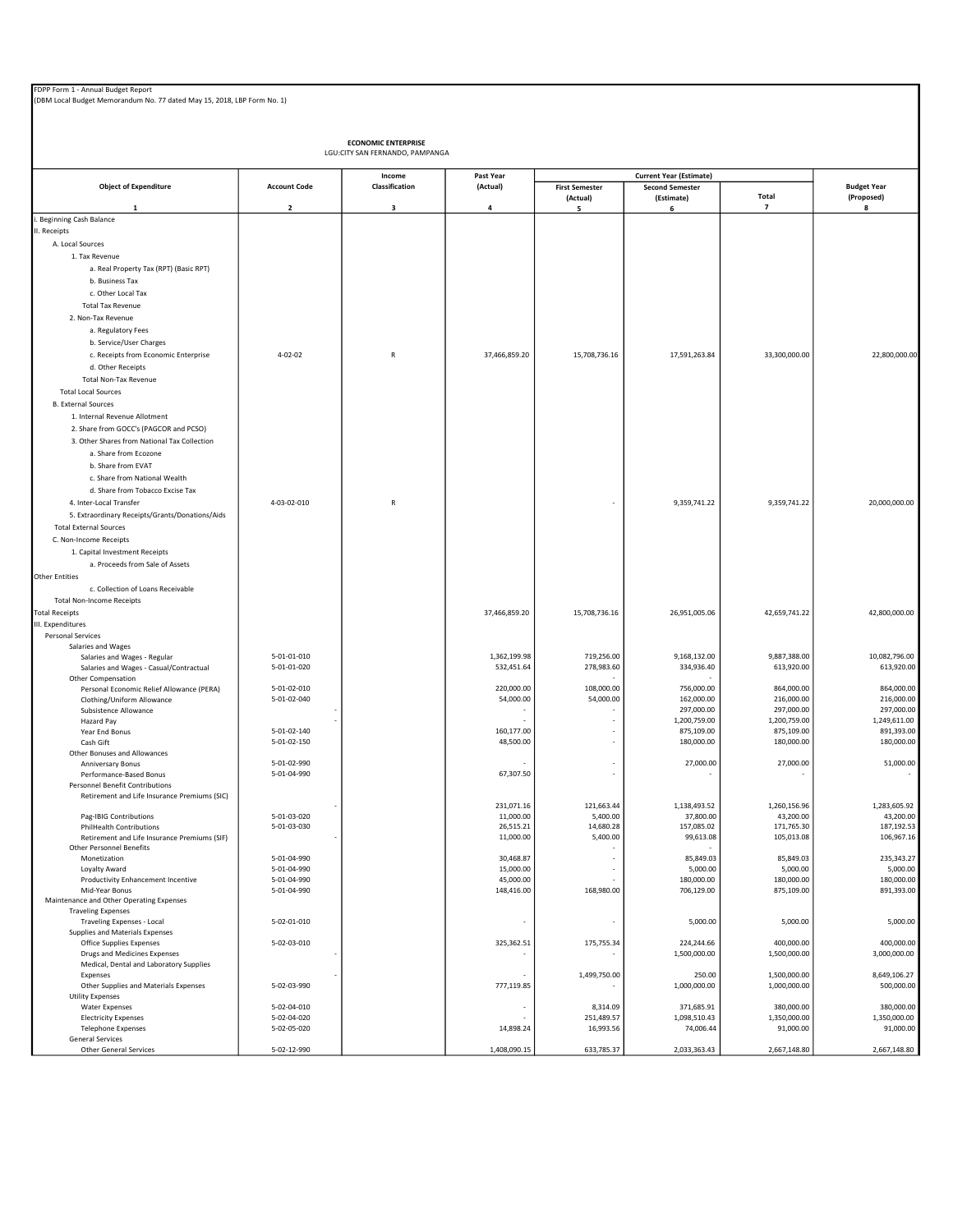| FDPP Form 1 - Annual Budget Report                                      |
|-------------------------------------------------------------------------|
| (DBM Local Budget Memorandum No. 77 dated May 15, 2018, LBP Form No. 1) |

| <b>ECONOMIC ENTERPRISE</b><br>LGU:CITY SAN FERNANDO, PAMPANGA                               |                     |                         |               |                       |                                |                |                    |  |
|---------------------------------------------------------------------------------------------|---------------------|-------------------------|---------------|-----------------------|--------------------------------|----------------|--------------------|--|
|                                                                                             |                     | Income                  | Past Year     |                       | <b>Current Year (Estimate)</b> |                |                    |  |
| <b>Object of Expenditure</b>                                                                | <b>Account Code</b> | Classification          | (Actual)      | <b>First Semester</b> | <b>Second Semester</b>         |                | <b>Budget Year</b> |  |
|                                                                                             |                     |                         |               | (Actual)              | (Estimate)                     | Total          | (Proposed)         |  |
|                                                                                             | $\overline{2}$      | $\overline{\mathbf{3}}$ | 4             | 5                     | 6                              | $\overline{ }$ | 8                  |  |
| Repairs and Maintenance                                                                     |                     |                         |               |                       |                                |                |                    |  |
| Repairs and Maintenance - Infrastructure Assets<br>Repairs and Maintenance - Infrastructure |                     |                         |               |                       |                                |                |                    |  |
| Assets (Power Supply Systems)<br>Repairs and Maintenance - Infrastructure                   | 5-02-13-030-04      |                         |               |                       | 1,000,000.00                   | 1,000,000.00   | 500,000.00         |  |
| Assets (Other Infrastructure Assets)                                                        |                     |                         | ٠             | ٠                     | 1,900,000.00                   | 1,900,000.00   | 500,000.00         |  |
| Repairs and Maintenance - Buildings and Other                                               |                     |                         |               |                       |                                |                |                    |  |
| Structures                                                                                  |                     |                         | ٠             |                       | 4,830,000.00                   | 4,830,000.00   | 2,580,000.00       |  |
| Other Maintenance and Operating Expenses                                                    |                     |                         |               | 11,520.00             | 11,520.00                      |                |                    |  |
| <b>Representation Expenses</b>                                                              | 5-02-99-030         |                         | 64,190.00     | $\sim$                | 50,000.00                      | 50,000.00      | 50,000.00          |  |
| <b>Transportation and Delivery Expenses</b>                                                 |                     |                         | ٠             | 68,480.00             | 68,480.00                      |                |                    |  |
| Other Maintenance and Operating Expenses                                                    | 5-02-99-990         |                         | 10,080.00     | 11,520.00             | 8,480.00                       | 20,000.00      | 20,000.00          |  |
| <b>Financial Expenses</b>                                                                   |                     |                         |               |                       |                                |                |                    |  |
| Loans Payable - Domestic                                                                    | 2-01-02-040         |                         | 2,075,230.40  | $\sim$                |                                | ٠              |                    |  |
| <b>Interest Expenses</b>                                                                    | 5-03-01-020         |                         | 2,340,740.99  | $\sim$                |                                |                |                    |  |
| Capital Outlay                                                                              |                     |                         |               |                       |                                |                |                    |  |
| Property, Plant and Equipment                                                               |                     |                         |               |                       |                                |                |                    |  |
| <b>Buildings and Other Structures</b>                                                       | $1 - 07 - 04$       |                         |               | 4,000,000.00          |                                | 4,000,000.00   |                    |  |
| Information and Communication Technology                                                    |                     |                         |               |                       |                                |                |                    |  |
| Equipment                                                                                   | 1-07-05-030         |                         | 9,900.00      | 140,000.00            | 860,000.00                     | 1,000,000.00   | 1,000,000.00       |  |
| Communication Equipment                                                                     | 1-07-05-070         |                         |               |                       | 220,000.00                     | 220,000.00     | 220,000.00         |  |
| Special Purpose Appropriations (SPA's)                                                      |                     |                         |               |                       |                                |                |                    |  |
| <b>Birthing Station Services</b>                                                            | 5-02-99-990-279     |                         | 3,643,575.05  | 2,686,791.93          | 313,208.07                     | 3,000,000.00   | 3,500,000.00       |  |
| <b>Total Expenditures</b>                                                                   |                     |                         | 13,632,294.55 | 10,980,763.18         | 30,819,654.99                  | 41,800,418.17  | 42,790,676.95      |  |
| IV. Ending Balance                                                                          |                     |                         | 23,834,564.65 | 4,727,972.98          | 859.323.05                     | 859,323.05     | 9,323.05           |  |

We hereby certify that the information presented above are true and correct. We further certify that the foregoing estimated receipts are reasonably projected as collectible for the Budget Year

RIZZEL Y. MANGILIT OIC-Local Budget Office

MARY ANN P. BAUTISTA Local Treasurer

Approved:

 $\overline{\phantom{a}}$ 

EDWIN D. SANTIAGO Local Chief Executive

NICOLLE S. TIMOTEO OIC -Local Planning Development Office

MARIA GISEL P. RIVERA Local Accountant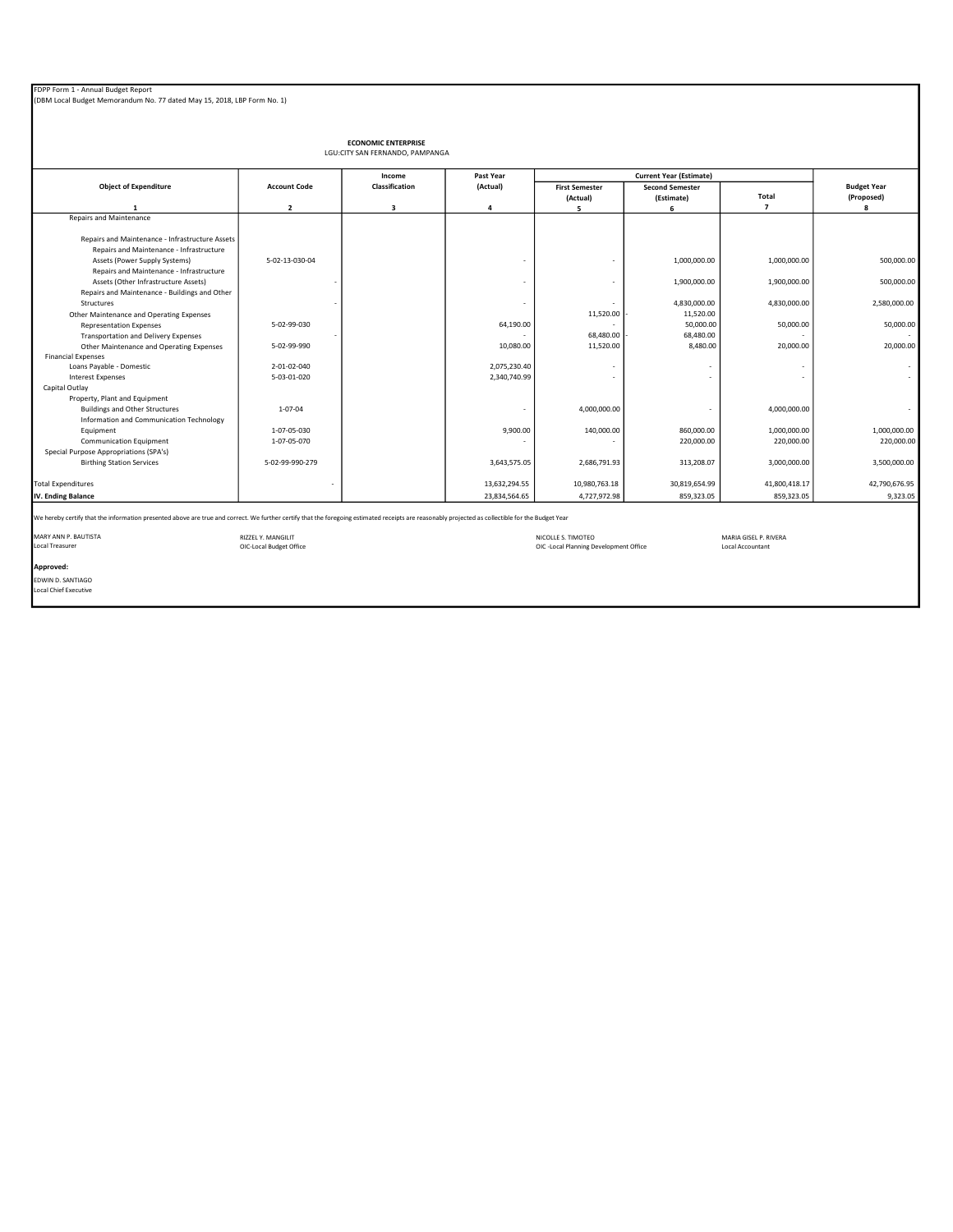(DBM Local Budget Memorandum No. 77 dated May 15, 2018, LBP Form No. 2)

PROGRAMMED APPROPRIATION AND OBLIGATION LGU: CITY OF SAN FERNANDO, PAMPANGA

OFFICE: CITY MARKET OPERATIONS DIVISION

|                                                                                                                                                               |                     | <b>Current Year (Estimate)</b> |                       |                        |               |                              |
|---------------------------------------------------------------------------------------------------------------------------------------------------------------|---------------------|--------------------------------|-----------------------|------------------------|---------------|------------------------------|
| <b>Object of Expenditure</b>                                                                                                                                  | <b>Account Code</b> | Past Year                      | <b>First Semester</b> | <b>Second Semester</b> |               | <b>Budget Year</b>           |
| $\mathbf{1}$                                                                                                                                                  | $\overline{2}$      | (Actual)<br>3                  | (Actual)<br>4         | (Estimate)<br>5        | Total<br>6    | (Proposed)<br>$\overline{7}$ |
|                                                                                                                                                               |                     |                                |                       |                        |               |                              |
| <b>Personal Services</b>                                                                                                                                      |                     |                                |                       |                        |               |                              |
| Salaries and Wages                                                                                                                                            |                     |                                |                       |                        |               |                              |
| Salaries and Wages - Regular                                                                                                                                  | 5-01-01-010         | 1.362.199.98                   | 719,256.00            | 4,365,096.00           | 5,084,352.00  | 5,084,352.00                 |
| Salaries and Wages - Casual/Contractual                                                                                                                       | 5-01-01-020         | 532,451.64                     | 278,983.60            | 334,936.40             | 613,920.00    | 613,920.00                   |
| Other Compensation                                                                                                                                            |                     |                                |                       |                        |               |                              |
| Personal Economic Relief Allowance (PERA)                                                                                                                     | 5-01-02-010         | 220,000.00                     | 108,000.00            | 396,000.00             | 504,000.00    | 504,000.00                   |
|                                                                                                                                                               | 5-01-02-040         | 54,000.00                      | 54,000.00             | 72,000.00              | 126,000.00    | 126,000.00                   |
| Clothing/Uniform Allowance                                                                                                                                    |                     |                                |                       |                        |               |                              |
| Year End Bonus                                                                                                                                                | 5-01-02-140         | 160,177.00                     |                       | 474,856.00             | 474,856.00    | 474,856.00                   |
| Cash Gift                                                                                                                                                     | 5-01-02-150         | 48,500.00                      |                       | 105,000.00             | 105,000.00    | 105,000.00                   |
| Other Bonuses and Allowances                                                                                                                                  |                     |                                |                       |                        |               |                              |
| Anniversary Bonus                                                                                                                                             | 5-01-02-990         |                                |                       | 27,000.00              | 27,000.00     | 27,000.00                    |
| Performance-Based Bonus                                                                                                                                       | 5-01-04-990         | 67,307.50                      |                       |                        |               |                              |
| <b>Personnel Benefit Contributions</b>                                                                                                                        |                     |                                |                       |                        |               |                              |
| Retirement and Life Insurance Premiums (SIC)                                                                                                                  |                     |                                |                       |                        |               |                              |
|                                                                                                                                                               | 5-01-03-010         | 231,071.16                     | 121,663.44            | 562,129.20             | 683,792.64    | 683,792.64                   |
| Pag-IBIG Contributions                                                                                                                                        | 5-01-03-020         | 11,000.00                      | 5,400.00              | 19,800.00              | 25,200.00     | 25,200.00                    |
| <b>PhilHealth Contributions</b>                                                                                                                               | 5-01-03-030         | 26,515.21                      | 14,680.28             | 85,039.48              | 99,719.76     | 99,719.76                    |
| Retirement and Life Insurance Premiums (SIF)                                                                                                                  |                     |                                |                       |                        |               |                              |
|                                                                                                                                                               | 5-01-03-010-01      | 11,000.00                      | 5,400.00              | 51,582.72              | 56,982.72     | 56,982.72                    |
| Other Personnel Benefits                                                                                                                                      |                     |                                |                       |                        |               |                              |
| Monetization                                                                                                                                                  | 5-01-04-990         | 30,468.87                      |                       | 85,849.03              | 85,849.03     | 85,849.03                    |
| Loyalty Award                                                                                                                                                 | 5-01-04-990         | 15,000.00                      |                       | 5,000.00               | 5,000.00      | 5,000.00                     |
| Productivity Enhancement Incentive                                                                                                                            | 5-01-04-990         | 45,000.00                      |                       | 105,000.00             | 105,000.00    | 105,000.00                   |
| Mid-Year Bonus                                                                                                                                                | 5-01-04-990         | 148,416.00                     | 168,980.00            | 305,876.00             | 474,856.00    | 474,856.00                   |
| Maintenance and Other Operating Expenses                                                                                                                      |                     |                                |                       |                        |               |                              |
| <b>Traveling Expenses</b>                                                                                                                                     |                     |                                |                       |                        |               |                              |
| Traveling Expenses - Local                                                                                                                                    | 5-02-01-010         |                                |                       | 5,000.00               | 5,000.00      | 5,000.00                     |
| Supplies and Materials Expenses                                                                                                                               |                     |                                |                       |                        |               |                              |
| Office Supplies Expenses                                                                                                                                      | 5-02-03-010         | 325,362.51                     | 175,755.34            | 224,244.66             | 400,000.00    | 400,000.00                   |
| Other Supplies and Materials Expenses                                                                                                                         | 5-02-03-990         | 777,119.85                     |                       | 1,000,000.00           | 1,000,000.00  | 500,000.00                   |
| <b>Utility Expenses</b>                                                                                                                                       |                     |                                |                       |                        |               |                              |
| <b>Water Expenses</b>                                                                                                                                         | 5-02-04-010         |                                |                       | 350,000.00             | 350,000.00    | 350,000.00                   |
| <b>Electricity Expenses</b>                                                                                                                                   | 5-02-04-020         |                                | 15,242.93             | 484,757.07             | 500,000.00    | 500,000.00                   |
| <b>Telephone Expenses</b>                                                                                                                                     | 5-02-05-020         | 14,898.24                      | 7,000.00              | 20,000.00              | 27,000.00     | 27,000.00                    |
| <b>General Services</b>                                                                                                                                       |                     |                                |                       |                        |               |                              |
| <b>Other General Services</b>                                                                                                                                 | 5-02-12-990         | 1,408,090.15                   | 633,785.37            | 2,033,363.43           | 2,667,148.80  | 2,667,148.80                 |
| Repairs and Maintenance                                                                                                                                       |                     |                                |                       |                        |               |                              |
| Repairs and Maintenance - Infrastructure                                                                                                                      |                     |                                |                       |                        |               |                              |
|                                                                                                                                                               |                     |                                |                       |                        |               |                              |
| Assets                                                                                                                                                        |                     |                                |                       |                        |               |                              |
|                                                                                                                                                               |                     |                                |                       |                        |               |                              |
| Repairs and Maintenance - Infrastructure                                                                                                                      |                     |                                |                       |                        |               |                              |
| Assets (Power Supply Systems)                                                                                                                                 | 5-02-13-030-04      |                                |                       | 1,000,000.00           | 1,000,000.00  | 500,000.00                   |
|                                                                                                                                                               |                     |                                |                       |                        |               |                              |
| Repairs and Maintenance - Infrastructure                                                                                                                      |                     |                                |                       |                        |               |                              |
| Assets (Other Infrastructure Assets)                                                                                                                          | 5-02-13-030-99      |                                |                       | 1,900,000.00           | 1,900,000.00  | 500,000.00                   |
| Repairs and Maintenance - Buildings and Other                                                                                                                 |                     |                                |                       |                        |               |                              |
| Structures                                                                                                                                                    | 5-02-13-040         |                                |                       | 4,830,000.00           | 4,830,000.00  | 2,580,000.00                 |
| Other Maintenance and Operating Expenses                                                                                                                      |                     |                                | 11,520.00             | 11,520.00              |               |                              |
| <b>Advertising Expenses</b>                                                                                                                                   | 5-02-99-010         |                                |                       |                        |               |                              |
| <b>Representation Expenses</b>                                                                                                                                | 5-02-99-030         | 64,190.00                      | 68,480.00             | 18,480.00              | 50,000.00     | 50,000.00                    |
| Other Maintenance and Operating Expenses                                                                                                                      |                     |                                |                       |                        |               |                              |
|                                                                                                                                                               | 5-02-99-990         | 10,080.00                      | 11,520.00             | 8,480.00               | 20,000.00     | 20,000.00                    |
| <b>Financial Expenses</b>                                                                                                                                     |                     |                                |                       |                        |               |                              |
| Loans Payable - Domestic                                                                                                                                      | 2-01-02-040         | 2,075,230.40                   |                       |                        |               |                              |
| <b>Interest Expenses</b>                                                                                                                                      | 5-03-01-020         | 2,340,740.99                   |                       |                        |               |                              |
| Capital Outlays                                                                                                                                               |                     |                                |                       |                        |               |                              |
| Property, Plant and Equipment                                                                                                                                 |                     |                                |                       |                        |               |                              |
| <b>Buildings and Other Structures</b>                                                                                                                         | $1 - 07 - 04$       |                                | 4,000,000.00          |                        | 4,000,000.00  |                              |
| Machinery and Equipment                                                                                                                                       |                     |                                |                       |                        |               |                              |
| Information and Communication                                                                                                                                 |                     |                                |                       |                        |               |                              |
| <b>Technology Equipment</b>                                                                                                                                   | 1-07-05-030         | 9,900.00                       | 140,000.00            | 860,000.00             | 1,000,000.00  | 1,000,000.00                 |
|                                                                                                                                                               | 1-07-05-070         |                                |                       | 220,000.00             | 220,000.00    | 220,000.00                   |
| Communication Equipment                                                                                                                                       |                     |                                |                       | 19,901,009.99          |               |                              |
| <b>Total Appropriation</b>                                                                                                                                    |                     | 9,988,719.50                   | 6,539,666.96          |                        | 26,440,676.95 | 17,790,676.95                |
| We hereby certify that we have reviewed the contents and hereby attest to the varacity and correctness of the data or information contained in this document. |                     |                                |                       |                        |               |                              |
|                                                                                                                                                               |                     |                                |                       |                        |               |                              |
| Prepared:                                                                                                                                                     | Reviewed:           |                                |                       | Approved:              |               |                              |
|                                                                                                                                                               |                     |                                |                       |                        |               |                              |

Atty. Atlee T. Viray Rizzel Y. Mangilit Edwin D. Santiago OIC-Department Head OIC-City Budget Office Local Chief Executive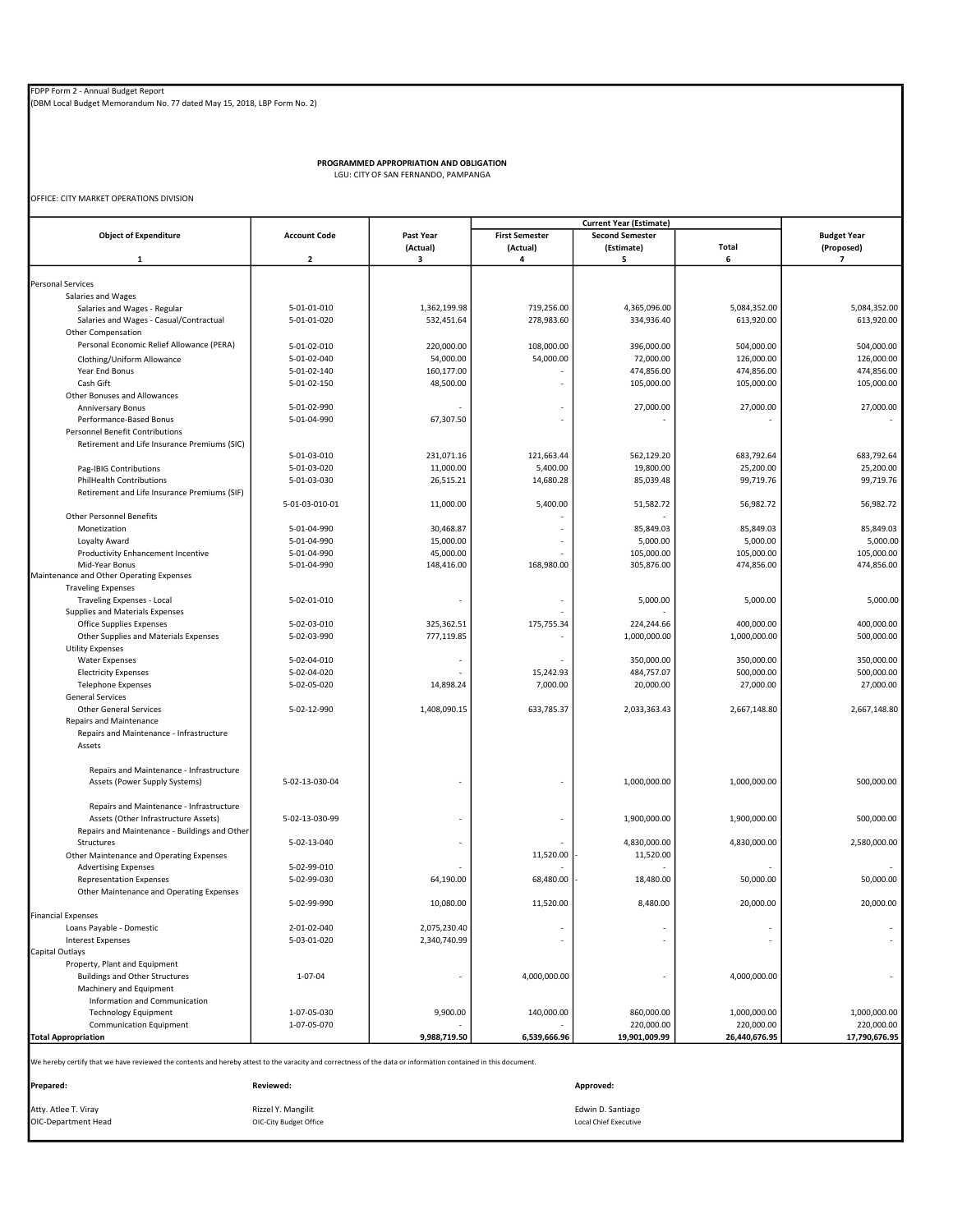PROGRAMMED APPROPRIATION AND OBLIGATION LGU: CITY OF SAN FERNANDO, PAMPANGA

OFFICE: CITY HEALTH OFFICE (BIRTHING STATIONS)

| <b>Object of Expenditure</b>                                                                                                                                  | <b>Account Code</b> | Past Year | <b>First Semester</b> | <b>Second Semester</b> |               | <b>Budget Year</b> |
|---------------------------------------------------------------------------------------------------------------------------------------------------------------|---------------------|-----------|-----------------------|------------------------|---------------|--------------------|
|                                                                                                                                                               |                     | (Actual)  | (Actual)              | (Estimate)             | Total         | (Proposed)         |
| 1                                                                                                                                                             | $\mathbf{2}$        | 3         | 4                     | 5                      | 6             | $\overline{7}$     |
|                                                                                                                                                               |                     |           |                       |                        |               |                    |
| <b>Personal Services</b>                                                                                                                                      |                     |           |                       |                        |               |                    |
| Salaries and Wages                                                                                                                                            |                     |           |                       |                        |               |                    |
| Salaries and Wages - Regular                                                                                                                                  | 5-01-01-010         |           |                       | 4,803,036.00           | 4,803,036.00  | 4,998,444.00       |
| Salaries and Wages - Casual/Contractual                                                                                                                       | 5-01-01-020         |           | ÷.                    |                        |               |                    |
| Other Compensation                                                                                                                                            |                     |           |                       |                        |               |                    |
| Personal Economic Relief Allowance (PERA)                                                                                                                     | 5-01-02-010         |           | ÷.                    | 360,000.00             | 360,000.00    | 360,000.00         |
| Clothing/Uniform Allowance                                                                                                                                    | 5-01-02-040         |           | ä,                    | 90,000.00              | 90,000.00     | 90,000.00          |
| Subsistence Allowance                                                                                                                                         | 5-01-02-050         |           | ÷.                    | 297,000.00             | 297,000.00    | 297,000.00         |
| Hazard Pay                                                                                                                                                    | 5-01-02-110         |           |                       | 1,200,759.00           | 1,200,759.00  | 1,249,611.00       |
| Year End Bonus                                                                                                                                                | 5-01-02-140         |           | ä,                    | 400,253.00             | 400,253.00    | 416,537.00         |
| Cash Gift                                                                                                                                                     | 5-01-02-150         |           | ٠                     | 75,000.00              | 75,000.00     | 75,000.00          |
| Other Bonuses and Allowances                                                                                                                                  |                     |           |                       |                        |               |                    |
| <b>Anniversary Bonus</b>                                                                                                                                      | 5-01-02-990         |           | ٠                     |                        |               | 24,000.00          |
| <b>Personnel Benefit Contributions</b>                                                                                                                        |                     |           |                       |                        |               |                    |
| Retirement and Life Insurance Premiums (SIC)                                                                                                                  |                     |           |                       |                        |               |                    |
|                                                                                                                                                               | 5-01-03-010         |           | ٠                     | 576,364.32             | 576,364.32    | 599,813.28         |
| Pag-IBIG Contributions                                                                                                                                        | 5-01-03-020         |           | ä,                    | 18,000.00              | 18,000.00     | 18,000.00          |
| <b>PhilHealth Contributions</b>                                                                                                                               | 5-01-03-030         |           | $\mathbf{r}$          | 72,045.54              | 72,045.54     | 87,472.77          |
| Retirement and Life Insurance Premiums (SIF)                                                                                                                  |                     |           |                       |                        |               |                    |
|                                                                                                                                                               | 5-01-03-010-01      |           | ä,                    | 48,030.36              | 48,030.36     | 49,984.44          |
| <b>Other Personnel Benefits</b>                                                                                                                               |                     |           |                       |                        |               |                    |
| Monetization                                                                                                                                                  | 5-01-04-990         |           | ä,                    |                        |               | 149.494.24         |
| Productivity Enhancement Incentive                                                                                                                            | 5-01-04-990         |           | ä,                    | 75,000.00              | 75,000.00     | 75,000.00          |
| Mid-Year Bonus                                                                                                                                                | 5-01-04-990         |           |                       | 400,253.00             | 400,253.00    | 416,537.00         |
| Maintenance and Other Operating Expenses                                                                                                                      |                     |           |                       |                        |               |                    |
| Supplies and Materials Expenses                                                                                                                               |                     |           |                       |                        |               |                    |
| Drugs and Medicines Expenses                                                                                                                                  | 5-02-03-070         |           |                       | 1,500,000.00           | 1,500,000.00  | 3,000,000.00       |
| Medical, Dental and Laboratory Supplies                                                                                                                       |                     |           |                       |                        |               |                    |
| Expenses                                                                                                                                                      | 5-02-03-080         |           | 1,499,750.00          | 250.00                 | 1,500,000.00  | 8,649,106.27       |
| <b>Utility Expenses</b>                                                                                                                                       |                     |           |                       |                        |               |                    |
| <b>Water Expenses</b>                                                                                                                                         | 5-02-04-010         |           | 8,314.09              | 21,685.91              | 30,000.00     | 30,000.00          |
| <b>Electricity Expenses</b>                                                                                                                                   | 5-02-04-020         |           | 251,489.57            | 598,510.43             | 850,000.00    | 850,000.00         |
| <b>Telephone Expenses</b>                                                                                                                                     | 5-02-05-020         |           | 9,993.56              | 54,006.44              | 64,000.00     | 64,000.00          |
| <b>Financial Expenses</b>                                                                                                                                     |                     |           |                       |                        |               |                    |
| Capital Outlays                                                                                                                                               |                     |           |                       |                        |               |                    |
| <b>Total Appropriation</b>                                                                                                                                    |                     |           | 1,769,547.22          | 10,590,194.00          | 12,359,741.22 | 21,500,000.00      |
|                                                                                                                                                               |                     |           |                       |                        |               |                    |
| We hereby certify that we have reviewed the contents and hereby attest to the varacity and correctness of the data or information contained in this document. |                     |           |                       |                        |               |                    |
| Prepared:                                                                                                                                                     | Reviewed:           |           |                       | Approved:              |               |                    |
|                                                                                                                                                               |                     |           |                       |                        |               |                    |

Renely P. Tungol, MD, CFP, MPM-HSD<br>
Department Head

Department Head

Cocal Chief Executive

Cocal Chief Executive

Cocal Chief Executive

Cocal Chief Executive

Cocal Chief Executive

Cocal Chief Executive

Cocal Chief Ex

 $OIC-City$  Budget Office